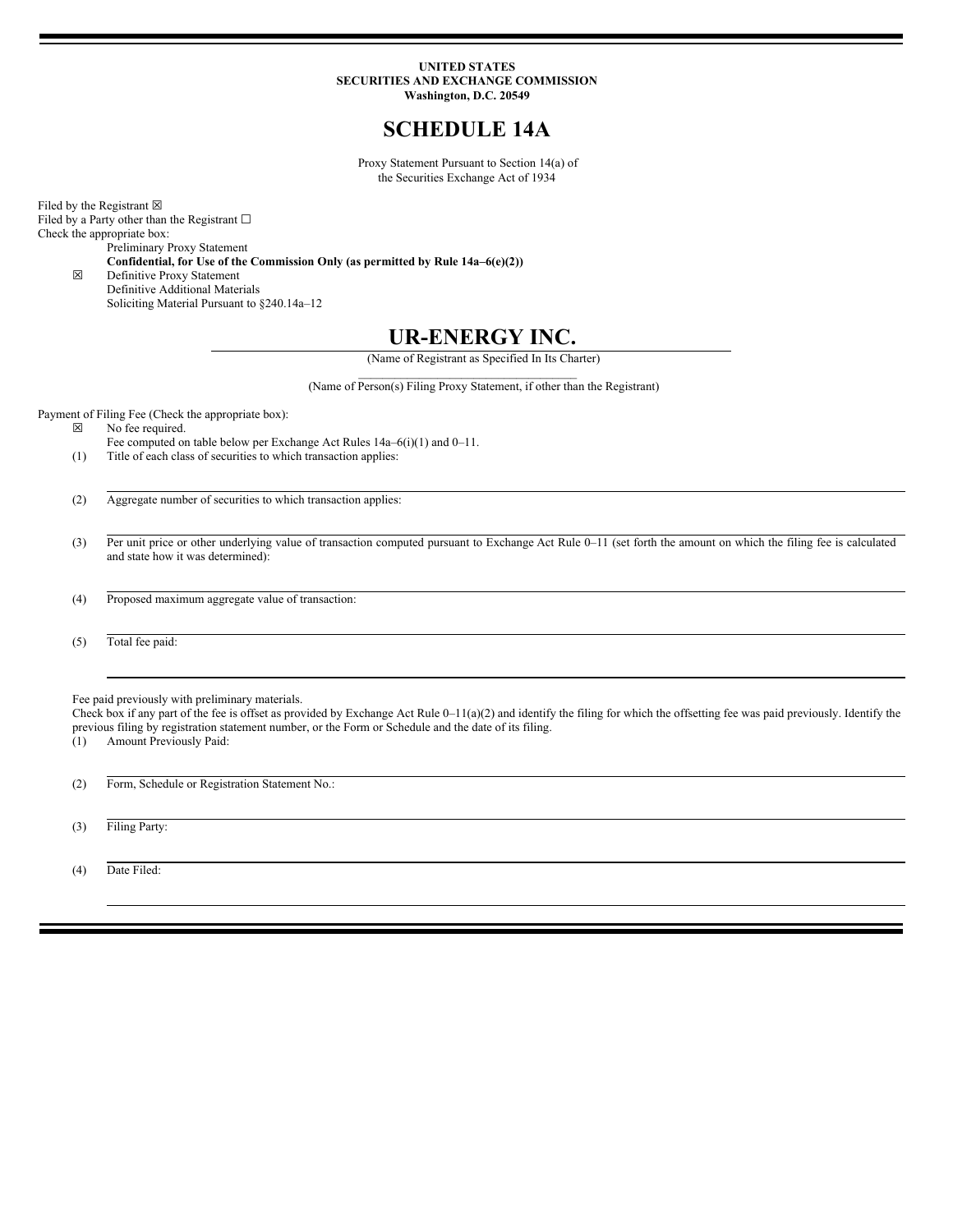

**UR-ENERGY INC.** 10758 West Centennial Road, Suite 200 Littleton, Colorado 80127

#### **NOTICE OF ANNUAL AND SPECIAL MEETING OF SHAREHOLDERS TO BE HELD ON JUNE 2, 2022**

To the Shareholders of Ur-Energy Inc.:

The Annual and Special Meeting of Shareholders of Ur-Energy Inc. (the "Company"), will be held in person at the Hampton Inn & Suites, 7611 Shaffer Parkway, Littleton, Colorado 80127 on Thursday, June 2, 2022 at 1:00 p.m. Mountain Time to receive the audited consolidated financial statements of the Company for the year ended December 31, 2021, together with the report from the auditors thereon, and for the purpose of considering and voting upon proposals to:

- 1. Elect seven (7) directors, each to serve until the next annual meeting of shareholders of the Company or until their successors are elected and appointed;
- 2. Re-appoint PricewaterhouseCoopers LLP, Chartered Professional Accountants, as the independent auditors of the Company and to authorize the directors to fix the remuneration of the auditors;
- 3. Approve, in an advisory (non-binding) vote, the compensation of the Company's named executive officers ("say-on-pay");
- 4. Ratify, confirm, and approve the renewal Ur-Energy Inc. Amended and Restated Restricted Share Unit and Equity Incentive Plan (the "RSU&EI Plan") and approve and authorize for a period of three years all unallocated share units and shares issuable pursuant to the RSU&EI Plan; and
- 5. Transact such other business as may lawfully come before the meeting or any adjournment(s) or postponement(s) thereof.

The Board of Directors recommends a vote "FOR" each of the director nominees and "FOR" Proposals 2, 3 and 4. The Board of Directors has fixed the close of business on April 8, 2022, as the record date for determination of the shareholders entitled to vote at the meeting and any adjournment(s) or postponement(s) thereof. This Notice of Annual and Special Meeting of Shareholders and related proxy materials are first being distributed or made available to shareholders beginning on or about April 21, 2022.

We cordially invite you to attend the Annual and Special Meeting of Shareholders either in person or to listen by toll-free access as described in the Management Proxy Circular. Whether or not you plan to attend, it is important that your shares be represented and voted at the meeting. Please refer to your proxy card and the Management Proxy Circular for more information on how to vote your shares at the Meeting and return your voting instructions as promptly as possible.

Important Notice Regarding Availability of Proxy Materials for the 2022 Annual and Special Meeting of Shareholders: The attached Management Proxy Circular, proxy card or voter information form, and the Company's Annual Report to Shareholders (including financial statements) for the fiscal year ended December 31, **2021 are available at www.envisionreports.com/URGQ2022 or can be found at https://www.ur-energy.com.**

Thank you for your support.

BY ORDER OF THE BOARD OF DIRECTORS.

/s/ *Jef rey T. Klenda,* **Chairman**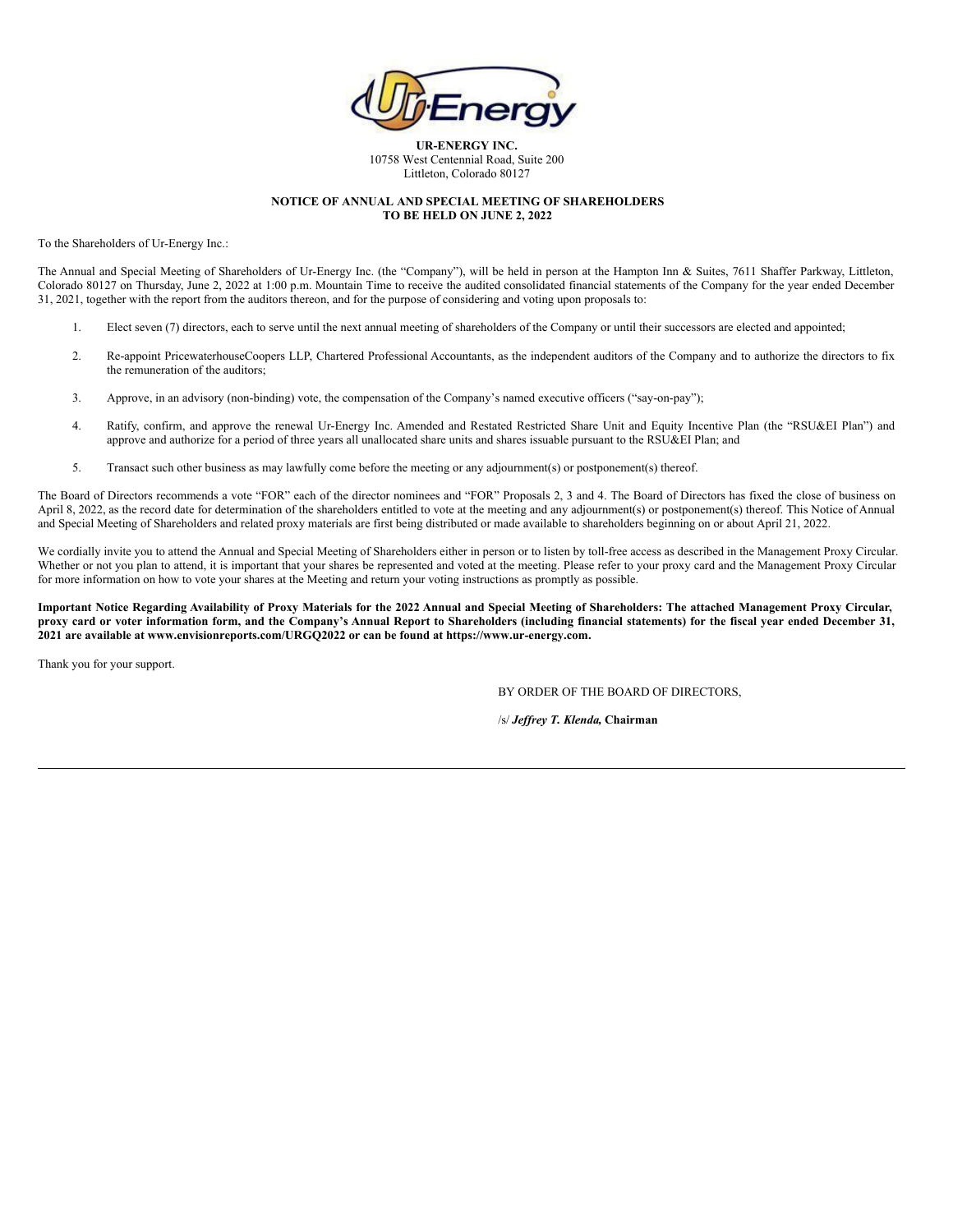## <span id="page-2-0"></span>**MANAGEMENT PROXY CIRCULAR TABLE OF CONTENTS**

| <b>SOLICITATION OF PROXIES</b>                                                                                                                    |                |
|---------------------------------------------------------------------------------------------------------------------------------------------------|----------------|
| <b>APPOINTMENT OF PROXIES</b>                                                                                                                     | $\overline{c}$ |
| <b>VOTING INSTRUCTIONS</b>                                                                                                                        | $\overline{2}$ |
| <b>REVOCATION OF PROXIES</b>                                                                                                                      | 3              |
| <b>VOTING AND DISCRETION OF PROXIES</b>                                                                                                           | 3              |
| <b>COMMON SHARES ENTITLED TO VOTE</b>                                                                                                             | 4              |
| <b>VOTES REOUIRED</b>                                                                                                                             | $\overline{4}$ |
| <b>OUORUM</b>                                                                                                                                     | 4              |
| <b>RIGHTS OF DISSENT</b>                                                                                                                          | $\overline{4}$ |
| SECURITY OWNERSHIP OF CERTAIN BENEFICIAL OWNERS AND MANAGEMENT                                                                                    | 5              |
| PARTICULARS OF MATTERS TO BE ACTED UPON                                                                                                           | 6              |
| Proposal No. 1: Election of Directors                                                                                                             | 6              |
| Re-Appointment of PricewaterhouseCoopers LLP, Chartered Professional Accountants, as our Independent Auditors and Approval for<br>Proposal No. 2: | 9              |
| the Directors to Fix the Remuneration of the Auditors                                                                                             |                |
| Approval, on an Advisory Basis, of the Compensation of the Company's Named Executive Officers<br>Proposal No. 3:                                  | 10             |
| Approval of the Ur-Energy Inc. Amended and Restated Restricted Share Unit and Equity Incentive Plan (the "RSU&EI Plan")<br>Proposal No. 4:        | 11             |
| <b>MANAGEMENT</b>                                                                                                                                 | 13             |
| <b>COMPENSATION PROGRAM</b>                                                                                                                       | 14             |
| <b>EXECUTIVE COMPENSATION</b>                                                                                                                     | 23             |
| <b>EQUITY INCENTIVE PLANS</b>                                                                                                                     | 24             |
| POTENTIAL PAYMENTS UPON TERMINATION OR CHANGE OF CONTROL                                                                                          | 29             |
| <b>COMPENSATION OF DIRECTORS</b>                                                                                                                  | 32             |
| <b>REPORT OF THE AUDIT COMMITTEE</b>                                                                                                              | 35             |
| STATEMENT OF CORPORATE GOVERNANCE PRACTICES                                                                                                       | 36             |
| <b>INDEBTEDNESS OF DIRECTORS AND OFFICERS</b>                                                                                                     | 47             |
| <b>CERTAIN RELATIONSHIPS AND RELATED TRANSACTIONS</b>                                                                                             | 47             |
| <b>HOUSEHOLDING</b>                                                                                                                               | 47             |
| ACCOMPANYING FINANCIAL INFORMATION AND INCORPORATION BY REFERENCE                                                                                 | 48             |
| <b>ANNUAL REPORT TO SHAREHOLDERS</b>                                                                                                              | 48             |
| <b>SHAREHOLDER PROPOSALS</b>                                                                                                                      | 48             |
| <b>AVAILABILITY OF DOCUMENTS</b>                                                                                                                  | 48             |
| <b>OTHER MATTERS</b>                                                                                                                              | 48             |
| <b>APPROVAL</b>                                                                                                                                   | 49             |
| <b>SCHEDULE A</b>                                                                                                                                 | $A-1$          |
|                                                                                                                                                   |                |

i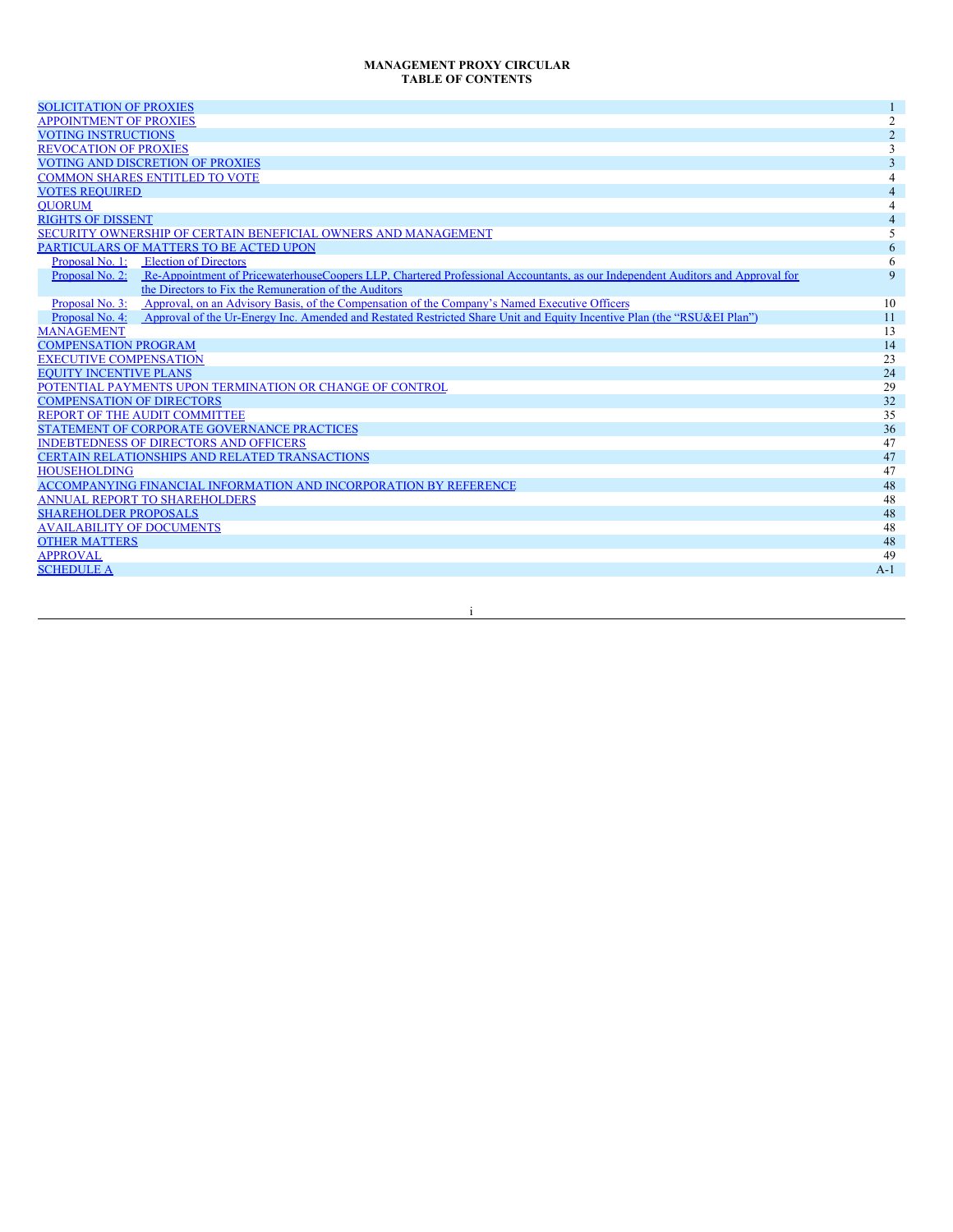## **UR-ENERGY INC.** 10758 West Centennial Road, Suite 200 Littleton, Colorado 80127

## **MANAGEMENT PROXY CIRCULAR ANNUAL AND SPECIAL MEETING OF SHAREHOLDERS JUNE 2, 2022**

#### <span id="page-3-0"></span>**SOLICITATION OF PROXIES**

This Management Proxy Circular (the "Circular") is furnished in connection with the solicitation by the management of Ur-Energy Inc. ("we," "us," the "Company" or "Ur-Energy") of proxies for use at the annual and special meeting of shareholders of the Company (the "Meeting") to be held in person at the Hampton Inn & Suites, 7611 Shaffer Parkway, Littleton, Colorado 80127 on Thursday, June 2, 2022 commencing at 1:00 p.m. Mountain Time, and at any adjournment thereof, for the purposes set forth in the accompanying Notice of Meeting (the "Notice"). The solicitation will be primarily by mail, but proxies may also be solicited personally or by telephone by directors, officers, employees, or representatives of the Company. All costs of solicitation will be borne by the Company. This Circular and related proxy materials are first being distributed or made available to shareholders beginning on or about April 21, 2022. The information contained herein is given as at April 8, 2022, unless otherwise indicated.

We plan to hold our annual meeting in person on June 2, 2022. We remain mindful of the public health and travel concerns our shareholders may have and recommendations that public health and governmental officials may issue between the time of this Circular and our Meeting in light of the continuing COVID-19 situation. As a result, if the current public health conditions in Colorado deteriorate, we may impose additional procedures or limitations to assure the safety of Meeting attendees or we may decide to hold the Meeting in a different location or solely by means of remote communication (i.e., a virtual-only meeting). We currently plan to address travel and general health concerns relating to the Meeting by having our out-of-town directors and other Meeting participants whose physical presence at the *Meeting is not essential attend and participate in the Meeting via teleconference.*

In addition (i) shareholders and others who might otherwise attend in person may instead listen to the Meeting in real-time by calling toll-free 888-506-0062 (international: 973-528-0011) and use participant code 782613 and/or logging on to https://agm.issuerdirect.com/urg and (ii) shareholders who have questions they would like to pose at the Meeting may send those questions to our Corporate Secretary in advance of the Meeting at legaldept@Ur-Energy.com. Please include your name and return email address when you convey your questions. We believe that these procedures will reduce risk and provide many of the benefits of a virtual-only meeting while minimizing *associated costs of a virtual meeting.*

As set forth below, if you are a registered shareholder and wish to vote the day of the Meeting or are a proxy appointee voting the day of the Meeting, you must do so in person. If COVID-19 related restrictions create changes to our current plan for an in-person meeting, we will disclose the updated plan on our website and by press release. We encourage you to check our website prior to the Meeting if you plan to attend in person.

All dollar amounts in this Circular are in U.S. dollars, except where indicated otherwise. On April 8, 2022, the exchange rate of Canadian currency in exchange for United States currency, as reported by the Bank of Canada, was US\$1.00 = C\$1.2589.

This Circular, the proxy card or voter information form, and the Company's Annual Report to Shareholders (including financial statements) for the fiscal year **ended December 31, 2021, are available at https://www.ur-energy.com.**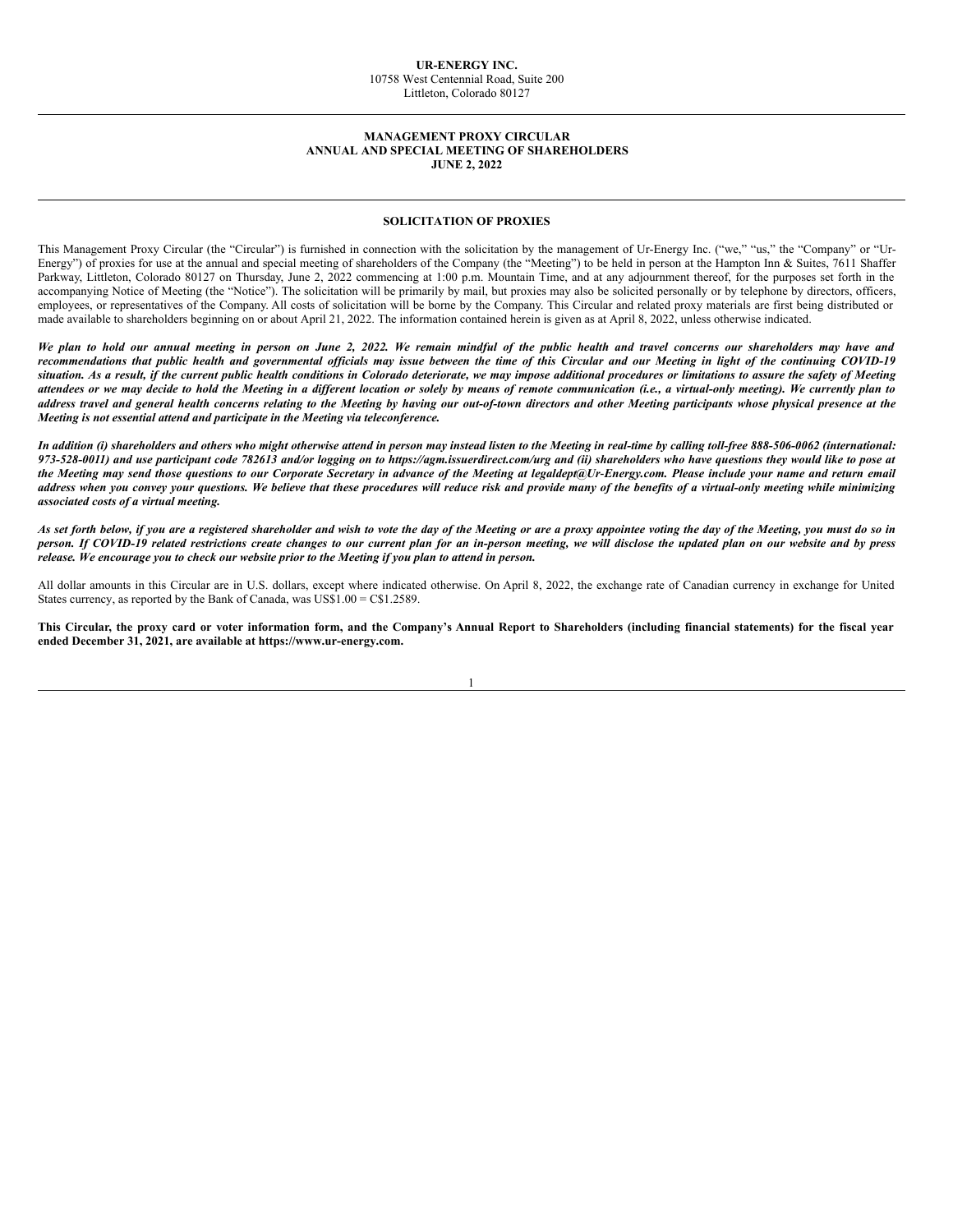#### <span id="page-4-0"></span>**APPOINTMENT OF PROXIES**

The persons named in our form of proxy are Ur-Energy's Chief Executive Officer, John W. Cash, and our Corporate Secretary, Penne A. Goplerud. *Each shareholder has the* right to appoint a person other than the persons named in the enclosed form of proxy, who need not be a shareholder of the Company, to represent such shareholder at the *Meeting or any adjournment thereof.* Such right may be exercised by inserting such person's name in the blank space provided in the form of proxy and striking out the other names or by completing another proper form of proxy.

## <span id="page-4-1"></span>**VOTING INSTRUCTIONS**

#### **Registered Shareholders**

There are two methods by which registered shareholders ("Registered Shareholders"), whose names are shown on the books or records of the Company as owning common shares no par value of the Company ("Common Shares"), can vote their Common Shares at the Meeting either in person at the Meeting or by proxy. Should a Registered Shareholder wish to vote in person at the Meeting, the Registered Shareholder should attend the Meeting where his or her vote will be taken and counted. *Although we are* making a toll-free number available to listen to the Meeting, if you wish to vote the day of the Meeting, you must do so in person. Should the Registered Shareholder not wish to attend the meeting or not wish to vote in person, his or her vote may be cast by proxy through one of the methods described below and the Common Shares represented by the proxy will be voted or withheld from voting, in accordance with the instructions as indicated in the form of proxy, on any ballot that may be called for, and if a choice was specified with respect to any matter to be acted upon, the shares will be voted accordingly.

A Registered Shareholder may vote by proxy by using one of the following methods: (i) the paper form of proxy to be returned by mail or delivery; (ii) by Internet; or (iii) by telephone. The methods of using each of these procedures are as follows:

*Voting by Mail*. A Registered Shareholder may vote by mail or delivery by completing, dating and signing the enclosed form of proxy and depositing it with Computershare Investor Services Inc. (the "Transfer Agent") using the envelope provided or by mailing it to Computershare Investor Services Inc., Attention: Proxy Department, 100 University Avenue, 8th Floor, Toronto, Ontario M5J 2Y1 or to the Corporate Secretary of the Company at 10758 West Centennial Road, Suite 200, Littleton, Colorado 80127 for receipt no later than 11:59 p.m. (ET) on Monday, May 30, 2022, or if the Meeting is adjourned, by no later than 1:00 p.m. Mountain Time on the last business day preceding the reconvened Meeting.

*Voting by Internet*. A Registered Shareholder may vote by Internet by accessing the following website: www.envisionreports.com/URGQ2022, and going to "vote now." When you log on to the site you will be required to input a control number as instructed on the form of proxy. Please see additional information enclosed with the Circular on the form of proxy. Registered Shareholders may vote by Internet for receipt no later than 11:59 p.m. (ET) on Monday, May 30, 2022, or if the Meeting is adjourned, no later than 1:00 p.m. Mountain Time on the last business day preceding the reconvened Meeting.

*Voting by Telephone*. A Registered Shareholder may vote by telephone by calling the toll-free number 1‑866-732-8683 from a touch tone phone. When you telephone you will be required to input a control number as instructed on the form of proxy. Please see additional information enclosed with the Circular on the form of proxy. Registered Shareholders may vote by telephone for receipt no later than 11:59 p.m. (ET) on Monday, May 30, 2022, or if the Meeting is adjourned, no later than 1:00 p.m. Mountain Time on the last business day preceding the reconvened Meeting.

Voting by mail or the Internet are the only methods by which a Registered Shareholder may choose an appointee other than the management appointees named on the proxy and must be completed by the Registered Shareholder or by an attorney authorized in writing or, if the Registered Shareholder is a corporation or other legal entity, by an authorized officer or attorney.

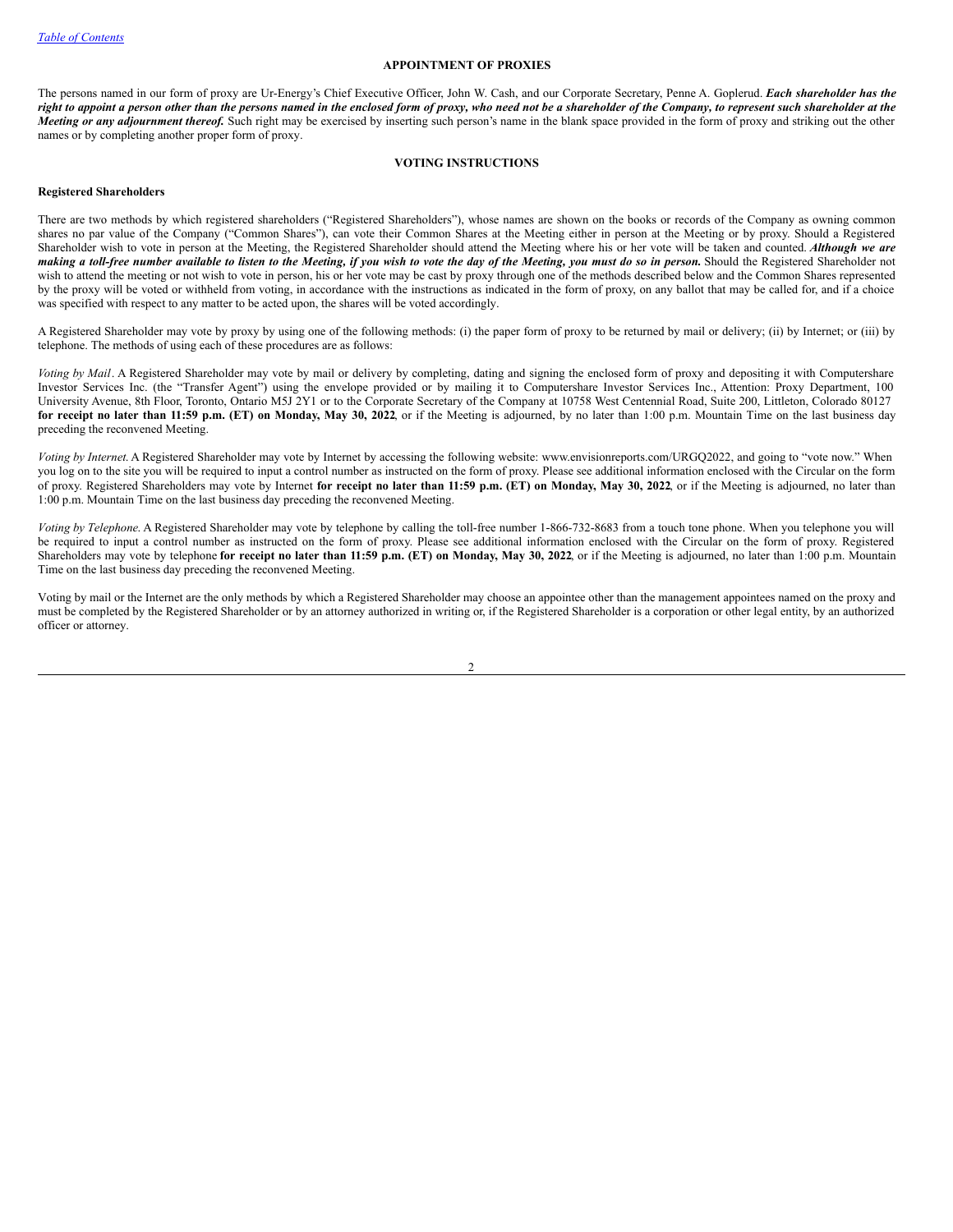## **Non-Registered Shareholders (Beneficial Owners)**

If you hold shares through a broker, bank or other nominee, you will receive material from that firm asking how you want to vote and instructing you of the procedures to follow in order for you to vote your shares. If the nominee does not receive voting instructions from you, it may vote only on proposals that are considered "routine" matters under applicable rules. Each of the proposals at the Meeting, other than Proposal No. 2, are "non-routine" matters and therefore an intermediary holding shares for a beneficial owner will not have the authority to vote on those matters in the absence of instructions from the beneficial owner. A nominee's inability to vote on some proposals because it lacks discretionary authority to do so is commonly referred to as a "broker non-vote." Broker non-votes are not counted in the tabulation of votes cast on a particular proposal and therefore will not have an effect on the approval of that proposal.

#### **Notice and Access**

We distribute our proxy materials to shareholders via the Internet under the "Notice and Access" approach permitted by rules of the SEC. This approach conserves natural resources and reduces our distribution costs, while providing a timely and convenient method of accessing the materials and voting. On or before April 21, 2022, we mailed a Notice of Internet Availability of Proxy Materials to participating shareholders, containing instructions on how to access the proxy materials on the Internet to vote your shares over the Internet or by telephone. You will not receive a printed copy of the proxy materials unless you request them. If you would like to receive a printed copy of our proxy materials, including a printed proxy card on which you may submit your vote by mail, then you should follow the instructions for obtaining a printed copy of our proxy materials contained in the Notice of Internet Availability of Proxy Materials.

## <span id="page-5-0"></span>**REVOCATION OF PROXIES**

A shareholder who has given a proxy has the power to revoke it as to any matter on which a vote shall not already have been cast pursuant to the authority conferred by such proxy and may do so (i) by delivering another properly executed proxy bearing a later date and depositing it as aforesaid, including within the prescribed time limits noted above; (ii) by depositing an instrument in writing revoking the proxy executed by the shareholder or by the shareholder's attorney authorized in writing (A) at our head office with the Corporate Secretary at 10758 West Centennial Road, Suite 200, Littleton, Colorado 80127 at any time up to and including the last business day preceding the day of the Meeting, or any adjournment thereof, at which the proxy is to be used, or (B) with the Chair of the Meeting, prior to its commencement, on the day of the Meeting, or at any adjournment thereof; (iii) by attending the Meeting in person and so requesting; or (iv) in any other manner permitted by law.

If you hold your shares through a broker, bank, or other nominee, you must follow their instructions to revoke your initial proxy vote or to otherwise vote at the Meeting.

## <span id="page-5-1"></span>**VOTING AND DISCRETION OF PROXIES**

On any ballot that may be called for, the shares represented by proxies in favor of the persons named by management of the Company will be voted in the manner identified in the proxy, in each case in accordance with the instructions of the shareholder. In the absence of any instructions on the proxy, it is the intention of the persons named by **management in the accompanying form of proxy to vote**

- *(1) FOR the election of all of management's nominees as directors;*
- (2) FOR the re-appointment of PricewaterhouseCoopers LLP, Chartered Professional Accountants, as our independent auditors and the authorization of the *directors to fix the remuneration of the auditors;*
- (3) FOR the advisory resolution to approve, on an advisory (non-binding) basis, the compensation of our Named Executive Officers;
- (4) FOR the resolution to approve the renewal of our Amended and Restated Restricted Share Unit and Equity Incentive Plan (the "RSU&EI Plan") and to approve and authorize all unallocated share units and shares issuable pursuant to the RSU&EI Plan until the third anniversary of the adoption of the present *resolution; and*
- (5) In accordance with management's recommendations with respect to amendments or variations of the matters set out in the Notice or any other matters which *may properly come before the Meeting.*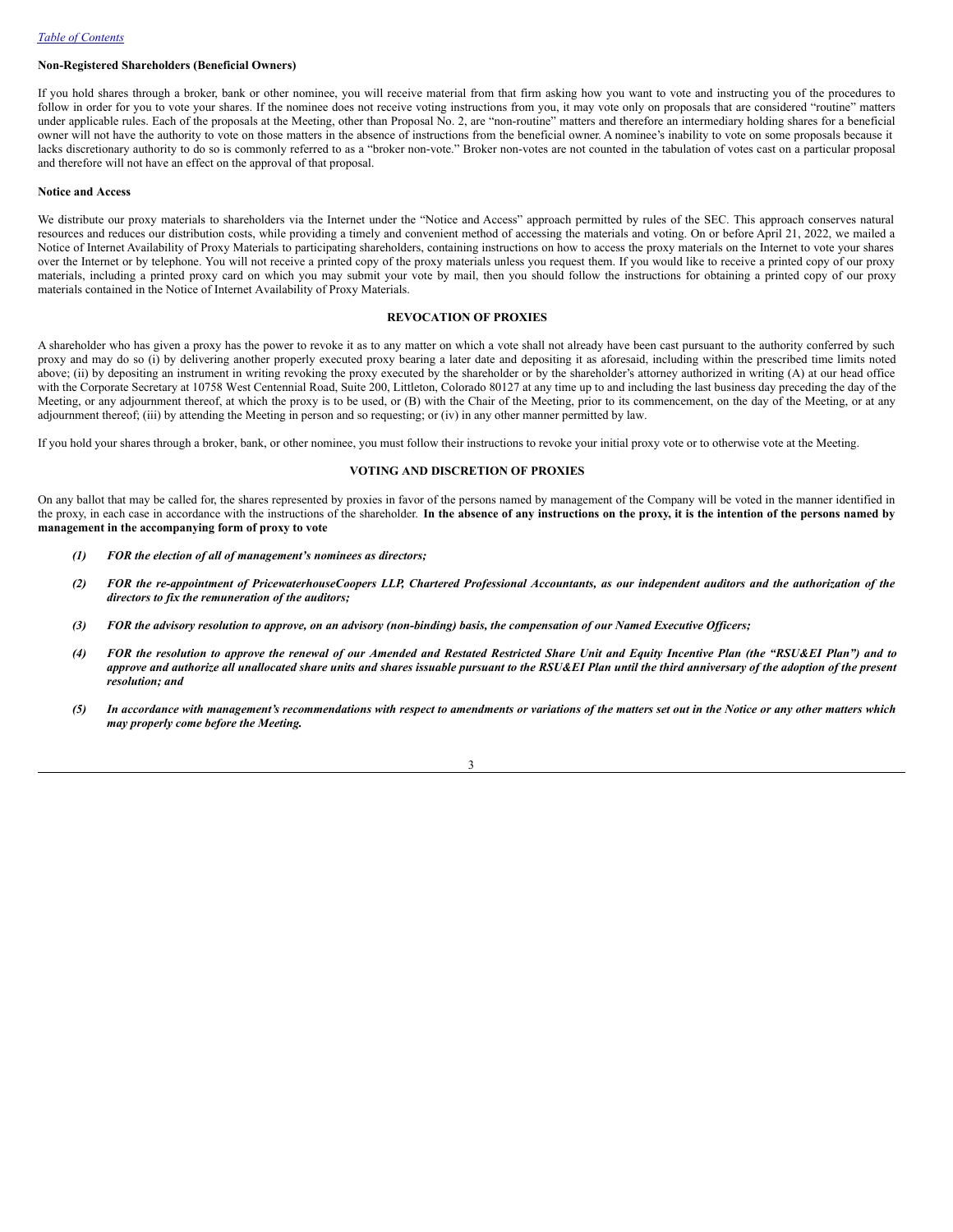The form of proxy confers discretionary authority upon the persons named therein with respect to amendments or variations of the matters identified in the Notice or any other matters that may properly come before the Meeting. As at the date of this Circular, management of the Company knows of no such amendments, variations or other matters that may properly come before the Meeting other than the matters referred to in the Notice.

## <span id="page-6-0"></span>**COMMON SHARES ENTITLED TO VOTE**

As at April 8, 2022, the authorized capital of the Company consisted of an unlimited number of Common Shares, of which 218,622,828 Common Shares were issued and outstanding, and an unlimited number of Class A Preference Shares, issuable in series, of which none has been issued. A holder of record of Common Shares as at the close of business on April 8, 2022 (the "Record Date") is entitled to one vote for each Common Share held by the shareholder. In accordance with the *Canada Business Corporations Act*, the Company will prepare a list of holders of Common Shares on the Record Date. Each holder of Common Shares named in the list at the close of business on the Record Date will be entitled to vote the Common Shares shown opposite his or her name on the list at the Meeting.

## <span id="page-6-1"></span>**VOTES REQUIRED**

The directors nominated for election pursuant to Proposal No. 1 will be elected by plurality vote, meaning that the seven nominees who receive the most votes, whether in person or by proxy, will be elected. Broker non-votes will have no effect on the election of Directors. The Company has adopted a majority voting policy pursuant to which any director who fails to receive a majority of the votes cast will be required to tender their resignation. See "Statement of Corporate Governance - Majority Voting Policy."

With respect to Proposal No. 2, the affirmative vote of a majority of the votes cast at the meeting (either in person or by proxy) will be required for approval.

With respect to Proposal No. 3, the affirmative vote of a majority of the Common Shares present at the meeting (either in person or by proxy) and entitled to vote on this matter will be required for approval. Broker non-votes will have no effect on the vote on Proposal No. 3. Because your vote on this proposal is advisory, it will not be binding on the Board of Directors or the Company. However, the Board will review the voting results and take them into consideration when making future decisions regarding executive compensation.

With respect to Proposal No. 4, the affirmative vote of a majority of the votes cast at the meeting (either in person or by proxy) will be required for approval, however, rules of the Toronto Stock Exchange ("TSX") provide that all eligible insiders in order to participate in the RSU&EI Plan may not vote on the resolution. Accordingly, the RSU&EI Plan resolution must be passed by a majority of votes cast at the meeting (either in person or by proxy), excluding 6,201,821 Common Shares held by certain insiders of the Company and their affiliates. Broker non‑votes will have no effect on the outcome of this proposal.

## <span id="page-6-2"></span>**QUORUM**

The presence, in person or by proxy, of two shareholders holding not less than 10% of the Common Shares entitled to vote as of the Record Date constitutes a quorum for the transaction of business at the Meeting. In the event there is not a quorum present to approve any proposals at the time of the Meeting, the Meeting shall be adjourned to a date no less than seven days later than the scheduled Meeting date in order to permit further solicitation of proxies. The scrutineer will treat Common Shares represented by a properly signed and returned proxy as present at the Meeting for purposes of determining a quorum, without regard to whether the proxy is marked as casting a vote or abstaining.

#### <span id="page-6-3"></span>**RIGHTS OF DISSENT**

Pursuant to the*Canada Business Corporations Act*, there are no rights of dissent in respect of the resolutions to be voted on by the shareholders at this Meeting.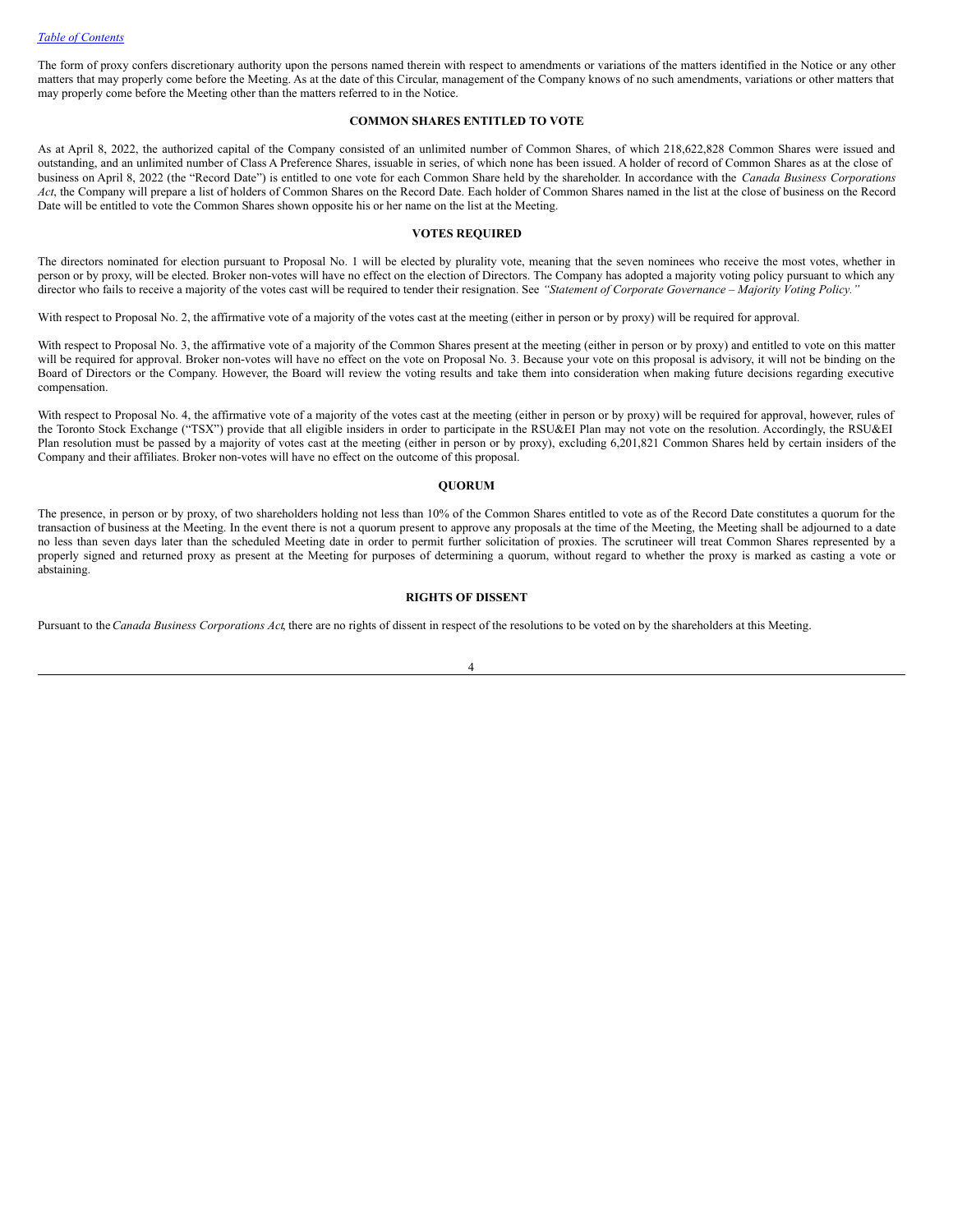## <span id="page-7-0"></span>**SECURITY OWNERSHIP OF CERTAIN BENEFICIAL OWNERS AND MANAGEMENT**

## *Security Ownership of Management*

As of April 8, 2022, our Record Date, we had 218,622,828 Common Shares issued and outstanding, and 5,767,461 stock options which may be exercised currently or within the sixty (60) days following April 8, 2022.

| Name of Holder                                                    | <b>Number of Common Shares of</b><br>Ur-Energy | Percentage of Issued and Outstanding Common<br><b>Shares</b><br>of Ur-Energy |
|-------------------------------------------------------------------|------------------------------------------------|------------------------------------------------------------------------------|
| Directors and Named Executive Officers <sup>(1)(2)</sup>          |                                                |                                                                              |
| W. William Boberg <sup>(3)</sup>                                  | 1,369,295                                      | $\star$                                                                      |
| John W. Cash                                                      | 640,603                                        | $\star$                                                                      |
| Rob Chang                                                         | 545,048                                        | $\star$                                                                      |
| James M. Franklin <sup>(4)</sup>                                  | 1,057,609                                      | $\star$                                                                      |
| Penne A. Goplerud                                                 | 764,642                                        | $\star$                                                                      |
| Steven M. Hatten                                                  | 557,780                                        | $\star$                                                                      |
| Gary C. Huber                                                     | 660,013                                        | $\star$                                                                      |
| Jeffrey T. Klenda <sup>(5)</sup>                                  | 3,544,838                                      | 1.58%                                                                        |
| Thomas H. Parker                                                  | 678,827                                        | $\star$                                                                      |
| Roger L. Smith                                                    | 939,192                                        | $\star$                                                                      |
| Kathy E. Walker                                                   | 755,473                                        | $\star$                                                                      |
| All Directors and executive officers, as a group (11)<br>persons) | 11,513,320                                     | 5.13%                                                                        |

## \* Less than one percent

- (1) Address for each of our directors and executive officers: 10758 West Centennial Road, Suite 200, Littleton, Colorado 80127.
- (2) The beneficial ownership shown for all holders in this table represents Common Shares and all options which may be exercised currently or within sixty (60) days following April 8, 2022. For our Directors and executive officers, this represents the following: Boberg (942,762 Common Shares, 426,533 options); Cash (219,957 Common Shares, 420,646 options); Chang (38,515 Common Shares, 506,533 Options); Franklin (631,076 Common Shares, 426,533 options); Goplerud (261,033 Common Shares, 503,609 options); Hatten (216,420 Common Shares, 341,360 options); Huber (233,480 Common Shares, 426,533 options); Klenda (2,898,321 Common Shares, 646,517 options); Parker (252,294 Common Shares, 426,533 options); Smith (379,023 Common Shares, 560,169 options); and Walker (128,940 Common Shares, 626,533 options). As of the Record Date, April 8, 2022, the number of the Company's Common Shares beneficially owned by all of the Directors and executive officers as a group and entitled to be voted at the meeting is 6,201,821.
- (3) Of the shares identified, Mr. Boberg holds 118,796 Common Shares jointly with his wife.
- (4) Of the shares identified, Dr. Franklin holds 50,000 Common Shares indirectly through his ownership in Franklin Geosciences Ltd.
- (5) Of the total number of Common Shares held by Mr. Klenda, he has pledged 1,706,640 Common Shares on a multi-purpose equity line of credit.

## *Security Ownership of Certain Beneficial Owners*

As at April 8, 2022, no person owned of record, or was known to own beneficially, more than 5% of the outstanding voting shares of Common Shares.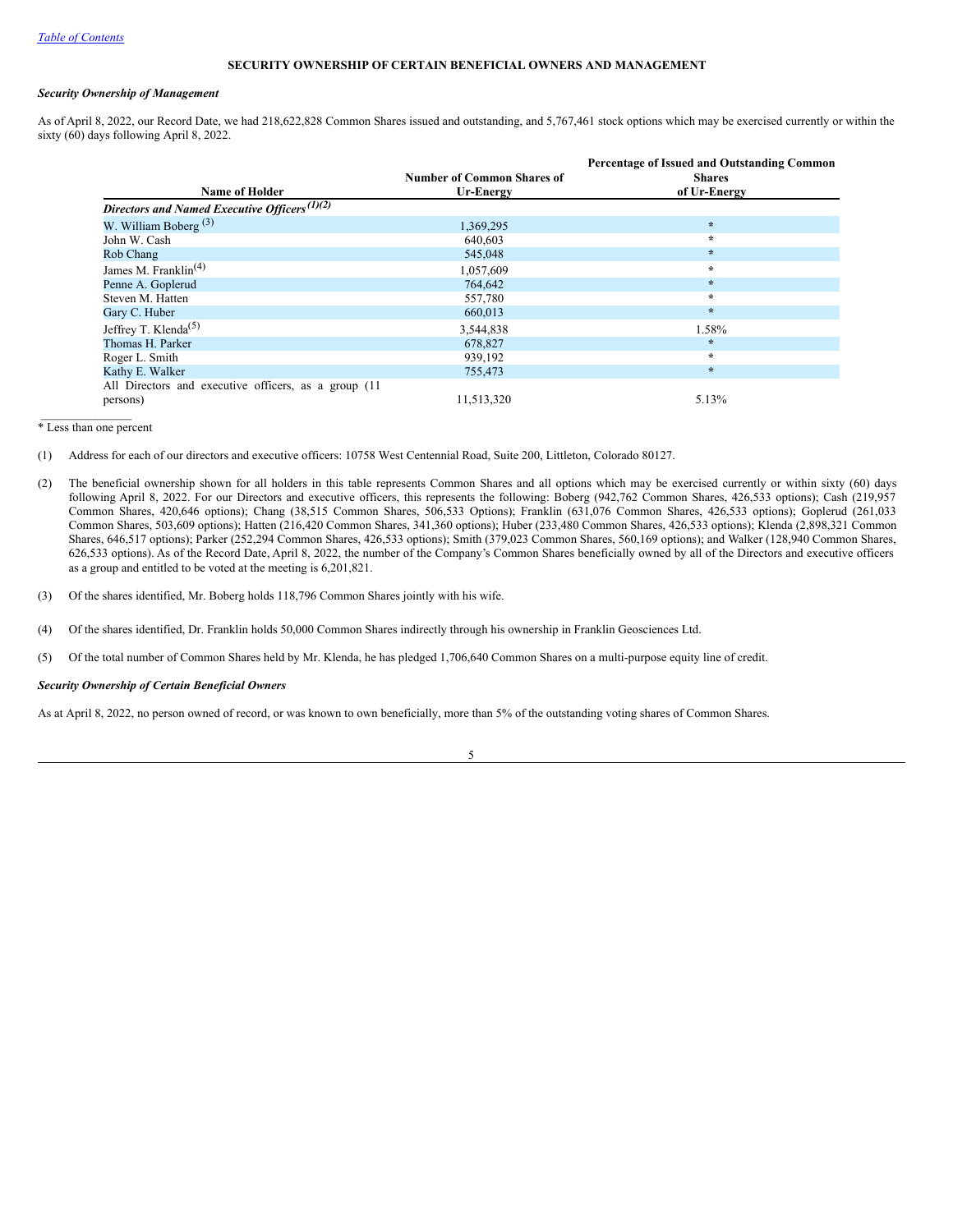## <span id="page-8-0"></span>**PARTICULARS OF MATTERS TO BE ACTED UPON**

## <span id="page-8-1"></span>**Proposal No. 1: Election of Directors**

The articles of the Company provide that the Board of Directors of the Company (the "Board of Directors" or the "Board") shall consist of a minimum of one and a maximum of ten directors, the number of which will be seven as elected at the Meeting. Election of directors will be conducted on an individual basis, and will include W. William Boberg, John W. Cash, Rob Chang, James M. Franklin, Gary C. Huber, Thomas H. Parker, and Kathy E. Walker. As discussed in the description of the Company's *Majority Voting Policy*, below, each Director must receive a majority of the votes cast (in person or by proxy) as to his or her election or will be required to submit his or her resignation pursuant to the policy.

*Nominees:* Each of the seven persons named above is a nominee for election as a director at the Meeting for a term of one year or until his or her successor is elected and qualified. Unless authority is withheld, the proxies will be voted for the election of such nominees. Each of the nominees is currently serving as a director of the Company. Each of the nominees was elected to the Board of Directors at the last annual meeting of shareholders except for Mr. Cash, who was appointed as a Director of the Company March 1, 2022, when he was named Chief Executive Officer of Ur-Energy Inc. Management does not anticipate that any of the nominees for election as directors will be unable to serve as a director, but if that should occur for any reason prior to the Meeting, the persons named in the accompanying form of proxy reserve the right to vote for another nominee in their discretion or for the election of only the remaining nominees.

The Board of Directors has delegated to the Corporate Governance and Nominating Committee the responsibility for reviewing and recommending nominees for director. The Board determines which candidates to nominate or appoint, as appropriate, after considering the recommendation of the Corporate Governance and Nominating Committee.

Certain of our directors have historically and do currently serve on boards of directors of other companies. We view this to be beneficial to the Company, provided there is no conflict of interest, nor restrictions on time which are disadvantageous to our Board's interests. Current service on the boards of other public companies is set forth, below, under *"Service on Additional Boards."* The Company believes that service on other boards allows for broader experience and expertise which benefits the individual and the companies served, including Ur-Energy. None of our directors sits on more than three public company boards or, alternatively, is the CEO of a public company and sits on the board of more than two public companies besides the one for which he/she is the CEO (*i.e.,* none of our directors is "overboarded").

*Qualifications:* In evaluating a director candidate, the Corporate Governance and Nominating Committee considers the candidate's independence, character, business experience, industry-specific experience including technical expertise, corporate governance skills and abilities, training and education, commitment to performing the duties of a director, and other skills, abilities, or attributes that fill specific needs of the Board or its committees. Each nominee brings a strong and unique background and set of skills to the Board, giving the Board, as a whole, competence and experience in a wide variety of areas, including natural resources exploration and development, mining operations, executive management, board service, corporate governance, finance, financial markets, government, employment, and international business. These varied and substantial backgrounds, skills, and qualifications, as described in more detail below, and the contributions of each to the development and current operations of the Company as described below under the heading "Board Composition - Including Tenure, Diversity, and Outlook on Set Retirement Age," led the Corporate Governance and Nominating Committee and the Board of Directors to the conclusion that each of the nominees should serve as a Director.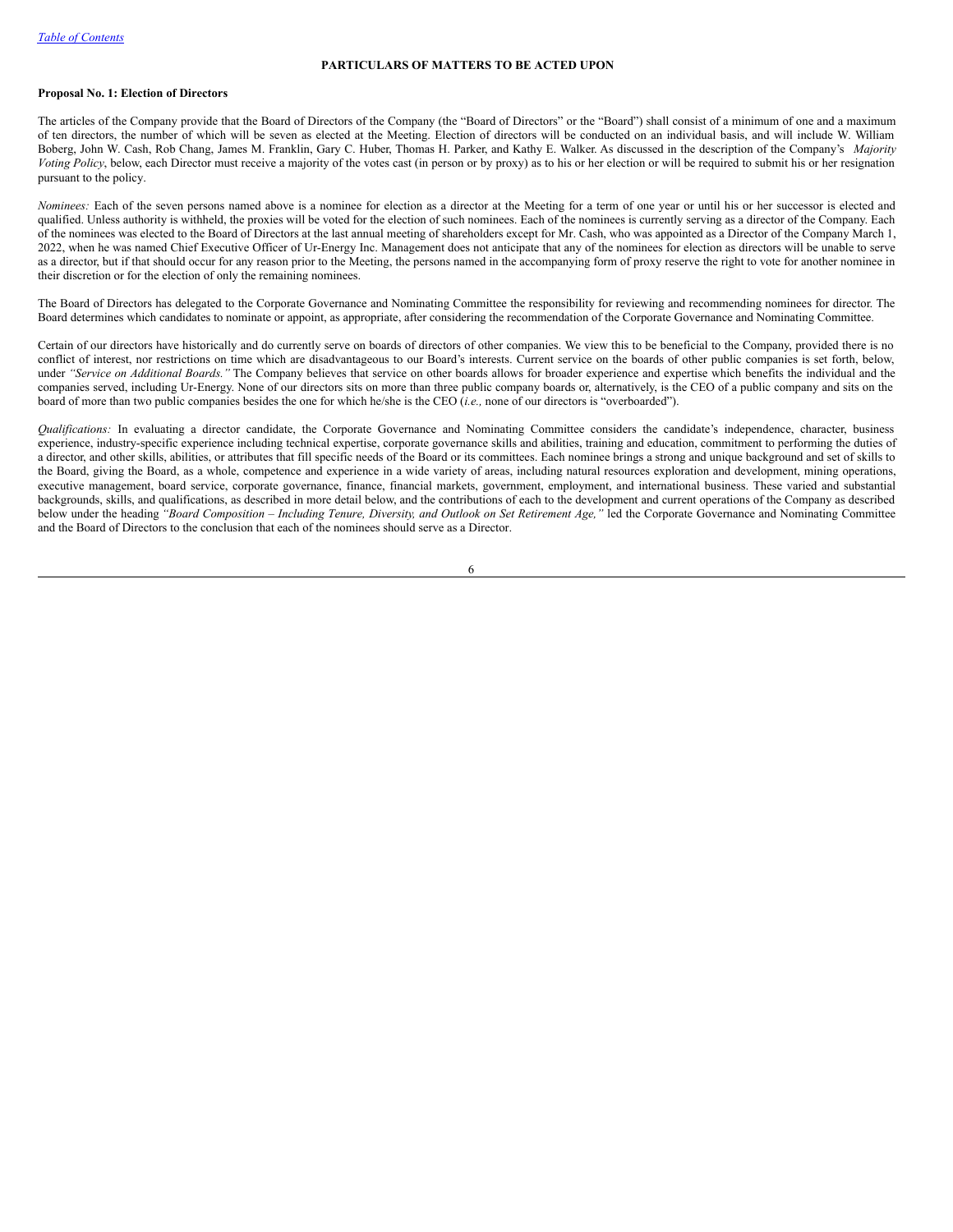## *Recommendation of Ur-Energy's Board of Directors*

## The Board of Directors recommends that the shareholders vote FOR the election of all of the named nominees for director and, unless a shareholder gives **instructions on the proxy card to the contrary, the proxies named thereon intend to so vote.**

#### **W. William (Bill) Boberg**, 82, M.Sc., P. Geo *Director*

Mr. Boberg has served as a director of the Company since January 2006. Mr. Boberg served as the Company's President and Chief Executive Officer (2006 to 2011). Prior to that time, Mr. Boberg was the Company's senior U.S. geologist and Vice President U.S. Operations (2004 to 2006). Before his initial involvement with the Company, he was a consulting geologist having over 40 years' experience investigating, assessing, and developing a wide variety of mineral resources in diverse geologic environments in western North America, South America, and Africa. Mr. Boberg worked for Gulf Minerals, Hecla Mining, Anaconda, Continental Oil Minerals Department, Wold Nuclear, Kennecott, Western Mining, Canyon Resources and Africa Mineral Resource Specialists. Mr. Boberg has over 30 years of experience exploring for uranium in the continental U.S. He discovered the Moore Ranch Uranium Deposit and the Ruby Ranch Uranium Deposit as well as several smaller deposits in Wyoming's Powder River Basin. He received his Bachelor's Degree in Geology from Montana State University and his Master's Degree in Geology from the University of Colorado. He is a registered Wyoming Professional Geologist and fellow of the Society of Economic Geologists. He is a member of the Society for Mining, Metallurgy & Exploration Inc., American Institute of Professional Geologists (for which he is a Certified Professional Geologist), the Denver Regional Exploration Society and the American Association of Petroleum Geologists. Mr. Boberg is also a director for Gold79 Mines Ltd. (formerly, Aura Resources Inc.) (since June 2008).

The Board of Directors has concluded that Mr. Boberg is well qualified and should serve as a director on the basis of his contributions to the Company since 2004 (since 2006 as a director and, from 2006 until 2011, as the President and CEO), as well as his more than 40 years of experience in mineral resources exploration and development.

## **John W. Cash**, 49, *M.Sc. Director, Chief Executive Of icer of Ur-Energy*

Mr. Cash was named Ur-Energy's Chief Executive Officer and appointed as a Director on March 1, 2022. Mr. Cash joined Ur-Energy in 2007 and was appointed as Vice President Regulatory Affairs in 2011. He has led the permitting and licensure of both the Lost Creek and Shirley Basin uranium mines, while managing the environmental, health and safety ("EHS") and geology departments and contributing to the development and growth of the Company. During his tenure with Ur-Energy, Mr. Cash has gained a well-deserved reputation for developing impactful solutions for industry related to water management, EPA aquifer exemptions, technical design, and environmental matters. Mr. Cash has nearly 30 years of diverse experience in the uranium industry, from which he has acquired broad-reaching expertise in exploration, EHS including radiation safety, regulatory and legislative affairs, and uranium recovery operations, as well as extensive management experience. He is a respected industry leader and has served as a past president of the Uranium Producers of America.

Prior to joining Ur-Energy, Mr. Cash worked for established uranium mining companies, including BHP, Rio Algom Mining, and Crow Butte Resources, a subsidiary of Cameco, in various roles in mineral exploration, as Operations Superintendent and EHS Manager. As Operations Superintendent, Mr. Cash managed all aspects of wellfield production and plant processing at the 800,000 lbs. U<sub>3</sub>O<sub>8</sub> per year Crow Butte ISR facility. Mr. Cash is a Fellow of the inaugural World Nuclear Summer Institute. Mr. Cash received B.Sc. and M.Sc. degrees in Geology and Geophysics from the University of Missouri-Rolla.

The Board of Directors has concluded that Mr. Cash is well qualified and should serve as a director on the basis of his contributions to the Company since 2007, as an employee, executive officer and most recently as Chief Executive Officer and a member of the Board of Directors. Additionally, the Board of Directors believes that Mr. Cash's lengthy tenure and diverse expertise in the uranium industry will benefit the Board.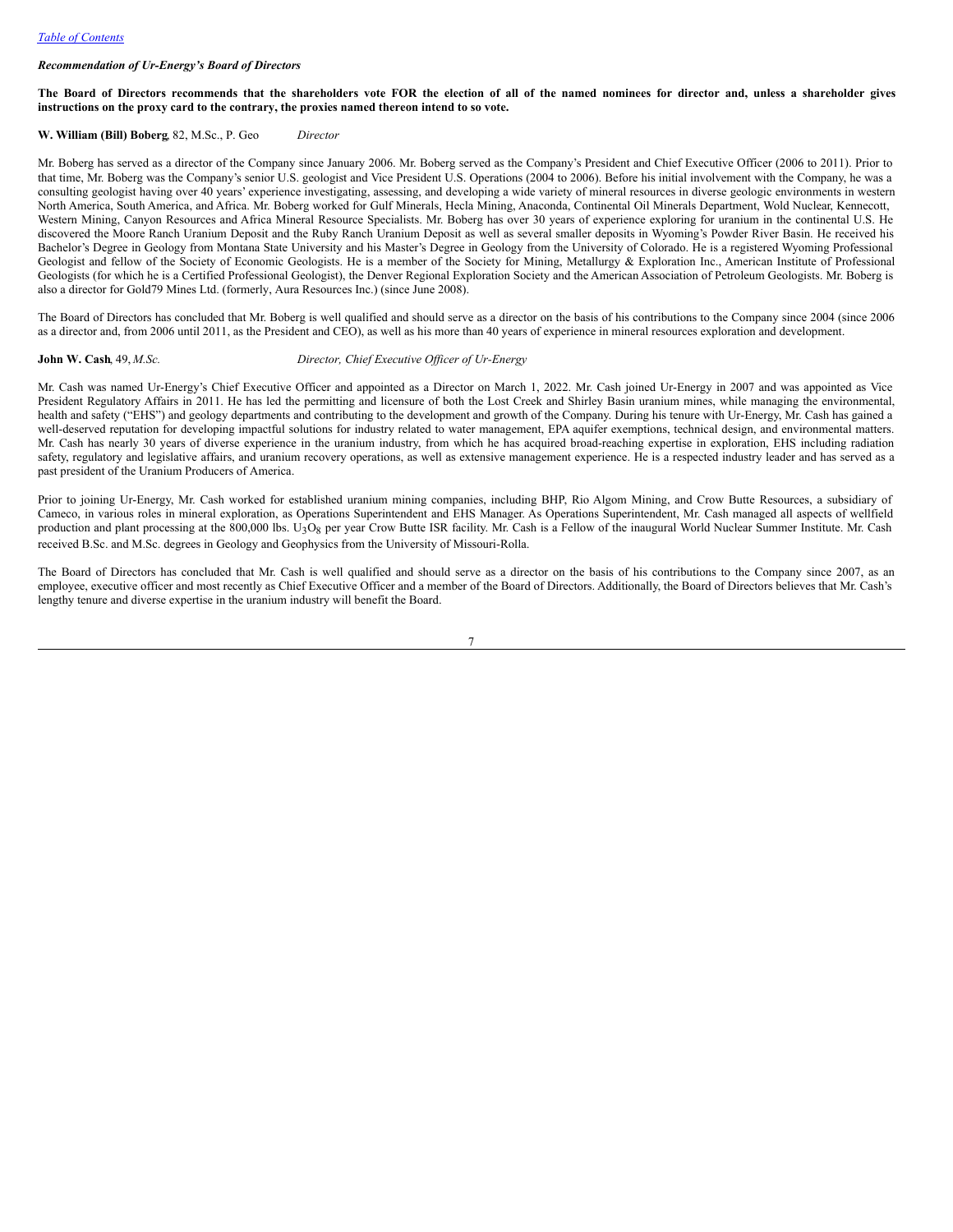*Table of [Contents](#page-2-0)*

## **Rob Chang**, 44, MBA *Director*

Mr. Chang has 26 years of experience in the financial services industry and is a sought-after expert in uranium markets. An experienced senior executive, he currently sits on the boards of publicly traded mineral resource companies. He is the Co-Founder and Chief Executive Officer of Gryphon Digital Mining currently, while his past roles include serving as the Managing Director and Head of Metals & Mining at Cantor Fitzgerald where he provided research coverage in precious metals, base metals, lithium, and uranium. He is well familiar with the uranium mining industry and is considered a subject matter expert by several media outlets. He was recognized by Bloomberg as the "Best Precious Metals Analyst" in Q1 2016. Mr. Chang is frequently quoted by and a regular guest of several media outlets including Bloomberg, Reuters, CNBC, and the Wall Street Journal. Mr. Chang previously served as a Director of Research and Portfolio Manager at Middlefield Capital, a Canadian investment firm which managed \$3 billion in assets. He was also on a five-person multi-strategy hedge fund team where he specialized in equity and derivative investments. Mr. Chang completed his MBA at the University of Toronto's Rotman School of Management. Mr. Chang also serves as a director on the boards of Fission Uranium Corp. (since April 2018) and Shine Mineral Corp. (since November 2018).

The Board of Directors has concluded that Mr. Chang is well qualified and should serve as a director of the Company on the basis of his contributions to the Board since 2018, and his extensive knowledge of the financial markets and financial services industry, as well as his knowledge of the uranium mining industry.

## **James M. Franklin**, 79, PhD, FRSC, P.Geo *Director & Chair of the HSE & Technical Committee*

Dr. Franklin has over 50 years' experience as a geologist. He is a Fellow of the Royal Society of Canada. Since 1998, he has been an Adjunct Professor at Queen's University, since 2001, at Laurentian University and since 2006 at the University of Ottawa. He is a past President of the Geological Association of Canada and of the Society of Economic Geologists. He retired in 1998 as Chief Geoscientist of the Geological Survey of Canada, Earth Sciences Sector. Since that time, he has been a consulting geologist and is currently a director of Gold79 Mines Ltd. (formerly, Aura Resources Inc.) (since October 2003), and Nuinsco Resources Ltd. (since June 2018). Dr. Franklin's lifetime achievements have been honored by several professional organizations: among his honors, Dr. Franklin has been awarded GAC's Logan and Duncan R. Derry medals, CIM's Selwyn Blaylock, A.O. Dufresne, Distinguished Lecturer and Julian Boldy Memorial awards and the Society of Economic Geologists Thayer Lindsley and Distinguished Lecturer awards. He has also received the R.A.F. Penrose Gold Medal from SEG for his many contributions to a broad cross section of geosciences. In 2017 he was made a Fellow of Lakehead University, honoring his contributions to education and economic development in northern Ontario. Dr. Franklin was inducted into the Canadian Mining Hall of Fame in 2019 for his many contributions to the mining industry.

The Board of Directors has concluded that Dr. Franklin is well qualified and should serve as a director on the basis of his contributions as a director to the Company since its inception and his more than 50 years of experience in geosciences and mineral resource work in industry, governmental service, and academia.

### Gary C. Huber, 70, PhD, P.Geo Director, Chair of Compensation Committee & Chair of Corporate Governance and Nominating Committee

Dr. Huber is a mining executive with over 40 years of natural resources experience. Previously, Dr. Huber served as a director for Ur-Energy during 2007. Dr. Huber returned to serve as a director for Ur-Energy in 2015. In the interim, Dr. Huber served as President and CEO of Neutron Energy, Inc. (2007-2012), a privately held uranium company which was conducting project feasibility analyses as well as permitting of two uranium mines and a mill complex. Dr. Huber is the founder, in 2006, and managing member of Rangeland E&P, LLC, a private company established for oil and gas exploration. Dr. Huber served as an independent director of Gold Resource Corporation, a precious metal mining company. He was chairman of its audit committee and a member of the compensation committee. He also has served as an independent director of Capital Gold Corp., a gold mining company with operations in Mexico, and served on its audit and corporate governance committees. Dr. Huber was one of the founders of Canyon Resources Corporation in 1979, and served in various capacities there until 2006, including as director, chief financial officer, vice president of finance, treasurer, and secretary. He also served as the president and chief executive officer of CR Minerals Corporation, an industrial minerals subsidiary of Canyon Resources, from 1987 to 1998. Dr. Huber holds a PhD in geology from Colorado School of Mines and received a Bachelor of Science in geology from Fort Lewis College. He is a fellow of the Society of Economic Geologists, where he previously served as the chairman of its audit and investment committees; and a member of the Society for Mining, Metallurgy and Exploration, where he previously served as the chairman of the audit committee. Dr. Huber served as a director and treasurer of The Society of Independent Professional Earth Scientists, a not-for-profit professional group. He also has served as President of the Society of Independent Earth Scientists Foundation, which awards scholarships to undergraduate and graduate students majoring in the earth sciences fields. Dr. Huber formerly was a director of the Denver Gold Group, a not-for-profit industry association for publicly traded precious metal companies. Dr. Huber is a Utah registered Professional Geologist.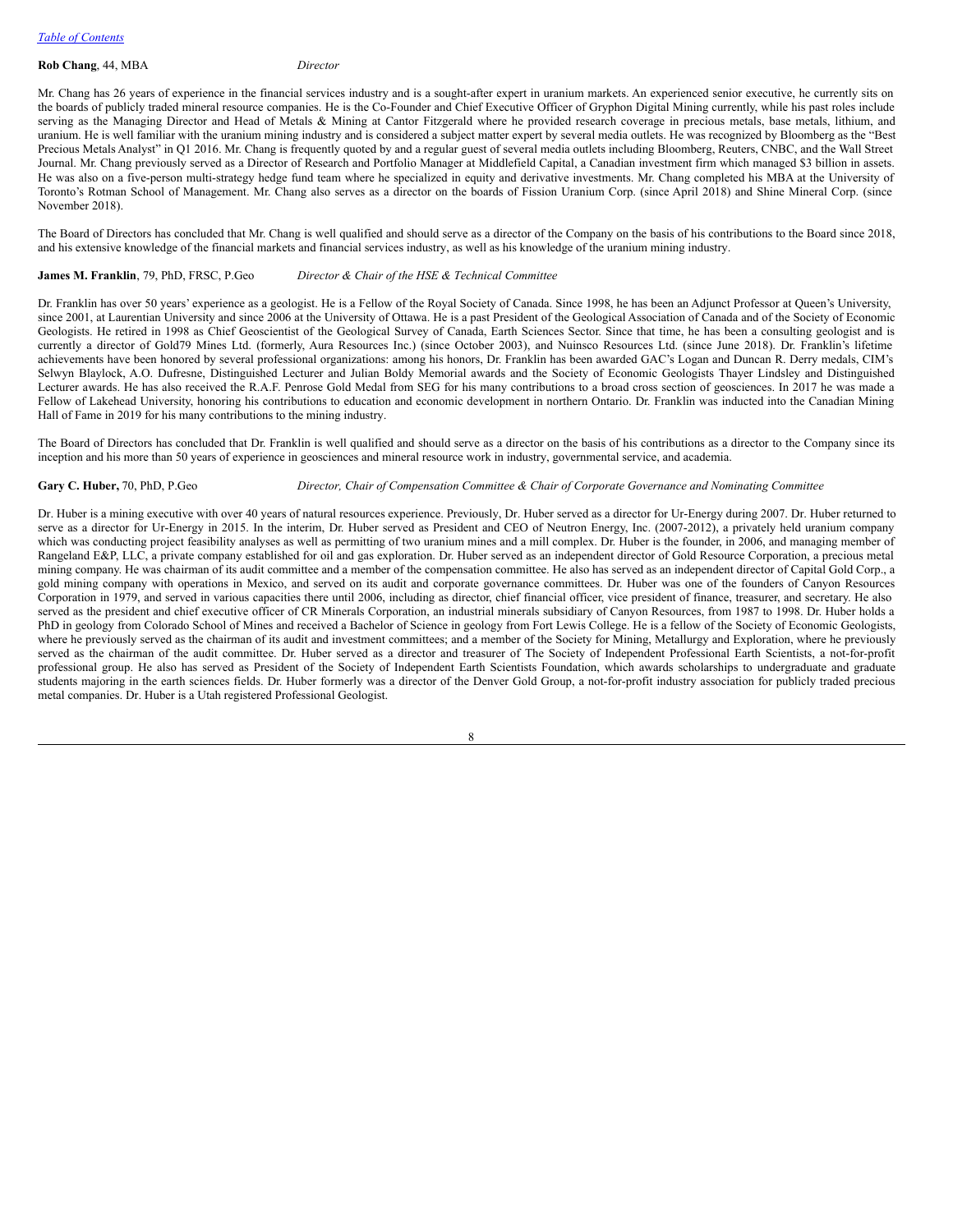The Board of Directors has concluded that Dr. Huber is well qualified and should serve as a director of the Company on the basis of his contributions to the Company as a director (in 2007, and since his return to the Board in 2015), and because of his extensive mining industry experience including in areas of natural resources development and mining operations, and executive management and finance, developed by serving as an executive officer and director of publicly-traded natural resource companies.

#### Thomas H. Parker, 79, M.Eng., P.E. Lead Director, Chair of Audit Committee & Chair of Treasury & Investment Committee

Mr. Parker has worked extensively in senior management positions in the mining industry, having begun his career in the mining industry 57 years ago. Mr. Parker is a mining engineer graduate from South Dakota School of Mines, with a Master's Degree in Mineral Engineering Management from Penn State. Mr. Parker was President and CEO, and a director of U.S. Silver Corporation until his retirement in 2012. Prior to that, Mr. Parker was President and CEO of Gold Crest Mines, Inc., before which he was the President and CEO of High Plains Uranium, Inc., a junior uranium mining company acquired by Energy Metals in 2007. Mr. Parker also served for 10 years as Executive Vice President of Anderson and Schwab, a management consulting firm. Prior to Anderson and Schwab, Mr. Parker held many executive management positions including with Costain Minerals Corporation, ARCO, Kerr McGee Coal Corporation and Conoco. He also has worked in the potash, limestone, talc, coal, and molybdenum industries and has extensive experience working in Niger, France, and Venezuela.

The Board of Directors has concluded that Mr. Parker is well qualified and should serve as a director on the basis of his contributions to the Company as a director since 2007 and, most recently, as our Lead Director since 2014, as well as his more than 55 years of experience in the mining industry and in executive management positions.

#### **Kathy E. Walker**, 63, MBA *Director*

Ms. Walker is the founder and CEO of the eKentucky Advanced Manufacturing Institute, a high-tech workforce training center. She is also the CEO of Elm Street Resources Inc., an energy marketing company. Both companies are based in Painstville, Kentucky. She brings more than 35 years of experience in various energy, financial, and manufacturing related business endeavors to our Board. Ms. Walker holds an MBA from Xavier University. Prior to starting Elm Street Resources, she served as Secretary and Controller of Agip Coal, USA, a subsidiary of the Italian National Energy Agency ENI. Ms. Walker, former Chair of the Morehead State University Board of Regents, was a founder and board member of First Security Bank, Lexington, Kentucky and of Great Nations Bank, Norman, Oklahoma. She is a member of several regional economic development boards.

The Board of Directors has concluded that Ms. Walker is well qualified and should serve as a director of the Company on the basis of her contributions to the Company as a director since 2017, and because of her extensive energy-related business experience including in areas of sales and marketing, and executive management and finance expertise, developed by serving as an executive officer and director of various entities.

## <span id="page-11-0"></span>Proposal No. 2: Re-Appointment of PricewaterhouseCoopers LLP, Chartered Professional Accountants, as our Independent Auditors and Approval for the Board of **Directors to Fix the Remuneration of the Auditors**

#### **Appointment of Auditor**

The Audit Committee selected and has recommended the independent accounting firm of PricewaterhouseCoopers LLP with respect to the audit of our financial statements for the year ended December 31, 2022. At the Meeting, it is proposed to re-appoint PricewaterhouseCoopers LLP, Chartered Professional Accountants, as auditors of the Company, to serve until the next annual meeting of shareholders with their remuneration to be fixed by the Board of Directors.

 $\mathbf Q$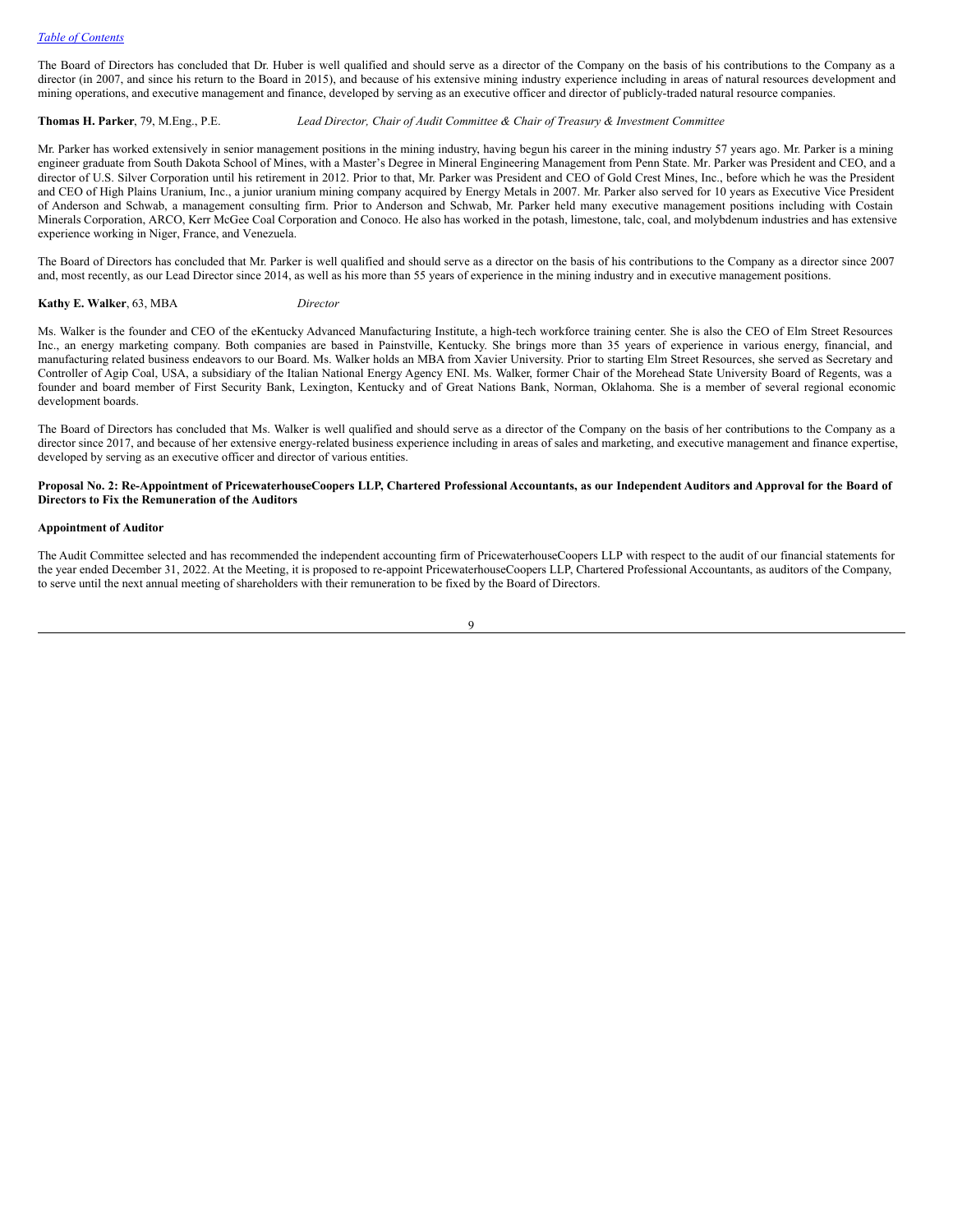$\mathcal{L}=\mathcal{L}^{\mathcal{L}}$ 

In light of ongoing travel concerns due to COVID-19 and in the interests of safety, we currently expect that our Audit Partner from PricewaterhouseCoopers LLP will participate in our Meeting by telephone.

## **Independent Accountant Fees and Services**

PricewaterhouseCoopers LLP Chartered Professional Accountants, and its affiliates have been the auditors of Ur-Energy since December 2004. The fees accrued for audit and audit-related services performed by PricewaterhouseCoopers LLP Chartered Professional Accountants, in relation to our financial years ended December 31, 2021 and 2020, paid and shown below in C\$, were as follows:

|                          | December 31, 2021 | <b>December 31, 2020</b> |
|--------------------------|-------------------|--------------------------|
| Audit fees $(1)$         | \$176,600         | \$171,200                |
| Audit related fees $(2)$ | \$57,245          | \$55,300                 |
| All other fees $(3)$     | \$66,105          | \$59,810                 |
| <b>Total</b>             | \$299,950         | \$286,310                |

- (1) Audit fees consisted of audit services, reporting on internal control over annual financial reporting and review of such documents filed with the securities regulators. (2) Audit related fees were for services in connection with quarterly reviews of the consolidated financial statements and review of such documents filed with the securities
- regulators. (3) All other fees include fees related to financing activities, if any, and our shelf registration and at-market sales agreement. We have not incurred audit fees billed for tax compliance, tax advice, and tax planning services during either 2020 or 2021.

## **Audit Committee's Pre-Approval Practice**

All services reflected in the preceding table for 2021 and 2020 were pre-approved in accordance with the policy of the Audit Committee of the Board of Directors

It is proposed to approve an ordinary resolution to re-appoint the firm of PricewaterhouseCoopers LLP, Chartered Professional Accountants, as auditors of the Company to hold office until the close of the next annual meeting of shareholders or until PricewaterhouseCoopers LLP is removed from office or resigns, and to authorize the Board of Directors of the Company to fix the remuneration of PricewaterhouseCoopers LLP as auditors of the Company.

#### *Recommendation of Ur-Energy's Board of Directors*

The Board of Directors recommends that the shareholders vote FORthe re-appointment of PricewaterhouseCoopers LLP, Chartered Professional Accountants, and to authorize the Board of Directors of the Company to fix the remuneration of PricewaterhouseCoopers LLP as auditors and, unless a shareholder gives **instructions on the proxy card to the contrary, the proxies named thereon intend to so vote.**

The approval of Proposal No. 2 requires the approval of a majority of the votes cast by shareholders (either in person or by proxy) at the Meeting.

## <span id="page-12-0"></span>Proposal No. 3: Approval, on an Advisory Basis, of the Compensation of the Company's Named Executive Officers

#### **Advisory Vote on Named Executive Officer Compensation**

In accordance with SEC rules, our shareholders will be asked at the Meeting to cast a non-binding advisory vote on the compensation of our Named Executive Officers as disclosed in this Circular, including the disclosures under "Compensation Program" and "Executive Compensation" and the compensation tables and related narrative disclosure. This vote is not intended to address any specific item of compensation, but rather the overall compensation of our Named Executive Officers and the policies and practices described in this Circular.

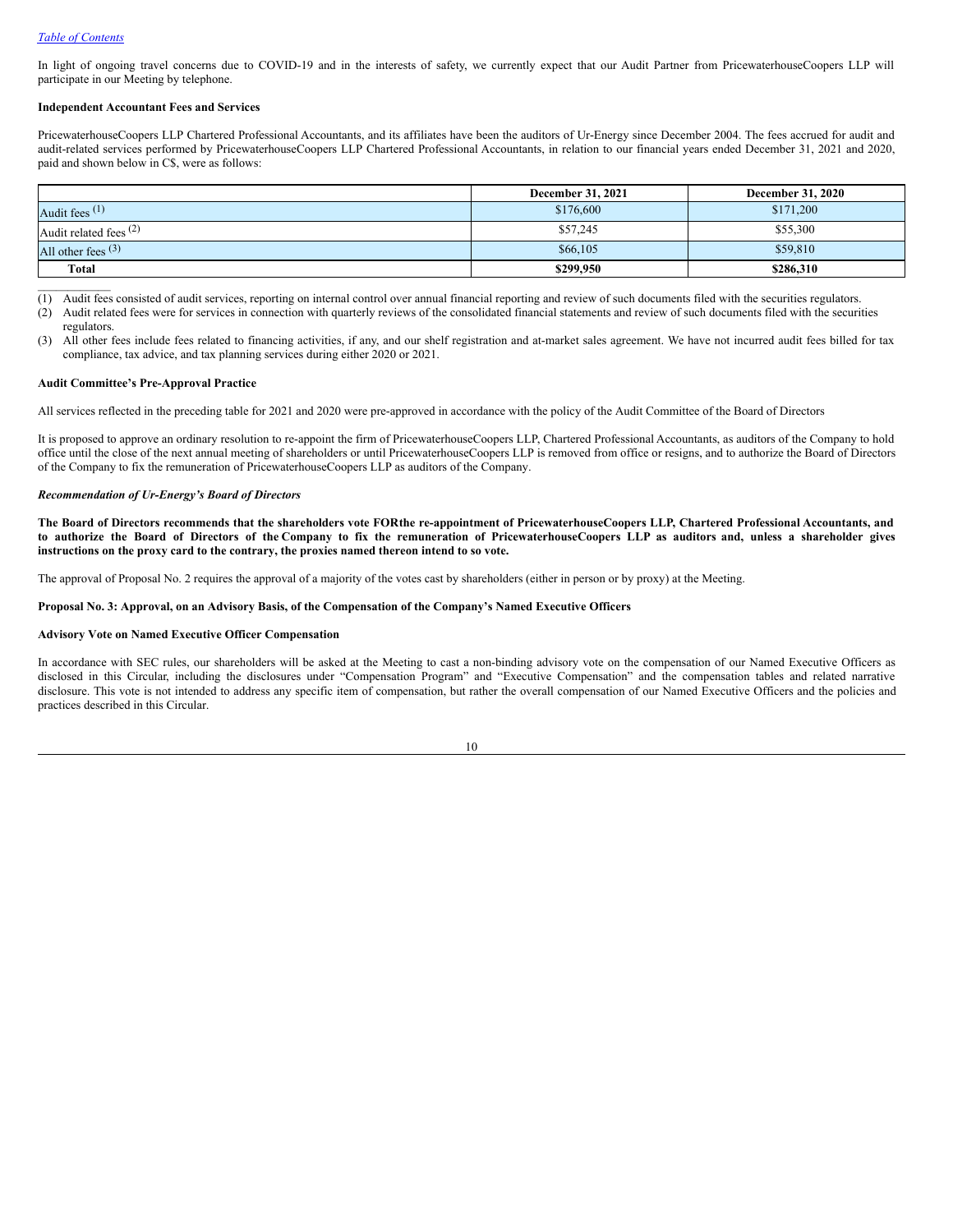We conducted a similar advisory vote in 2021 and approximately 80% of the votes cast at that meeting voted in favor of the compensation of our Named Executive Officers. For the past five years, our advisory "say on pay" vote has averaged approximately 90%. This vote is advisory, which means that its outcome is not binding on the Company, the Board of Directors, or the Compensation Committee of the Board of Directors.

We are continuing our practice of having an annual say-on-pay advisory vote, so the next advisory vote will occur at our annual meeting in 2023.

The Compensation Committee and the Board of Directors believe that our compensation policies and procedures are effective in achieving our goals. As described under "*Compensation Program*" our compensation program is designed to motivate executive officers and employees to achieve pre-determined objectives without taking excessive risks; provide competitive compensation and benefit programs to attract and retain highly qualified executives and employees; encourage an ownership mentality; and, fundamentally, to support the achievement of results. We believe that the Company's compensation program, with its balance of (i) short-term incentives (including cash bonus awards and performance conditions for such awards), (ii) long-term incentives (including equity awards of stock options and restricted share units which vest over varied periods of two to three years), and (iii) share ownership guidelines for executive officers, reward sustained performance that is aligned with long-term shareholder interests. Shareholders are encouraged to read both "*Compensation Program*" and "*Executive Compensation*" sections below, as well as the compensation tables and related narrative disclosure. Shareholders will be asked to approve the following ordinary resolution (the "Advisory Vote on Named Executive Officer Compensation Resolution") at the Meeting:

**BE IT RESOLVED THAT** the Company's shareholders approve, on an advisory basis, the compensation of the Named Executive Officers, as disclosed in the Company's Management Proxy Circular for this annual and special meeting of shareholders, including the "Compensation Program" and "Executive Compensation" sections and the compensation tables and related narrative disclosure.

## *Recommendation of Ur-Energy's Board of Directors*

## The Board of Directors recommends that shareholders vote FOR approval of the Advisory Vote on Named Executive Officer Compensation Resolution.

The approval of the advisory vote on Proposal No. 3 requires the affirmative vote of a majority of the Common Shares present at the meeting (either in person or by proxy). Although the advisory vote is non-binding, the Board will review the results of the vote and will take the results of the vote into account in determinations concerning executive compensation.

## <span id="page-13-0"></span>Proposal No. 4: Approval of the Ur-Energy Inc. Amended and Restated Restricted Share Unit and Equity Incentive Plan (the "RSU&EI Plan")

At the Meeting, shareholders will be asked to consider and pass a resolution substantially in the form set out below, to approve, confirm and ratify the renewal of the Ur-Energy Inc. Amended and Restated Restricted Share Unit and Equity Incentive Plan (the "RSU&EI Plan"), which was last approved by shareholders on May 2, 2019. Under the policies of the TSX, the RSU&EI Plan must be reconfirmed every three years by a majority of the Company's directors and shareholders excluding the votes cast by, or in behalf of, the insiders of the Company who are eligible to participate in the RSU&EI Plan, and their affiliates. Therefore, a resolution will be placed before the shareholders to approve the renewal of the RSU&EI Plan and the unallocated share units and shares under the RSU&EI Plan. This approval will be effective for three years from the date of the Meeting. If approval is not obtained at the Meeting, RSUs and other units and shares under the RSU&EI Plan which have not been allocated and RSUs which are outstanding and are subsequently cancelled or terminated will not be available for a new grant of share units or shares under the RSU&EI Plan. Previously allocated RSUs will continue to be unaffected by the approval or disapproval of the resolution.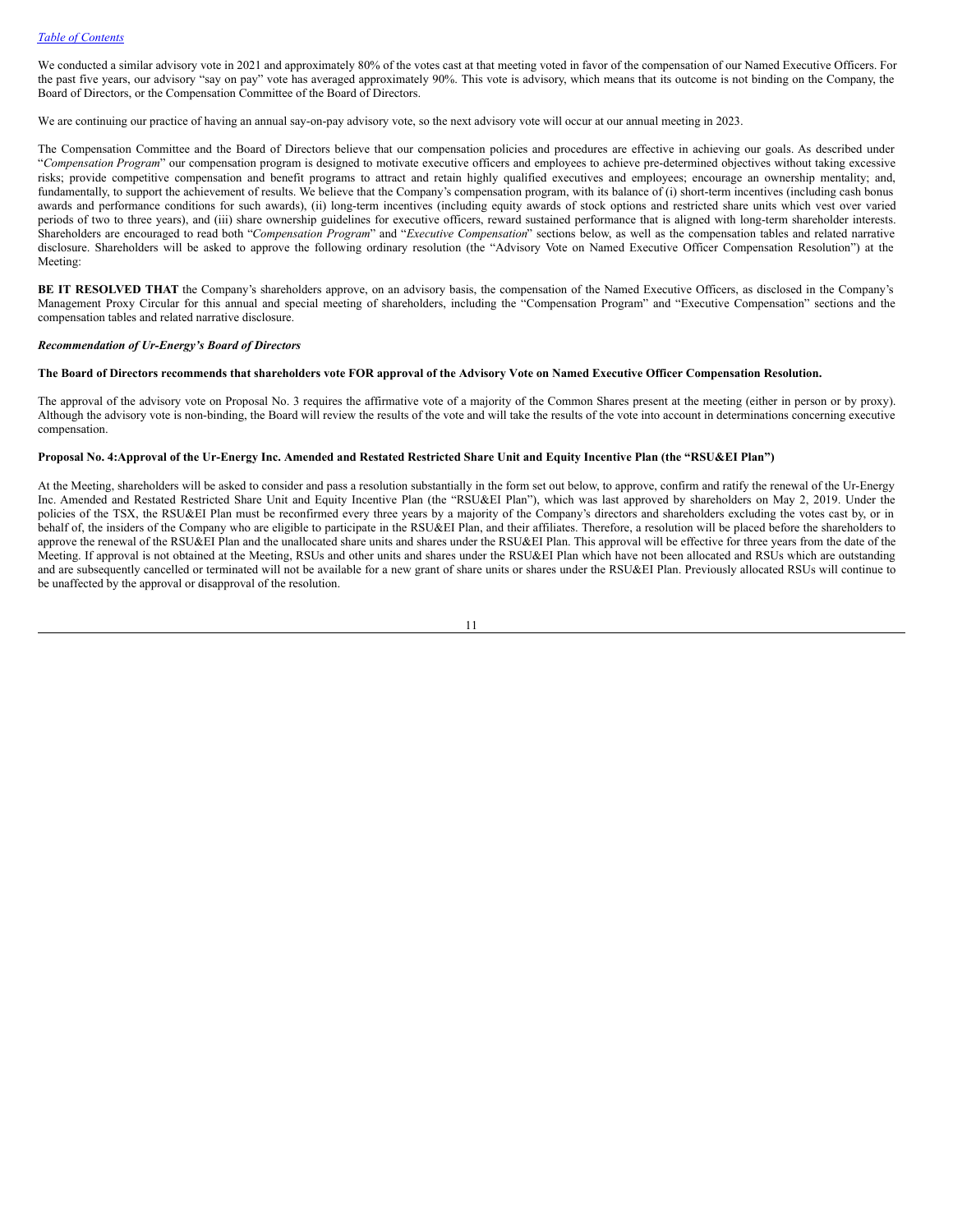The Board of Directors wishes to renew the RSU&EI Plan, which was previously ratified, confirmed and approved at meetings of shareholders of the Company in 2010, 2013, 2016 and 2019. The RSU&EI Plan continues to include directors and employees, including executive officers, of Ur-Energy as possible eligible participants. The Board of Directors is of the view that it is in the best interests of the Company to renew the RSU&EI Plan as it contributes to our ability to maintain a strong compensation program, and specifically our bonus programs. Approval will allow the Board of Directors to grant the various share units and Common Shares permitted under the plan, and to utilize the RSU&EI Plan and the overall compensation program to support our ongoing efforts to attract and retain highly qualified directors and employees, including executive officers, in a highly competitive market. As part of our long-term incentive plan, the RSU&EI Plan encourages share ownership in the Company by directors and employees, including officers, and further motivates these individuals towards the overall success of the Company.

No modifications are proposed to be made to the RSU&EI Plan. There is no request to increase the percentage number of shares available for issuance under the RSU&EI Plan. Because the RSU&EI Plan participants and the amounts of any awards are determined in the absolute discretion of the Board of Directors, the benefits to be delivered under the amended RSU&EI Plan at this time are indeterminable at this time.

At April 8, 2022, there are 11 employees and six non-executive directors who are eligible to participate in the plan. As at April 8, 2022, the closing price of our Common Shares on the NYSE American was \$1.78 and on the TSX was C\$2.23.

The RSU&EI Plan, as approved and ratified by the Board of Directors, is summarized in more detail under the heading "*Stock Options and Amended and Restated Restricted* Share Unit and Equity Incentive Plan," below. A copy of the RSU&EI Plan is attached to this Circular as Schedule A. A shareholder may also obtain a copy of the plan from the Secretary of the Company upon request at 10758 West Centennial Road, Suite 200, Littleton, Colorado, 80127, telephone 720-981-4588 (ext. 250).

## **Ur-Energy Inc. Restricted Share Unit and Equity Incentive Plan Resolution**

## **BE IT RESOLVED THAT:**

- 1. The renewal of the Ur-Energy Inc. Amended and Restated Restricted Share Unit and Equity Incentive Plan, as set forth fully in Schedule A to this Circular (the "RSU&EI Plan"), be and is hereby ratified, confirmed and approved; and
- 2. All unallocated share units and shares issuable pursuant to the RSU&EI Plan be and hereby are approved and authorized until June 2, 2025; and
- 3. Any director or officer of the Company be and each of them is hereby authorized, for and on behalf of the Company, to take such actions and to sign, execute and deliver all such documents that such director or officer may, in their discretion, determine to be necessary or useful in order to give full effect to the intent and purpose of this resolution.

## *Recommendation of Ur-Energy's Board of Directors*

After careful consideration, the Board of Directors has determined that the Amended and Restated Restricted Share Unit and Equity Incentive Plan continues to be in the best interests of the Company's shareholders. The Board of Directors approved the Amended and Restated Restricted Share Unit and Equity Incentive Plan **Resolution and recommends approval of the resolution by the Company's shareholders.**

The TSX rules provide that all eligible insiders in order to participate in the RSU&EI Plan may not vote on the approval of the renewal of the RSU&EI Plan. Accordingly, the RSU&EI Plan Resolution must be passed by a majority of votes cast by shareholders present in person or represented by proxy at the Meeting, **excluding 6,201,821 Common Shares held by certain insiders of the Company and their affiliates.**

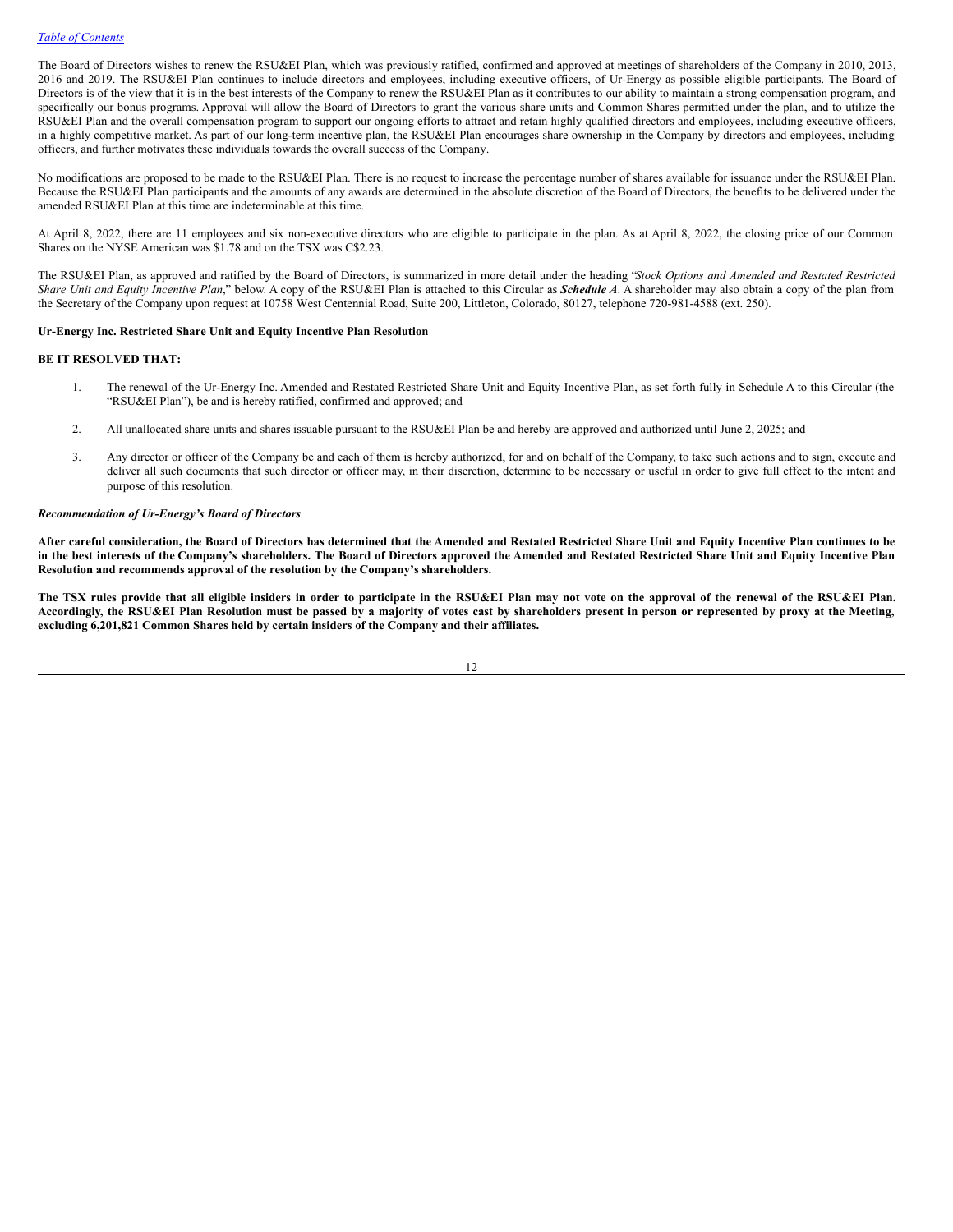## <span id="page-15-0"></span>**MANAGEMENT**

## **Identification of Executive Officers**

#### **John W. Cash**, 49, *M.Sc. Chief Executive Of icer, Director*

Mr. Cash was named Ur-Energy's Chief Executive Officer and appointed as a Director on March 1, 2022. Mr. Cash joined Ur-Energy in 2007 and was appointed as Vice President Regulatory Affairs in 2011. He has led the permitting and licensure of both the Lost Creek and Shirley Basin uranium mines, while managing the environmental, health and safety ("EHS") and geology departments and contributing to the development and growth of the Company. During his tenure with Ur-Energy, Mr. Cash has gained a well-deserved reputation for developing impactful solutions for industry related to water management, EPA aquifer exemptions, technical design, and environmental matters. Mr. Cash has nearly 30 years of diverse experience in the uranium industry, from which he has acquired broad-reaching expertise in exploration, EHS including radiation safety, regulatory and legislative affairs, and uranium recovery operations, as well as extensive management experience. He is a respected industry leader and has served as a past president of the Uranium Producers of America.

Prior to joining Ur-Energy, Mr. Cash worked for established uranium mining companies, including BHP, Rio Algom Mining, and Crow Butte Resources, a subsidiary of Cameco, in various roles in mineral exploration, as Operations Superintendent and EHS Manager. As Operations Superintendent, Mr. Cash managed all aspects of wellfield production and plant processing at the 800,000 lbs. U<sub>3</sub>O<sub>8</sub> per year Crow Butte ISR facility. Mr. Cash is a Fellow of the inaugural World Nuclear Summer Institute. Mr. Cash received B.Sc. and M.Sc. degrees in Geology and Geophysics from the University of Missouri-Rolla.

## **Jeffrey T. Klenda**, 65, B.A. *President and current Chairman (retiring June 2022)*

Mr. Klenda graduated from the University of Colorado in 1980 and began his career as a stockbroker specializing in venture capital offerings. Prior to founding Ur-Energy in 2004, he worked as a Certified Financial Planner and was a member of the International Board of Standards and Practices. In 1986, he started Klenda Financial Services, an independent financial services company providing investment advisory services to high-end individuals and corporate clients as well as providing venture capital to corporations seeking entry to the U.S. securities markets. In the same year, Mr. Klenda formed Independent Brokers of America, Inc., a national marketing organization. He also served as President of Security First Financial, a company he founded to provide consultation to individuals and corporations seeking investment management and early-stage funding. Over the last 35 years, Mr. Klenda has acted as an officer and/or director for numerous publicly traded companies, having taken his first company public at 28 years of age. Mr. Klenda has served as the Chairman of the Board of Directors of the Company since 2006. He served as Executive Director from January 2006 to May 2015. Thereafter, he served as Acting Chief Executive Officer until being named President and Chief Executive Officer by our Board of Directors in December 2016.

## **Roger L. Smith,** 64, *CPA, MBA, CGMA Chief Financial Of icer and Chief Administrative Of icer*

Mr. Smith has 35 years of mining and manufacturing experience including finance, accounting, IT, ERP and systems implementations, mergers, acquisitions, audit, tax, and public and private reporting in international environments. Mr. Smith served as Ur-Energy's Chief Financial Officer and Vice President Finance, IT and Administration until May 2011, when he assumed the title and responsibilities of Chief Administrative Officer as well as Chief Financial Officer. Mr. Smith joined Ur-Energy in May 2007, after having served as Vice President, Finance for Luzenac America, Inc., a subsidiary of Rio Tinto PLC and Director of Financial Planning and Analysis for Rio Tinto Minerals, a division of Rio Tinto PLC, from September 2000 to May 2007. Mr. Smith has also held such positions as Vice President Finance, Corporate Controller, Accounting Manager, and Internal Auditor with companies such as Vista Gold Corporation, Westmont Gold Inc., and Homestake Mining Corporation. He has a Master of Business Administration and Bachelor of Arts in Accounting from Western State Colorado University, Gunnison, Colorado.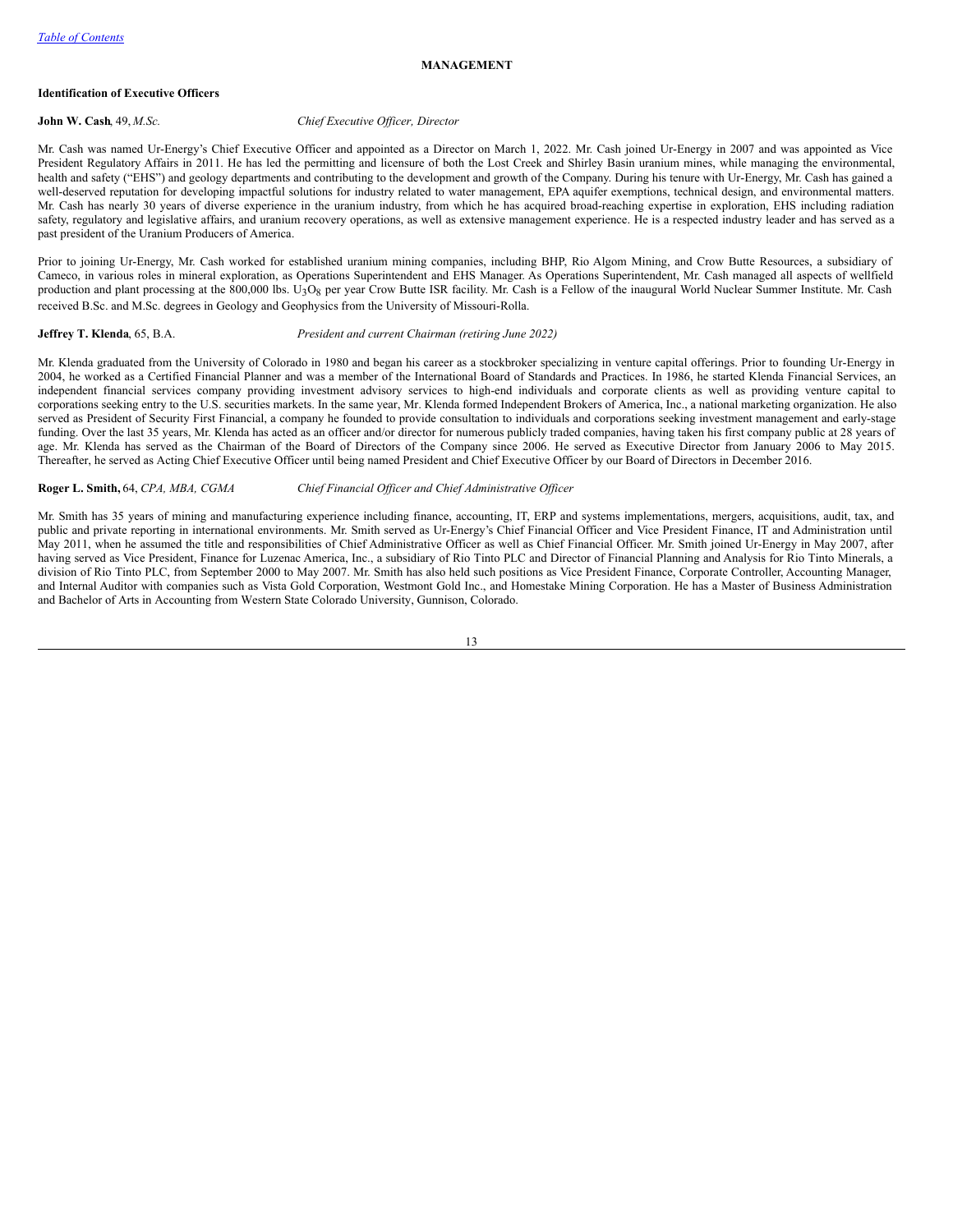## **Steven M. Hatten**, 58, *B.Sc. Vice President Operations*

Mr. Hatten has served as Ur-Energy's Vice President Operations since 2011. Prior to that, Mr. Hatten was Ur-Energy's Engineering Manager from 2007 to 2010 and Director of Engineering and Operations 2010 to 2011. He has over 25 years of experience with a strong background in *in situ* recovery uranium design and operations. He previously worked as a Project Engineer for Power Resources, Inc., Manager, Wellfield Operations for Rio Algom Mining Corp., and Operations Manager at Cameco's Smith Ranch – Highland Facility. Mr. Hatten has a Bachelor of Science in Petroleum Engineering from Texas Tech University.

#### **Penne A. Goplerud**, 60, *JD General Counsel & Corporate Secretary*

Ms. Goplerud has nearly 30 years of diverse legal experience in general corporate matters, natural resources transactions and complex litigation. She was named General Counsel and Corporate Secretary of the Company in 2011, having joined Ur‑Energy as its Associate General Counsel in 2007. While in private practice, she represented clients in complex litigation, arbitration and mediation involving mining, oil and gas, commercial and corporate disputes, securities, and environmental law. She also counseled business clients and represented clients in the negotiation of business transactions. Prior to joining Ur-Energy, much of Ms. Goplerud's practice focused on natural resources work in the U.S. and abroad. Ms. Goplerud obtained her JD from the University of Iowa College of Law.

## <span id="page-16-0"></span>**COMPENSATION PROGRAM**

We are a "smaller reporting company" as defined by SEC regulations. As a result, we are not required to include a comprehensive Compensation Discussion and Analysis in this Circular. We are providing, voluntarily, certain of the information that would typically be contained in a Compensation Discussion and Analysis section in an effort to provide our shareholders with additional information regarding our executive compensation policies, practices, and plans, and in order to provide context for your consideration of our advisory 'say on pay' proposal.

## *Compensation Program*

We believe that the caliber and commitment of our executive officers are critical to our continued success and performance, and the overall commitment of all of our employees. The Compensation Committee reviews and makes recommendations to the Board with respect to the overall approach to compensation for all of our employees, and specifically with respect to our executive officers, including the Chief Executive Officer, and the remuneration of directors.

Pursuant to our obligations of disclosure as a smaller reporting company, our named executive officers ("Named Executive Officers" or "NEOs") for 2021 were:

- Jeffrey T. Klenda, Chairman, President and CEO
- Roger L. Smith, Chief Financial Officer and Chief Administrative Officer
- Penne A. Goplerud, General Counsel and Corporate Secretary

We maintain a compensation program in which both performance and compensation are routinely evaluated. Further, we maintain a program in which (a) pay for performance is supported by a significant percentage of executive pay being at risk (50% of CEO compensation; 45% of other executive officers); (b) motivating executive officers to create shareholder value by using total shareholder return as a part of the Company's "Total Company" objectives; (c) performance by all employees on personal objectives and corporate objectives is evaluated, with executive officers' short-term incentive bonus awards being more closely aligned to performance on corporate objectives (60%) based upon the greater opportunity, and responsibility, to shape corporate performance (hourly and non-managerial staff bonuses are more heavily weighted to their personal objectives) with generally 80% of an executive's long-term incentive is based upon stock options; (d) certain defined thresholds must be reached as a minimum level of performance, typically 50% of the target (or, a score of 2 on our 1-4 scale), before eligibility for payout on any objective and, by contrast, short-term incentive bonuses are effectively capped, as the maximum level of performance for each objective is typically set at 150% of the target (or, a score of 4 on our 1-4 scale); (e) reasonable salaries and overall compensation packages are based upon regularly updated compensation surveys and ongoing review of peer comparators' practices; (f) compliance with executive share ownership guidelines is routinely monitored; (g) we have no multi-year contracts with executive employees, and our employment agreements with executive officers protect specialized and proprietary information, and contacts with personnel obtained while employed with the Company; (h) we do not permit repricing of stock options; (i) executives are not permitted to hedge their beneficially-held Company's shares; and (j) we have adopted a clawback policy, all as discussed further below.

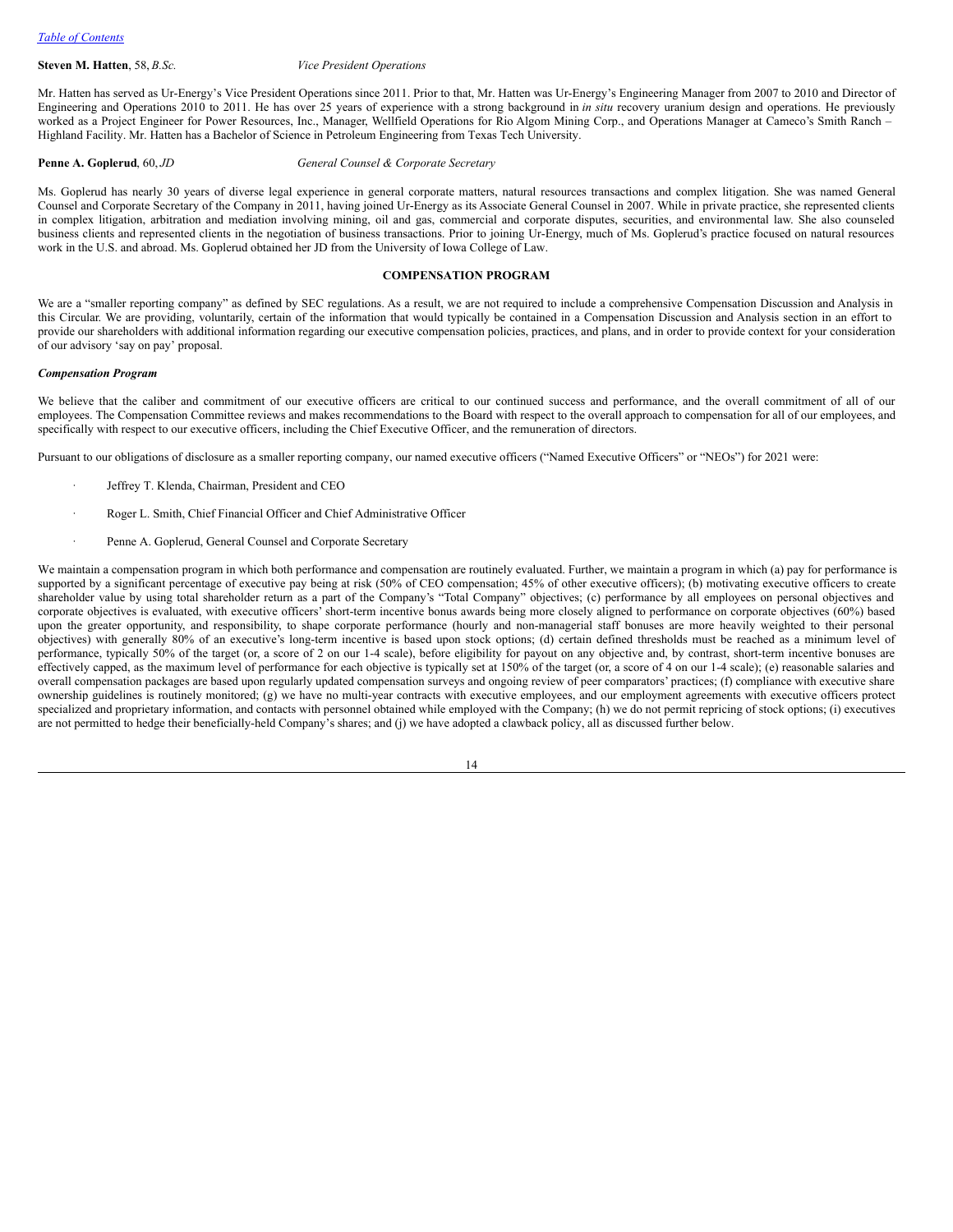Our compensation program is designed to effectively link compensation to performance as demonstrated by the completion by our executive officers of corporate and personal objectives that are designed to drive creation of shareholder value. The Compensation Committee believes that it is important to maintain a defined connection between the achievement of these objectives and compensation payout. The Committee has thoughtfully reviewed the metrics and priorities most appropriately used to establish and maintain that connection. In doing so, the following has been considered:

- the selection of corporate and personal objectives that are measurable and tied to shareholder value creation, which is fundamental to our success as a company;
- · executive officers should be evaluated and paid based on performance and achievement of both corporate and personal objectives; and
- · executive officers should have a clear understanding of how their performance and the achievement of pre-determined objectives may influence their compensation.

The objectives of our compensation program are to support the achievement of results; motivate executive officers to achieve pre-determined objectives without taking excessive risks; provide competitive compensation and benefit programs to attract and retain highly qualified executives; and encourage an ownership mentality, which is further augmented through share ownership guidelines for all executive officers.

Our compensation program continues to follow the same progression throughout the year:

- Setting Objectives: Establishment of department and corporate objectives, followed by personal objectives being approved, in conjunction with the approved budget, our key performance objectives and additional guidance from management set the stage for our year ahead.
- LTIP Awards to Incentivize: As a part of setting objectives, and "looking ahead," the Compensation Committee recommends, and the Board considers and approves the annual grant of stock options and RSUs and other share units or commons shares available to grant under the RSU&EI Plan to those eligible for consideration. See also "*Equity Incentive Plans*," below.
- Performance Review: Annually, in the first quarter, we review our performance during the past year, initially with a determination of performance on corporate objectives (reviewed by the Compensation Committee and our Board). Performance of all staff is reviewed; executive officers are evaluated by the Chief Executive Officer and the Compensation Committee; and the Chief Executive Officer is evaluated by the Compensation Committee and the Board of Directors. Based upon these performance assessments, bonuses are determined and awarded, in the discretion of the Compensation Committee and Board. See further discussion under "*Short Term Incentive Plan*" below.
- · *COLA and Salary Reviews:* Cost-of-living adjustments to salaries are typically considered mid-year when best data are available. Contemporaneously, a salary survey is completed, with staff salaries adjusted to the findings of the survey, as necessary, and/or for merit increases.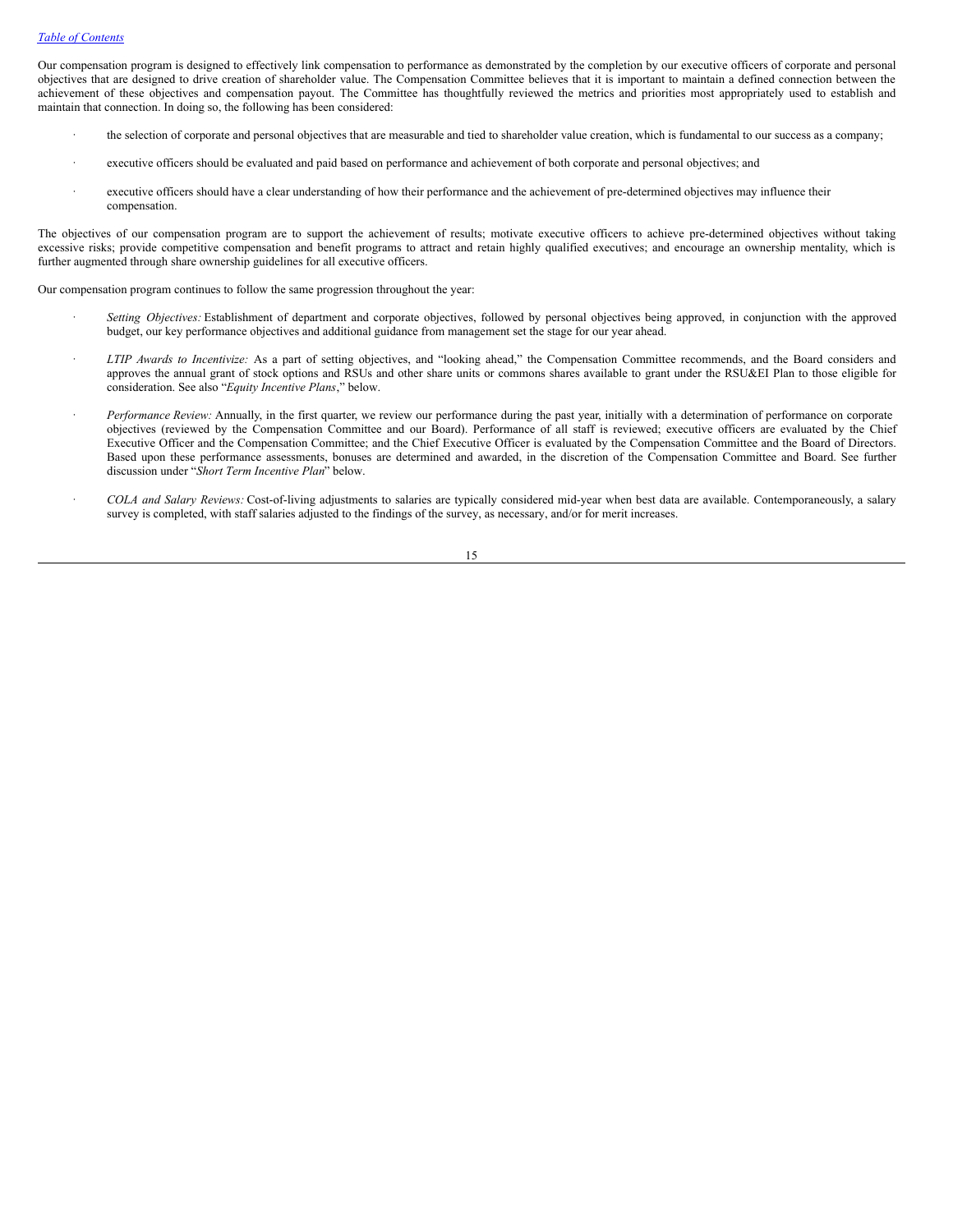## *Compensation Structure*

Our compensation program consists of base salary, short- and long-term incentives, and other perquisites. The components of total direct compensation relate to performance as follows:



## *Employment Agreements with Named Executive Of icers*

We have employment agreements with each of our executive officers. The agreements contain standard employment provisions, as well as salary, entitlement to a cash bonus to be determined in the discretion of the Board, and statements of eligibility for Company benefits (*e.g.*, health and wellness benefits, paid time off, 401(k) plan), and equity compensation plans (stock option and RSU plans). The agreements also provide for post-termination obligations of the executives (one-year non-solicitation provisions applicable to all executive officers; and one-year non-competition provisions in the agreements of Messrs. Hatten and Cash). Post-termination obligations of the Company with respect to the NEOs, including in an event of change of control, are discussed and summarized below under the heading *"Potential Payments Upon Termination or Change of Control."* The Compensation Committee reviews the employment agreements of and compensation program for the executive officers on a periodic basis.

## *Objectives to be Met Through "Pay Mix"*

The compensation program is designed to provide motivation and incentives to our executive officers and employees with a view toward enhancing shareholder value and successfully implementing our corporate objectives. The compensation program accomplishes this by rewarding performance that is designed to create shareholder value. The portion of variable, at-risk, performance-based compensation is commensurate to an executive officer's or employee's position and increases as their respective level of responsibility increases. Further, the mix and structure of compensation is designed to strike an appropriate balance to achieve pre-determined objectives without motivating excessive risk taking.

Our share price may be heavily influenced by changes in uranium and other commodity prices, which are outside of our control. As a result, the compensation program is designed to focus on areas where the executive officers and employees have the most influence. To achieve this, a combination of operational, financial and share price criteria are utilized when selecting corporate and personal objectives and establishing an appropriate combination of pay.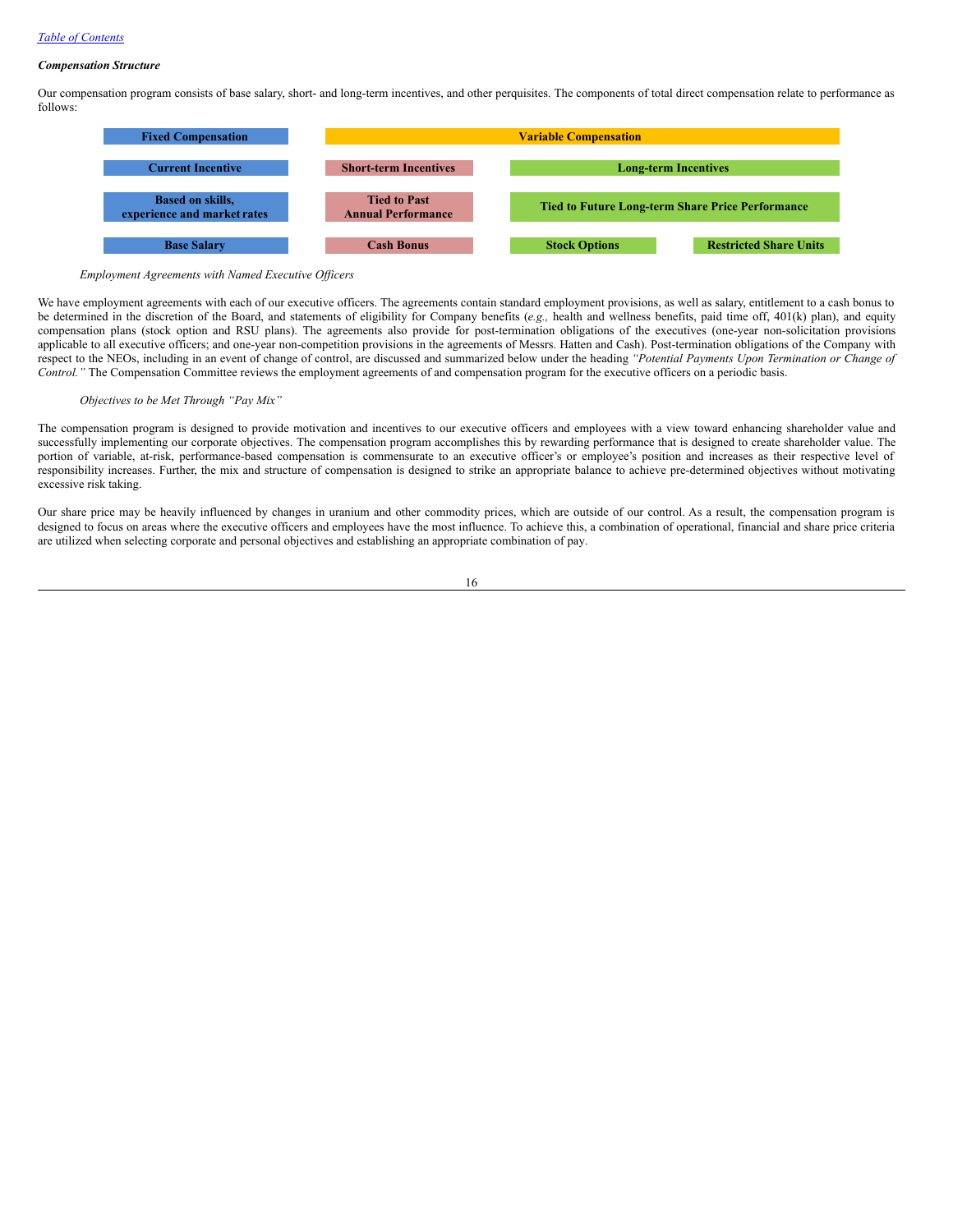## *Table of [Contents](#page-2-0)*

The compensation structure and "pay mix" in place for 2021 for our CEO and other executive officers was as follows:



The characteristics of the compensation program's mix of pay, as they relate to the executive officers, include:

- a significant portion of executive pay is at-risk;
- executive officers have a higher percentage of at-risk compensation relative to other employees, because they have the greatest ability to influence corporate performance;
- · 60% of an executive's short-term incentive is based on corporate performance; and
- · 80% of an executive's long-term incentive is composed of stock options, which are highly leveraged to our share price performance.

The incentive compensation actually received by the executive officers varies based upon individual performance and the achievement of corporate and personal objectives and is ultimately subject to the discretion of the Compensation Committee and the Board.

#### *Components of Compensation*

## Base Salary

Base salary is the fixed portion of cash compensation earned by and paid to our executive officers and employees. We seek to identify levels of base salary or wage which will aid in attracting and retaining quality employees. Base salaries for all employees are reviewed annually by management. The Compensation Committee reviews the base salary for each executive officer routinely or upon a promotion or other change in job responsibility, based on the individual's level of responsibility, the importance of the position and the individual's contribution to our overall performance. The Compensation Committee also assesses the base salaries of the executive officers relative to a group of peer companies with similar scope and operations to ensure that base salaries are positioned competitively with executive officers in similar roles at peer companies. Our overall objective remains to provide a competitive base salary designed to recruit and retain qualified, high-performing executives, while responsibly administering our budget and achieving our corporate objectives.

#### Short-Term Incentive Plan

Total cash compensation includes base salary and any variable (at risk) short-term cash incentive compensation. Bonus awards under our short-term incentive plan ("STIP") are typically calculated using a formula that is based upon performance in relation to corporate objectives, set by the Chief Executive Officer and executive management and approved by the Board, and in relation to personal objectives, also overseen by the CEO and Board. The STIP program is designed to recognize and reward both corporate and individual performance results. Weighting of corporate and personal objectives as related to the STIP program provides greater personal responsibility of each executive officer for not only the corporate objectives, but also his or her personal objectives which are tied to that year's corporate and departmental objectives. This portion of our compensation program was also developed through consideration of peer group practices and other standards.

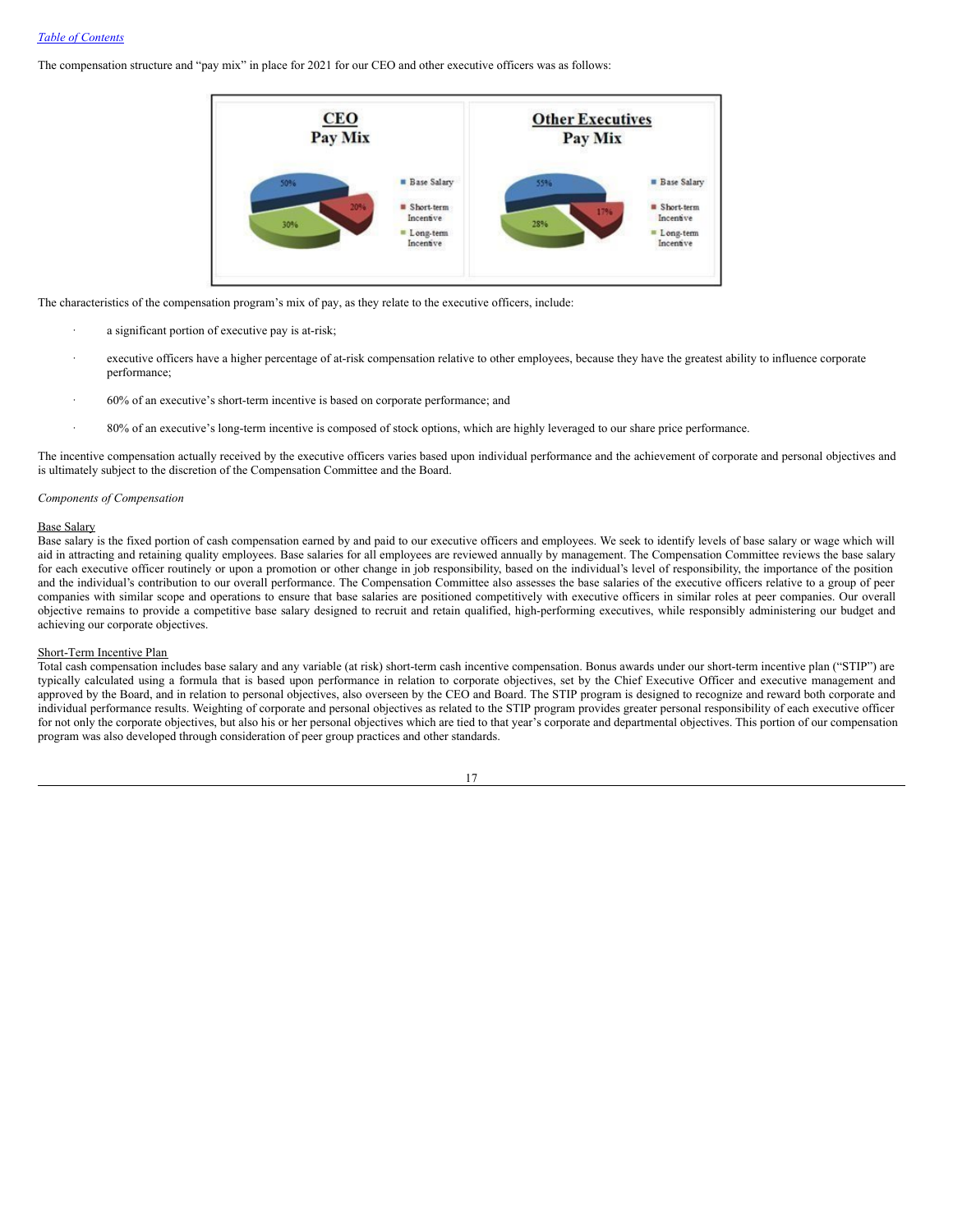We continue to use corporate objectives to broadly measure our total corporate performance in consideration of our STIPs, as well as for other purposes. Health, safety, and environmental performance objectives are embedded repeatedly throughout our process. As well, we continue to ask each employee to focus on personal safety objectives. We continue to evaluate, broadly, Total Company, Lost Creek, Pathfinder Mines and Corporate Services objectives.

Each performance objective is measured on three performance levels (Threshold, Target and Maximum). Threshold, Target and Maximum performance-level values are based on quantifiable measures, when possible, where typically the Threshold value is 80% of Target and the Maximum value is 120% of Target. When quantifiable measures are not possible, or more than one measure is used, we use a four-point scale to measure results. The target level of performance is set at an aggressive level that represents a 'reasonable stretch.' For example, when using our four-point scale to measure results, a score of 3 (Fully Successful) is used as the Target. Achieving the Target would result in a 100% payout of the objective. The Threshold level of performance is the minimum performance that must be met before being eligible for any payout. The Threshold performance level is typically set at 80% of Target, or a score of 2 (Partially, but not Fully, Successful Performance) on the four-point scale. There is no payout if the Threshold is not met. Achieving the Threshold would result in a 50% payout. Maximum level of performance is typically set at 120% of Target, or a score of 4 (Superior Performance). Achieving or exceeding the Maximum would result in a 150% payout.

The following table shows the target levels and weightings used to establish STIP awards for 2021 for our Executive Officers, including our CEO:

| <b>STIP Targets and Weights</b>                                                                                                    |                                       |                                    |                                   |  |  |  |  |  |
|------------------------------------------------------------------------------------------------------------------------------------|---------------------------------------|------------------------------------|-----------------------------------|--|--|--|--|--|
| <b>POSITION</b>                                                                                                                    | <b>STIP Target (% of Base Salary)</b> | <b>Corporate Objectives Weight</b> | <b>Personal Objectives Weight</b> |  |  |  |  |  |
| Chairman, President and CEO: Jeffrey T. Klenda                                                                                     | 40%                                   | 60%                                | 40%                               |  |  |  |  |  |
| Other Executive Officers<br>(CFO, Corporate Secretary, Vice President Operations and Vice<br><b>President Regulatory Affairs</b> ) | 30%                                   | 60%                                | 40%                               |  |  |  |  |  |

Actual STIP awards are based on performance for the year and are typically paid in the following year after our year-end results are evaluated. We calculate the STIP awards as follows:



## Long-Term Equity Incentives

The long-term incentive plan ("LTIP") includes our Option Plan and the RSU&EI Plan (or, with the Option Plan, the "Plans"). The Plans together form a long-term incentive plan for employees including executive officers and, in the case of the Option Plan, our consultants. Eligibility for participation and awards under the Plans are determined by the Compensation Committee, considering the recommendations of the Chief Executive Officer (and, for the Chief Executive Officer, the recommendations of the Compensation Committee to the Board). The purposes of the Plans are to provide eligible participants with the opportunity to own Common Shares of the Company, enhance Ur-Energy's ability to attract, retain and motivate key personnel, and align each participant's interests with those of the Company's shareholders. Awards made under the Plans are based upon a pre-established formula tied to base salary and the compensation structure. The LTIP target for our CEO is 60% of his base salary; the LTIP target for our other executive officers is 50% of his or her base salary. A more detailed discussion of the Plans can be found below under *"Stock Options and Amended and Restated Restricted Share Unit and Equity Incentive Plan."*

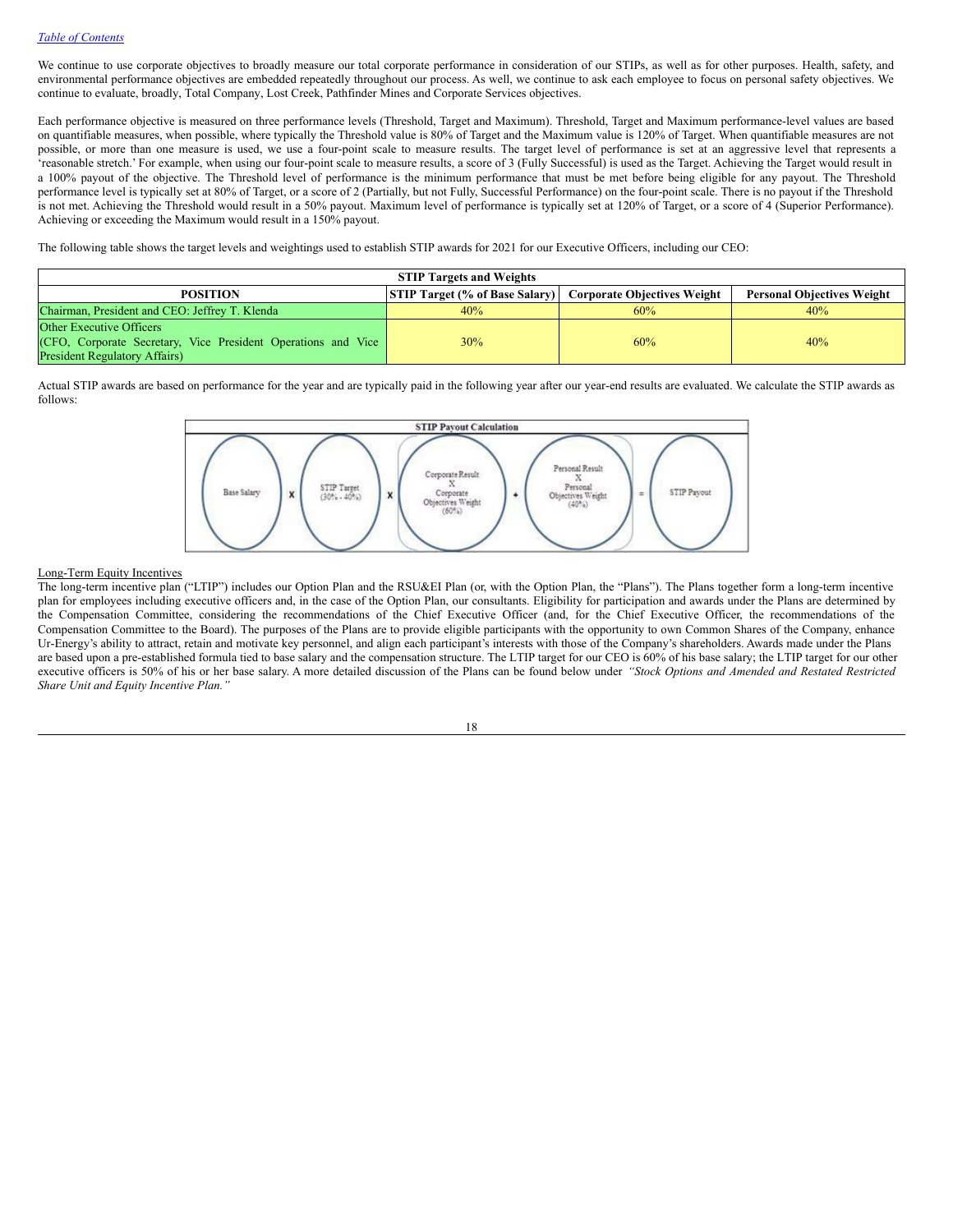## Perquisites Including Benefits

We provide employees, including our executive officers, with perquisites including personal benefits that we believe are reasonable and consistent with the overall compensation program to better enable us to attract and retain quality employees. We periodically review the types and levels of perquisites provided to the employees and executive officers to ensure competitiveness and value. Executive officers participate on the same terms as other employees in our healthcare and other benefit programs including a 401(k) Plan, medical, prescription drug, dental, vision, short- and long-term disability, life and supplemental life insurances; employee assistance program; and health and dependent care flexible spending accounts.

## Compensation Risk Assessment

The charter for our Compensation Committee requires the Committee to review and consider the implications of the risks associated with our compensation policies and practices to avoid encouraging inappropriate risk taking by executive officers. The Compensation Committee has undertaken reviews of this type in conjunction with periodic reviews of the compensation program, including most recently in December 2021. The Committee has implemented and maintained multiple practices to ensure that there are not incentives to take inappropriate or excessive risks, including: combining fixed and variable compensation, granting appropriate levels of equity compensation, and mandating equity ownership requirements for executive officers and directors which are routinely reviewed. Based upon the Compensation Committee's review, we do not believe that the Company's executive or non-executive compensation structure is reasonably likely to have a material adverse effect on the Company.

## *2021 Review of Compensation Program and Establishment of Peer Group*

The Compensation Committee from time to time undertakes a comprehensive review of our compensation program which includes competitive market data, pay grades, share ownership guidelines and short- and long-term incentives. Establishment of our peer group(s) is among the first steps in any such review. Our 2021 peer group, as with others before it, was used as a foundation from which we can compare our performance to peer companies and is also used for comparison when we evaluate our directors' and officers' total compensation. If the selected peer group has insufficient depth of data for a particular executive's compensation, we extend our review to companies outside the peer group which have similar executive positions. Generally, the Compensation Committee reviews and/or updates our peer group annually and then recommends the comparator group, with any changes or additions, to the Board for its approval.

The peer group approved by the Board for 2021 included five uranium producers and explorers and 11 other mining companies *(e.g., gold, silver)* with similar revenues, total assets and market capitalization, with a focus on U.S. or North American based companies. Our review continues to reflect a lack of similarly situated uranium explorers and producers and therefore reaches out into other sectors of the mining industry to operating companies. Generally, our ranking is in the middle of the peer group in terms of revenues, total assets and market capital. Our 2021 peer group, as approved by the Board of Directors, is as follows:

Denison Mines Corp. **Endeavour Silver Corp.** Westwater Resources, Inc.

- ALEXCO Resource Corp. <br>
Americas Gold and Silver Corporation Argonaut Gold Inc.<br>
Americas Gold and Silver Corp. Argonaut Gold Inc.<br>
Americas Gold and Silver Corporation Argonaut Gold Inc. Fission Uranium Corp. The Corporation Gold Resource Corporation Golden Star Resources Ltd. Great Panther Mining Limited Largo Resources Ltd. NexGen Energy Ltd. Seabridge Gold Inc. Silvercorp Metals Inc. Silvercorp Metals Inc. The Uranium Energy Corp.
	-

As a result of our compensation program review and establishment of the peer group, no changes to the structure of the Company's compensation program were determined to be appropriate. Further review of the total compensation of the non-executive directors is discussed below at "*Compensation of Directors*."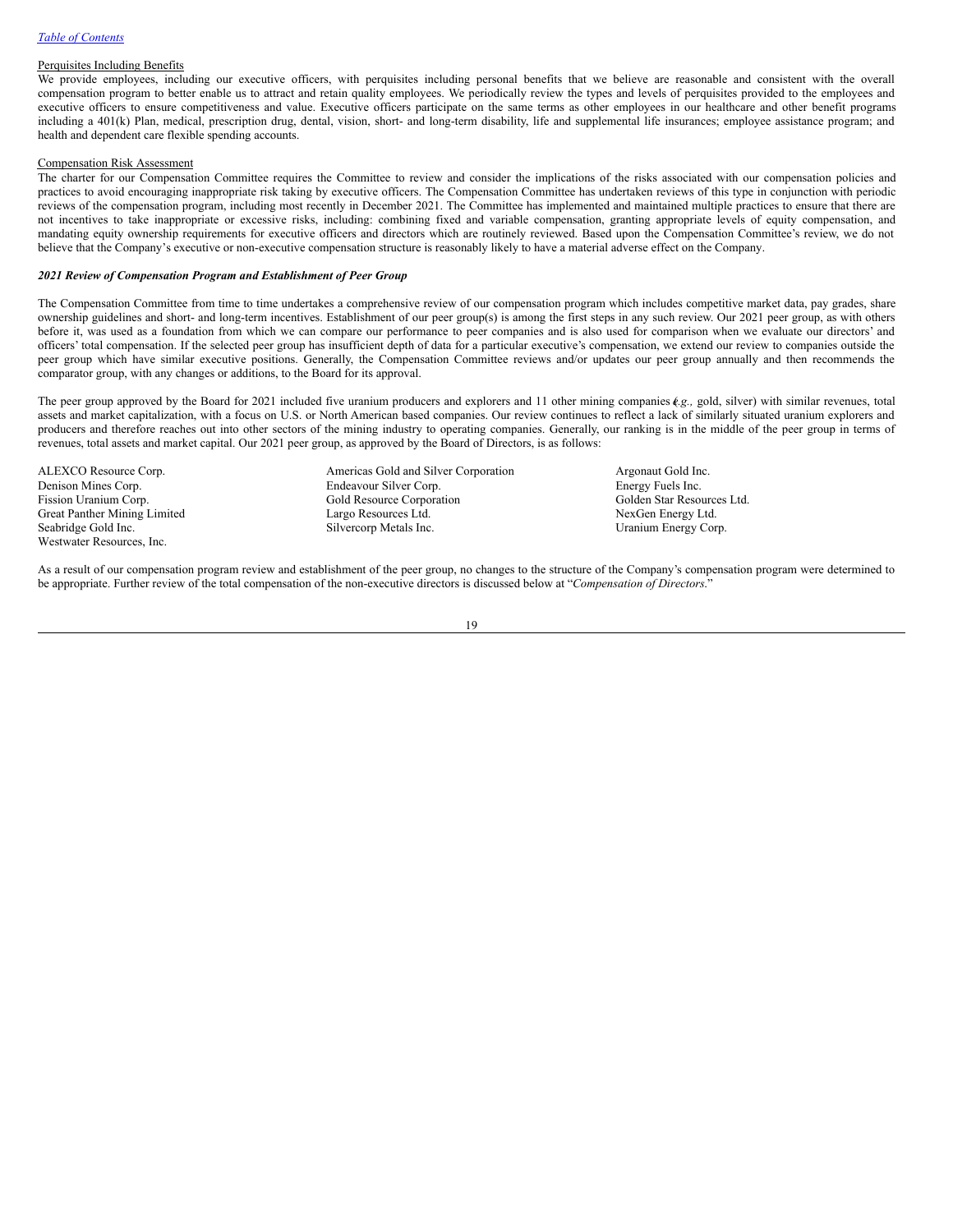## *2021 Performance Highlights*

During 2021 our corporate objectives remained focused on safe, compliant reduced operations at Lost Creek, while addressing the continuing challenges in the uranium recovery and fuel-cycle industries to be best prepared to ramp up production operations when market conditions warrant. Continuing to maintain our broader focus for objectives and having the ability to refine and adjust them in light of evolving conditions assisted greatly in the overall preparations toward ramp up through various financing activities, planning and maintenance at Lost Creek, additional training of staff and, in Q4, decisions to return to construction and development activities in Lost Creek's Mine Unit 2 (MU2). In its review of corporate performance for 2021, our Board made the assessment that the Company's performance, and the performance of each executive, generally met or exceeded the various performance objectives, effectively assessing performance of our executives to be between a "3" and a "4" in our compensation program. We are pleased to share highlights of our 2021 corporate performance below.

Growing international recognition of nuclear power's role in achieving net-zero carbon emissions goals greatly renewed interest in the nuclear- and uranium-related equity markets throughout 2021. Additionally, this interest in all things nuclear prompted significant investment in physical uranium by financial funds, uranium ETFs, and uranium developers and producers. The Sprott Physical Uranium Trust ("SPUT") began purchases of uranium mid-year and established the means in the equity markets to raise more than \$3 billion for uranium purchases. At present, SPUT holds more than 52 million pounds  $U_3O_8$ . These events moved spot pricing more than 68 percent from the beginning of 2021 to mid-September. While the market retreated somewhat through 2021 Q4, active interest in the nuclear sector has been sustained into 2022. Nuclear energy industries have also been affected by the geopolitical events and outlook including the invasion of Ukraine by Russia. Recent spot pricing has stayed in the upper \$50s and above \$60/lbs; term pricing is also increasing, although it continues to lag behind spot pricing increases.

We, too, were the beneficiary of this interest and investment in the sector in 2021. We raised \$55.2 million during the year through an underwritten public offering in Q1, proceeds from expiring warrants, and strategic use of our At Market facility. The Company ended the year with cash and cash equivalents balance of \$46.2 million. As a result, we have preserved our ready-to-sell inventory at the conversion facility  $(-284,000$ lbs  $U_3O_8$ ) for sales at improved market pricing in the future. We stand well-funded and with great operational strength and leverage to ramp up at Lost Creek and construct Shirley Basin when "go" decisions are made.

Decisions were made to further enhance our operational readiness with initiation of a development and construction program in MU2 at Lost Creek. In Q4, we began drilling and construction activities, including hiring staff, to construct the next header house (HH2-4) and for the further development of the mine unit through delineation drilling for the next four header houses. HH2-4 will soon be production ready and, together, these development activities will substantially shorten the time for the return to full production operations when ramp up occurs.

Lost Creek operated throughout 2021 with zero lost-time accidents, zero spills or environmental incidents, and zero regulatory violations arising from our operations. As in years past, we are pleased to report that Lost Creek received consistently strong inspection reports. We continue to operate in an environmentally sound fashion, notwithstanding reduced staffing, and will continue to remain stewards of the environment with our oversight of operations at Lost Creek and all of our mineral properties. We continue to strengthen our robust safety culture at Lost Creek and throughout the Company. In addition to the Lost Creek zero lost-time accidents, we remained free from lost-time accidents throughout the Company. There has been no material impact on operations because of quarantine or isolation of staff due to COVID-19. We have remained vigilant in monitoring ongoing changes to public health guidance and look to safeguard our staff and operations during the pandemic.

On project-specific regulatory efforts, we enjoyed numerous successes with receipt of all remaining major authorizations to construct and operate at our Shirley Basin project being received in 2021 Q2. The BLM granted its approval in 2020 Q2; we had also received other state permits and authorizations for the project throughout 2020-2021. Shirley Basin stands construction ready.

The Shirley Basin approvals were received only weeks after we received the amendment to the Lost Creek license to include recovery of the uranium resource in the LC East Project (HJ and KM horizons) immediately adjacent to the Lost Creek Project and to add recovery from additional mine units at Lost Creek. This license amendment approved access to six planned mine units in addition to the already licensed three mine units at Lost Creek. The approval also increased the license limit for annual plant production to 2.2 million pounds  $U_3O_8$  which includes wellfield production of up to 1.2 million pounds  $U_3O_8$  and toll processing up to one million pounds  $U_3O_8$ . The Wyoming Department of Environmental Quality, Land Quality Division, continues its review of the application for amendment to the Lost Creek permit to mine which will add the HJ and KM Horizon mine units at LC East and HJ mine units at Lost Creek. We anticipate that this final review of the Lost Creek expansion will be complete in 2022. Additionally, we submitted our request for extension of our Lost Creek source material license; it is currently in timely review by URP.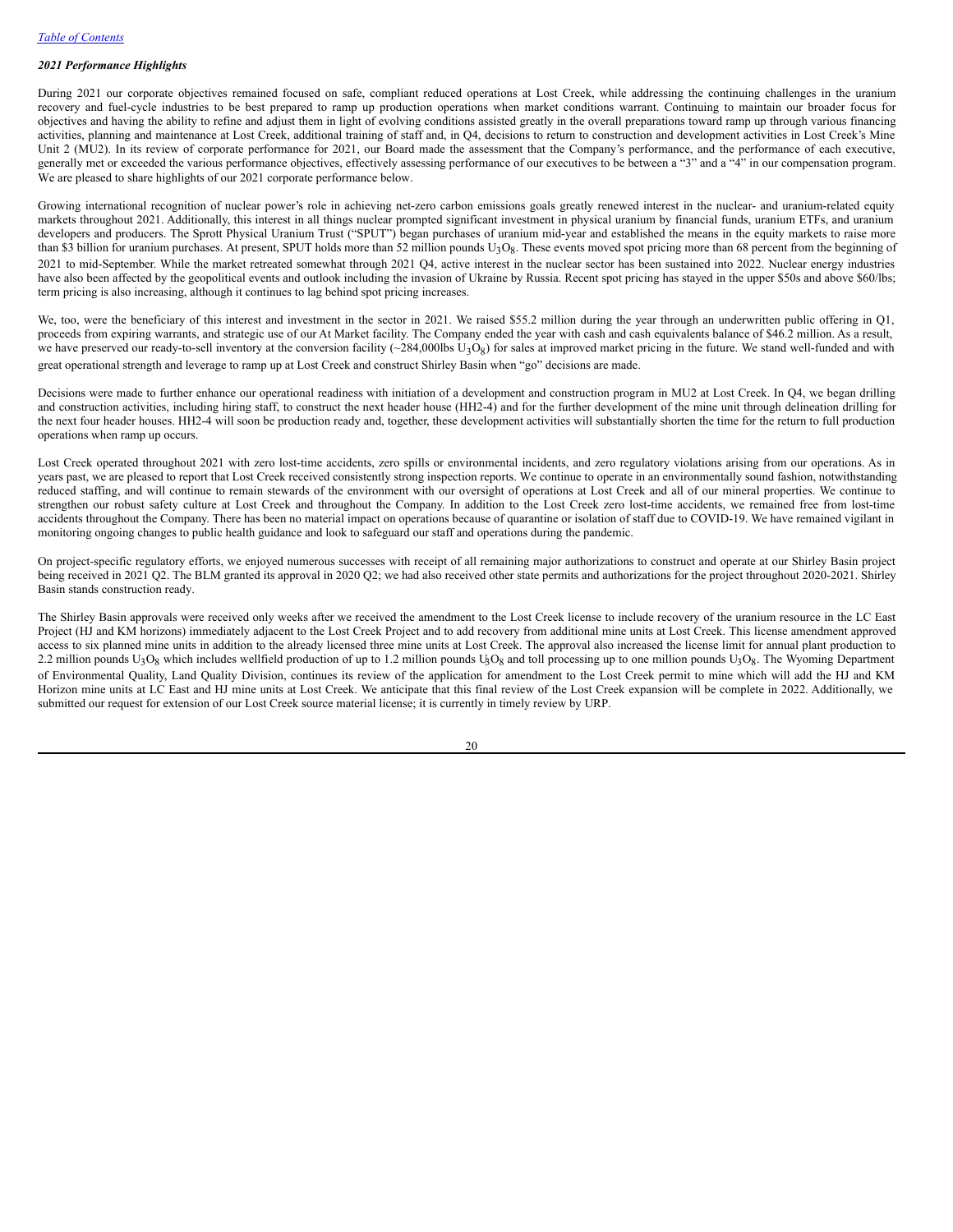In December 2021, we closed on the purchase of our new Casper, Wyoming operations headquarters. The facility will serve our current and future Wyoming operations and mineral exploration and development projects. The three-acre site includes a fully furnished 14,000 sq. ft. office building, and sufficient land to build a construction shop and warehouse facility, which will also house our shared services chemistry laboratory. In 2022 Q1, we selected a contractor, and anticipate construction of the new facility will be complete in 2022. Building, wiring and automating header houses in Casper, as well as other construction activities, will provide numerous safety, environmental and financial advantages to our operations. Due to the remote location of Lost Creek, our staff have been provided rideshare arrangements by the Company to minimize the number of required commuter vehicles. We anticipate that the new facility will remove several of those vehicles from the routine daily commute when Lost Creek is in full production operations, and that the facility will similarly benefit the Shirley Basin Project when it is constructed and operating. Fewer miles traveled by our staff and fewer vehicles on the road equates to a significantly lower risk of accident or injury, a smaller carbon footprint for Lost Creek, and considerably lower vehicle and labor costs.

In 2022, we stand ready to quickly ramp-up and supply a domestically produced, clean energy solution to our customers and America's communities.

#### *2022 Compensation Program and Company Outlook*

We currently anticipate that the structure of the Company's compensation program will remain largely the same in 2022 for employees and executive officers. The continuing market environment is such that we are maintaining a reduced production level, while further optimizing our operational readiness through fieldwork to advance certain aspects of wellfield readiness for ramp-up.

We have maintained our Lost Creek assets and retained core technical, operational and management staff to run the safest, optimal operations, and to be prepared to ramp-up when market conditions improve. With initial wellfield development costs of approximately \$14 million, these measures also provide us with the operational leverage for an efficient and low-cost ramp-up at Lost Creek. When we obtain sales contracts and/or market and other conditions warrant, we will ramp-up production at Lost Creek. Development and construction of Shirley Basin may also proceed if market conditions permit. Current conditions are encouraging. However, there can be no certainty of the timing for contracts, whether through the new U.S. uranium reserve or with utilities.

We will continue to concentrate on operating safely in an environmentally sound fashion, focusing on the health and well-being of our employees, including in the continuing circumstances surrounding COVID-19, while returning value to our shareholders.

As a uranium producer, we are advancing the interests of clean energy, thereby contributing in positive ways to address the challenges of global climate change. Uranium fuels carbon-free, emission-free nuclear power which is a clean, cost-effective, and reliable form of electrical power. Nuclear power is estimated to provide more than 50 percent of the carbon-free electricity in the U.S. and approximately one-third of carbon-free electricity worldwide.

We have made great strides in reducing water consumption at our Lost Creek Mine through the implementation of a Class V treatment system that includes water treatment and injection of the clean water into a shallow formation where it can be accessed by future generations. Since implementation of the Class V system, the generation of wastewater during production has been reduced by 18 percent. To further reduce water consumption and enhance IX effectiveness, a pre-IX filtration and wastewater treatment facility is being contemplated and lab tested. The system, as envisioned, will allow for more effective use of current and future deep disposal wells working in conjunction with the Class V water recycling system while preserving precious water resources. Our goal is to reduce wastewater generation by at least 70 percent.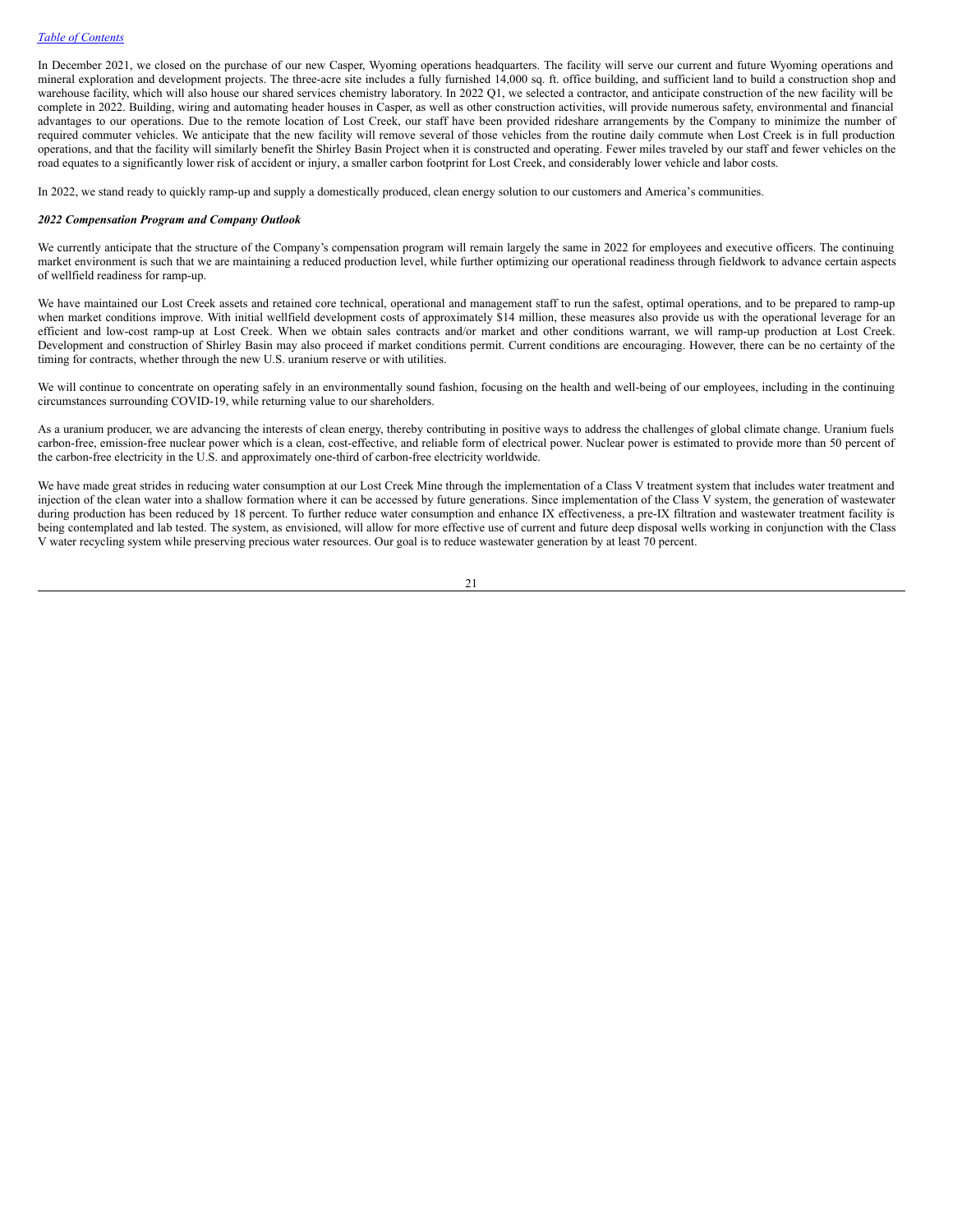## *Additional Compensation Practices*

## *Share Ownership Guidelines*

All of our executive officers and directors are encouraged to have a significant long-term financial interest in our Company. In 2009, to encourage alignment of the interests of the executive officers and directors with those of our shareholders, our Board mandated that each executive officer of Ur-Energy, whether then appointed or appointed thereafter, is required to invest on a pre-determined schedule an amount equal to the executive officer's annual base salary in shares or securities redeemable into shares. In 2012, the Board approved additional guidelines (the "Guidelines") related to the mandate, such that the requirement of share ownership be met on or before the later of (i) December 31 of the fifth year after an executive officer becomes subject to the Guidelines, or (ii) December 31 of the third year from the effective date of the change in the executive officer's annual base salary. The investment amount is calculated using the amount of the annual base salary of the executive officer at the later of (i) the date the executive officer became subject to the Guidelines, or (ii) the date of the most recent increase to annual base salary. Compliance is evaluated once per year, at December 31. At December 31, 2021, all executive officers meet the Guidelines or are on-track to meet the Guidelines within the prescribed timeframes. The share ownership requirements are also applicable to the non-executive directors who, since 2012, are required to invest an amount equal to three times their annual retainer. See discussion under "*Share Ownership Guidelines for Directors,*" below.

## *Anti-Hedging Policy; Pledging*

We have a formal anti-hedging policy which prohibits our executive officers and directors from engaging in hedging or similar monetization transactions with respect to the Company's securities, including, but not limited to, through the use of financial instruments such as exchange funds, prepaid variable forwards, equity swaps, puts, calls, collars, forwards and other derivative instruments, or through the establishment of a short position in the Company's securities.

The Board has not formally adopted a policy restricting the pledging of its Common Shares held by executive officers or directors as, historically, there has been little or no pledging of the Company's shares by our executive officers or directors. Currently, only one insider has pledged Common Shares; those pledged Common Shares represent less than one percent of our issued and outstanding shares. Among the directors and executive officers, there have been no other pledged Common Shares of the Company. See notes to *Security Ownership of Management* table, above.

#### *Clawback Policy*

The Company has adopted a clawback policy pursuant to which the Company would be entitled to recoup incentive compensation amounts paid to executive officer(s) in the event of a future restatement of financial results and other specified events. This policy covers all incentive cash and equity compensation, including any cash bonuses, RSUs or stock options received by the executives. It provides that the Board may direct the Company to recoup the incentive cash and equity compensation of the executive(s) at fault if all three of the following events occur:

- the Company makes an accounting restatement of our financial statements if there is a material financial reporting non-compliance under securities laws; and
- the executive(s) engaged in gross negligence, intentional misconduct or fraud which caused or significantly contributed to the restatement; and
- the executive(s) was overcompensated with respect to incentive cash and equity compensation during the year(s) subject to the restatement.

If all three of the preceding events occur, the Board, following review and recommendation by the Compensation Committee, will decide when and how the policy will apply. The Company may recoup the portion of incentive cash and equity compensation received by the executive(s) at fault during the year(s) subject to the restatement that is in excess of the incentive compensation that would have been received based on the restated results.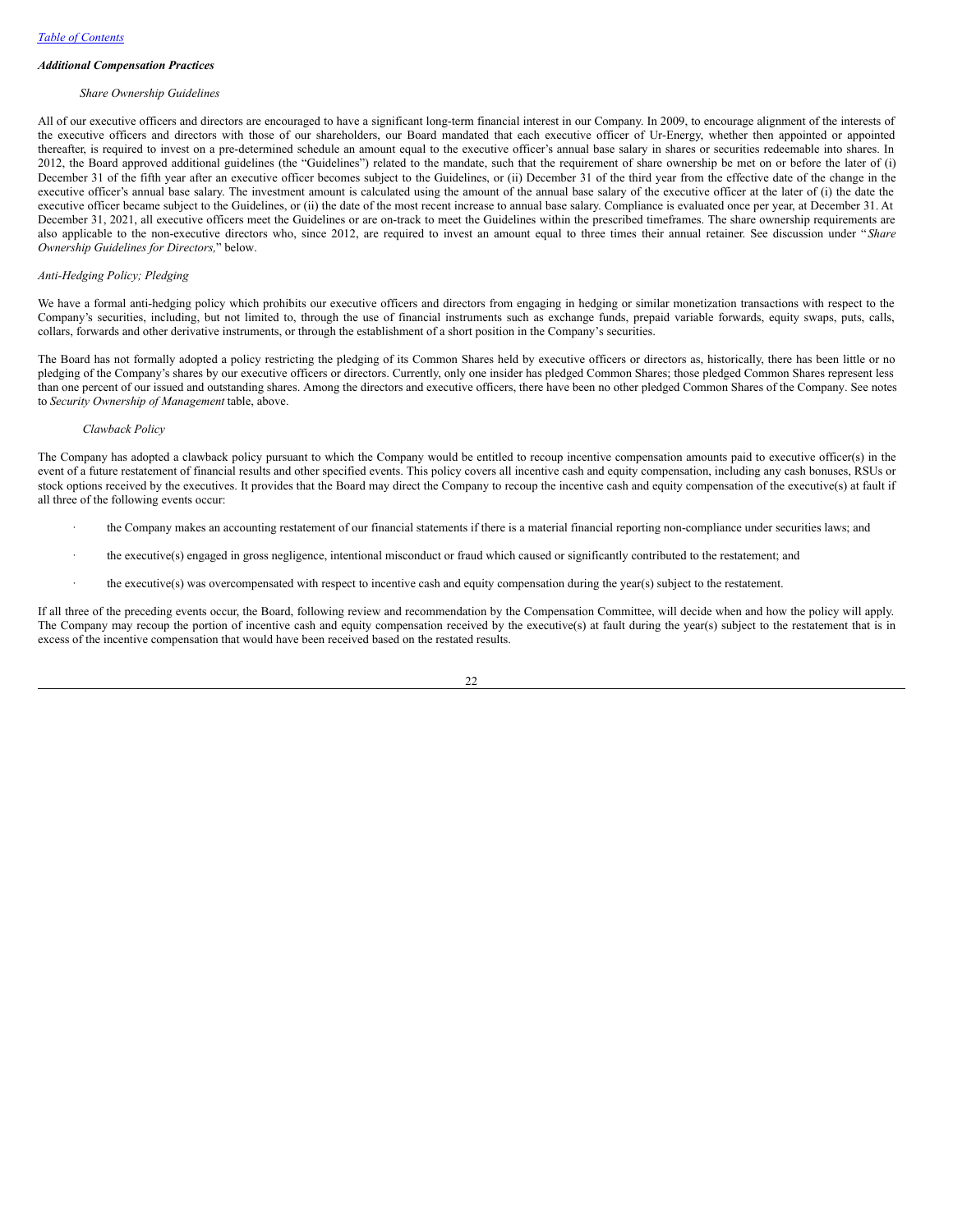## *Tax and Accounting Considerations*

The Compensation Committee considers tax and accounting rules and regulations when structuring our executive compensation program. Our plans and programs are designed to comply with or be exempt from the requirements of Section 409A of the Internal Revenue Code of 1986, as amended (the "IRS Code"), which regulates deferred compensation and provides for potentially early taxation and a 20% additional tax on non-compliant arrangements. Equity awards are accounted for under FASB ASC Topic 718, which requires the recognition of expense for the fair value of such awards, and the Compensation Committee considers the accounting expense of such awards when authorizing grants under both equity compensation plans.

## Compensation Consultant Fees

The Compensation Committee utilized third-party consulting services of Roger Gurr & Associates ("RG&A") in conjunction with the review of non-executive director compensation, and paid fees related to the review in 2022 the amount of \$18,000. Additionally, management and the Compensation Committee continue to utilize online data sources.

## <span id="page-25-0"></span>**EXECUTIVE COMPENSATION**

#### *Say on Pay Advisory Vote*

In 2021, our shareholders approved our compensation program for our Named Executive Officers by a vote in favor of 80%. For the past five years, our advisory "say on pay" vote has averaged approximately 90% in favor. The Compensation Committee believes the results of our advisory votes on "say on pay" continue to confirm that the clear majority of our shareholders are satisfied with our executive compensation policies and decisions, and that our executive compensation program effectively aligns the interests of our Named Executive Officers with the interests of our shareholders.

Our prior reviews of survey data from our peer groups, utilizing publicly available data and studies, indicated that our executive officers remain behind the median ranges of our comparator companies, with certain exceptions. As discussed above, in 2021 the challenging uranium market conditions and effects of COVID-19 persisted and, as such, we chose to defer a formal review of executive compensation until 2022, because no changes were anticipated to be made in executive compensation in 2021 except for the cost-of living adjustment to salary. As in years past, this adjustment was made at the same level for our executive officers as for non-executive staff. This was the first adjustment to executive compensation levels of any sort since a cost-of-living adjustment in 2019.

Pursuant to our Board's recommendation, we continue with an annual advisory (non-binding) say on pay vote. Although our compensation program has changed little in recent years, and we did not and do not currently anticipate that the structure of the compensation program will change significantly, we believe that an annual update for our shareholders is appropriate. Based upon the advisory vote by our shareholders in 2020, concerning "say when on pay," our Board adopted an annual advisory vote for "say on pay." Our next say when on pay vote will be in 2026.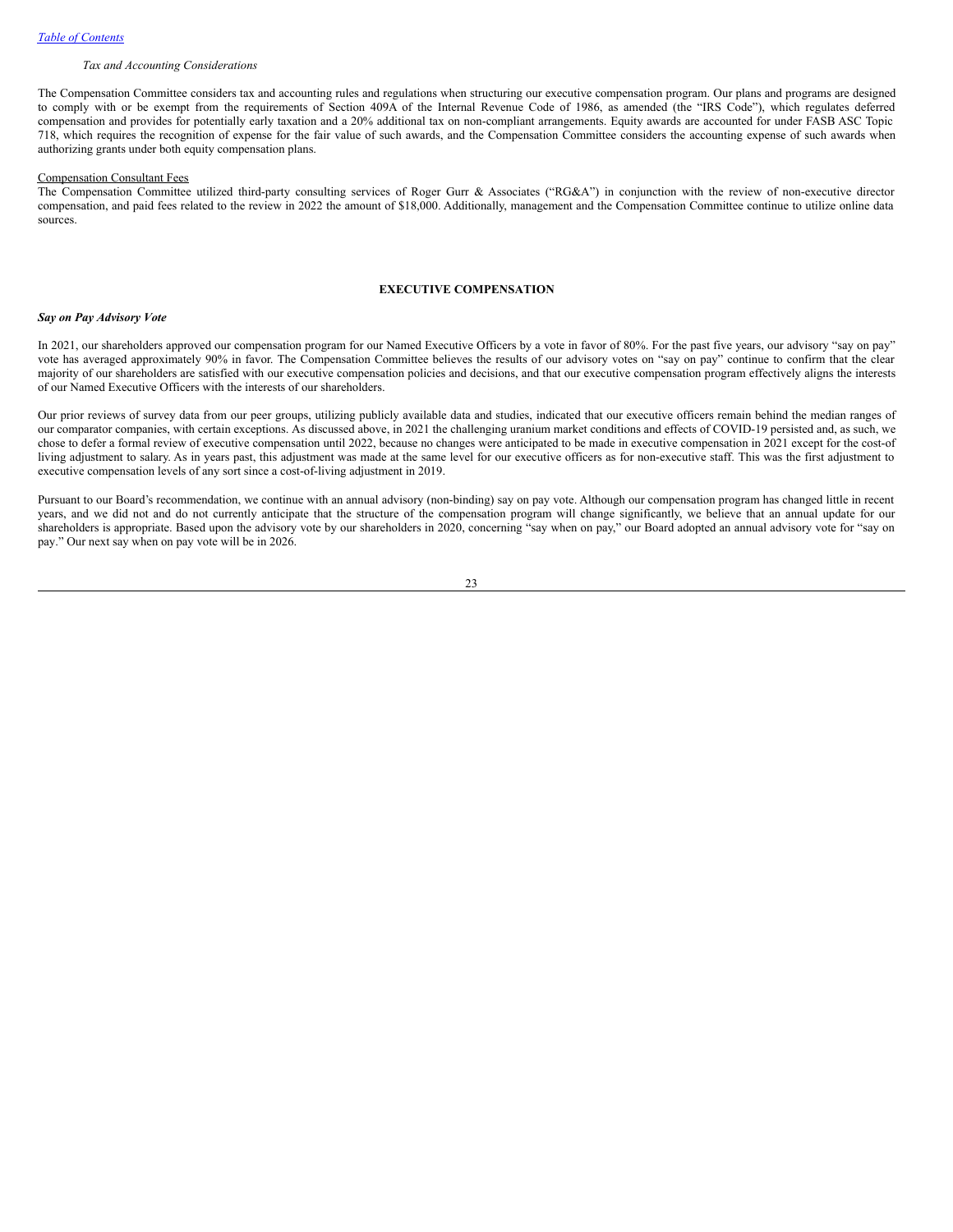$\mathcal{L}_\text{max}$ 

## *Summary Compensation Table*

The following table sets forth the summary information concerning compensation earned during the financial years ended December 31, 2021, 2020 and 2019 by our Named Executive Officers serving at December 31, 2021.

| Name<br>principal<br>and<br>position <sup>(1)</sup> | Year | <b>Salary</b><br><b>(\$)</b> | Bonus <sup><math>(2)</math></sup><br>(S) | Stock<br>awards $^{(3)}$<br>(4)(5)<br>(\$) | Option<br>awards<br>(3)(4)(5)<br>(S) | Non-equity<br>incentive<br>plan<br>compensation<br><b>(\$)</b> | Change in<br>pension value<br>and<br>nonqualified<br>deferred<br>compensation<br><b>(S)</b> | All other<br>compensation <sup>(6)</sup><br><b>(\$)</b> | Total<br>(S) |
|-----------------------------------------------------|------|------------------------------|------------------------------------------|--------------------------------------------|--------------------------------------|----------------------------------------------------------------|---------------------------------------------------------------------------------------------|---------------------------------------------------------|--------------|
|                                                     |      |                              |                                          |                                            |                                      |                                                                |                                                                                             |                                                         |              |
| <b>Jeffrey T. Klenda</b>                            | 2021 | 448,454                      | 213,318                                  | 54,359                                     | 112,070                              | Nil                                                            | Nil                                                                                         | Nil                                                     | 828,201      |
| President and                                       | 2020 | 441,662                      | 176,665                                  | 54,160                                     | 102,064                              | Nil                                                            | Nil                                                                                         | Nil                                                     | 774,551      |
| <b>Chief Executive Officer</b>                      | 2019 | 426,050                      | 112,183                                  | 62,082                                     | 109,917                              | Nil                                                            | Nil                                                                                         | Nil                                                     | 710,232      |
|                                                     |      |                              |                                          |                                            |                                      |                                                                |                                                                                             |                                                         |              |
| <b>Roger L. Smith</b>                               | 2021 | 294,364                      | 105,020                                  | 29,735                                     | 61,301                               | <b>Nil</b>                                                     | Nil                                                                                         | 11,762                                                  | 502,182      |
| Chief Financial Officer and                         | 2020 | 289,900                      | 86,970                                   | 29,625                                     | 55,828                               | N <sub>il</sub>                                                | Nil                                                                                         | 11,596                                                  | 473,919      |
| <b>Chief Administrative Officer</b>                 | 2019 | 282,425                      | 54,487                                   | 33,958                                     | 60,124                               | Nil                                                            | Nil                                                                                         | 11,297                                                  | 442,291      |
|                                                     |      |                              |                                          |                                            |                                      |                                                                |                                                                                             |                                                         |              |
| Penne A. Goplerud                                   | 2021 | 264,632                      | 94.409                                   | 26,730                                     | 55,110                               | Nil                                                            | Nil                                                                                         | 10.585                                                  | 451,466      |
| General Counsel and                                 | 2020 | 260,624                      | 78,187                                   | 26,634                                     | 50,190                               | Nil                                                            | Nil                                                                                         | 10.425                                                  | 426,060      |
| <b>Corporate Secretary</b>                          | 2019 | 253,908                      | 48,945                                   | 30,529                                     | 54,052                               | <b>Nil</b>                                                     | Nil                                                                                         | 10,156                                                  | 397,590      |
|                                                     |      |                              |                                          |                                            |                                      |                                                                |                                                                                             |                                                         |              |

(1) Each of the NEOs (Messrs. Klenda and Smith, and Ms. Goplerud), and each of our other executive officers, has an employment agreement with the Company, as have been amended from time to time. See discussion under "Employment Agreements with Named Executive Officers" above and "Potential Payments Upon Termination or *Change of Control – Employment Agreements with our Named Executive Of icers" below.*

- (2) Annual incentive plan awards are shown in the year earned, although they are typically determined in the first calendar quarter based upon performance to objectives for the preceding year. The 2019 STIP awards for the executive officers, which would have been paid in 2020, were postponed by the Board in deference to the effects of and uncertainty caused by the COVID-19 pandemic. These STIPs were considered in 2021 and the determination was made by the Board to pay the 2019 STIPs at a rate reduced by 50%. Additionally, in early 2021, the Board determined that the STIP awards for executives for 2020, to be paid in 2021, would initially be paid at a reduced rate of 50%; with the reservation by the Board that it might consider the feasibility of making some additional payout of the 2020 STIPs as may be suggested by the Compensation Committee. In July 2021, the second 50% of the 2020 STIP awards was paid.
- (3) Issuances of share-based and option-based awards in conjunction with the LTIP are shown in the year they were issued.
- (4) Canadian dollar figures have been converted to U.S. dollar figures at the average exchange rate for 2021 of C\$1.00 = US\$0.7977496; 2020 of C\$1.00 = US\$0.7461412; and for 2019 of C\$1.00 = US\$0.7537308 as quoted by Bank of Canada on its website www.bankofcanada.com.
- (5) For additional information regarding the fair value of stock options and RSUs, as at December 31, 2021 (using the Company's TSX closing stock price of C\$1.54 (~US\$1.22) on the last trading day of 2021), see Annual Report on Form 10-K, note 13 to Financial Statements, which has been filed with the SEC at https://www.sec.gov/edgar.shtml and with Canadian securities regulators, and is available at https://sedar.com.
- (6) Reflects only the Company's matching contribution toward the executive's 401(k) retirement account. Other aspects of compensation or perquisites are of a non-material value, and/or are provided to executive officers in the same fashion as all employees of the Company (e.g., healthcare, disability, and other insurances).

#### <span id="page-26-0"></span>**EQUITY INCENTIVE PLANS**

The following table sets forth certain summary information concerning our equity compensation plans as at December 31, 2021. Directors, officers, employees, and consultants are eligible to participate in the Option Plan. Directors and employees, including executive officers, are eligible to participate in the RSU&EI Plan.

|                                                                                 | Number of Common Shares to be Issued<br><b>Upon Exercise of Outstanding Options,</b><br><b>Warrants and Rights</b> | <b>Weighted Average Exercise Price of</b><br><b>Outstanding Options, Warrants and</b><br>Rights <sup><math>(2)</math></sup><br>(US\$) | <b>Number of Common Shares Remaining</b><br>for Future Issuance (Excluding<br><b>Common Shares to be Issued Upon</b><br><b>Exercise of Outstanding Options,</b><br><b>Warrants and Rights</b> ) |
|---------------------------------------------------------------------------------|--------------------------------------------------------------------------------------------------------------------|---------------------------------------------------------------------------------------------------------------------------------------|-------------------------------------------------------------------------------------------------------------------------------------------------------------------------------------------------|
| Equity compensation plans approved by                                           |                                                                                                                    |                                                                                                                                       |                                                                                                                                                                                                 |
| securityholders $(1)$                                                           | 11.075.684                                                                                                         | \$0.68                                                                                                                                | 9.510.541                                                                                                                                                                                       |
| <b>Equity</b><br>plans<br>compensation<br>not l<br>approved by security-holders |                                                                                                                    |                                                                                                                                       |                                                                                                                                                                                                 |

(1) Our shareholders have approved both the Option Plan and the RSU&EI Plan (formerly, the RSU Plan), and are asked to do so on a routine, every three-year basis.

(2) The exercise price represents the weighted exercise price of the 10,064,424 outstanding stock options at December 31, 2021.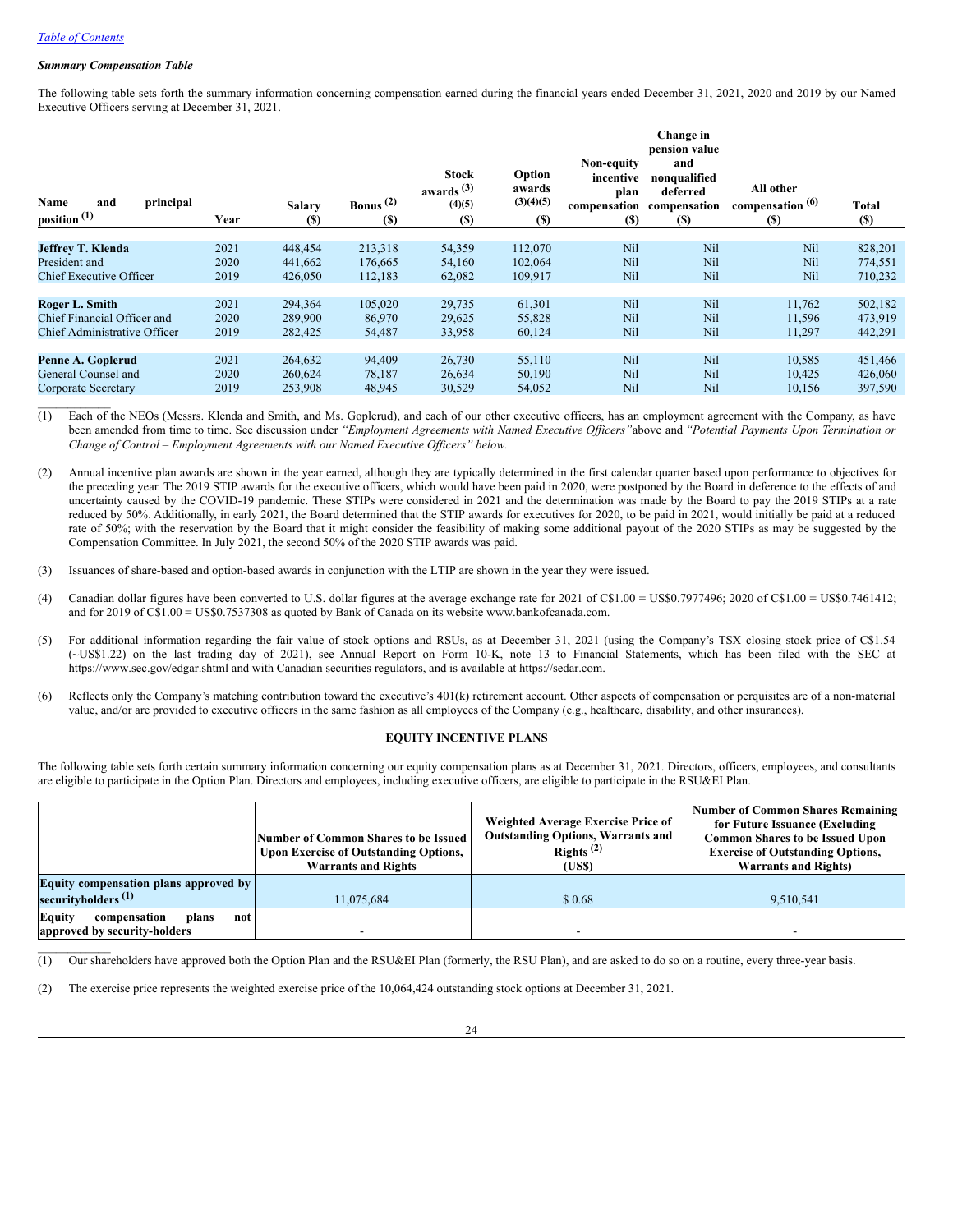## **Stock Options and the Amended and Restated Restricted Share Unit and Equity Incentive Plan**

We adopted the Ur-Energy Inc. Amended and Restated Stock Option Plan in 2005 in order to advance our interests by providing directors, officers, employees and consultants with a financial incentive tied to the Company's long-term financial performance and continued service to or employment with us. Subsequently, we adopted the Ur-Energy Inc. Restricted Share Unit Plan, as thereafter amended, as part of our overall stock-based compensation plan. The RSU&EI Plan has allowed participants to earn Common Shares over time, rather than options that give participants the right to purchase shares at a set price.

A total of up to 10% of Ur-Energy's issued and outstanding Common Shares may be reserved for issuance pursuant to the Plans, in the aggregate. At April 8, 2022, we have listed and reserved 20,346,803 Common Shares of the 21,862,283 total Common Shares that may be reserved under the Plans, in the aggregate. We have 17,158,490 Common Shares reserved under the Option Plan, and 3,188,313 Common Shares reserved under the RSU&EI Plan. Therefore, up to 1,515,480 Common Shares are available to be reserved under the Plans.

Of the shares currently reserved, 9,999,602 options for Common Shares have been granted and are outstanding, as of April 8, 2022, or approximately 4.6% of our issued and outstanding Common Shares. There are 1,011,660 RSUs that have been granted and are outstanding as of April 8, 2022, or approximately 0.5% of our issued and outstanding Common Shares. Historically, we have allocated approximately 80% of those reserved shares to the Option Plan and 20% to the RSU&EI Plan, and award grants using a ratio of 4:1 Options to RSUs. The number of shares reserved is subject to adjustment if the Common Shares are subdivided, consolidated, converted or reclassified or the number of Common Shares varies as a result of a stock dividend or an increase or a reduction in our share capital. Dividends or dividend equivalents on unvested awards of all types are generally subject to the same vesting conditions as the underlying awards to which they relate. The run rate (or "burn rate") on the equity plans for the past three years is as follows:

| Equity<br><b>Compensation Plans</b> | 2021    | 2020 | 2019 |
|-------------------------------------|---------|------|------|
| <b>Stock Option Plan</b>            | 0.7%    | .8%  | .8%  |
| RSU&EI Plan (RSU Plan)              | $0.1\%$ | 0.4% | 0.4% |

As at April 8, 2022, the closing price of our Common Shares on the NYSE American was \$1.78 and on the TSX was C\$2.23.

#### *Option Plan*

Under the Option Plan, options may be granted to our directors, executive officers, eligible employees and consultants. As at April 8, 2022, there are 11 employees and six nonexecutive directors who are eligible to participate in the Option Plan. The Option Plan was most recently approved by shareholders on May 7, 2020.

The maximum number of Common Shares that may be reserved for issuance to any one person under the Option Plan is five percent of the number of Common Shares outstanding at the time of reservation. The options are personal and non-assignable. Option holders do not have any shareholder rights (and, specifically, shall not be entitled to dividends) with respect to options unless and until the options are exercised and Common Shares are issued in the name of the option holder. The exercise price for Common Shares subject to an option is determined by the Board of Directors at the time of grant and may not be less than the market price of the Common Shares at the time the option is granted. Market price at any date in respect of the Common Shares means the closing price of the Common Shares on the TSX (or, if the Common Shares are not then listed and posted for trading on the TSX, then on the recognized stock exchange on which such Common Shares are listed or posted or, if such Common Shares are not so listed on any recognized stock exchange, then on the over-the-counter market on which they are traded or posted as selected for such purpose by the Compensation Committee or in accordance with Section 5.5 of the Option Plan) on the immediately preceding trading day.

Options vest over a three-year period: one-third on the first anniversary, one-third on the second anniversary and one-third on the third anniversary of the grant; dividends, for all awards, shall not be payable on unvested options; the term of all options is five years. Option expiration dates are not extended during blackouts. Additionally, in no event shall more than five percent of the shares available for issuance under the Option Plan have a stated vesting/exercisability schedule of less than one year from the date of grant. The aggregate number of Common Shares issued to insiders within any 12-month period, or issuable to insiders at any time, under the Stock Option Plan and any other security-based compensation arrangement of the Company, may not exceed 10% of the total number of issued and outstanding Common Shares during such time.

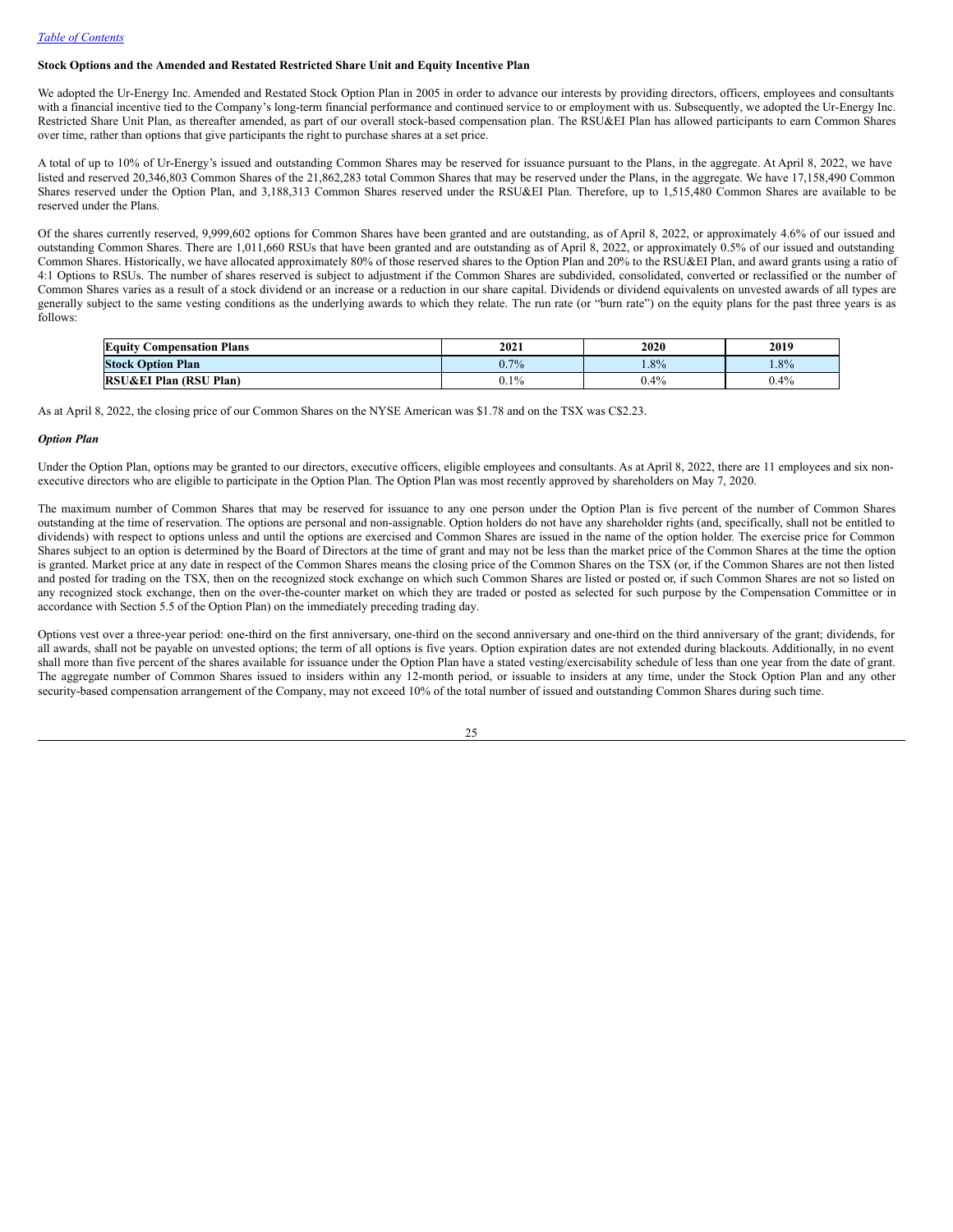Options granted under the Option Plan are subject to early termination under certain circumstances, including (i) one year after the death of the option holder, (ii) three months after the option holder's resignation or dismissal without cause as an employee or consultant, or (iii) immediately upon the option holder's dismissal for cause as an employee. In each case, only options vested at the time of the event which gave rise to such early termination may be exercised by the option holder during such period. The Option Plan also provides that upon a change of control all options under the Option Plan vest immediately and are immediately exercisable.

The Option Plan and the terms of any outstanding option may be amended at any time by the Board subject to any required regulatory or shareholder approvals, provided that where such an amendment would prejudice the rights of an option holder under any outstanding option, the consent of the option holder is required to be obtained. Amendments requiring shareholder approval are those amendments set forth in the TSX Company Manual. Amendments that do not require shareholder approval are "housekeeping" amendments such as amendments to the Option Plan to comply with regulatory requirements, amendments related to the administration of the Option Plan and to change the eligibility requirements under the Option Plan and terms and conditions on which the options may be granted. The Option Plan may be suspended, terminated or discontinued in the sole discretion of our Board of Directors.

Stock options are generally treated as ordinary compensation income as and when Common Shares are issued to the participant upon exercise of the award, however, in the case of Incentive Stock Options, the options may be taxable at long-term capital gains tax rates when the issued Common Shares are sold so long as certain conditions are met. If the participant is an employee, the compensation income may be subject to withholding for income and employment tax purposes. The Company is generally entitled to an income tax deduction equal to the amount of ordinary income recognized by the participant, subject to possible limitations imposed by the IRS Code. Please note that the foregoing description is based upon U.S. federal income tax laws in effect on the date of this Circular and does not purport to be complete, and does not discuss state, local or non-U.S. tax consequences.

## *Amended and Restated Restricted Share Unit and Equity Incentive Plan (RSU&EI Plan)*

The RSU&EI Plan was originally adopted (then, as the RSU Plan) by the Board of Directors on May 7, 2010 and, as previously amended, was approved in its entirety most recently by our shareholders on May 2, 2019. Our shareholders approved amendments to the then-existing RSU Plan, on June 3, 2021, including the renaming of the plan as the "Amended and Restated Restricted Share Unit and Equity Incentive Plan."

The RSU&EI Plan is also described in Proposal No. 4, above, and the full text of the plan is attached as*Schedule A* of this Circular. As discussed above under "*Particulars of Matters to Be Acted Upon,*" the TSX rules provide that all eligible insiders, in order to participate in the RSU&EI Plan, may not vote on the renewal of the RSU&EI Plan resolution as set forth in Proposal No. 4. Accordingly, the resolution must be passed by a majority of votes, excluding 6,201,821 Common Shares held by certain insiders of the Company and their affiliates. Also as set forth above in Proposal No. 4, there is no request of an increase in the percentage number of shares available for issuance under the RSU&EI Plan.

Under the RSU&EI Plan, awards of Restricted Share Units (RSUs), performance share units (PSUs) and direct share issuances of Common Shares (DSIs), may be granted to directors and employees, including executive officers, of the Company as possible eligible participants. As of April 8, 2022, there are 11 employees and six non-executive directors who are eligible to participate in the RSU&EI Plan. Our Board has appointed the Compensation Committee to determine which persons are entitled to participate in the plan and the number of awards to be awarded to each participant. The plan does not limit the participation of any specific eligible participant including insiders except to the total of 10% of our issued and outstanding Common Shares which may be reserved for issuance pursuant to the Plans, in the aggregate.

## *Restricted Share Units*

RSUs awarded to participants are credited to a notional account that is established on their behalf and maintained in accordance with the plan. Each RSU awarded conditionally entitles the participant to the delivery of one Common Share (or cash in lieu of such share at the Compensation Committee's discretion) upon attainment of the RSU vesting period. Grants of RSUs vest 100% on the two-year anniversary of the date of the grant. Upon payment by the corporation of a dividend, each outstanding RSU is credited with a dividend equivalent equal to the dividend paid per share, which dividend equivalent is then converted into additional RSUs that are subject to the same vesting schedule as the RSUs to which they relate. The plan permits the Company to either redeem RSUs for cash or issue Common Shares from treasury to satisfy all or any portion of a vested RSU award. If redeemed for cash, RSUs will be redeemed for an amount equal to fair market value which means the closing price of the Common Shares on the TSX on the business day immediately prior to the redemption date, or if the shares are not listed on the TSX, then on such other stock exchange or quotation system as may be selected by the Compensation Committee, provided that, if the Common Shares are not listed or quoted on any other stock exchange or quotation system, then the fair market value will be the value determined by the Compensation Committee in its sole discretion acting in good faith. The redemption date of any RSU will not be after the end of the calendar year which is three years following the end of the year in which services to which the grant of such RSU relates were performed by the participant.

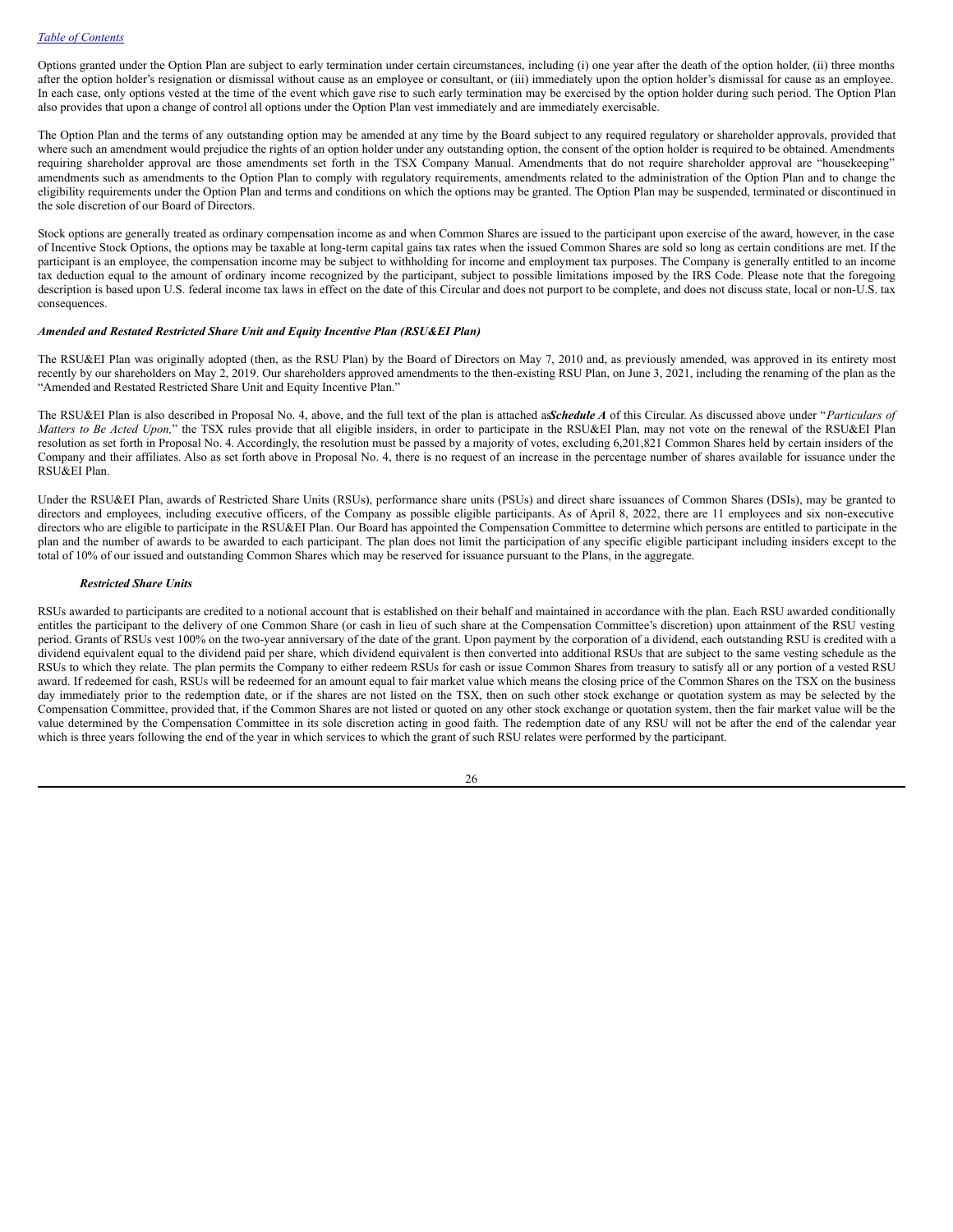In the event of a change of control, as defined in the plan, we are required to redeem 100% of the RSUs granted to participants. In the event of an involuntary termination of an employee, other than for cause, or a director who is not re-elected, we are required to redeem the RSUs for cash. Rights respecting RSUs shall not be transferable or assignable other than by will.

#### *Performance Share Units*

PSUs are performance-based awards that may entitle the recipient to receive Common Shares (or cash in lieu of shares at the Compensation Committee's discretion) upon attainment of one or more performance goals over a designated performance period set forth in the PSU grant agreement. Each award of PSUs will contain a target number of PSUs that may be earned, with the actual number earned to be determined pursuant to a formula set forth in the PSU grant agreement based on the extent to which corresponding performance criteria have been attained during the performance period. Upon payment by the corporation of a dividend, each outstanding target PSU is credited with a dividend equivalent equal to the amount of the dividend paid per share, which dividend equivalent is then converted into additional PSUs that are subject to the same performance conditions and formula and vest at the same time as the PSUs to which they relate.

Unless settled earlier in accordance with the plan, earned PSUs will be settled on or within 30 days after the end of the performance period. The plan permits the Company to either settle PSUs for cash or issue Common Shares from treasury to satisfy all or any portion of a PSU award. If settled for cash, PSUs will be settled for an amount equal to fair market value which means the closing price of the Common Shares on the TSX on the business day immediately prior to the settlement date, or if the shares are not listed on the TSX, then on such other stock exchange or quotation system as may be selected by the Compensation Committee, provided that, if the Common Shares are not listed or quoted on any other stock exchange or quotation system, then the fair market value will be the value determined by the Compensation Committee in its sole discretion acting in good faith.

In the event of a change of control, as defined in the plan, the performance period of each outstanding PSU shall be deemed to have ended and the Compensation Committee shall determine the number of PSUs earned based upon performance (under a specific award) to the time of change of control, subject to certain discretionary determinations of the Committee under the plan. Unless otherwise provided in a PSU grant agreement, upon a participant's termination of employment or other service or death prior to the end of the performance period for an award of PSUs, such PSUs shall be forfeited.

#### *Direct Share Issuances*

Subject to applicable securities law requirements as well as the rules of the exchanges under which our shares trade, DSIs awarded to participants are awards of Common Shares granted in such amounts and subject to such terms and conditions as the Compensation Committee determines in its sole discretion. It is anticipated that the DSIs will complement our other bonus program awards in instances when such an award of DSIs is made in lieu of a routine (STIP) or extraordinary cash bonus, as a milestone award (outside PSU grant terms), or other circumstances in which this use of our equity compensation plans is deemed appropriate in the discretion of the Compensation Committee. DSIs may be fully vested on the grant date or may be subject to vesting, as determined by the Compensation Committee. DSIs that are subject to a vesting schedule may not be transferred prior to vesting. Dividends on unvested DSIs may be paid in cash or may be reinvested in additional Common Shares, in either case subject to the same vesting schedule as the DSI to which they relate.

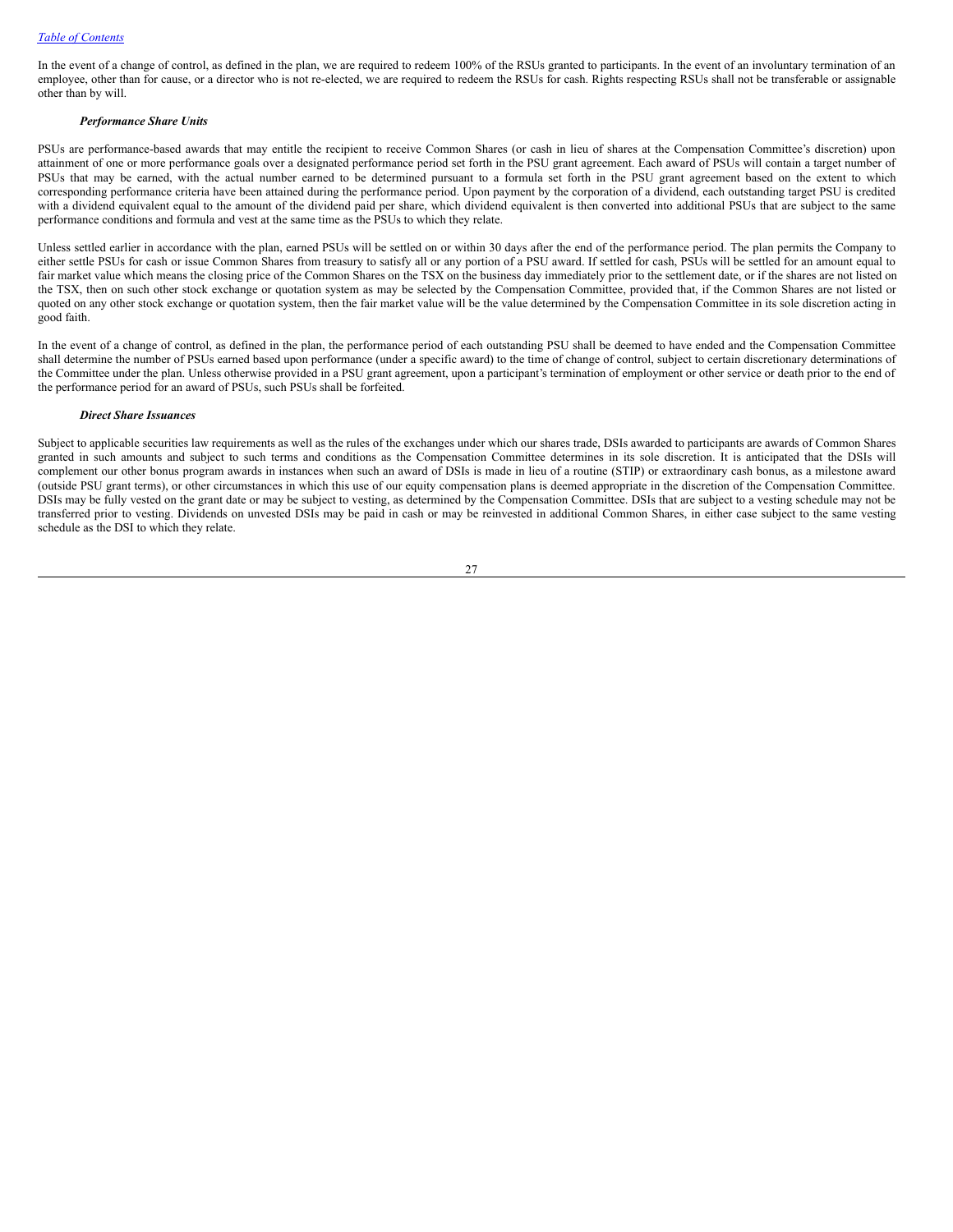Unless otherwise provided in the DSI grant agreement that is subject to vesting, upon a participant's termination of employment or other service or death, the provisions related to termination and death as set forth under the heading "*Restricted Share Unit*s" above shall apply by analogy. Any unvested Common Shares that do not vest as a result of the participant's termination of employment of other service or death shall be immediately forfeited and returned to the corporation without the payment of any consideration.

#### *Administration of the RSU&EI Plan and Tax Consequences*

The Board may from time to time amend or suspend the RSU&EI Plan and may at any time terminate the plan. No such amendment, suspension or termination shall adversely affect the rights of any eligible person with respect to outstanding and unredeemed awards under the plan credited to that person without that holder's consent. Amendments requiring shareholder approval are those amendments set forth in the TSX Company Manual, such as the percentage of the issued and outstanding Common Shares available to be granted under the RSU&EI Plan, an extension of the term for redemption of RSUs or settlement of PSUs held by a participant and amendments to Section 8.1 of the RSU&EI Plan. Amendments that do not require shareholder approval are "housekeeping" amendments such as amendments to the RSU&EI Plan to comply with regulatory requirements, amendments related to the administration of the plan and to change the eligibility requirements under the plan and terms and conditions on which the awards may be granted.

RSUs and PSUs are generally treated as ordinary compensation income as and when Common Shares are issued to the participant upon vesting or settlement of the award and DSIs are treated as ordinary compensation income at the time of grant if fully vested under the plan or, if such grant is subject to vesting under the RSU&EI Plan, at the time of vesting of the Common Shares. If the participant is an employee, this income is subject to withholding for income and employment tax purposes. The Company is generally entitled to an income tax deduction equal to the amount of ordinary income recognized by the participant. Please note that the foregoing description is based upon U.S. federal income tax laws in effect on the date of this Circular and does not purport to be complete, and does not discuss state, local or non-U.S. tax consequences.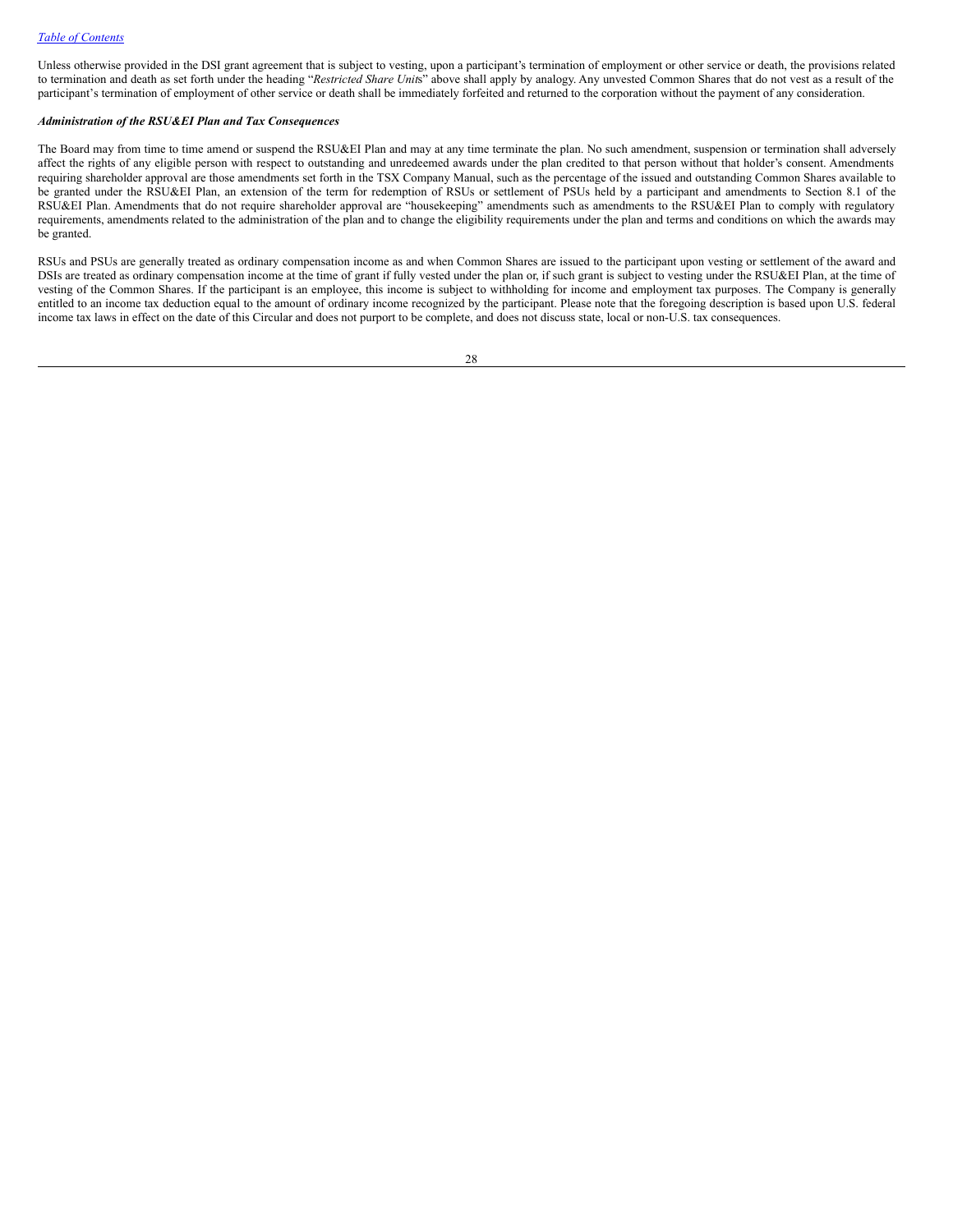## **Outstanding Equity Awards at December 31, 2021**

The following table sets forth information concerning the value vested or earned in respect of incentive plan awards during the year ended December 31, 2021 by each of the Named Executive Officers.

|                   |                                                                                          | <b>Option-based Awards</b>                                                              |                                                                                                                         |                                   |                              | <b>Share-based Awards</b>                                                     |                                                                                                 |                                                                                                                                                          |                                                                                                                                                                           |
|-------------------|------------------------------------------------------------------------------------------|-----------------------------------------------------------------------------------------|-------------------------------------------------------------------------------------------------------------------------|-----------------------------------|------------------------------|-------------------------------------------------------------------------------|-------------------------------------------------------------------------------------------------|----------------------------------------------------------------------------------------------------------------------------------------------------------|---------------------------------------------------------------------------------------------------------------------------------------------------------------------------|
| Name              | Number of<br>securities<br>underlying<br>unexercised<br>options<br>$($ #)<br>exercisable | Number of<br>securities<br>underlying<br>unexercised<br>options $(\#)$<br>unexercisable | <b>Equity</b><br>incentive<br>plan<br>awards:<br>number of<br>securities<br>underlying<br>unexercised<br>options $(\#)$ | Option<br>exercise<br>price (C\$) | Option<br>expiration<br>date | Number of<br>shares or<br>units of<br>stock that<br>have not<br>vested $(\#)$ | <b>Market</b><br>value of<br>shares or<br>units of<br>stock that<br>have not<br>vested<br>(USS) | <b>Equity</b><br>incentive<br>plan<br>awards:<br>number<br>of<br>unearned<br>shares,<br>units or<br>other<br>rights<br>that have<br>not<br>vested $(\#)$ | <b>Equity</b><br>incentive<br>plan<br>awards:<br>Market<br>or payout<br>value of<br>unearned<br>shares,<br>units or<br>other<br>rights<br>that have<br>not<br>vested (\$) |
|                   |                                                                                          |                                                                                         |                                                                                                                         |                                   |                              |                                                                               |                                                                                                 |                                                                                                                                                          |                                                                                                                                                                           |
| Jeffrey T. Klenda | 239,422                                                                                  | Nil                                                                                     | Nil                                                                                                                     | 0.90                              | 12/15/22                     |                                                                               |                                                                                                 |                                                                                                                                                          |                                                                                                                                                                           |
|                   | 111,036                                                                                  | Nil                                                                                     | Nil                                                                                                                     | 0.93                              | 08/20/23                     |                                                                               |                                                                                                 |                                                                                                                                                          |                                                                                                                                                                           |
|                   | 103,831                                                                                  | Nil                                                                                     | Nil                                                                                                                     | 0.91                              | 12/14/23                     |                                                                               |                                                                                                 |                                                                                                                                                          |                                                                                                                                                                           |
|                   | 278,029                                                                                  | 139,015                                                                                 | Nil                                                                                                                     | 0.79                              | 11/05/24                     |                                                                               |                                                                                                 |                                                                                                                                                          |                                                                                                                                                                           |
|                   | 153,621                                                                                  | 307,244                                                                                 | Nil                                                                                                                     | 0.63                              | 11/13/25                     |                                                                               |                                                                                                 |                                                                                                                                                          |                                                                                                                                                                           |
|                   | Nil                                                                                      | 189,285                                                                                 | Nil                                                                                                                     | 1.44                              | 08/27/26                     |                                                                               |                                                                                                 |                                                                                                                                                          |                                                                                                                                                                           |
|                   |                                                                                          |                                                                                         |                                                                                                                         |                                   | 11/13/22                     | 115,217                                                                       | 139,954                                                                                         | Nil                                                                                                                                                      | Nil                                                                                                                                                                       |
|                   |                                                                                          |                                                                                         |                                                                                                                         |                                   | 08/27/23                     | 47,320                                                                        | 57,480                                                                                          | Nil                                                                                                                                                      | Nil                                                                                                                                                                       |
| Roger L. Smith    | 170,788                                                                                  | Nil                                                                                     | Nil                                                                                                                     | 0.90                              | 12/15/22                     |                                                                               |                                                                                                 |                                                                                                                                                          |                                                                                                                                                                           |
|                   | 79,206                                                                                   | Nil                                                                                     | Nil                                                                                                                     | 0.93                              | 08/20/23                     |                                                                               |                                                                                                 |                                                                                                                                                          |                                                                                                                                                                           |
|                   | 74,067                                                                                   | Nil                                                                                     | Nil                                                                                                                     | 0.91                              | 12/14/23                     |                                                                               |                                                                                                 |                                                                                                                                                          |                                                                                                                                                                           |
|                   | 152,079                                                                                  | 76,040                                                                                  | Nil                                                                                                                     | 0.79                              | 11/05/24                     |                                                                               |                                                                                                 |                                                                                                                                                          |                                                                                                                                                                           |
|                   | 84,029                                                                                   | 168,058                                                                                 | Nil                                                                                                                     | 0.63                              | 11/13/25                     |                                                                               |                                                                                                 |                                                                                                                                                          |                                                                                                                                                                           |
|                   | Nil                                                                                      | 103,536                                                                                 | Nil                                                                                                                     | 1.44                              | 08/27/26                     |                                                                               |                                                                                                 |                                                                                                                                                          |                                                                                                                                                                           |
|                   |                                                                                          |                                                                                         |                                                                                                                         |                                   | 11/13/22                     | 63,022                                                                        | 76,553                                                                                          | Nil                                                                                                                                                      | Nil                                                                                                                                                                       |
|                   |                                                                                          |                                                                                         |                                                                                                                         |                                   | 08/27/23                     | 25,884                                                                        | 31,441                                                                                          | Nil                                                                                                                                                      | Nil                                                                                                                                                                       |
| Penne A. Goplerud | 153,546                                                                                  | Nil                                                                                     | Nil                                                                                                                     | 0.90                              | 12/15/22                     |                                                                               |                                                                                                 |                                                                                                                                                          |                                                                                                                                                                           |
|                   | 71,211                                                                                   | Nil                                                                                     | Nil                                                                                                                     | 0.93                              | 08/20/23                     |                                                                               |                                                                                                 |                                                                                                                                                          |                                                                                                                                                                           |
|                   | 66,588                                                                                   | Nil                                                                                     | Nil                                                                                                                     | 0.91                              | 12/14/23                     |                                                                               |                                                                                                 |                                                                                                                                                          |                                                                                                                                                                           |
|                   | 136,721                                                                                  | 68,360                                                                                  | Nil                                                                                                                     | 0.79                              | 11/05/24                     |                                                                               |                                                                                                 |                                                                                                                                                          |                                                                                                                                                                           |
|                   | 75,543                                                                                   | 151,087                                                                                 | Nil<br>Nil                                                                                                              | 0.63                              | 11/13/25<br>08/27/26         |                                                                               |                                                                                                 |                                                                                                                                                          |                                                                                                                                                                           |
|                   | Nil                                                                                      | 93,081                                                                                  |                                                                                                                         | 1.44                              | 11/13/22                     | 56,658                                                                        | 68,883                                                                                          | Nil                                                                                                                                                      | Nil                                                                                                                                                                       |
|                   |                                                                                          |                                                                                         |                                                                                                                         |                                   | 08/27/23                     | 23,269                                                                        | 28,265                                                                                          | Nil                                                                                                                                                      | Nil                                                                                                                                                                       |
|                   |                                                                                          |                                                                                         |                                                                                                                         |                                   |                              |                                                                               |                                                                                                 |                                                                                                                                                          |                                                                                                                                                                           |

## <span id="page-31-0"></span>**POTENTIAL PAYMENTS UPON TERMINATION OR CHANGE OF CONTROL**

*Employment Agreements with our Named Executive Of icers*

As discussed above, our Named Executive Officers have employment agreements with the Company, as have been amended from time to time. Relevant to potential payments to be made upon termination without cause or change of control, the agreements provide that an executive officer is entitled to certain amounts, based upon the executive's thencurrent base salary. As discussed below, our employment agreements, and the Company's equity compensation plans, specify the obligations of the Company to the executive officers in the event of termination or change of control.

## *Equity Award Provisions*

Upon separation of employment of any of our executive officers, including under circumstances of termination without cause or change of control, the Option Plan and RSU&EI Plan govern the treatment of outstanding equity compensation in the form of vested stock options and RSUs, PSUs or DSIs not yet redeemed. All vested options of Designated Officers (all of our current executive officers, as defined by the plan and resolution of our Board) will expire on the expiration date identified at the grant of the option, and all unvested options will expire upon termination.

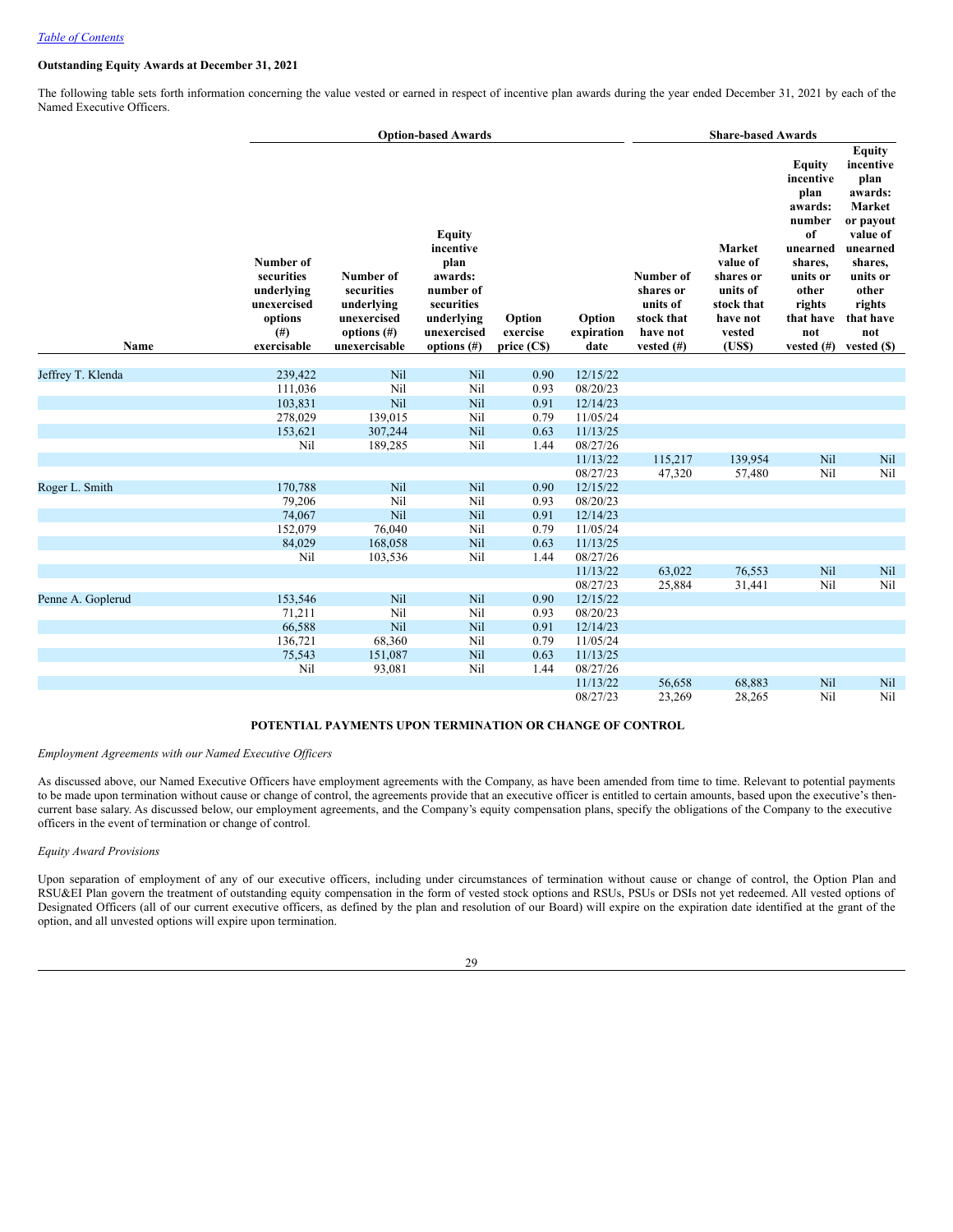The RSU&EI Plan provides that the RSUs of an employee who is an eligible person who is involuntarily terminated without cause, shall be redeemed for cash at a fair market value on the redemption/termination date. In the event of a change of control, as defined in the plan, all of the RSUs granted and outstanding will be redeemed as soon as reasonably practical and not later than 30 days following the redemption date associated with the change of control. The RSU&EI Plan provides for redemption, instead of cancellation, of outstanding RSUs at the date of redemption for retiring directors and executive officers, which is defined as a threshold of combined service and age of 65 years, and a minimum of five years of service to the Corporation. At this time, the Board has not made other grants under the plan. Treatment of awards of other share units and Common Shares is governed by the RSU&EI Plan.

## *Change of Control and Termination Benefits Tables*

Each of our executive officers has entered into an employment agreement that provides for certain payments if the executive's employment is terminated in connection with a change of control. In addition, upon the occurrence of a change of control, all of the executive officer's unvested options and RSUs will vest. The table below shows the amounts that would be payable or vest assuming that a change of control occurred on December 31, 2021 and that Named Executive Officer's employment terminated on that date. The Compensation Committee has established a policy that the Company will not enter into an employment agreement with any new executive officer that includes a single-trigger severance arrangement.

|                   |             |             | Pension | Perquisites/ | Tax           |       |           |
|-------------------|-------------|-------------|---------|--------------|---------------|-------|-----------|
|                   | Cash        | Equity      | /NODC   | benefits     | reimbursement | Other | Total     |
| Name              | $(S)^{(1)}$ | $(S)^{(2)}$ | (S)     | (S           | (S)           | (S    | (S)       |
| Jeffrey T. Klenda | .391,208    | 1,015,760   | Nil     | Nil          | Nil           | Nil   | 2,406,968 |
| Roger L. Smith    | 761,020     | 593.185     | Nil     | Nil          | Nil           | Nil   | 1,354,205 |
| Penne A. Goplerud | 547,300     | 533.285     | Nil     | Nil          | Nil           | Nil   | 1,080,585 |
|                   |             |             |         |              |               |       |           |

(1) Pursuant to their respective employment agreements, Mr. Klenda is entitled to payment of an amount equal to three-years of his then-current salary; Mr. Smith is entitled to payment of an amount equal to 2.5 years of his then-current salary. Ms. Goplerud is entitled to payment of an amount equal to two years' salary, based upon her thencurrent salary. At December 31, 2021, our two other executive officers were entitled to payment of an amount equal to two years base salary, based upon then-current salary.

(2) These amounts represent equity values based upon the closing price of our Common Shares on the TSX on the last trading day of 2021 (C\$1.54/US\$1.22) Klenda (stock options: \$813,326; RSUs: \$197,434); Smith (stock options: \$485,190; RSUs: \$107,994); and Goplerud (stock options: \$436,197; RSUs: \$97,088).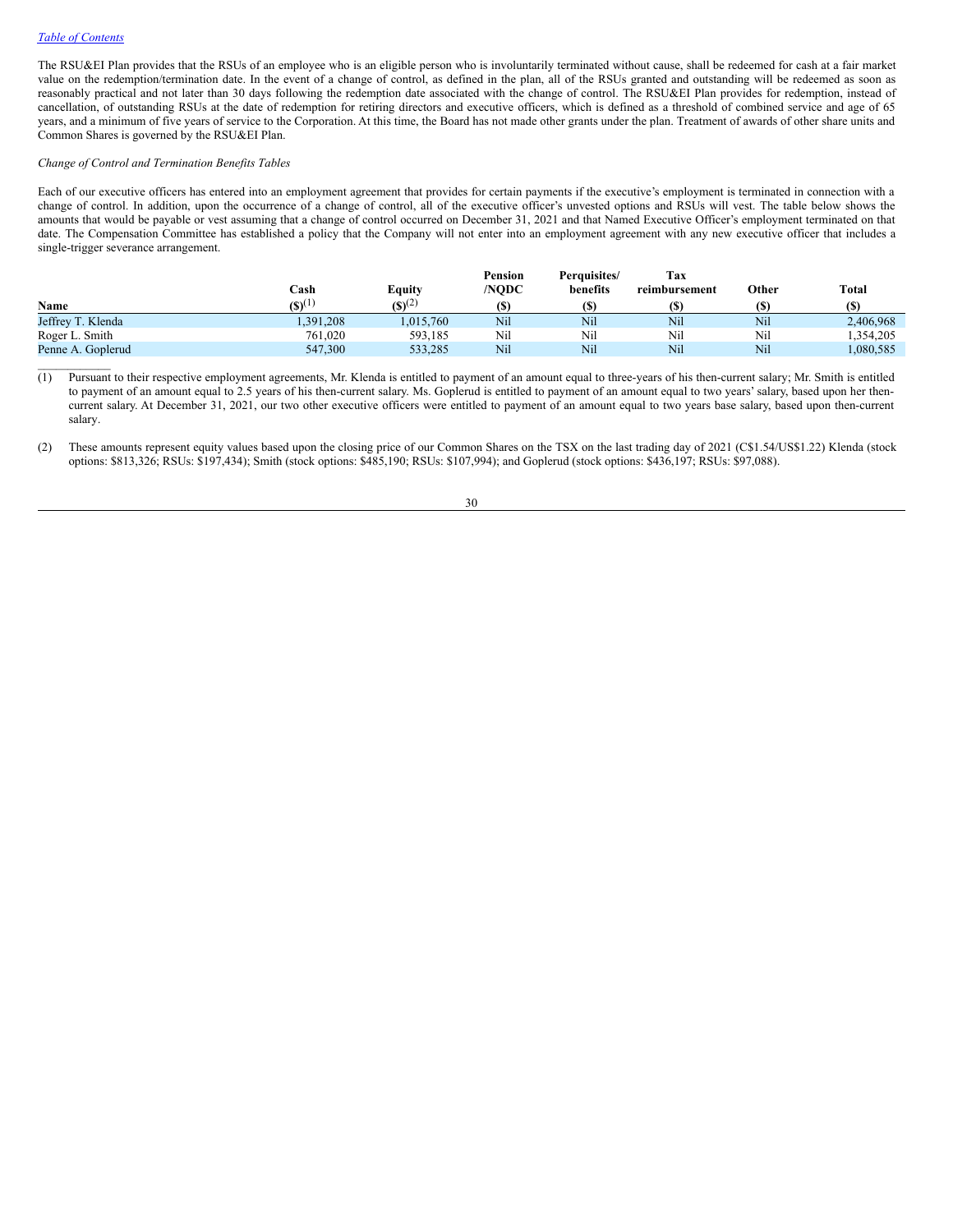## *Table of [Contents](#page-2-0)*

 $\mathcal{L}=\mathcal{L}^{\mathcal{L}}$ 

Each executive's amount of severance is calculated solely based upon then-current salary (*i.e.,* without cash bonus value included) and are reflected in the table below. The following summarizes the compensation or other benefits which would be owed and paid to our executive officers if employment is terminated for the specified reasons, effective December 31, 2021. We believe that these terms are fair and are competitive with the market and our peer group, based upon industry and geographical practices.

| <b>Type of Termination</b>                                                           | Severance Payment <sup>(1)(2)</sup>                                                                                                                                                                                           | <b>STIP Bonus</b>                                                   | <b>Stock Options</b>                                                                                                                                                                                                  | RSUs <sup>(3)</sup>                                                                                                                                                                                                                                          |
|--------------------------------------------------------------------------------------|-------------------------------------------------------------------------------------------------------------------------------------------------------------------------------------------------------------------------------|---------------------------------------------------------------------|-----------------------------------------------------------------------------------------------------------------------------------------------------------------------------------------------------------------------|--------------------------------------------------------------------------------------------------------------------------------------------------------------------------------------------------------------------------------------------------------------|
|                                                                                      |                                                                                                                                                                                                                               |                                                                     |                                                                                                                                                                                                                       |                                                                                                                                                                                                                                                              |
| <b>Resignation or Retirement</b>                                                     | CEO will receive three-year salary<br>payment, based on current salary, per<br>agreement<br>Other executive officers, no severance<br>payment                                                                                 | Pro rata entitlement<br>to discretionary<br>bonus, per<br>agreement | Unvested options are cancelled;<br>vested options expire at date on<br>option for current executive<br>officers (as a "Designated Officer"<br>per Section 6.7 of Plan)                                                | RSUs are cancelled unless<br>retirement provision is satisfied;<br>RSUs will be carried with the<br>executive until redemption, if the<br>executive has combined service<br>and age of 65 years, and a<br>minimum of five years of service<br>to the Company |
|                                                                                      |                                                                                                                                                                                                                               |                                                                     |                                                                                                                                                                                                                       |                                                                                                                                                                                                                                                              |
| <b>Termination without cause</b>                                                     | CEO: three-year salary payment, based<br>upon then-current salary<br>CFO: 2.5-year salary payment, based<br>upon then-current salary.<br>Other executive officers: two-year salary<br>payment, based upon then-current salary | Pro rata entitlement<br>to discretionary<br>bonus, per<br>agreement | Unvested options are cancelled;<br>vested options expire at date on<br>option for current executive<br>officers (as a "Designated Officer"<br>per Section 6.7 of Plan)                                                | Outstanding RSUs are redeemed<br>for cash at fair market value, as<br>defined in the Plan                                                                                                                                                                    |
|                                                                                      |                                                                                                                                                                                                                               |                                                                     |                                                                                                                                                                                                                       |                                                                                                                                                                                                                                                              |
| <b>Termination for cause</b>                                                         | None                                                                                                                                                                                                                          | Possible pro rata<br>share entitlement                              | None                                                                                                                                                                                                                  | None                                                                                                                                                                                                                                                         |
|                                                                                      |                                                                                                                                                                                                                               |                                                                     |                                                                                                                                                                                                                       |                                                                                                                                                                                                                                                              |
| Change of control (and/or termination<br>within 24 months of a change of<br>control) | CEO: three-year salary payment, based<br>upon then-current salary<br>Other executive officers' payment based<br>on then-current base salary (CFO 2.5<br>years; Vice Presidents and Corporate<br>Secretary two years)          | Pro rata entitlement<br>to discretionary<br>bonus, per<br>agreement | All options become fully vested<br>and exercisable                                                                                                                                                                    | Outstanding RSUs are redeemed<br>for cash at fair market value, as<br>defined in the Plan                                                                                                                                                                    |
|                                                                                      |                                                                                                                                                                                                                               |                                                                     |                                                                                                                                                                                                                       |                                                                                                                                                                                                                                                              |
| <b>Death</b>                                                                         | CEO: three-year salary payment, based<br>on then-current salary<br>. .<br>Other executive officers, no severance<br>payment                                                                                                   | Pro rata entitlement<br>to discretionary<br>bonus, per<br>agreement | Unvested options are cancelled;<br>vested options expire at the earlier<br>of expiry at date on option or one<br>year from the date of death (with<br>discretion of Board as per Section<br>6.3(b) of Plan to extend) | RSUs are redeemed (Section 3.2)<br>of Plan); date of death is<br>redemption date                                                                                                                                                                             |
|                                                                                      |                                                                                                                                                                                                                               |                                                                     |                                                                                                                                                                                                                       |                                                                                                                                                                                                                                                              |

(1) At December 31, 2021, Mr. Klenda, our CEO, was entitled to a salary of \$463,736 per year (three years base salary is a total of \$1,391,208). Current salaries of our CFO, Mr. Smith, and our other executive officers, and their severance entitlements, are as follows: Mr. Smith: annual salary \$304,408 (2.5 years base salary is \$761,020); Ms. Goplerud: annual salary \$273,650 (two-years base salary is \$547,300). At December 31, 2021, our other two executives, Messrs. Hatten and Cash were each entitled to two-years base salary on an event of severance as specified in their respective employment agreements. Subsequent to December 31, 2021, Mr. Cash was named Chief Executive Officer of the Company on March 1, 2022, with a salary of \$400,000 and severance to be paid 2.5 years of base salary under the same circumstances it was due to him as a Vice President, such that a severance payment owed to Mr. Cash would be \$1,000,000.

(2) Accrued paid time off is paid to the executive officer at the time of termination, according to Company policy and applicable law.

(3) The RSU&EI Plan sets forth the settlement of PSUs and DSIs for participants in the plan, including executive officers. Any future awards of PSUs and DSIs will be governed by the plan and individual grant agreements. See discussion above under "Stock Options and the Amended and Restated Restricted Share Unit and Equity *Incentive Plan."*

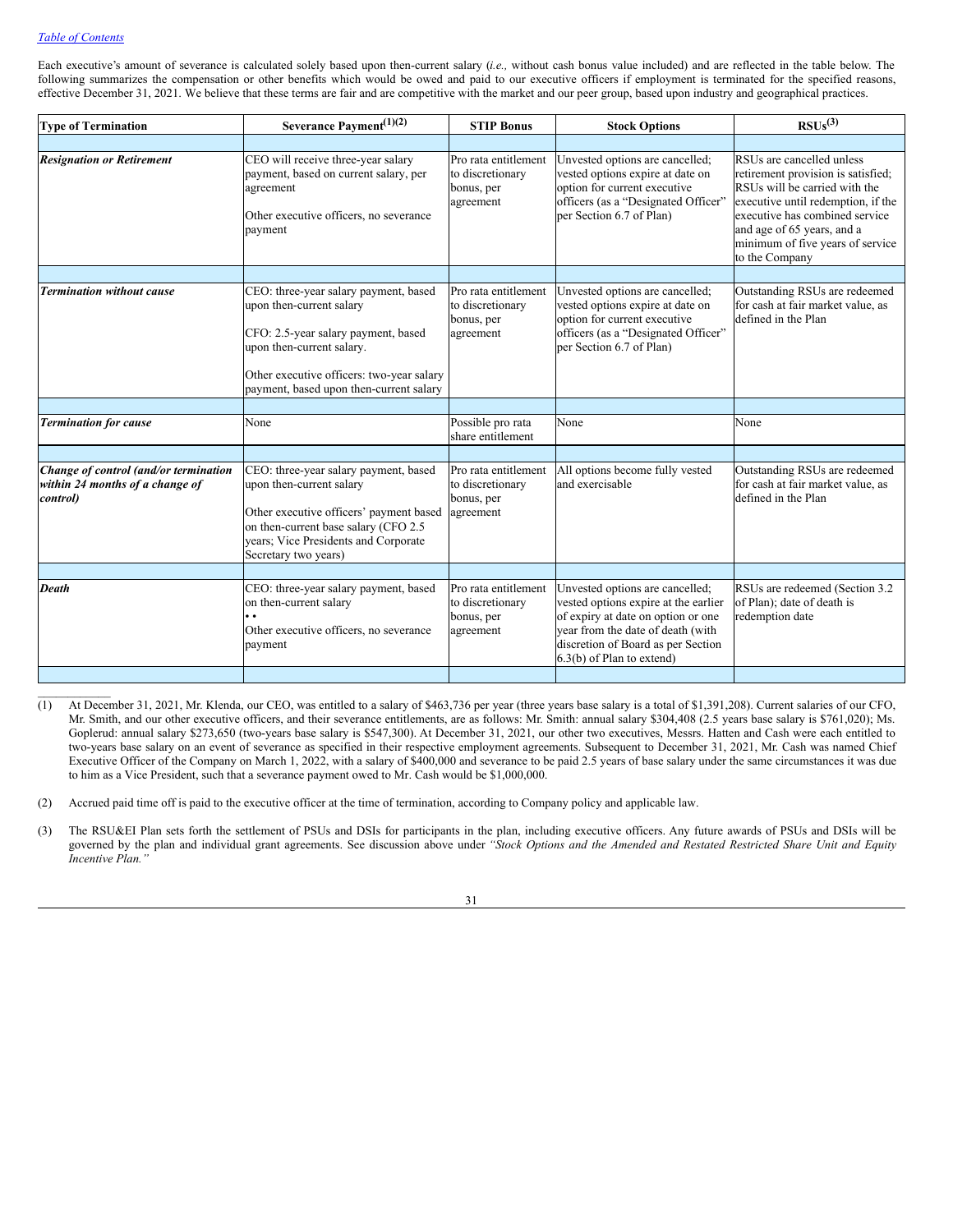$\mathcal{L}=\mathcal{L}^{\mathcal{L}}$ 

## <span id="page-34-0"></span>**COMPENSATION OF DIRECTORS**

We conduct routine reviews of the total compensation of our non-executive directors on an internal basis, utilizing data about our peers which we obtain through public sources. Additionally, on a time-to-time basis, we have engaged independent third-party compensation advisors to review the total compensation of our directors. Results of these reviews in recent years indicated that while our non-executive director cash retainer and equity-based compensation remained generally within a range of the median of the comparator group, compensation has been consistently at the lower end of the range. This has been particularly true of the cash retainer for our directors.

The Board approved the last change to the director annual retainer at year-end 2018, after which time our non-executive directors have been paid a cash retainer of \$41,000 annually. With that adjustment, the payment of fees for attendance at Board meetings was eliminated, while payment for attendance at committee meetings continued unchanged. Committee meeting fees were paid as follows during 2021: \$500 per Audit Committee meeting and \$250 per meeting for other committees. In addition, time incurred for work related to a director's assignment to a particular committee, not including preparation for and attendance at regular meetings, is compensated at the rate of \$250/half day and \$500/full day, to be monitored by the Compensation Committee and reported to the Board.

Most recently, in addition to the Committee's internal review and consideration in 2021, the review of total compensation for our non-executive directors involved retaining an independent third-party compensation advisor, Roger Gurr & Associates ("RG&A"). The review concluded that total compensation for the non-executive directors remained below median. Because the annual retainer continued to lag behind the peer compactors, it was concluded that, in the best interests of retaining current directors and looking ahead to recruitment of non-executive members of our board, an appropriate adjustment should be made. The annual retainer was increased to \$75,000, effective November 1, 2021. RG&A noted the competitive market in the U.S. and Canada particularly warranted the adjustment. In subsequent action, following year-end, the Board, upon the recommendation of the Compensation Committed, eliminated all meeting attendance fees.

The Compensation Committee intends to continue its review with RG&A in 2022 to examine the Company's compensation program further and to undertake an independent review of executive compensation.

Total compensation for our non-executive directors for the year ended December 31, 2021, is set forth here:

|                   | Fees earned $_{(1)}$ | <b>Share-based</b><br>awards $^{(2)}$ | <b>Option-based</b><br>awards $(3)$ | Non-equity<br>incentive plan<br>compensation | <b>Pension value</b> | All other<br>compensation | Total   |
|-------------------|----------------------|---------------------------------------|-------------------------------------|----------------------------------------------|----------------------|---------------------------|---------|
| Name              |                      |                                       |                                     |                                              |                      |                           |         |
| W. William Boberg | 47.917               | 25,231                                | 52.018                              | <b>Nil</b>                                   | Nil                  | <b>Nil</b>                | 125,166 |
| Rob Chang         | 50.667               | 25.231                                | 52,018                              | Nil                                          | Nil                  | Nil                       | 127,916 |
| James M. Franklin | 48,417               | 25,231                                | 52.018                              | Nil                                          | Nil                  | <b>Nil</b>                | 125,666 |
| Gary C. Huber     | 51,667               | 25.231                                | 52,018                              | Nil                                          | Nil                  | Nil                       | 128,916 |
| Thomas H. Parker  | 50.417               | 25,231                                | 52,018                              | Nil                                          | Nil                  | <b>Nil</b>                | 127,666 |
| Kathy E. Walker   | 49.917               | 25.231                                | 52,018                              | Nil                                          | Nil                  | Nil                       | 127,666 |

(1) As discussed, the annual retainer of the non-executive directors was approved to be changed to \$75,000 effective November 1, 2021.

(2) Each of our non-executive directors received a grant of 21,964 RSUs on August 27, 2021.

(3) Each of our non-executive directors received options for 87,858 Common Shares on August 27, 2021, at an exercise price of C\$1.44. These options expire on August 27, 2026.

In addition to other compensation received by our directors, a long-standing policy of the Company provides that a non-executive director serving on*ad hoc* or special committees of the Board, which may be constituted from time to time, is entitled to additional director fees, to be determined in accordance with additional duties and requirements requested of those individuals from time to time. There currently are no such *ad hoc* or special committees of the Board of Directors.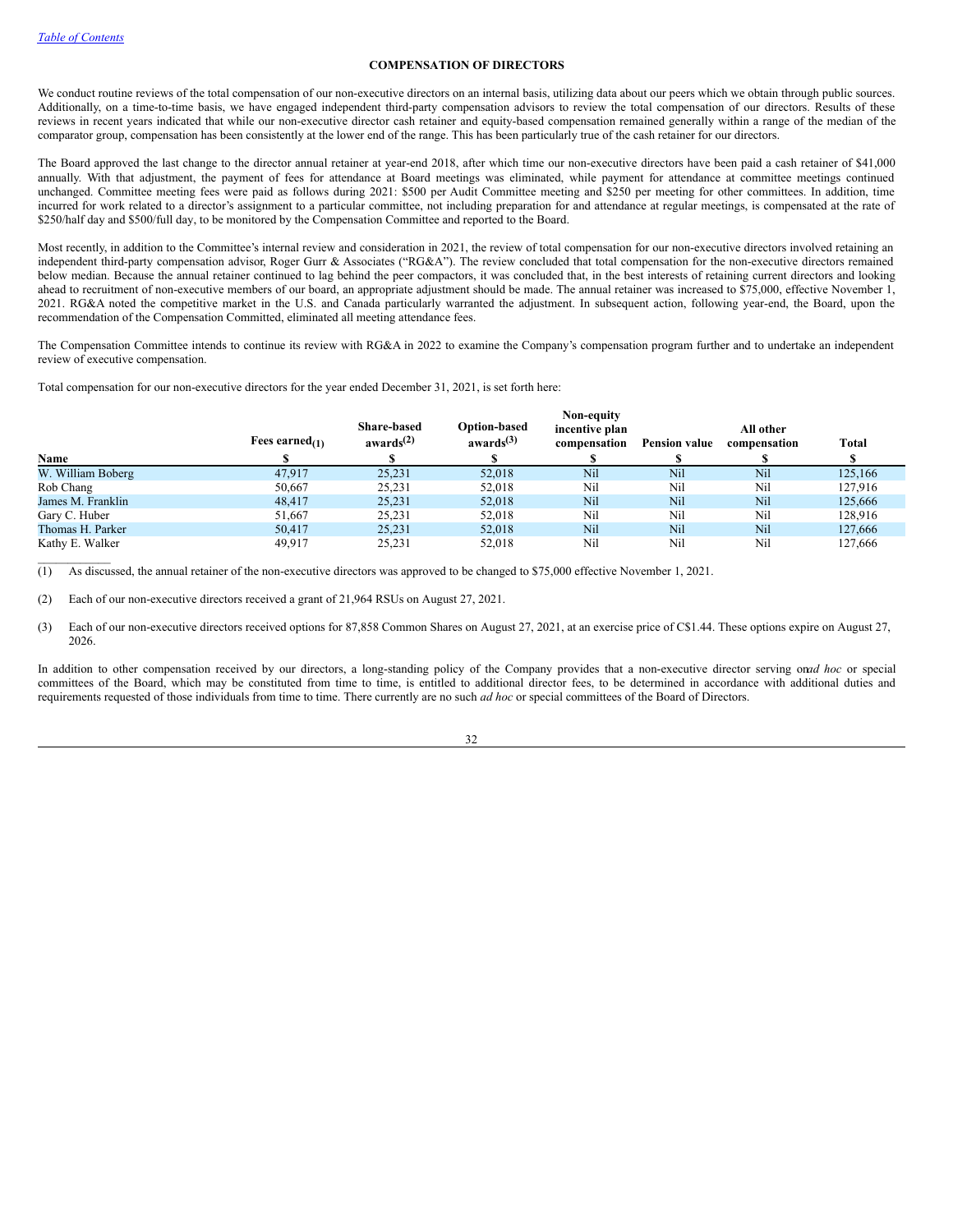## *Share Ownership Guidelines for Non-Executive Directors*

Our non-executive directors also are encouraged to have a significant long-term financial interest in the Company. In 2009, the Compensation Committee recommended, and Board of Directors adopted, a resolution requiring mandatory minimum share ownership by the non-executive directors to encourage the alignment of their interests with those of our shareholders. Pursuant to the mandate, and subsequent amendments in 2012 through the Share Ownership Guidelines, our non-executive directors are required to invest an amount equal to three times the non-executive director's annual retainer in shares or securities redeemable into shares on or before the later of (i) December 31 of the fifth year of the non-executive director becoming subject to the requirement, or (ii) December 31 of the third year from the effective date of the change in retainer. The retainer amount is to be calculated using the amount of the annual retainer at the later of (i) the date the non-executive director becomes subject to the requirement, or (ii) the date of the most recent annual retainer increase. At December 31, 2021, all non-executive directors meet the Share Ownership Guidelines or are on-track to meet the Guidelines within the prescribed timeframes.

## *Equity Grants to Non-Executive Directors*

Our non-executive directors are eligible to receive grants of options and grants under the RSU&EI Plan at the discretion of the Board, and received such grants in 2021 as indicated in the following table:

### **Incentive Plan Awards - Value Vested or Earned During the Financial Year Ended December 31, 2021**

|                   | <b>Option-based Awards</b>                                            |                                           | <b>Share-based Awards</b>                                         | Non-equity<br>incentive plan<br>compensation |                                    |
|-------------------|-----------------------------------------------------------------------|-------------------------------------------|-------------------------------------------------------------------|----------------------------------------------|------------------------------------|
|                   | Number of<br><b>Securities</b><br>Underlying<br><b>Options Vested</b> | <b>Value vested</b><br>during the<br>year | Number of<br><b>Shares or Units</b><br>of Shares<br><b>Vested</b> | <b>Value vested</b><br>during the year       | Value earned<br>during the<br>vear |
| Name              | (# )                                                                  | (\$)                                      | (# )                                                              | (S)                                          | (S)                                |
| W. William Boberg | 171,929                                                               | Nil                                       | 48,394                                                            | 91,111                                       | Nil                                |
| Rob Chang         | 238,596                                                               | Nil                                       | 48.394                                                            | 91,111                                       | Nil                                |
| James M. Franklin | 171,929                                                               | Nil                                       | 48,394                                                            | 91,111                                       | Nil                                |
| Gary C. Huber     | 171.929                                                               | Nil                                       | 48.394                                                            | 91.111                                       | Nil                                |
| Thomas H. Parker  | 171,929                                                               | Nil                                       | 48.394                                                            | 91,111                                       | Nil                                |
| Kathy E. Walker   | 171.929                                                               | Nil                                       | 48,394                                                            | 91,111                                       | Nil                                |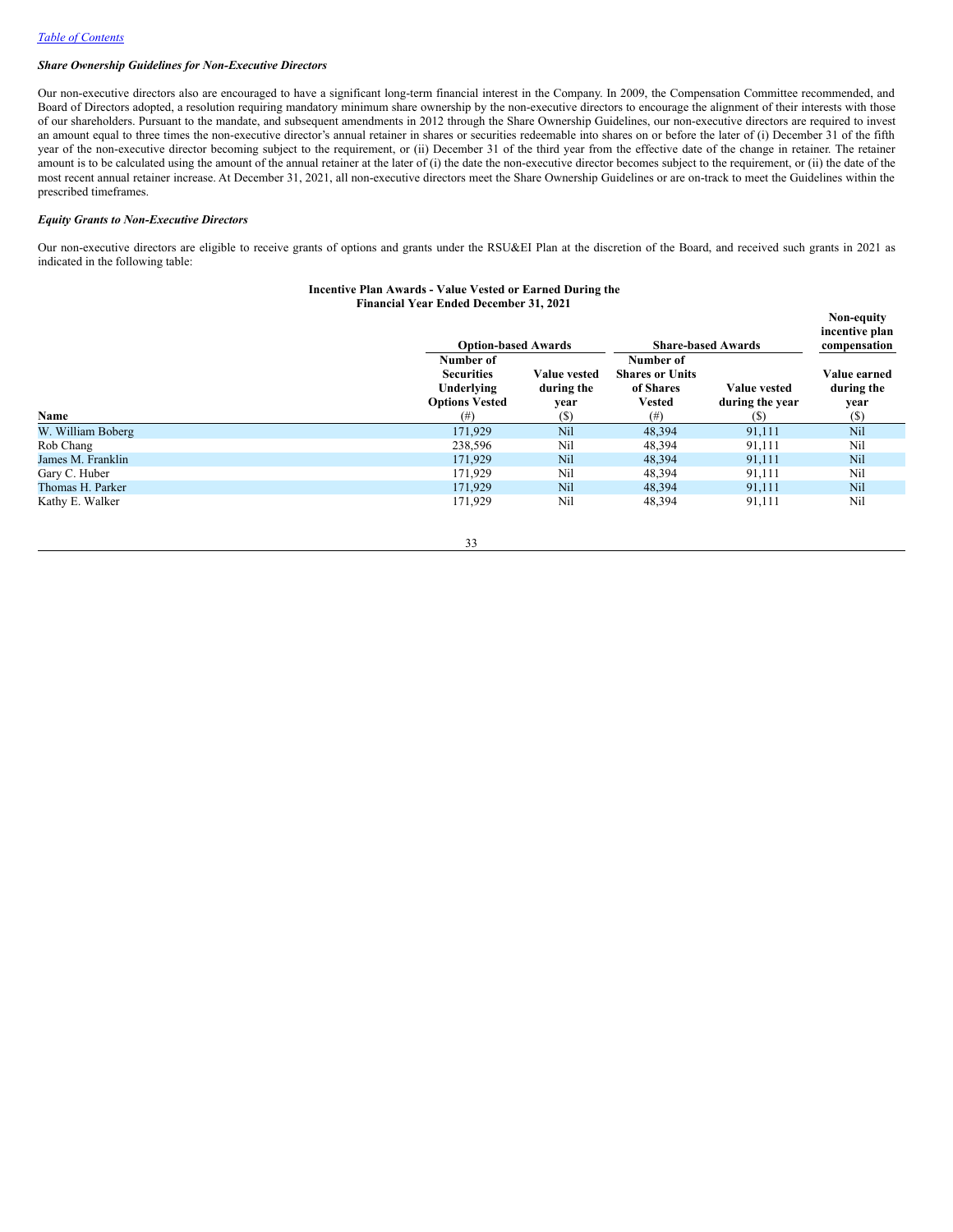## *Table of [Contents](#page-2-0)*

The following table sets forth information concerning the value vested or earned in respect of incentive plan awards during the year ended December 31, 2021, by each of our non-executive directors.

## **Outstanding Equity Awards at December 31, 2021**

|                   | <b>Option-based Awards</b>                                              |                                                      |                              | <b>Share-based Awards</b>                                  |                                                                           |                                                                                         |
|-------------------|-------------------------------------------------------------------------|------------------------------------------------------|------------------------------|------------------------------------------------------------|---------------------------------------------------------------------------|-----------------------------------------------------------------------------------------|
| Name              | Number of<br>securities<br>underlying<br>unexercised<br>options<br>(# ) | <b>Option exercise</b><br>price<br>(C <sub>s</sub> ) | Option<br>expiration<br>date | Value of<br>unexercised in-<br>the-money<br>options<br>(S) | Number of<br>shares or units<br>of shares that<br>have not vested<br>(# ) | Market or<br>payout value of<br>share-based<br>awards that<br>have not vested<br>$(\$)$ |
| W. William Boberg | 120,000                                                                 | 0.90                                                 | 12/15/22                     | 60,577                                                     |                                                                           |                                                                                         |
|                   | 55,653                                                                  | 0.93                                                 | 08/20/23                     | 26,777                                                     |                                                                           |                                                                                         |
|                   | 50,527                                                                  | 0.91                                                 | 12/14/23                     | 25,108                                                     |                                                                           |                                                                                         |
|                   | 193,574                                                                 | 0.79                                                 | 11/05/24                     | 114,514                                                    |                                                                           |                                                                                         |
|                   | 213,914                                                                 | 0.63                                                 | 11/13/25                     | 153,543                                                    |                                                                           |                                                                                         |
|                   | 87,858                                                                  | 1.44                                                 | 08/27/26                     | 6,930                                                      |                                                                           |                                                                                         |
|                   |                                                                         |                                                      | 11/13/22                     |                                                            | 53,479                                                                    | 64,961                                                                                  |
|                   |                                                                         |                                                      | 08/27/23                     |                                                            | 21,964                                                                    | 26,680                                                                                  |
| Rob Chang         | 200,000                                                                 | 0.77                                                 | 03/30/23                     | 121,470                                                    |                                                                           |                                                                                         |
|                   | 55,653                                                                  | 0.93                                                 | 08/20/23                     | 26,777                                                     |                                                                           |                                                                                         |
|                   | 50,527                                                                  | 0.91                                                 | 12/14/23                     | 25,108                                                     |                                                                           |                                                                                         |
|                   | 193,574                                                                 | 0.79                                                 | 11/05/24                     | 114,514                                                    |                                                                           |                                                                                         |
|                   | 213,914                                                                 | 0.63                                                 | 11/13/25                     | 153,543                                                    |                                                                           |                                                                                         |
|                   | 87,858                                                                  | 1.44                                                 | 08/27/26                     | 6,930                                                      |                                                                           |                                                                                         |
|                   |                                                                         |                                                      | 11/13/22                     |                                                            | 53,479                                                                    | 64,961                                                                                  |
|                   |                                                                         |                                                      | 08/27/23                     |                                                            | 21,964                                                                    | 26,680                                                                                  |
| James M. Franklin | 120,000                                                                 | 0.90                                                 | 12/15/22                     | 60,577                                                     |                                                                           |                                                                                         |
|                   | 55,653                                                                  | 0.93                                                 | 08/20/23                     | 26,777                                                     |                                                                           |                                                                                         |
|                   | 50,527                                                                  | 0.91                                                 | 12/14/23                     | 25,108                                                     |                                                                           |                                                                                         |
|                   | 193,574<br>213,914                                                      | 0.79<br>0.63                                         | 11/05/24                     | 114,514                                                    |                                                                           |                                                                                         |
|                   | 87,858                                                                  | 1.44                                                 | 11/13/25<br>08/27/26         | 153,543<br>6,930                                           |                                                                           |                                                                                         |
|                   |                                                                         |                                                      | 11/13/22                     |                                                            | 53,479                                                                    | 64,961                                                                                  |
|                   |                                                                         |                                                      | 08/27/23                     |                                                            | 21,964                                                                    | 26,680                                                                                  |
| Gary C. Huber     | 120,000                                                                 | 0.90                                                 | 12/15/22                     | 60,577                                                     |                                                                           |                                                                                         |
|                   | 55,653                                                                  | 0.93                                                 | 08/20/23                     | 26,777                                                     |                                                                           |                                                                                         |
|                   | 50,527                                                                  | 0.91                                                 | 12/14/23                     | 25,108                                                     |                                                                           |                                                                                         |
|                   | 193,574                                                                 | 0.79                                                 | 11/05/24                     | 114,514                                                    |                                                                           |                                                                                         |
|                   | 213,914                                                                 | 0.63                                                 | 11/13/25                     | 153,543                                                    |                                                                           |                                                                                         |
|                   | 87,858                                                                  | 1.44                                                 | 08/27/26                     | 6,930                                                      |                                                                           |                                                                                         |
|                   |                                                                         |                                                      | 11/13/22                     |                                                            | 53,479                                                                    | 64,961                                                                                  |
|                   |                                                                         |                                                      | 08/27/23                     |                                                            | 21,964                                                                    | 26,680                                                                                  |
| Thomas H. Parker  | 120,000                                                                 | 0.90                                                 | 12/15/22                     | 60,577                                                     |                                                                           |                                                                                         |
|                   | 55,653                                                                  | 0.93                                                 | 08/20/23                     | 26,777                                                     |                                                                           |                                                                                         |
|                   | 50,527                                                                  | 0.91                                                 | 12/14/23                     | 25,108                                                     |                                                                           |                                                                                         |
|                   | 193,574                                                                 | 0.79                                                 | 11/05/24                     | 114,514                                                    |                                                                           |                                                                                         |
|                   | 213,914                                                                 | 0.63                                                 | 11/13/25                     | 153,543                                                    |                                                                           |                                                                                         |
|                   | 87,858                                                                  | 1.44                                                 | 08/27/26                     | 6,930                                                      |                                                                           |                                                                                         |
|                   |                                                                         |                                                      | 11/13/22                     |                                                            | 53,479                                                                    | 64,961                                                                                  |
|                   |                                                                         |                                                      | 08/27/23                     |                                                            | 21,964                                                                    | 26,680                                                                                  |
| Kathy E. Walker   | 200,000                                                                 | 0.73                                                 | 09/07/22                     | 127,780                                                    |                                                                           |                                                                                         |
|                   | 120,000                                                                 | 0.90                                                 | 12/15/22                     | 60,577                                                     |                                                                           |                                                                                         |
|                   | 55,653                                                                  | 0.93                                                 | 08/20/23                     | 26,777                                                     |                                                                           |                                                                                         |
|                   | 50,527                                                                  | 0.91                                                 | 12/14/23                     | 25,108                                                     |                                                                           |                                                                                         |
|                   | 193,574                                                                 | 0.79                                                 | 11/05/24                     | 114,514                                                    |                                                                           |                                                                                         |
|                   | 213,914                                                                 | 0.63                                                 | 11/13/25                     | 153,543                                                    |                                                                           |                                                                                         |
|                   | 87,858                                                                  | 1.44                                                 | 08/27/26                     | 6,930                                                      |                                                                           |                                                                                         |
|                   |                                                                         |                                                      | 11/13/22                     |                                                            | 53,479                                                                    | 64,961                                                                                  |
|                   |                                                                         |                                                      | 08/27/23                     |                                                            | 21,964                                                                    | 26,680                                                                                  |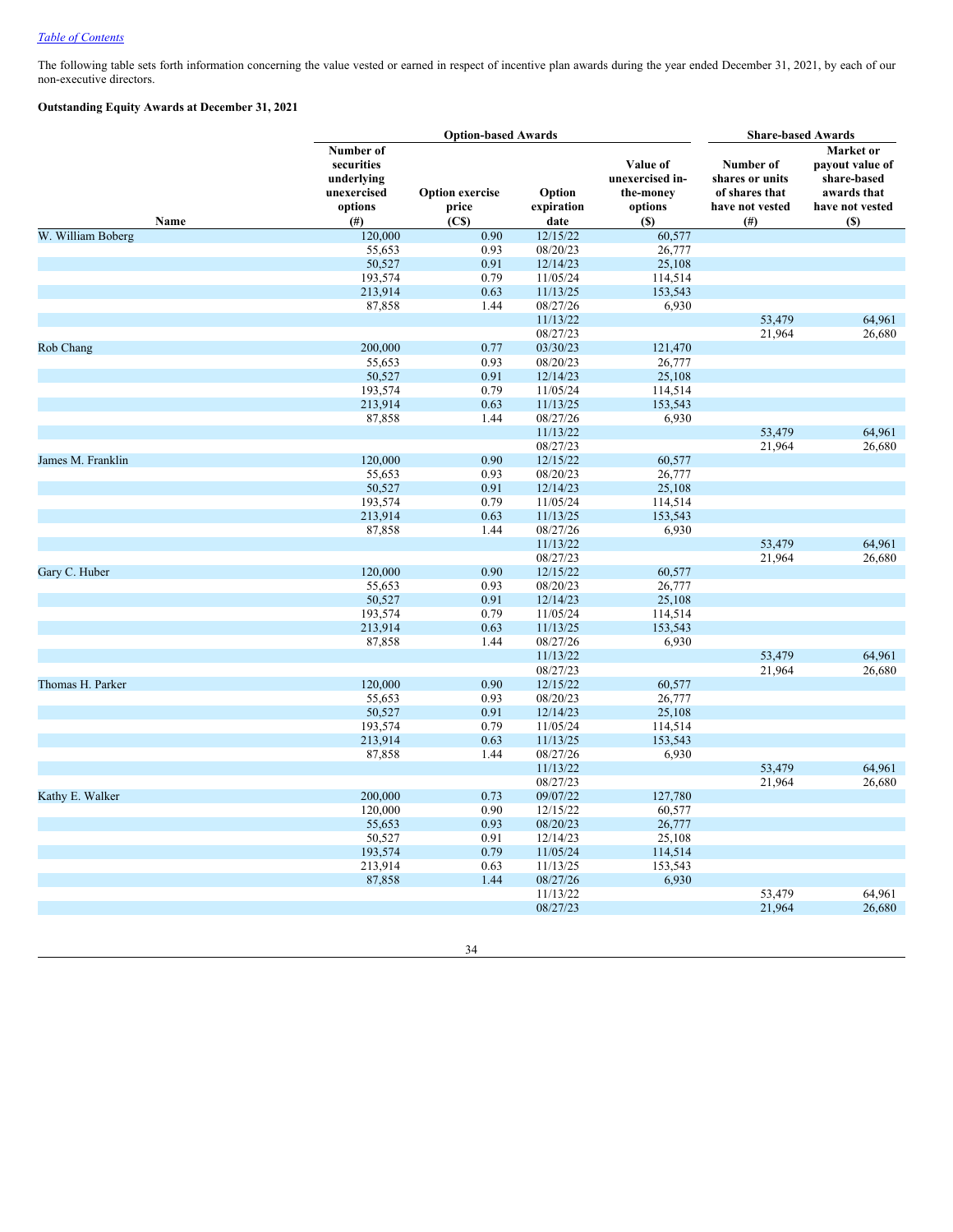## <span id="page-37-0"></span>**REPORT OF THE AUDIT COMMITTEE**

To the Board of Directors of Ur-Energy Inc.:

Management is responsible for our internal controls and the financial reporting process. The independent accountants are responsible for performing an independent audit of our financial statements in accordance with U.S. generally accepted accounting principles ("US GAAP") and the standards of the Public Company Accounting Oversight Board ("PCAOB") and to issue an opinion on our financial statements. Our responsibility is to monitor and oversee those processes. We hereby report to the Board of Directors that, in connection with the financial statements for the year ended December 31, 2021, we have:

- reviewed and discussed the audited consolidated financial statements with management and the independent accountants;
- · discussed with the independent accountants the matters required to be discussed by SAS 61 (Codification of Statements on Auditing Standards, AU section 380), as modified by SAS 89 and SAS 90; and
- · received the written disclosures and the letter from the independent accountants required by PCAOB Rule 3526, as may be modified or supplemented, and discussed with the independent accountants the accountants' independence.

Based on the discussions and our review described above, we recommended to the Board of Directors that the audited financial statements for the year ended December 31, 2021, be included in the Company's Annual Report on Form 10‑K for the year ended December 31, 2021.

Respectfully submitted,

*The Audit Committee of Ur-Energy Inc.* Thomas Parker, Chair Gary C. Huber Kathy E. Walker Rob Chang

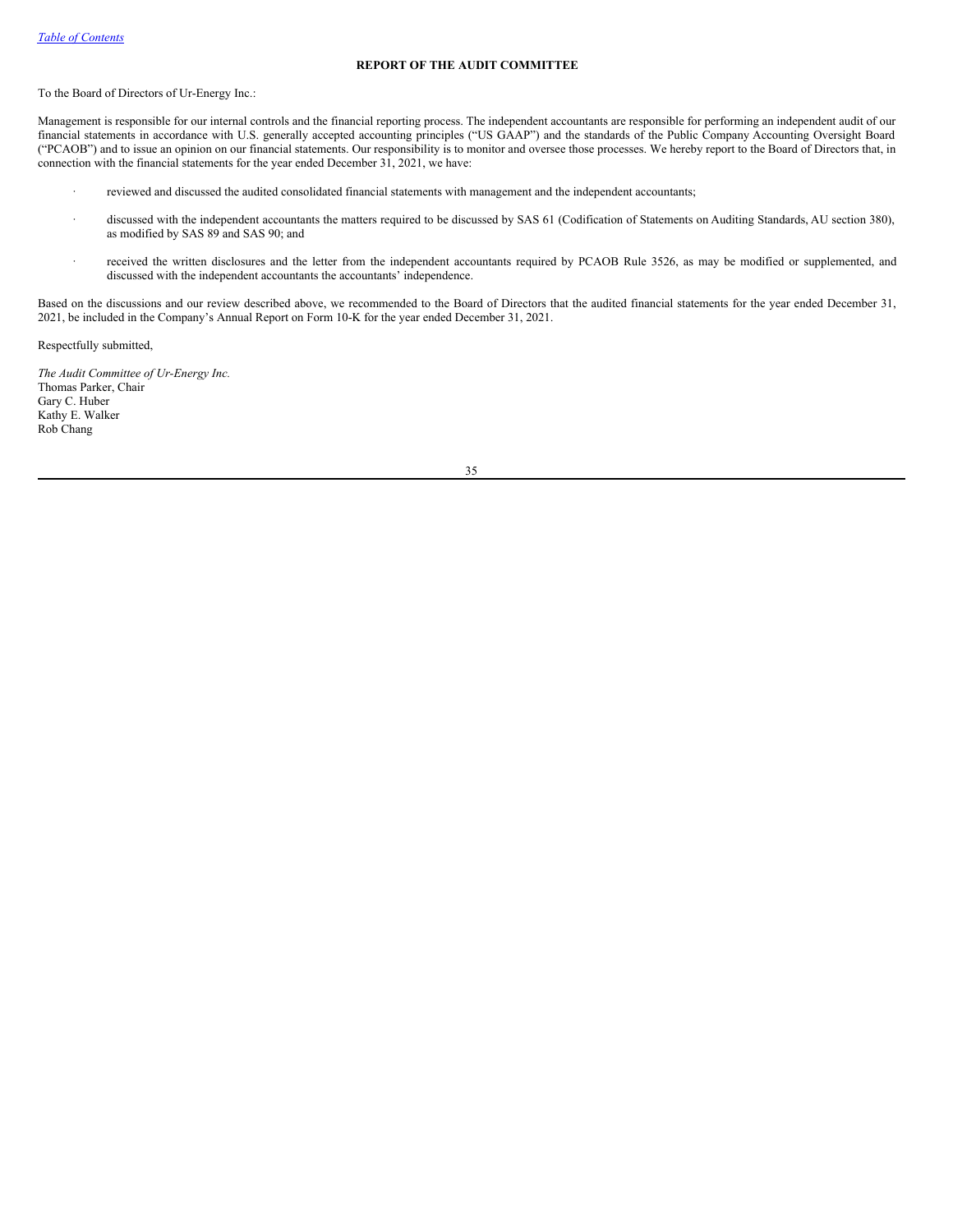## <span id="page-38-0"></span>**STATEMENT OF CORPORATE GOVERNANCE PRACTICES**

## **Introduction**

Our Board of Directors believes that effective corporate governance contributes to improved corporate performance and enhanced shareholder value. The Board has reviewed the corporate governance best practices identified in National Policy 58‑201 *Corporate Governance Guidelines* and National Instrument 58-101 *Disclosure of Corporate Governance Practices* (collectively, the "CSA Guidelines"). The Board of Directors is committed to ensuring that the Company follows best practices and continues to develop and enhance such practices.

#### **Board Mandate**

The responsibility of the Board of Directors is to supervise the management of the business and affairs of the Company in accordance with the best interests of the Company and its shareholders. Our Board establishes overall policies and standards for the Company and is engaged in company-wide risk management oversight. When premised upon a reasonable basis, the directors are entitled to rely upon management and the advice of the Company's outside advisors and auditors. The Board also delegates certain responsibilities to its standing committees, based upon the approved charters of each, which are reviewed on a regular basis.

The Board of Directors does not currently have a written mandate or a written description for the Chairman of the Board or the Chief Executive Officer. In discharging its responsibility, the Board routinely reviews the performance and responsibilities of the Chief Executive Office. Further, the Board oversees and reviews the development and implementation of the following significant corporate plans and initiatives:

- the identification of the principal risks to the Company's business and the implementation of systems to manage these risks, whether financial, operational, environmental, safety-related, cyber-security or otherwise;
- the Company's strategic planning and budgeting process;
- succession planning and determination of relative strengths of existing management including the needs to ensure sufficient depth of management, including appointing, developing and monitoring senior management of the Company;
- shareholder communications, as well as public communications policies and continuous disclosure record of the Company;
- analysis and approval of significant acquisitions and dispositions of mineral properties or other Company assets; and
- · monitoring the integrity of the Company's internal controls and management information systems.

When needed, the Board of Directors recruits possible directors from contacts within the mining industry and other strategic areas that will complement the knowledge and depth of the Board. Currently, the Board has determined that seven directors is an appropriate number of directors to oversee and provide guidance to management on the business and affairs of the Company, which is accomplished with the existing members of the Board. However, the Board continues to evaluate its size in conjunction with anticipated further development of our operations and possible growth or other strategic decisions of the Company.

#### *Orientation and Continuing Education of our Board Members*

New directors who join the Board of Directors are provided with the opportunity to meet with the other directors prior to joining the Board. Upon joining the Board, a basic orientation of the Company, the Board of Directors, and the committees of the Board is provided to a new director. All material relationships and agreements, technical reports, and recent continuous disclosure filings are provided and reviewed. In addition, new directors have the opportunity to attend Committee meetings by invitation and to meet with management of the Company to have a better understanding of the business of the Company and its operations. Site visits to our Lost Creek operating uranium ISR facility are strongly encouraged before or shortly after a new director has joined the Board. Most recently, although he is thoroughly familiar with the Company, Mr. Cash has been participating in a board-practices orientation process.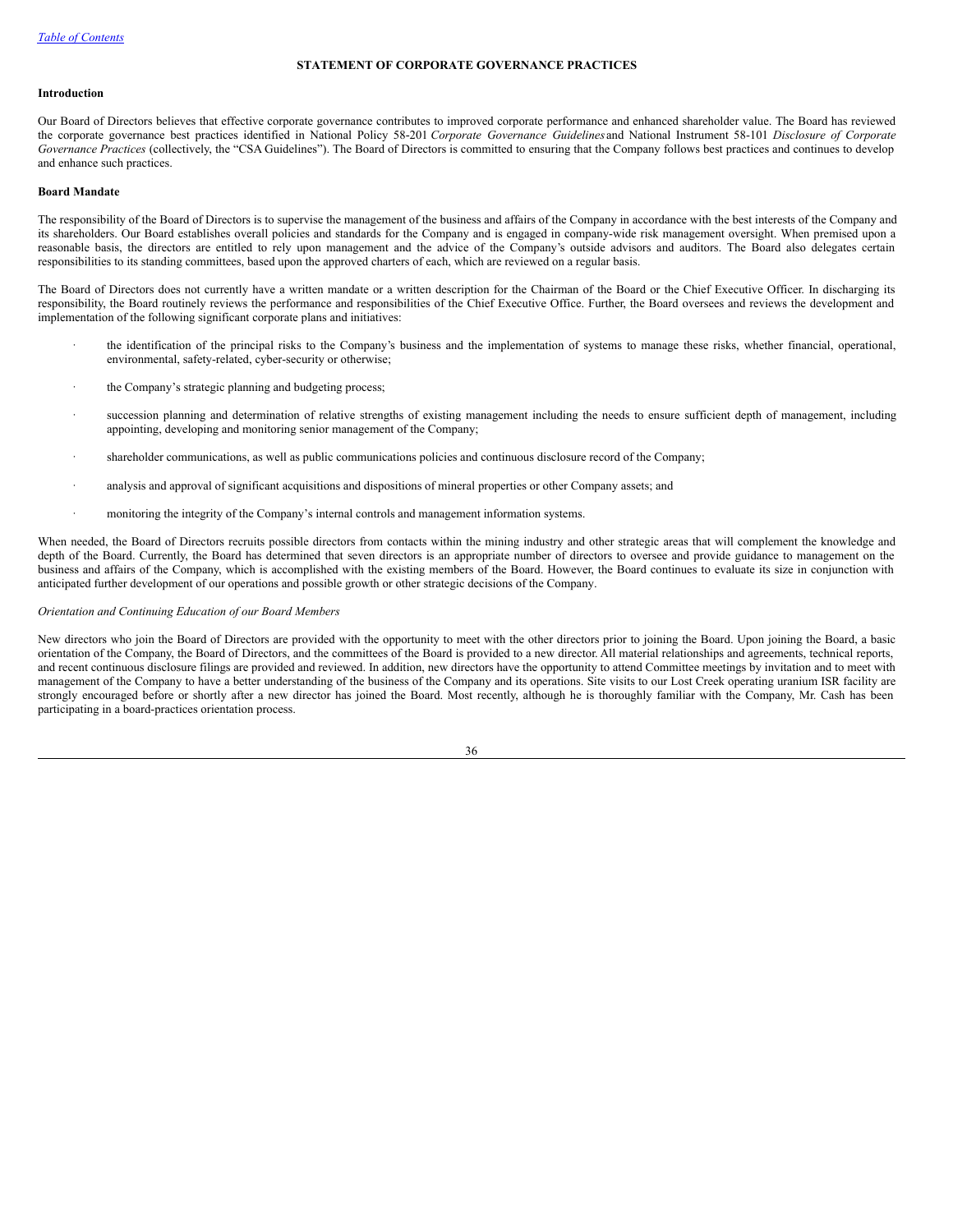Directors are encouraged to participate in continuing education courses in corporate governance, executive and director compensation and other fields that will assist them in their role as directors of the Company or on various committees and enhance stakeholder confidence. Additionally, our management makes use of a variety of other online governance and board-related resources for the benefit of the Board. Most recently, we have rejoined National Association of Corporate Directors ("NACD") and look forward to Board members and management enjoying the benefits of NACD's education programs and online resources. Costs of continuing education are borne by the Company.

Throughout the year, directors were provided with regulatory and legal updates on several topics germane to the responsibilities of the Board and standing committees. In 2021, these continued to include regulatory guidance and public health updates related to COVID-19. Additionally, as in years past, updates included cyber and data security (including additional threats during the pandemic); key accounting considerations; risk assessment; corporate governance and disclosure of corporate governance practices, executive and director compensation, and Canadian and U.S. securities law and other legal developments.

Reports were routinely received from management regarding current operations, plans and challenges within our business, as well as broader industry issues *e*(*.g.,* federal and state rulemakings and proposed legislation related to mining, taxation and other matters). In 2021, briefing continued with respect to the development of the DOE national uranium reserve; climate change initiatives and ongoing development of environmental, social, sustainability and governance practices and guidance. Our Board members who are all knowledgeable about the nuclear industry as well as uranium mining – are provided with comprehensive market and industry updates at each regular Board meeting. In 2021, this included positive developments regarding growing support for nuclear energy and their effects on spot pricing and the uranium equities. Additionally, subscriptions to trade publications are made available to our directors; again, with costs borne by the Company. These updates and routine access to our management permit all directors to remain aware of important developments and issues in the context of our business and the uranium market.

## **Board Composition – Including Diversity, Tenure and Outlook on Set Retirement Age**

The Board of Directors is composed of eight directors at the date of this Circular. Upon the recommendation of the Corporate Governance and Nominating Committee, our Board of Directors has nominated the following seven current directors for election at the Meeting: W. William Boberg, John W. Cash, Rob Chang, James M. Franklin, Gary C. Huber, Thomas H. Parker, and Kathy E. Walker. Earlier this year, Mr. Klenda announced his retirement, which will become effective following the Meeting. All directors are elected annually. The Corporate Governance and Nominating Committee regularly reviews the profile of the Board members, including the average age and tenure. The Committee has not established a retirement age for the members of the Board, nor a limitation of term of service. These restrictions are considered from time to time by the Committee, including most recently in December 2021.

The Committee prefers that our directors, without regard to age or tenure, are rigorously evaluated on their attendance and contributions to the business of the Board and Company. This scrutiny arises in annual assessments of the Board constitution as well as the composition of each standing committee of the Board. Our industry and, specifically, our operations are highly technical, and the Board considers it critical to retain the knowledge base on our Board while we continue to advance operations and plan for renewed full production at Lost Creek, and plan for construction and development of Shirley Basin. Following board refreshment in 2017-2018, with the addition of Ms. Walker and Mr. Chang, we reconstituted our Board committees to best utilize the expertise of our directors (*e.g.*, additional finance and energy sector experience to assist us with strategic planning). Additionally, each is involved with executive management in other industries, and brings enhanced leadership and perspective to many of the universal business, legislative, governance and community issues the Board must navigate.

The presence of Ms. Walker now reflects approximately 14% female representation among the seven directors nominated for election at the Meeting. We have a 14% representation of visible minorities among the seven directors nominated for election at the Meeting, as defined by the Employment Equity Act (Canada). Our Board's diversity members, therefore, represent approximately 29% of the directors nominated for election at the Meeting. Our Board does not have members who are Indigenous peoples or are disabled. See further discussion at *Gender Diversity Policy and Diversity Reporting,* below.

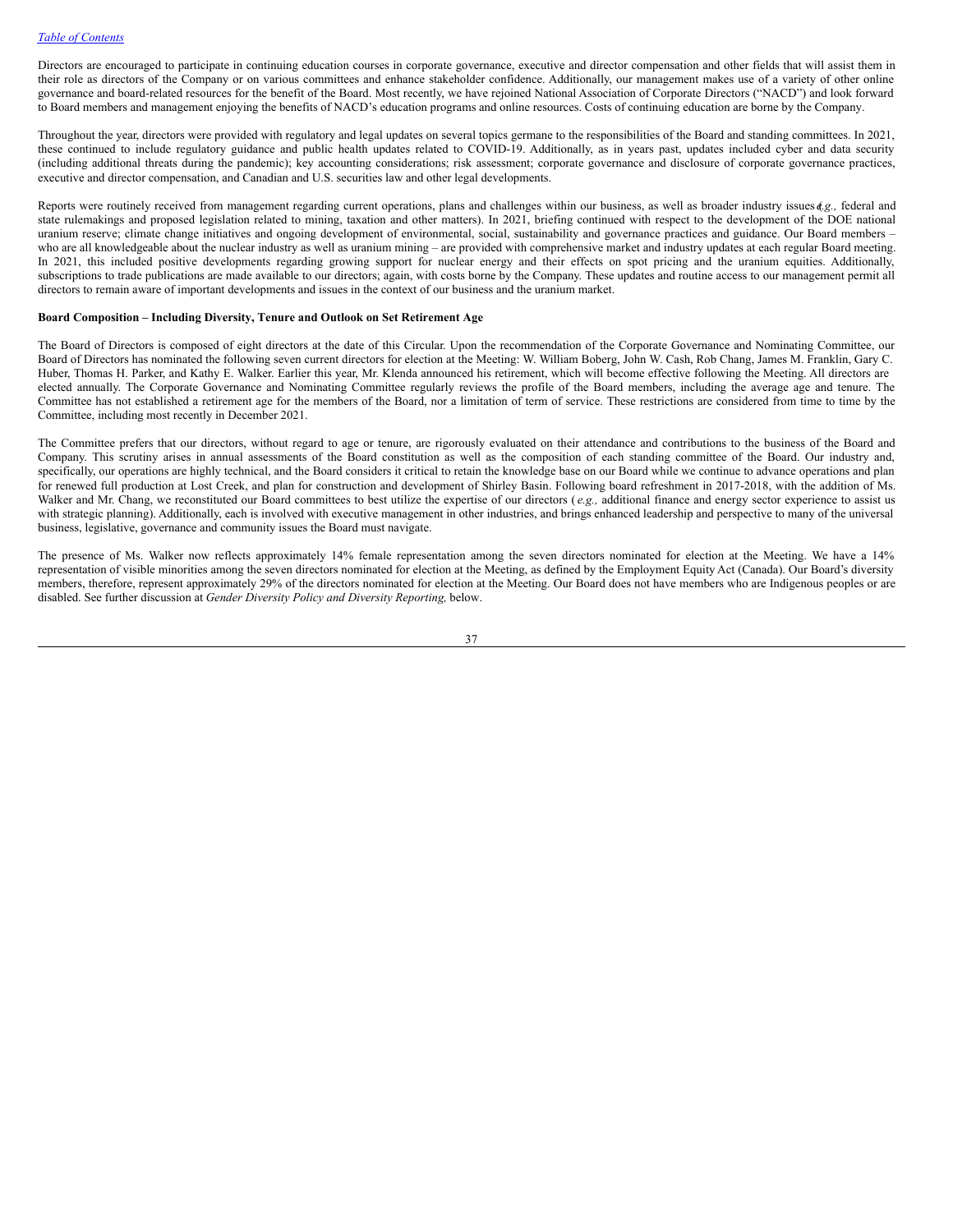All of our directors have C-suite experience or, in the case of Dr. Franklin's service to the Canadian government, the equivalent thereof. Five of our seven directors, Drs. Franklin and Huber, and Messrs. Boberg, Cash and Parker have professional and technical expertise in geology, engineering and mining operations. For more than a decade, Dr. Franklin has been integral to our Board, as its lead technical expert, including chairing the HSE & Technical Committee since its inception. Mr. Boberg, as a director since 2006 and for four and a half years as our President and CEO, has contributed his technical expertise with respect to roll-front uranium deposits like Lost Creek, beginning with the acquisition of Lost Creek in 2005. Mr. Parker has decades of experience in executive management positions with operating mining companies and has lent that expertise to his role as a member of several committees, and as our Lead Director. Dr. Huber contributes his dual expertise in financial matters and geology gained in management roles of both private and public natural resource companies at various stages of development. While the Board has benefitted greatly from Mr. Cash's regular reports and participation at Board meetings for more than a decade, as CEO and our newest Board member, he will bring nearly 30 years of technical, operational, regulatory, and management expertise to the Board's consideration of all matters.

Collectively, vast knowledge specific to the Lost Creek and Shirley Basin Projects, as well as the uranium industry and market, has been instilled by all our Board members through years of dedication and service to the Company and continues to offer great value. This continuity and growth of expertise has been critical to our development from a uranium explorer into a uranium producer, and in some ways is even more valuable as the Company navigates the current challenges of our industry. We believe that implementing a restriction on tenure or a strictly enforced retirements would unnecessarily deprive the Company of these contributions.

As noted, we refreshed our Board, adding to the diversity and diversified skill sets of our Board as Ms. Walker and Mr. Chang joined the Board in 2017 and 2018, respectively. This refreshment of expertise and perspective continues with Mr. Cash being named to the Board in 2022. His wide-ranging uranium industry experiences throughout the past 30 years, including operational and regulatory, place him in a unique seat on our Board.

At April 8, 2022, the average age of our seven directors to be voted upon at the Meeting is approximately 67 years of age; the average tenure of those directors is approximately 8.9 years. As described in Proposal No. 1, above, the Corporate Governance and Nominating Committee and our Board have determined that our directors should possess minimum qualifications including high personal and professional ethics; a commitment to the long-term interests of our shareholders demonstrated through service, risk management and share ownership; sufficient time to commit to fulfill duties as a director, including membership on standing committees as requested; active engagement and participation in the meetings of the Board, Board committees on which the member serves and on special projects as may be requested; financial literacy as would be required for service on our Audit Committee; and broad experience in business and/or experience in government, as well as education and technical expertise.

At April 8, 2021, our directors include Jeffrey T. Klenda, Chairman of the Board of Directors; W. William Boberg; John W. Cash; Rob Chang; James M. Franklin; Gary C. Huber; Thomas H. Parker, Lead Director; and Kathy E. Walker. Mr. Klenda is not seeking re-election at the Meeting.

The residency, age, principal occupation and years of service as a member of our Board for each director is set forth below.

| Name (Age) and Residency | Position with Company and Principal Occupation Within the Past Five Years                   | <b>Service as a Director</b> |
|--------------------------|---------------------------------------------------------------------------------------------|------------------------------|
| Jeffrey T. Klenda (65)   | Chairman of the Board and President                                                         |                              |
| Colorado, USA            | Ur-Energy Chairman of the Board, CEO and President                                          | August $2004$ – present      |
|                          | Director                                                                                    |                              |
| W. William Boberg (82)   | Presently Retired (2011)                                                                    |                              |
| Colorado, USA            | Mining Company Executive                                                                    | January 2006 – present       |
| John W. Cash (49)        | Chief Executive Officer, Director                                                           |                              |
| Wyoming, USA             | Ur-Energy Vice President Regulatory Affairs                                                 | March 2022 - present         |
|                          | Director                                                                                    |                              |
| Rob Chang (44)           | Chief Executive Officer                                                                     |                              |
| Ontario, Canada          | Chief Financial Officer / Financial Research Analyst                                        | March 2018 – present         |
|                          | Director                                                                                    |                              |
| James M. Franklin (79)   | Consulting Geologist/Adjunct Professor of Geology Queen's University, Laurentian University |                              |
| Ontario, Canada          | and University of Ottawa                                                                    | March $2004$ – present       |
|                          | Director                                                                                    |                              |
| Gary C. Huber (70)       | Presently Retired (2012)                                                                    |                              |
| Colorado, USA            | Mining Company Executive                                                                    | May $2015$ – present         |
|                          | <b>Lead Director</b>                                                                        |                              |
| Thomas Parker (79)       | Presently Retired (2012)                                                                    | July $2007$ – present        |
| Montana, USA             | Mining Company Executive                                                                    |                              |
|                          | Director                                                                                    |                              |
| Kathy E. Walker (63)     | Director, eKentucky Advanced Manufacturing Institute                                        |                              |
| Kentucky, USA            | Coal trader/Business owner                                                                  | September $2017$ – present   |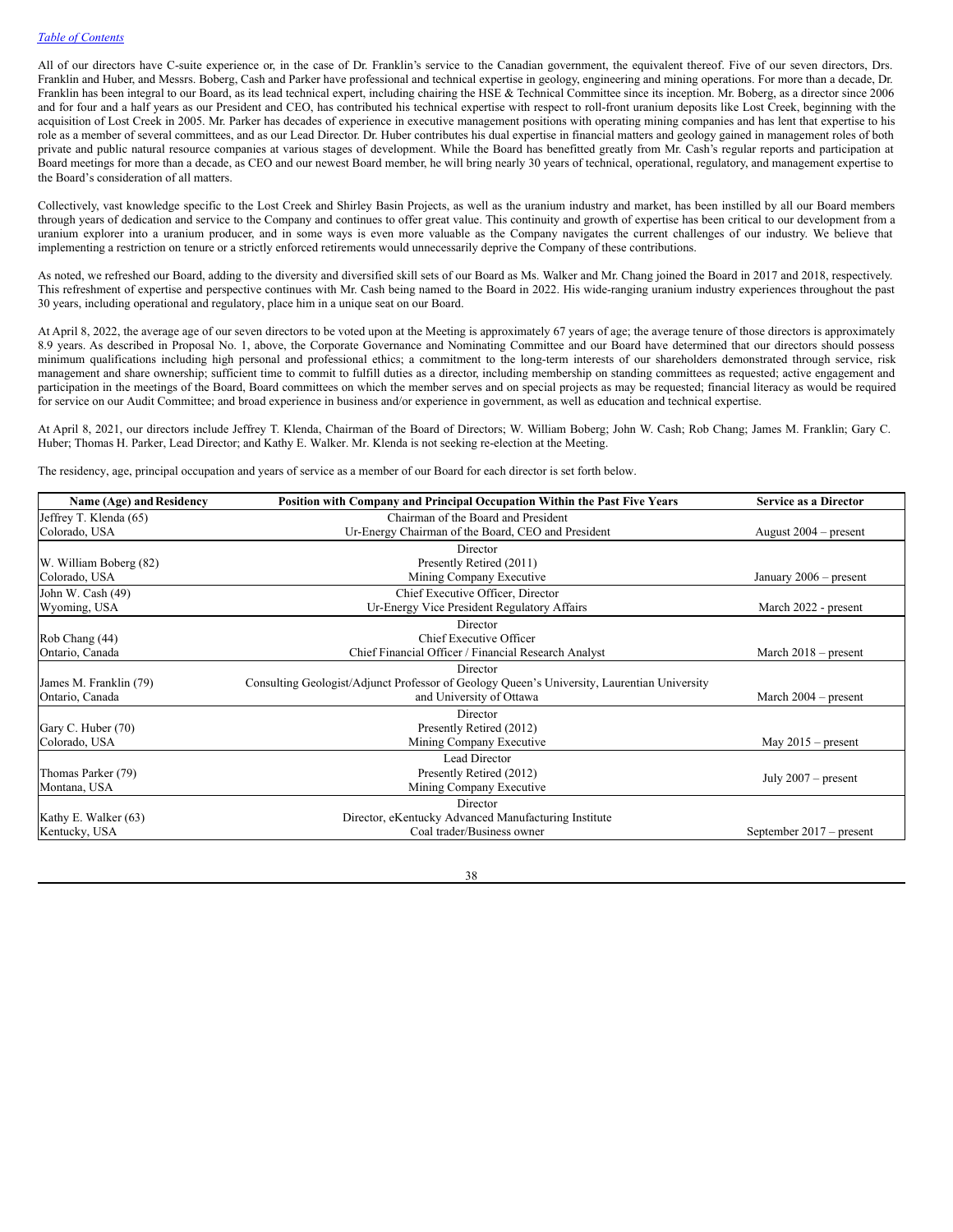## **Service on Additional Boards**

Dr. Franklin is a director of Gold79 Mines Ltd. (since October 2003), and of Nuinsco Resources Ltd. (since June 2018). Mr. Boberg is a director of Gold79 Mines Ltd. (since June 2008). Mr. Chang is a director of Fission Uranium Corp. (since April 2018) and Shine Mineral Corp. (since November 2018).

## **Board Independence**

Messrs. Boberg, Chang and Parker, Drs. Franklin and Huber, and Ms. Walker are independent directors as determined in accordance with Canadian and U.S. securities laws and the rules of the NYSE American. In determining whether a director is independent, the Board of Directors considers the specific circumstances of a director and the nature, as well as materiality, of any relationship between the director and Ur-Energy.

## **Committee Membership**

During 2021, our directors provided expertise and leadership to our Board committees as follows:

|                                  |              | <b>Committees/Memberships</b> |                                      |                                                               |                                                               |
|----------------------------------|--------------|-------------------------------|--------------------------------------|---------------------------------------------------------------|---------------------------------------------------------------|
| <b>Independent Board Members</b> | Audit        | <b>Compensation</b>           | Corporate Governance /<br>Nominating | <b>Treasury and</b><br>Investment <sup><math>(1)</math></sup> | Health, Safety and<br>Environment (HSE) &<br><b>Technical</b> |
| Thomas H. Parker (Lead Director) | <b>Chair</b> |                               |                                      | <b>Chair</b>                                                  |                                                               |
| W. William Boberg                |              |                               |                                      |                                                               |                                                               |
| Rob Chang                        |              |                               |                                      |                                                               |                                                               |
| James M. Franklin                |              |                               |                                      |                                                               | Chair                                                         |
| Gary C. Huber                    |              | <b>Chair</b>                  | <b>Chair</b>                         |                                                               |                                                               |
| Kathy E. Walker                  |              |                               |                                      |                                                               |                                                               |

(1) Roger Smith, CFO of the Company, serves as a non-director member of the Treasury and Investment Committee.

#### **Family Relationships**

 $\mathcal{L}_\text{max}$ 

None of our directors is related to any of our executive officers.

## **Involvement in Certain Legal Proceedings**

## *Corporate Cease Trade Orders or Bankruptcies*

None of the directors or officers of the Company is, or has been within the ten years before the date of this Circular, a director or officer of any other issuer that, while that person was acting in that capacity, was the subject of a cease trade or similar order or an order that denied the issuer access to any statutory exemptions under Canadian or U.S. securities legislation for a period of more than 30 consecutive days or was declared bankrupt, made a proposal under any legislation relating to bankruptcy or insolvency or was subject to or instituted any proceedings, arrangement or compromise with creditors or had a receiver, receiver-manager or trustee appointed to hold the assets of that company.

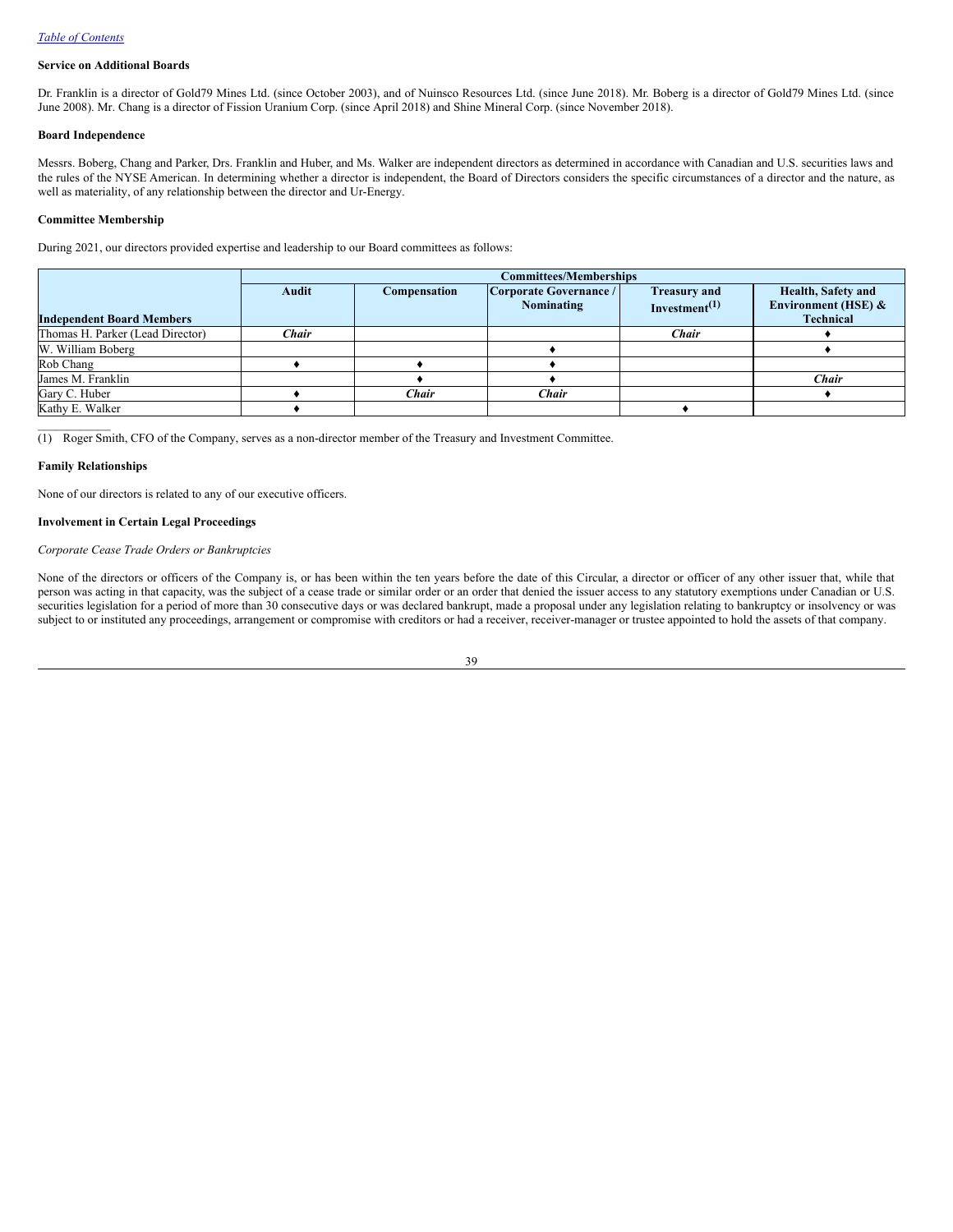## *Penalties or Sanctions*

None of the directors or officers of the Company has been subject to any penalties or sanctions imposed by a court relating to Canadian or U.S. securities legislation or by a Canadian or U.S. securities regulatory authority or has entered into a settlement agreement with a Canadian or U.S. securities regulatory authority or been subject to any other penalties or sanctions imposed by a court or regulatory body that would likely be considered important to a reasonable investor in making an investment decision.

## *Personal Bankruptcies*

None of the directors, or officers, of the Company has, during the ten years prior to the date hereof, become bankrupt, made a proposal under any legislation relating to bankruptcy or insolvency or has been subject to or instituted any proceedings, arrangement or compromise with creditors, or had a receiver, receiver-manager or trustee appointed to hold the assets of the director or officer.

## **Leadership Structure and Board's Role in Risk Oversight**

Mr. Klenda became our Chairman and Executive Director in 2006. He assumed the role of Acting Chief Executive Officer in May 2015, and thereafter was named President and Chief Executive Officer in December 2016, while remaining Chairman of the Board. Because of Mr. Klenda's role from the inception of the Company, our Corporate Governance and Nominating Committee considered, from time to time, the functions customarily assigned to a director serving in the role of an independent lead director.

In December 2014, at the conclusion of our first full year of operations at our Lost Creek Mine, the Corporate Governance and Nominating Committee determined that establishment of the role of lead director of our Board of Directors would enhance the communications within the Board, among its committees, and with management. The Committee recommended and the Board approved a policy statement for such an independent lead director's position at any time that the chairman of the Board is not an independent director. In that event, under the adopted policy, the Corporate Governance and Nominating Committee may suggest an independent director to serve as lead independent director ("Lead Director"), who shall be approved by a majority of the independent directors. In December 2014, Mr. Parker was approved by a majority of the independent directors to serve as the Lead Director of our Board and continues to serve in that role to date.

Pursuant to the policy statement approved by the full Board, the responsibilities of the Lead Director include:

- When necessary, act as the principal liaison between the independent directors and the Chairman of the Board and Chief Executive Officer;
- Call and chair, at least annually, a meeting of the independent directors;
- Preside at meetings of the Board of Directors where the Chairman of the Board is not available or where the Chairman has stated a real or perceived conflict of interest concerning a matter before the Board; and
- · During merger or acquisition discussions or activities, be advised by management at early-stage discussions, and chair any Board appointed special committee composed of independent directors to review and make recommendations regarding the proposed transaction, subject to any conflict of interest which would require the appointment of a different lead independent director being approved by a majority of the independent directors for such specified purpose.

Further, the policy statement provides that the Lead Director shall serve until such time as he or she ceases to be a director, resigns as Lead Director, is replaced as Lead Director by a majority of the independent directors, or is replaced by an independent Chairman of the Board elected by a majority of the independent directors of the Board. The performance of a Lead Director is to be reviewed annually as a part of the normal Board evaluation process. Mr. Parker's performance as Lead Director has been reviewed annually, most recently in December 2021.

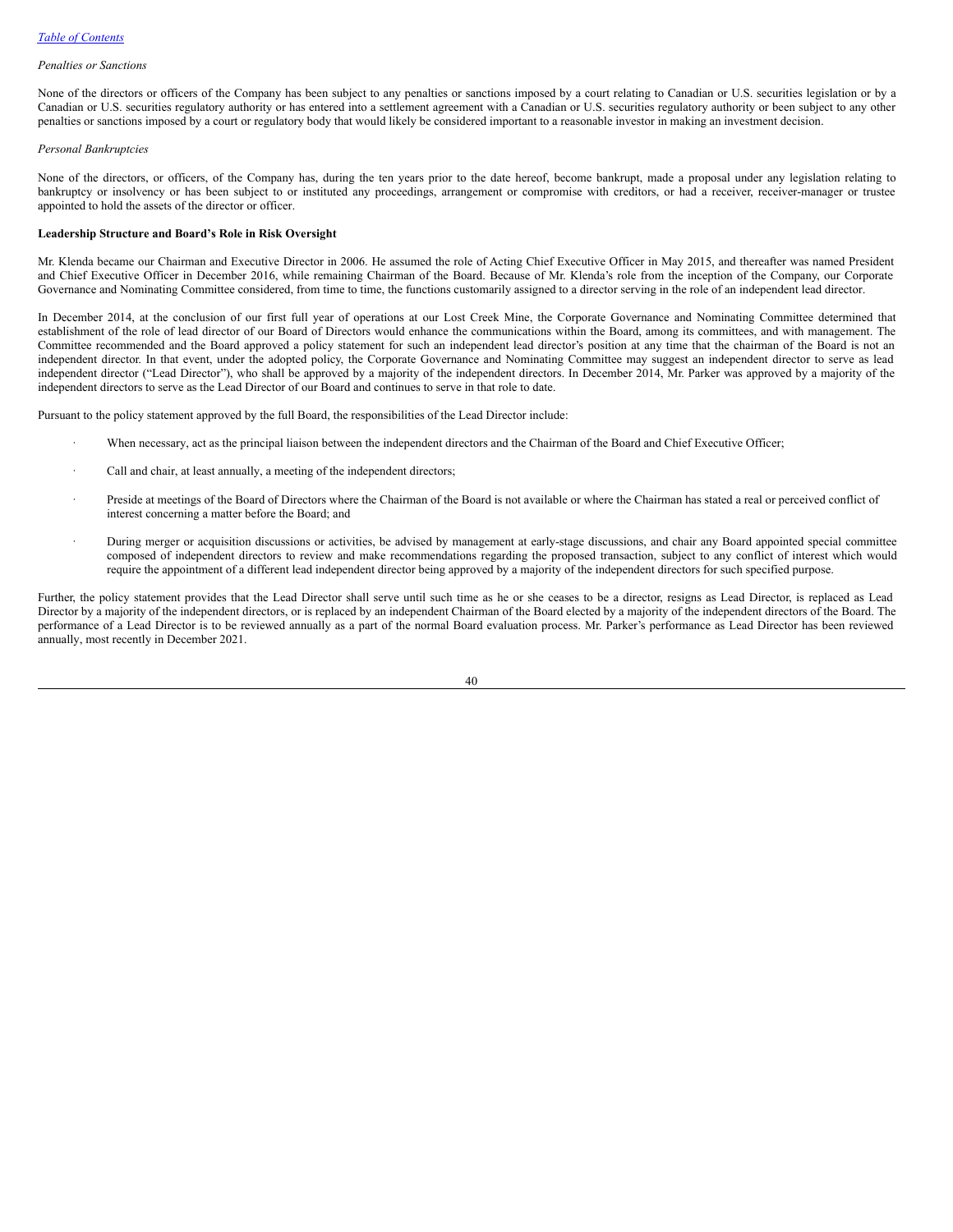The Board oversees the risks involved in our operations as part of its general oversight function, integrating risk management into the Company's compliance policies and procedures. While the Board has the ultimate oversight responsibility for the risk management process, the Audit Committee, the Compensation Committee and the Technical Committee have certain specific responsibilities relating to risk management. Among other things, the Audit Committee addresses risk assessment and risk management, and reviews major risk exposures (whether financial, operating, cyber-security or otherwise) and the guidelines and policies that management has put in place to govern the process of assessing, controlling, mitigating, managing and reporting such exposures. When recommending to the Board appropriate compensation for executive officers, the Compensation Committee considers the nature, extent and acceptability of risks that the executive officers may be encouraged to take by any incentive compensation. The Compensation Committee also oversees human resources and talent management risks, succession risk and planning. The HSE & Technical Committee continues with its role of overseeing our mineral resources and related operational risks, and now with ongoing operations at Lost Creek, oversees health, safety and environmental risks. The Board also satisfies its risk oversight responsibility through full reports by each committee chair regarding the committee's considerations and actions, as well as through regular reports directly from executive officers responsible for oversight of particular risks within the Company.

## **Majority Voting Policy**

The Company has adopted a majority voting policy for the election of directors at uncontested meetings which can be viewed on our website at https://www.urenergy/investors/corporate-governance/governance-documents. The policy provides that, in an uncontested election, each director must be elected by a majority of the votes cast with respect to that director's election. Votes will not be deemed cast if no authority or discretion is given (for example, a broker non-vote). If a director does not receive a majority  $(50% + 1)$  of the votes cast as to his or her election, the candidate will forthwith submit to the Board a notice of resignation and shall not participate in any meeting of the Board or any of its committees while the resignation is considered. The Corporate Governance and Nominating Committee will expeditiously consider the candidate's resignation and make recommendation to the Board whether to accept it. In considering the candidate's resignation, the Committee and the Board shall only refuse to accept such resignation if there are exceptional circumstances.

## **Code of Ethics and Other Policies**

We have adopted a Code of Ethics ("Code") which applies to our principal executive officer, principal financial officer, principal accounting officer or controller and others performing similar functions. The Code has been filed on Form 8-K and is available on our website at https://www.ur-energy.com/investors/corporate-governance/governancedocuments/. The Code is designed to reasonably deter wrongdoing and to promote honest and ethical conduct; full, fair, accurate, timely and understandable disclosure in reports; compliance with applicable governmental laws, rules and regulations; prompt internal reporting of the violations of the Code; and adherence to the Code. We intend to disclose any amendment or waiver (including any implicit waiver) of the Code on our website at https://www.ur-energy.com/investors/corporate-governance/governancedocuments/ within four business days following such amendment or waiver. Since its adoption, there have been no waivers of the Code.

We also have adopted a Code of Business Conduct and Ethics which applies to all employees, officers and directors, which also may be accessed on our website. Both the Code and the Code of Business Conduct and Ethics are reviewed routinely, most recently in December 2021. We maintain a separate Whistleblower Policy statement as a part of our Whistleblower Program. The policy provides a link to the provider's confidential reporting website and is also found on our website at https://www.ur‑energy.com/investors/corporate-governance/governance-documents/.

## *Policies Concerning Confidentiality, Public Disclosure and Restrictions on Trading Securities*

We have also adopted various policies related to trading restrictions, disclosure requirements and confidentiality obligations which have been amended and restated from time to time, most recently amended effective December 16, 2016. The Corporate Governance and Nominating Committee oversees the implementation and compliance of these policies, which are set out in the "Ur-Energy Inc. Policies Concerning Confidentiality, Public Disclosure and Restrictions on Trading Securities." These policies are available on our website at https://www.ur‑energy.com/investors/corporate-governance/governance-documents/. All directors, officers and employees of the Company are expected to be familiar with and adhere to the policies.

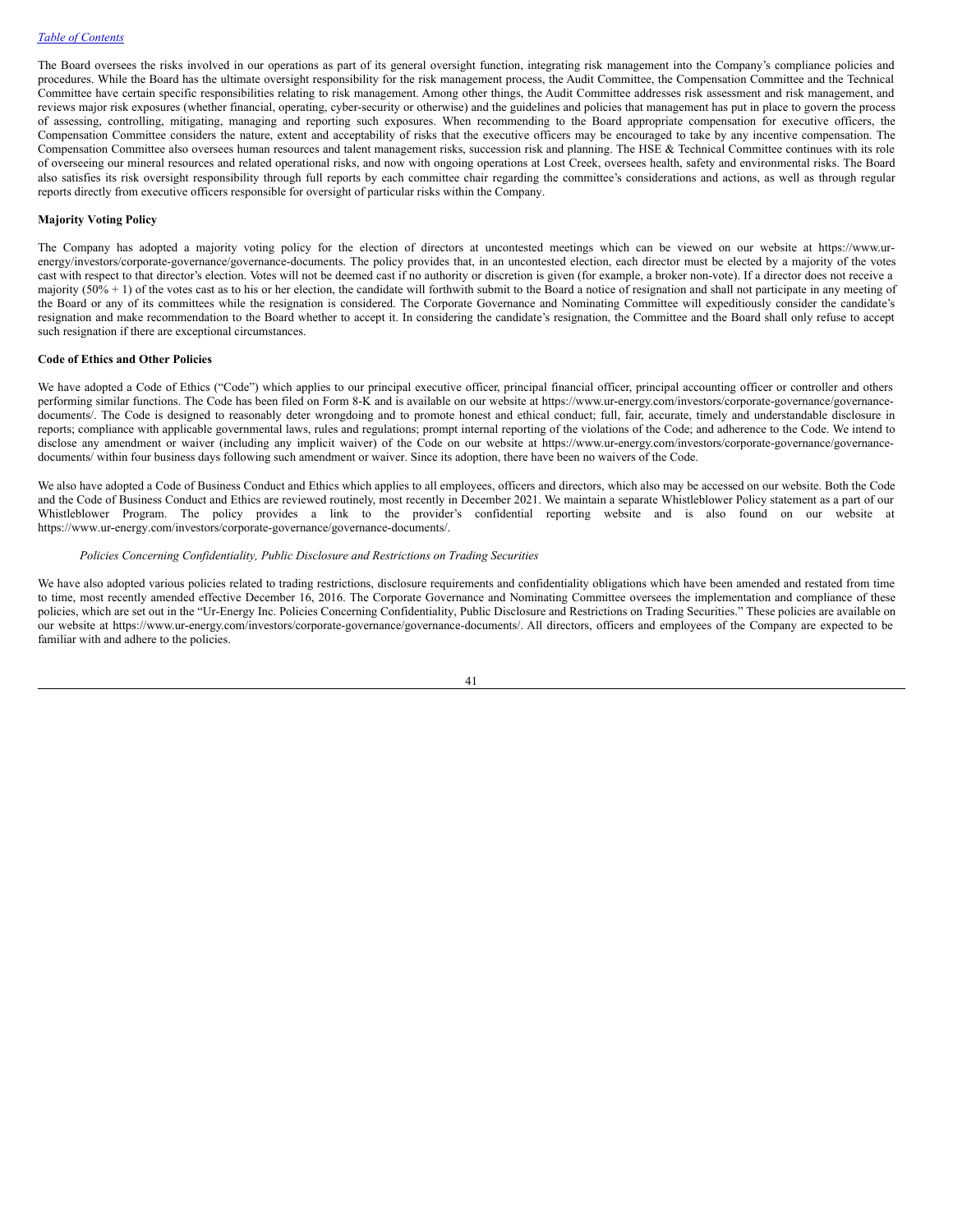## *Gender Diversity Policy and Diversity Reporting*

The Board of Directors adopted a Gender Diversity policy in 2014 by which the Company seeks to encourage the identification, recruitment, development and, ultimately, retention of talented women at all levels including on its Board. The Board believes that a board made up of highly qualified directors, from diverse backgrounds, promotes better corporate governance and improves business outcomes. We were fortunate in 2017 to have Kathy Walker join our Board. Her presence now reflects approximately 14% female representation of our directors nominated for election at the Meeting. As set forth above, we also have a 14% representation of visible minorities of our directors nominated for election at the Meeting.

The inclusion of women and members of diversity extends to our Board composition, and consideration of the level of representation on the Board by women and other designated groups will continue to be an important consideration during searches for qualified new Board members as those needs may arise. The Company embraces the proposition that more women on boards is advantageous. We remain duty bound to recruit and invest in the best available talent based upon education, experience and personal skills and qualities. Although the Board is not at this time endorsing a quota or target, it does commit to seeking and having increasing representation of women on the Board, in executive management and throughout the Company.

There has not been systemic consideration of the effectiveness or measures taken under the policy. However, as additional refreshment of the non-executive directors of our Board occurs and/or additional expansion is contemplated, the Governance Committee will continue to review additional qualified female candidates who are placed before it, The Committee will also continue to consider thoroughly the qualifications of all candidates brought forward for consideration.

The Company has one female executive officer, Penne Goplerud, who has been our General Counsel and Corporate Secretary since 2011. Among our current five-person management team, this is a 20% representation by women. Prior to her appointment as a member of our executive officers, Ms. Goplerud served the Company as Associate General Counsel from 2007, and as outside counsel from 2005 until she joined us in 2007 as an employee. We restructured certain of the respective responsibilities of our executives in 2015 and again in 2019 when our executive group was reduced in number. With our current operations, we continue to find that a smaller structure for our executive team works well, further enhances communication and best facilitates numerous management responsibilities. Consideration is ongoing of the requirements and appropriate size of our executive group following Mr. Klenda's retirement in June 2022.

| and Senior Management Members                            |                                                                                                                                                                  |
|----------------------------------------------------------|------------------------------------------------------------------------------------------------------------------------------------------------------------------|
| Seven $(7)$                                              |                                                                                                                                                                  |
|                                                          |                                                                                                                                                                  |
|                                                          |                                                                                                                                                                  |
| One $(1)$                                                |                                                                                                                                                                  |
| One $(1)$                                                |                                                                                                                                                                  |
|                                                          |                                                                                                                                                                  |
| Diversity of Members of Senior Management <sup>(1)</sup> |                                                                                                                                                                  |
| One in Five (20%)                                        |                                                                                                                                                                  |
|                                                          | <b>Total Number of Directors Nominated for Election to the Board of Directors</b><br>Diversity of the Directors Nominated for Election to the Board of Directors |

(1) At the date of this Circular, our executive management team numbers five. Absent additions to our executive group following Mr. Klenda's retirement in June 2022, Ms. Goplerud will be one of four executive officers (or, 25% of the executive group).

At this time, we have not established a policy or targets for additional representation in identified diversity groups (women, visible minorities, Aboriginal, and disabled individuals) in our executive group. We have no executives who are visible minorities, Aboriginal or disabled. If or as the executive group is expanded or current members may depart and be replaced, whether following Mr. Klenda's retirement, as we anticipate returning to full production operations or as our business otherwise grows and develops demonstrating additional needs, we believe that experience, merit and skill sets must be considered when candidates are evaluated, together with a thoughtful consideration of all types of diversity. We remain committed to equality of opportunity and look forward to facilitating any appropriate increase in representation of women and other diverse groups in our management structure based upon merit and overall qualifications.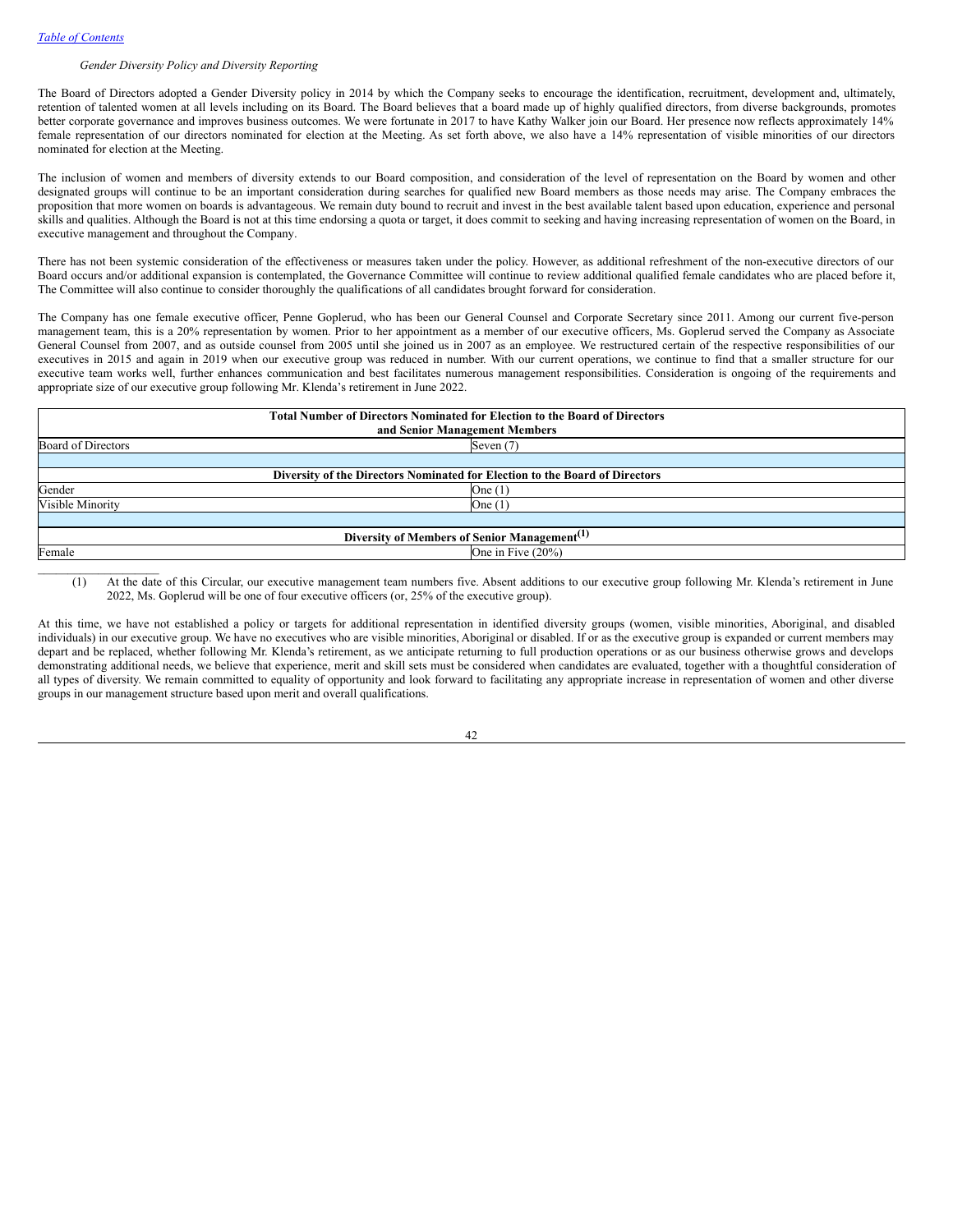## **Meetings of the Board and Committees**

The Board of Directors meets at least four times a year and more frequently if required. In 2021, the Board of Directors met eight times. Additionally, the Board of Directors took 10 actions by written resolutions. The Board of Directors from time to time holds a portion of its meetings when management departs, and the independent directors meet *in camera*. Management may be asked to depart a meeting for*in camera* sessions at such other meetings as the independent directors deem appropriate from time to time. During 2021 the Board held one meeting during which non-director executives were excused for a portion of the meeting. Additionally, the independent directors met *in camera* without executive management on at least one occasion. A separate meeting of the independent directors was held in December 2021.

### **Board Committees**

There are five permanent committees of the Board of Directors: the Audit Committee, the Compensation Committee, the Corporate Governance and Nominating Committee, the Treasury & Investment Committee and the HSE & Technical Committee. The Board of Directors may also appoint other temporary or permanent committees from time to time for particular purposes.

The following sets out a summary of the responsibilities and activities of the Board Committees and the Report of the Audit Committee. The charters of each of the permanent standing committees may be found on our website https://www.ur-energy/investors/corporate-governance/.

#### *Audit Committee*

The Audit Committee assists the Board of Directors in carrying out its responsibilities relating to corporate accounting and financial reporting practices, as well as oversight of internal controls, and the Whistleblower Program. The duties and responsibilities of the Audit Committee include the following:

- reviewing for recommendation to the Board of Directors for its approval the principal documents comprising our continuous disclosure record, including interim and annual financial statements and management's discussion and analysis;
- recommending to the Board of Directors a firm of independent auditors for appointment by the shareholders and reporting to the Board of Directors on the fees and expenses of such auditors. The Audit Committee has the authority and responsibility to select, evaluate and, if necessary, replace the independent auditor. The Audit Committee has the authority to approve all audit engagement fees and terms and the Audit Committee, or a member of the Audit Committee, must review and pre-approve any non-audit services provided to the Company by our independent auditor and consider the impact on the independence of the auditor;
- reviewing periodic reports from the Chief Financial Officer;
- · discussing with management and the independent auditor, as appropriate, any audit problems or difficulties and management's response; and
- establishing procedures for the receipt, retention and treatment of complaints regarding accounting, internal accounting controls or auditing matters, including through the Whistleblower Program.

The Audit Committee maintains direct communication during the year with our independent auditor and with our executive officers and other personnel responsible for accounting and financial matters.

During 2021, the members of the Audit Committee were Thomas Parker (Chair), Rob Chang, Gary Huber, and Kathy Walker. The members of the Audit Committee were in 2021, and are currently, independent directors pursuant to National Instrument 52-110 *Audit Committees*("NI 52-110") and the listing standards of the NYSE American. Each of the members is financially literate as defined in NI 52-110 and financially sophisticated under the NYSE American rules. The Audit Committee has confirmed each member as an "audit committee financial expert" as that term is currently defined by the rules of the SEC.

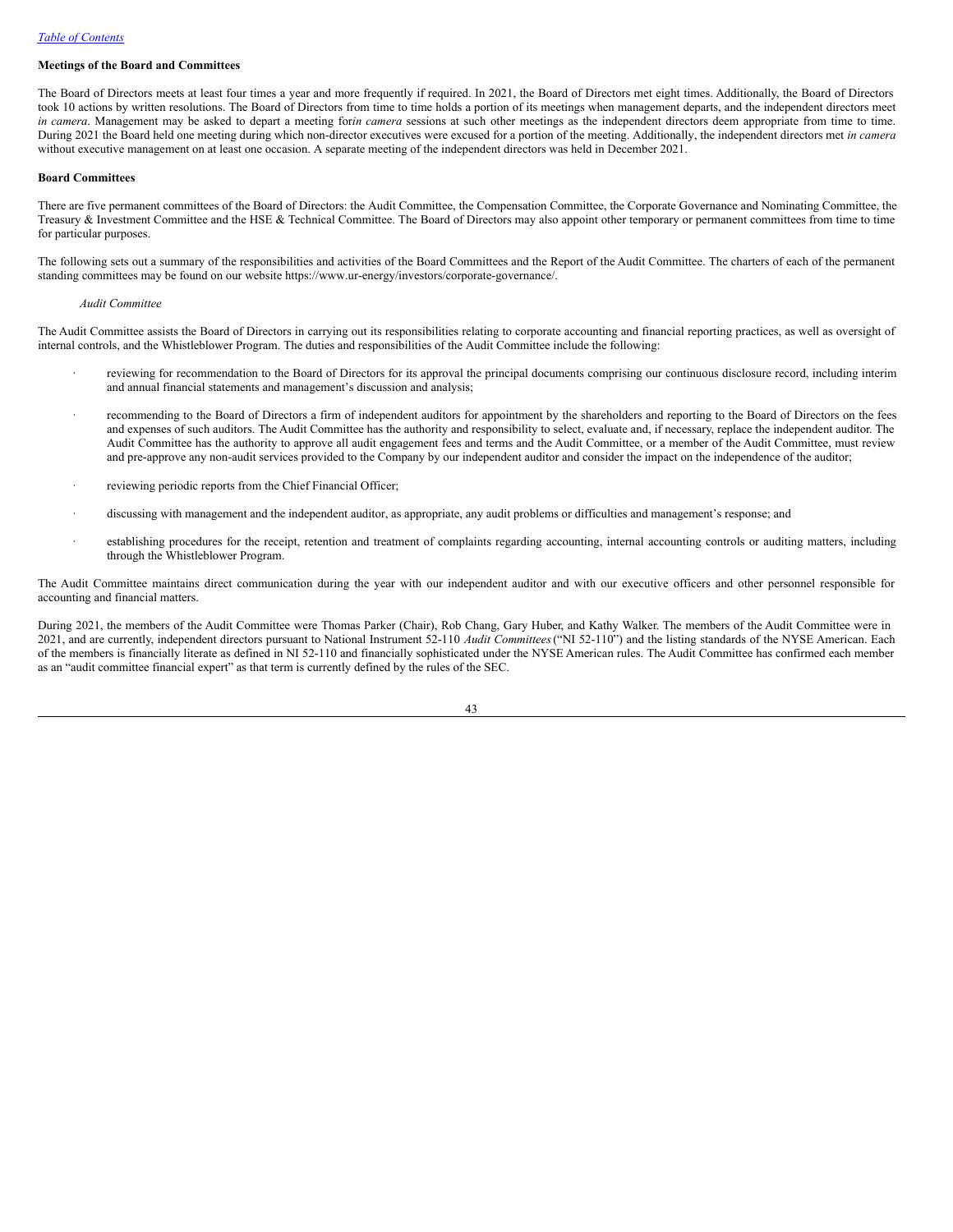During 2021, the Audit Committee met five times, and took one action by written resolution. The activities of the Audit Committee over the past year included the following:

- · review of our annual financial statements and management's discussion and analysis prior to filing with the regulatory authorities;
- review of our quarterly interim financial statements and management's discussion and analysis prior to filing with regulatory authorities;
- review of periodic reports from the Chief Financial Officer;
- review of applicable corporate disclosure reporting and control processes, including Chief Executive Officer and Chief Financial Officer certifications;
- review of reports from our external firm for testing of internal controls;
- review Audit Committee governance practices to ensure its terms of reference incorporate all regulatory requirements;
- · oversee the Company's Whistleblower Program, including training regarding the program;
- assess and manage risk, including those risks presented by cyber-security and related threats, including receiving presentations by management related to these threats;
- received presentations on new regulatory matters and accounting pronouncements;
- review of the Audit Committee Charter; and
- review of the engagement letter with the independent auditors and annual audit fees prior to approval by the Board of Directors, and pre-approving non-audit services and their cost prior to commencement.

The Audit Committee has recommended to the Board of Directors that Ur-Energy shareholders be requested to re-appoint PricewaterhouseCoopers LLP, Chartered Professional Accountants, as the independent auditor for 2022.

The Audit Committee reviews its charter on a yearly basis and did so most recently on December 13, 2021. The Committee's charter was last substantively amended in 2016. The qualifications of each of the members of the Audit Committee are set forth above as a part of Proposal No. 1.

## *Compensation Committee*

The Compensation Committee assists the Board of Directors in carrying out its responsibilities relating to personnel matters, including performance, compensation practices and rates. The Compensation Committee establishes annual objectives against which to assess members of management including the Chief Executive Officer. The Committee reviews and makes recommendations to the Board with respect to employee and consultant compensation arrangements including equity compensation. The Compensation Committee reviews its charter on a yearly basis and did so most recently on December 15, 2021. The Committee's charter was last substantively amended in 2018.

The Compensation Committee met formally three times in 2021. Additionally, the Committee took six actions by written resolution during 2021. Portions of meetings are conducted without management present, including specifically for the purpose of discussing the compensation of the Chief Executive Officer. Additionally, the Compensation Committee considers various matters related to the Company's compensation program, executive and director compensation, share ownership guidelines for directors and executive officers (including compliance), the equity compensation plans, and presentations on trends in governance and compensation including "say on pay." The Compensation Committee annually reviews the results of the "say on pay" vote of our shareholders. The Compensation Committee is authorized to engage, at the Company's expense, compensation consulting firms or other professional advisors as necessary to assist in discharging its responsibilities as it did in connection with the retention of RG&A as described above.

During 2021, the members of the Committee were Gary Huber (Chair), Rob Chang and James Franklin. The members of the Compensation Committee were in 2021, and are currently, independent under applicable law and the rules of the NYSE American. As well, at least two members of the Committee (all three, currently) qualify as "outside" directors within the meaning of U.S. Internal Revenue Code Section 162(m) and as "non-employee" directors within the meaning of Rule 16b-3 under the Exchange Act, as amended. The qualifications of each of the members of the Compensation Committee are set forth above as a part of Proposal No. 1.

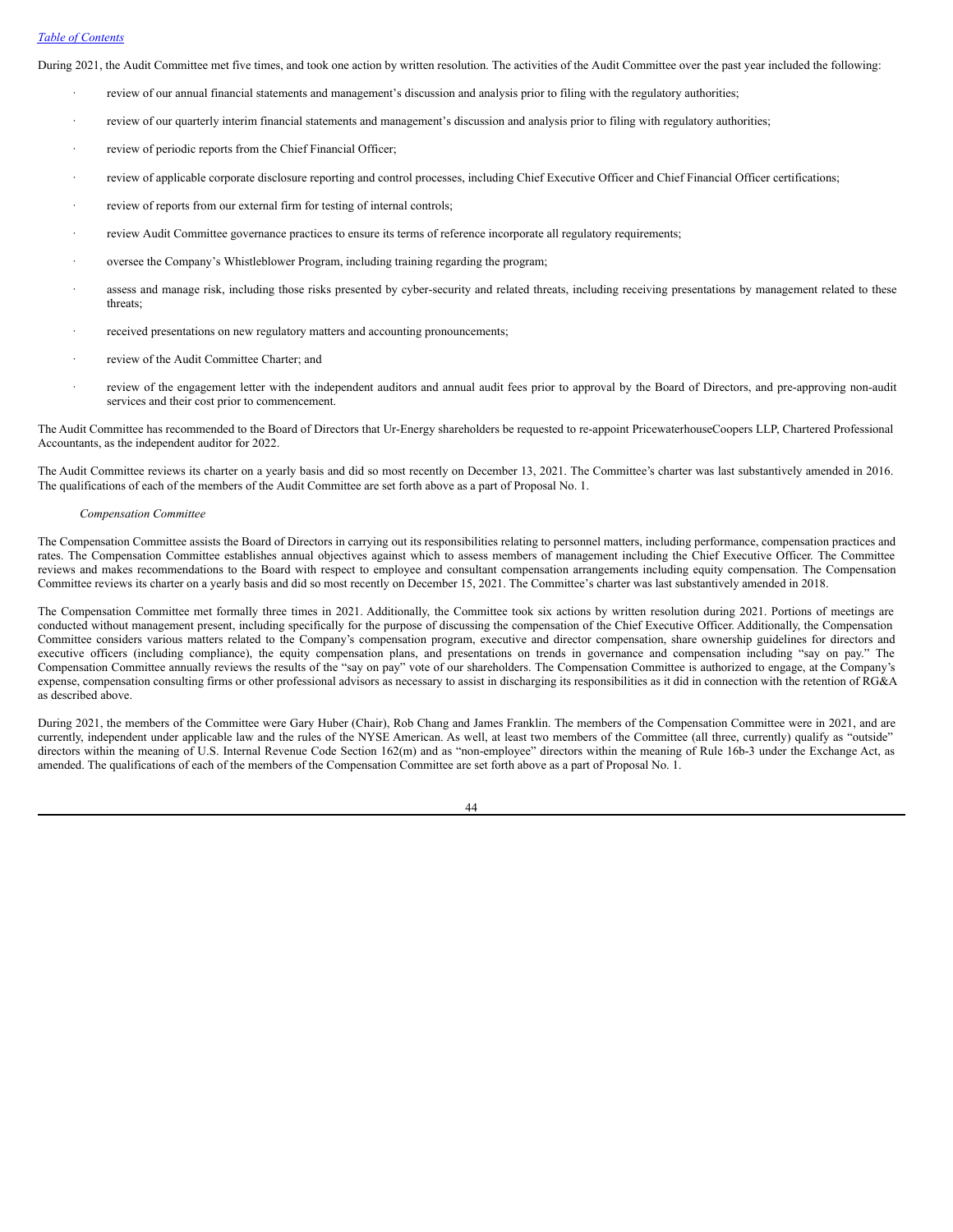## *Corporate Governance and Nominating Committee*

The Corporate Governance and Nominating Committee assists the Board of Directors with determining the director nominees for election to the Board, recommending candidates to fill vacancies, other succession planning, the composition of the committees of the Board and monitoring compliance with corporate governance regulatory requirements. In performing its duties, the Committee will review and consider director nominees recommended by shareholders. The Committee also conducts Board member evaluations and evaluation of the Lead Director on an annual basis, while considering the overall composition and appropriate size of the Board.

The Corporate Governance and Nominating Committee reviews its charter on a yearly basis and did so most recently on December 15, 2021. The Committee's charter was last substantively amended in 2017.

During 2021, the members of the Committee were Gary Huber (Chair), William Boberg, Rob Chang and James Franklin. The Corporate Governance and Nominating Committee met twice during 2021 and took one action by written resolution. The members of the Corporate Governance and Nominating Committee were in 2021, and are currently, independent under the rules of the NYSE American. The qualifications of each of the members of the Corporate Governance and Nominating Committee are set forth above as a part of Proposal No. 1.

During 2021, the Corporate Governance and Nominating Committee received presentations about the Company's directors' and officers' liability program and insurance coverage; and updates regarding environmental, social and governance (ESG) guidance and practices. The Committee reviewed generally our corporate policies including the Code of Ethics, Whistleblower Policy, and Ur-Energy Inc. Policies Concerning Confidentiality, Public Disclosure and Restrictions on Trading Securities. The Committee also considers the Company's risks and risk management.

#### *Treasury & Investment Committee*

The Treasury & Investment Committee assists the Board of Directors by centralizing oversight of all treasury activities of the Company, insofar as practical, and coordinating our banking, cash management, investment and funding arrangements. The Committee also formulates and implements the Treasury and Investment Policy, reviewing it from time to time. The Committee's charter, as last substantively amended in 2014, provides that the Committee consist of the Chief Financial Officer and at least two independent members of the Board of Directors. The Committee reviews its charter on an annual basis and did so most recently on December 13, 2021.

During 2021, the members of the Treasury & Investment Committee were Thomas Parker (Chair), and Kathy Walker, and our Chief Financial Officer, Roger Smith. The Treasury & Investment Committee met twice during 2021.

#### *HSE & Technical Committee*

The Health, Safety and Environment & Technical Committee (the "HSE & Technical Committee") assists the Board of Directors with reserve and resource matters relating to our mineral properties; technical matters relating to our exploration, development, permitting, construction, operations, reclamation and restoration activities; health, safety and environmental matters relating to our operations and activities; and compliance with legal requirements relating to reserve and resource matters, technical matters, and health, safety and environmental matters. The Committee's charter is reviewed annually, including most recently on December 13, 2021.

The members of the HSE & Technical Committee are James Franklin (Chair) (Professional Geologist), William Boberg (Professional Geologist), Thomas Parker (Professional Engineer), and Gary Huber (Professional Geologist). The members of the Committee are not required to be independent. Currently, however, all members are independent. Members of executive management routinely participate in the Committee meetings. Because of the significance of the physical and environmental safety and operational matters overseen by the Committee, a standing invitation has been extended by the Committee for all directors and executive officers to attend the Committee's meetings. We continued this practice in 2021. However, as a part of more frequently held video conference meetings of the Board, and other efficiencies, we adapted our processes to receive operational and technical matters which have more routinely been received by the Committee to be a part of the management report to the full Board. Additionally, the Committee held two formal meetings during 2021. We anticipate the Committee may return to holding quarterly meetings as we return to full production operations.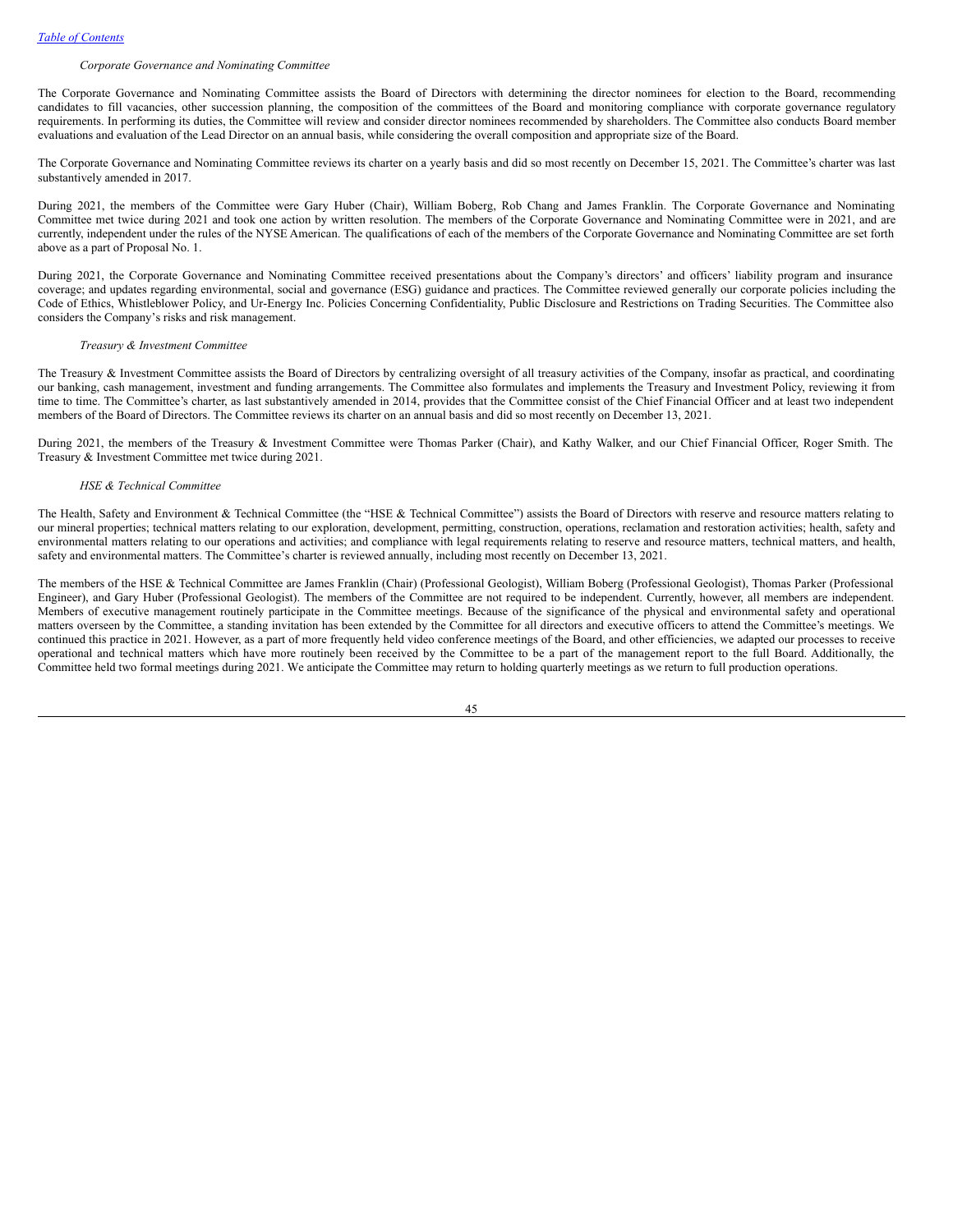$\mathcal{L}=\mathcal{L}^{\mathcal{L}}$ 

In recent years, the HSE & Technical Committee has conducted certain of its reviews by means of informal meetings, including in-house technical sessions at the Lost Creek site. In 2021, with operations continuing on a controlled, lower production rate and in recognition of precautions and travel restrictions imposed due to COVID-19, the HSE & Technical Committee did not travel to Lost Creek.

## **Summary of Memberships on Permanent Committees and Record of Attendance for 2021**

During the year ended December 31, 2021, the Board of Directors and its permanent committees met as follows:

| <b>Board of Directors</b>                             | 8(1) |
|-------------------------------------------------------|------|
| Audit Committee ("AC")                                |      |
| Compensation Committee ("CC")                         |      |
| Corporate Governance and Nominating Committee ("CGN") |      |
| HSE & Technical Committee ("HSE&TC")                  |      |
| Treasury & Investment Committee ("TIC")               |      |
| Total number of meetings held                         | າາ   |

(1) In addition to the eight meetings held by the Board of Directors, 10 actions were taken by resolution in writing.

For 2021, attendance by our directors at scheduled Board and assigned Committee meetings is set forth below. All directors had better than 85% attendance at all meetings, with only two directors having missed any meeting. Additionally, Roger Smith, CFO of the Company, who serves as a member of the Treasury and Investment Committee, attended 100% of the meetings of that committee.

| <b>Board Meetings</b> |                 |     |             | <b>Committee Meeting Memberships and Meetings Attended</b> |     |                   |  |
|-----------------------|-----------------|-----|-------------|------------------------------------------------------------|-----|-------------------|--|
| <b>Director</b>       | <b>Attended</b> | AC  | $_{\rm CC}$ | CGN                                                        | TIC | <b>HSE&amp;TC</b> |  |
| Jeffrey T. Klenda     | 8/8             |     |             |                                                            |     |                   |  |
| James M. Franklin     | 7/8             |     | 2/3         | 2/2                                                        |     | 2/2               |  |
| W. William Boberg     | 8/8             |     |             | 2/2                                                        |     | 2/2               |  |
| Thomas H. Parker      | 8/8             | 5/5 |             |                                                            | 2/2 | 2/2               |  |
| Gary C. Huber         | 8/8             | 5/5 | 3/3         | 2/2                                                        |     | 2/2               |  |
| Kathy E. Walker       | 7/8             | 5/5 |             |                                                            | 2/2 |                   |  |
| Rob Chang             | 8/8             | 5/5 | 3/3         | 2/2                                                        |     |                   |  |

#### **Board Attendance at Shareholder Meeting**

It has been the Company's practice and expectation that its directors attend the annual shareholders' meetings. In 2021, due to the continuing impacts and traveling restrictions caused by COVID-19, we held an in-person meeting, with participation by our directors being facilitated through a teleconference / webcast platform. All of our directors attended the annual and special meeting of shareholders.

## **Shareholder Feedback**

The Board of Directors believes that management should speak for the Company in its communications with shareholders and others in the investment community and that the Board of Directors should be satisfied that appropriate investor relations programs and procedures are in place. The Board of Directors has approved these policies, including the designation of spokespersons in behalf of the Company, from time to time. The Board of Directors regularly reviews the Company's major communications with shareholders and the public, including continuous disclosure documents and periodic press releases in accordance with the Company's policies.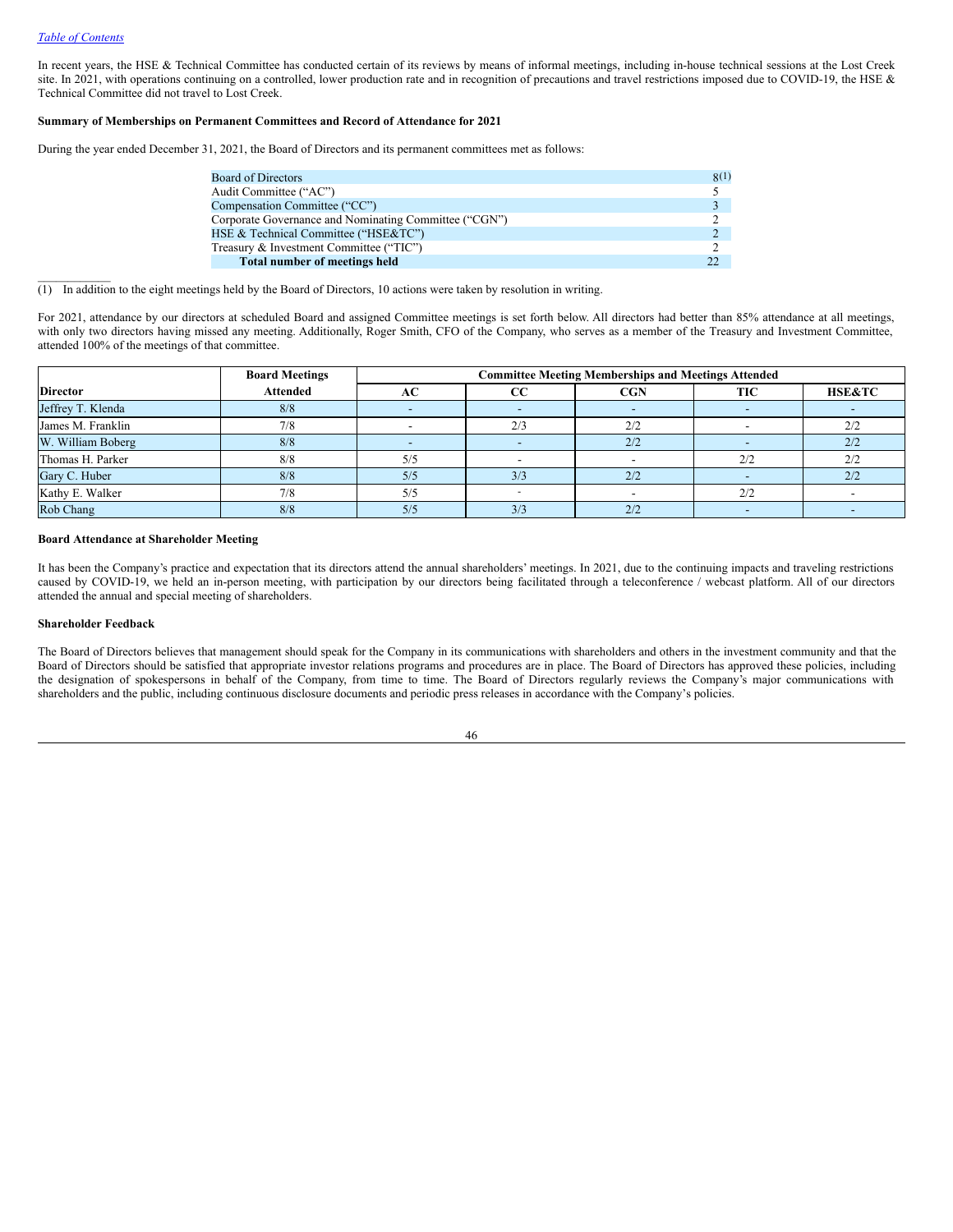## **Shareholder Communication with the Board**

We believe that it is important to maintain good shareholder relations. The Board of Directors will give appropriate attention to all written communications that are submitted by shareholders. Any shareholder wishing to send communications to the Board, or a specific committee of the Board, should send such communication to the Corporate Secretary of the Company by email to legaldept@Ur‑Energy.com or by mail to Ur-Energy Inc. Board of Directors, c/o Corporate Secretary, 10758 West Centennial Road, Suite 200, Littleton, Colorado, USA 80127. All communications shall state the type and amount of the Company's securities held by the shareholder and shall clearly state that the communication is intended to be shared with the Board, or if applicable, with a specific committee of the Board. The Corporate Secretary shall forward all such communications to the Board or the specific committee, as appropriate.

#### **Expectations of Management**

The Board of Directors believes that it is appropriate for management to be responsible for the development of long-term strategies for our Company. Meetings of the Board of Directors are held, as required, to specifically review and deal with long-term strategies of the Company as presented by senior members of management.

The Board of Directors appreciates the value of having its executive officers attend board meetings to provide information and opinions to assist the Directors in their deliberations. The Chair, in consultation with the Chief Financial Officer and Corporate Secretary, arranges for the attendance of executive officers for consultation including technical presentations at Board meetings.

## <span id="page-49-0"></span>**INDEBTEDNESS OF DIRECTORS AND OFFICERS**

At no time since the beginning of the Company's last financial year was any director, executive officer, proposed nominee for election as a director, or any of their respective associates, indebted to the Company or any of its subsidiaries, nor was the indebtedness of any such person to another entity the subject of any guarantee, support agreement, letter of credit or similar arrangement provided by the Company or any of its subsidiaries.

## <span id="page-49-1"></span>**CERTAIN RELATIONSHIPS AND RELATED TRANSACTIONS**

None of our directors or officers has had any material interest, direct or indirect, in any material transaction since the incorporation of Ur-Energy or in any proposed transaction which has or may materially affect Ur-Energy.

As discussed in their biographies set forth herein, certain of our directors and/or officers are also directors and/or officers of one or more other mining or natural resources companies. Our directors and officers are also in many cases shareholders of one or more mining or natural resources companies. Consequently, there exists the possibility for such directors and/or officers to be in a position of conflict. While there is a potential for conflicts of interest to arise in such situations, that potential is minimized because of the nature of these other companies including those in other areas of mineral resources and precious metals. Any decision made by any of these directors and/or officers will be made in accordance with their duties and obligations to deal fairly and in good faith with Ur-Energy and such other companies. In addition, at meetings of the Board, any director with an interest in a matter being considered will declare such interest and refrain from voting on such matter.

The Audit Committee is charged with reviewing and approving in advance any transaction with any "related person," as that term is defined under applicable U.S. securities laws. Except as previously disclosed, there have been no transactions between the Company and any "related person" since the beginning of the Company's last fiscal year that would be required to be disclosed under applicable U.S. securities laws.

## <span id="page-49-2"></span>**HOUSEHOLDING**

The bank, broker or other nominee for any shareholder who is a beneficial owner, but not the record holder, of the Company's Common Shares may deliver only one copy of the Circular to multiple shareholders who share the same address, unless that broker, bank or other nominee has received contrary instructions from one or more of the shareholders. The Company will deliver promptly, upon written or oral request, a separate copy of the Circular to a shareholder at a shared address to which a single copy of the document was delivered. Shareholders who wish to receive a separate copy of the Circular now, or a separate copy of the Notice of Internet Availability or Circular in the future, should write to us at: Ur-Energy Inc., 10758 West Centennial Road, Suite 200, Littleton, Colorado 80127, Attention: Corporate Secretary. Beneficial owners sharing an address who are receiving multiple copies of the Circular and wish to receive a single copy of the Notice of Internet Availability or Circular in the future will need to contact their broker, bank or other nominee to request that only a single copy be mailed to all shareholders at the shared address in the future.

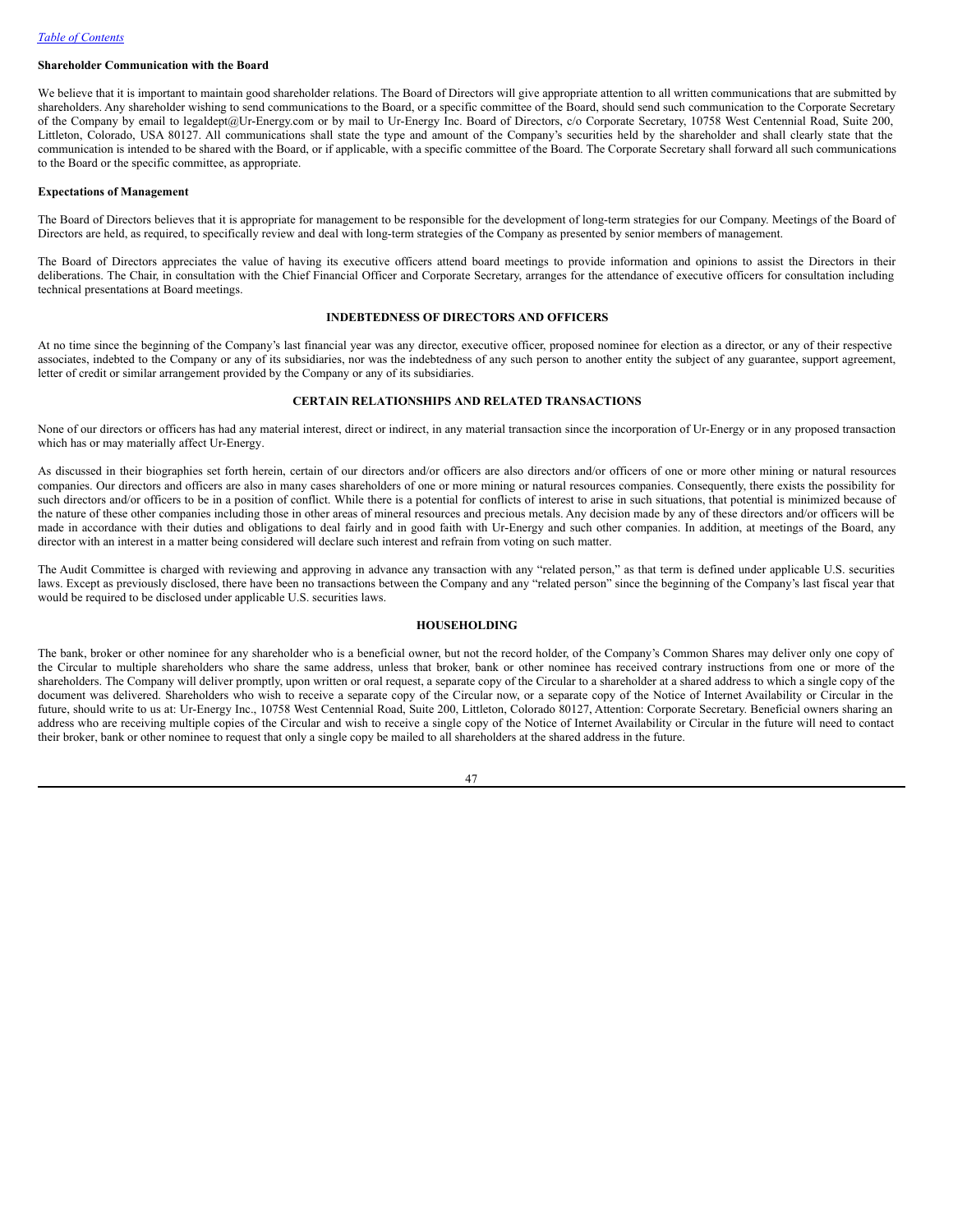## <span id="page-50-0"></span>**ACCOMPANYING FINANCIAL INFORMATION AND INCORPORATION BY REFERENCE**

Additional financial information for the Company is available in the Company's audited consolidated financial statements for the year ended December 31, 2021, and related management's discussion and analysis of financial condition and results of operations for the year ended December 31, 2021, included in the Annual Report on Form 10‑K which has been filed with the SEC at https://www.sec.gov/edgar.shtml, and with Canadian securities regulators at https://sedar.com.

#### <span id="page-50-1"></span>**ANNUAL REPORT TO SHAREHOLDERS**

The Company's Annual Report on Form 10-K for the year ended December 31, 2021, may be accessed at https://www.sec.gov/edgar.shtml.

## <span id="page-50-2"></span>**SHAREHOLDER PROPOSALS**

All proposals of the Company's shareholders intended to be presented at the Company's annual meeting of shareholders in 2022 must meet the requirements set forth in Section 137 of the *Canada Business Corporations Act* (CBCA) and Rule 14a-8 of the Exchange Act. Pursuant to the CBCA, proposals must be received by the Company's Corporate Secretary no later December 22, 2022, in order to be included in the Management Proxy Circular for the Company's 2023 annual meeting. The Company's next annual meeting of shareholders is planned for May 2023.

As to any proposal that a shareholder intends to present to shareholders other than by inclusion in our Management Proxy Circular for our 2022 annual meeting of shareholders, the proxies named in our proxy for that meeting will be entitled to exercise their discretionary voting authority on that proposal unless we receive notice of the matter to be proposed not later than March 1, 2023. Even if proper notice is received on or prior to that date, the proxies named in our proxy for that meeting may nevertheless exercise their discretionary authority with respect to such matter by advising shareholders of that proposal and how they intend to exercise their discretion to vote on such matter, unless the shareholder making the proposal solicits proxies with respect to the proposal to the extent required by Rule 14a-4(c)(2) under the Exchange Act.

## <span id="page-50-3"></span>**AVAILABILITY OF DOCUMENTS**

Upon request made to the Corporate Secretary of Ur-Energy at 10758 West Centennial Road, Suite 200, Littleton, Colorado 80127 or by email at legaldept@Ur-Energy.com (Telephone: +1 720-981-4588 ext. 250), the Corporate Secretary will provide to any shareholder of the Company entitled to vote at the Annual Meeting, free of charge, by first class mail within one business day of receipt of written request, a copy of our Annual Report on Form 10-K for the fiscal year ended December 31, 2021 (including exhibits) as filed with the SEC and with the Canadian securities authorities. Due to continuing remote-work arrangements, we may be able to respond to your request more quickly by email request and response.

#### <span id="page-50-4"></span>**OTHER MATTERS**

Our management and the Board of Directors know of no other matters to be brought before the Meeting. If other matters are presented properly to the shareholders for action at the Meeting and any postponements and adjournments thereof, it is the intention of the proxy holders named in the proxy to vote in their discretion on all matters on which the Common Shares represented by such proxy are entitled to vote.

There have been no other proposals made by shareholders for consideration at this Meeting, nor are there any other proposals to be addressed at the Meeting but not included in this Circular.

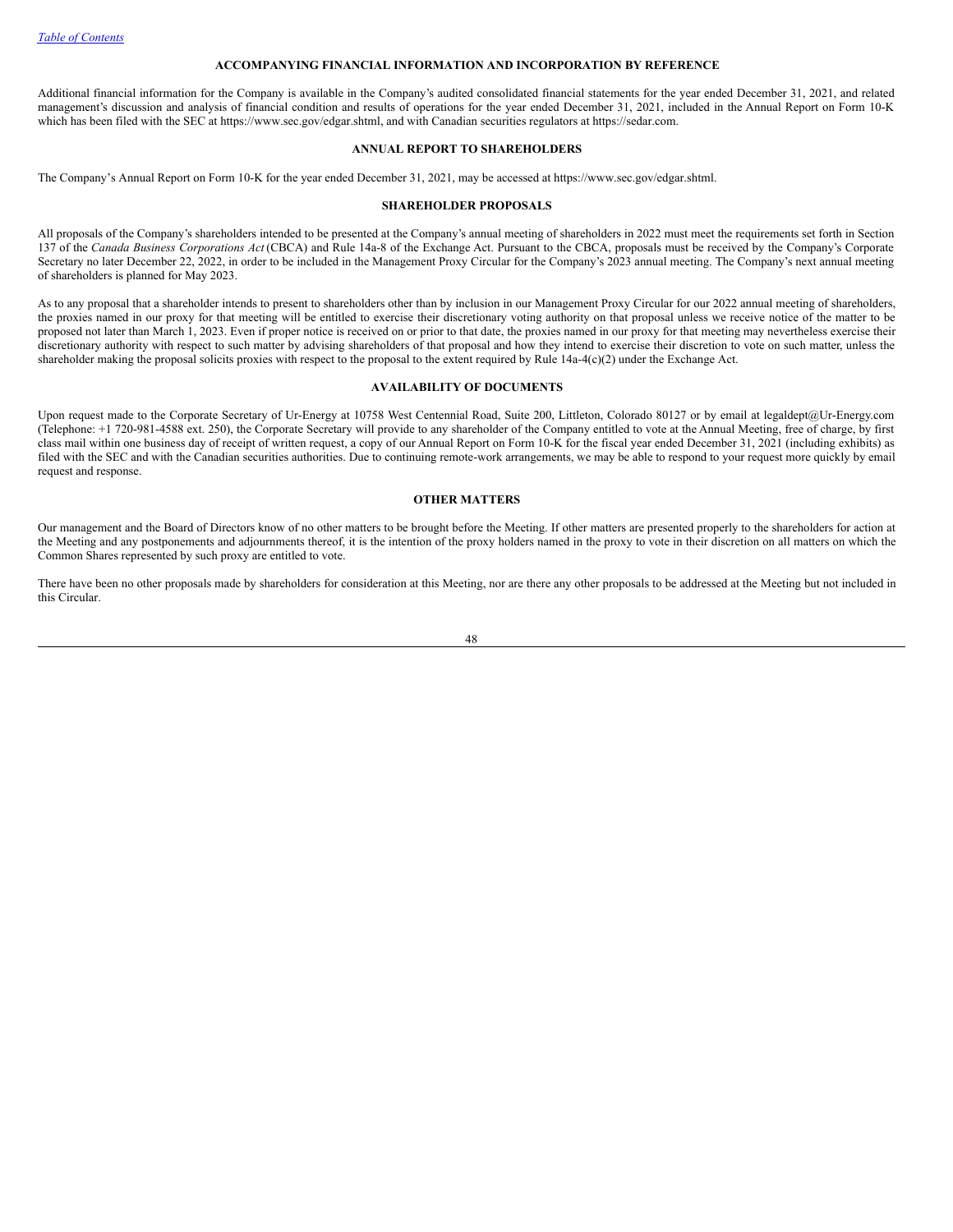#### <span id="page-51-0"></span>**APPROVAL**

The contents and mailing of this Circular have been approved by the Board of Directors of the Company.

You are urged to promptly complete, sign, date and return your proxy, or to vote online or by telephone as set forth above. You may revoke your proxy at any time before it is voted. If you attend the Meeting in person, and you are a Registered Shareholder, you may vote your shares at the time of the Meeting.

## **BY ORDER OF THE BOARD OF DIRECTORS,**

*/s/ Jef rey T. Klenda* Jeffrey T. Klenda, Chairman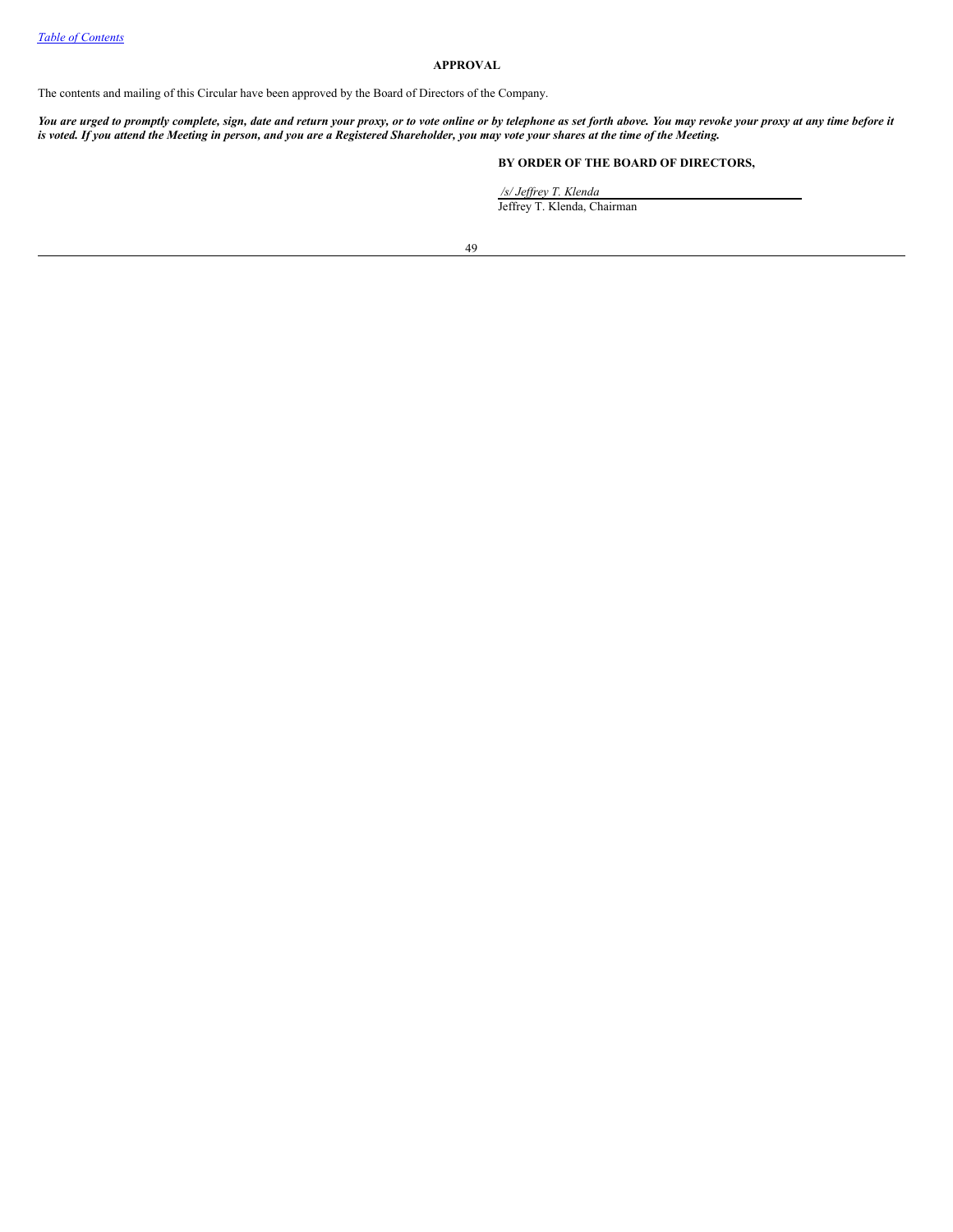<span id="page-52-0"></span>**SCHEDULE A**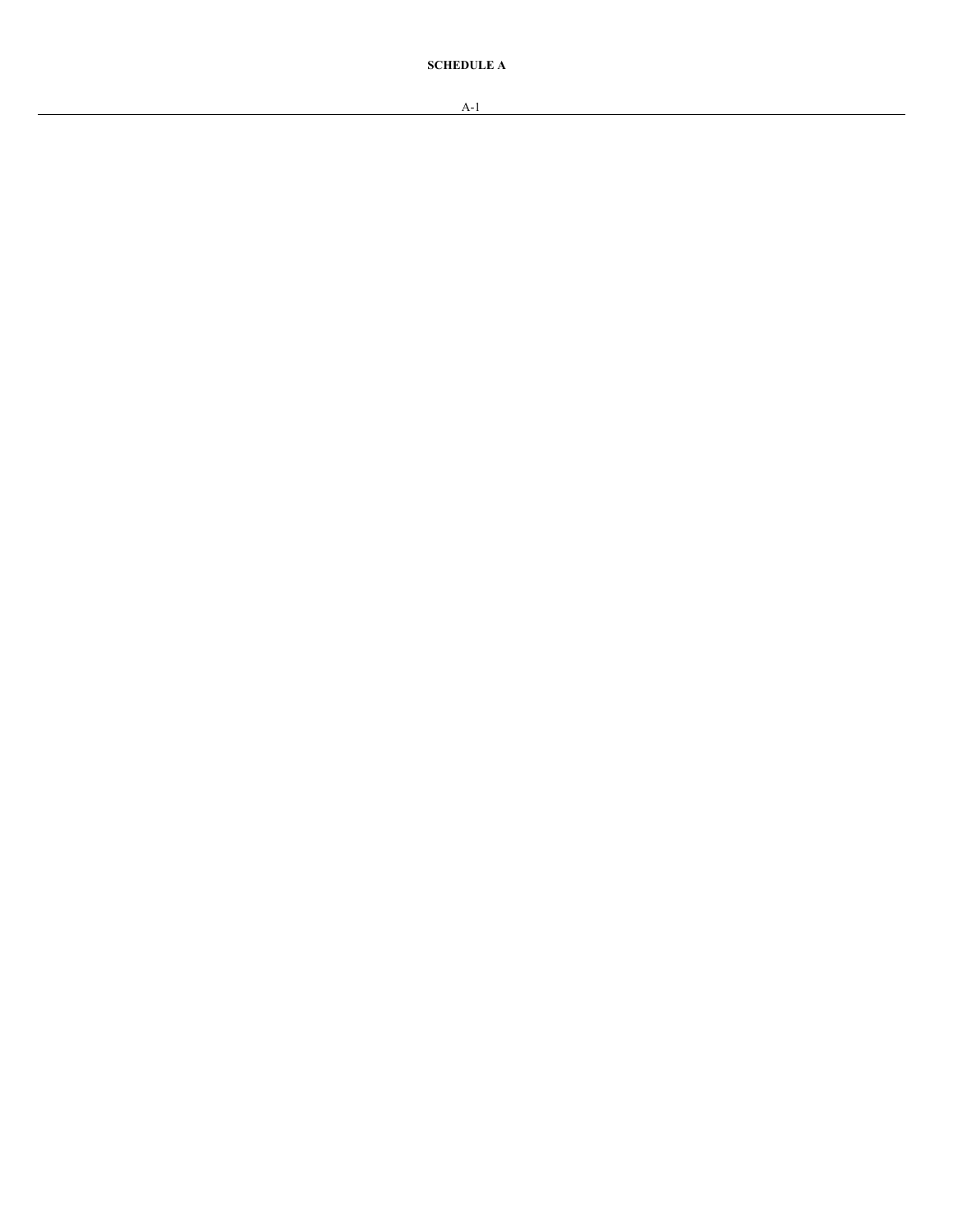**Ur-Energy Inc.**

**Amended and Restated Restricted Share Unit and Equity Incentive Plan**

**Originally Effective May 7, 2010**

**As amended and restated on April 13, 2021**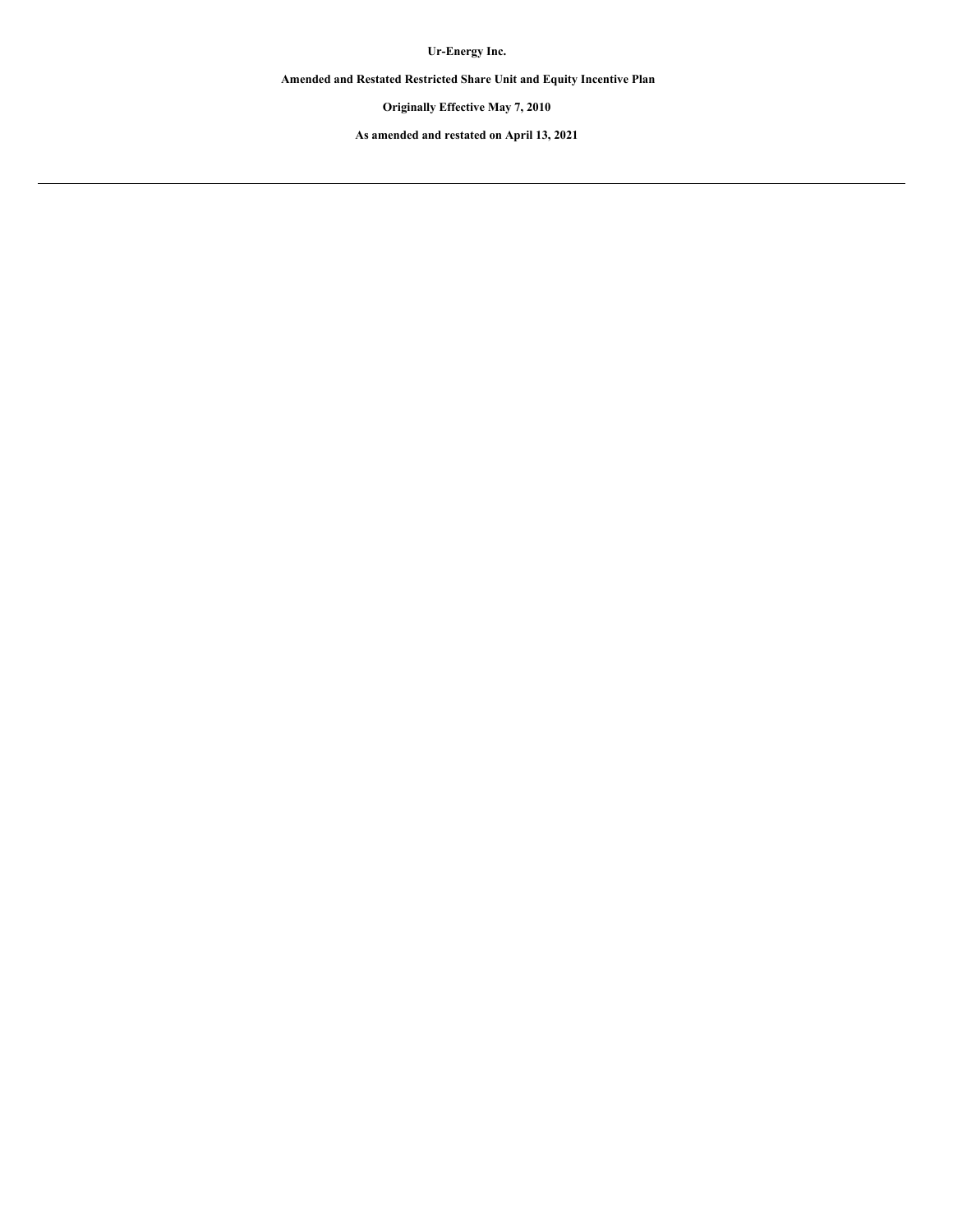|     | <b>ARTICLE 1 GENERAL PROVISIONS</b>                   | $\mathbf{1}$            |
|-----|-------------------------------------------------------|-------------------------|
| 1.1 | Purpose                                               | $\mathbf{1}$            |
| 1.2 | Definitions                                           | $\mathbf{1}$            |
| 1.3 | <b>Effective Date</b>                                 | $\mathfrak{Z}$          |
| 1.4 | Governing Law; Subject to Applicable Regulatory Rules | 3                       |
|     | <b>ARTICLE 2 ELIGIBILITY AND PARTICIPATION</b>        | $\mathbf{3}$            |
| 2.1 | Eligibility                                           | 3                       |
| 2.2 | Rights Under the Plan                                 | $\overline{4}$          |
| 2.3 | Copy of Plan                                          | $\overline{4}$          |
| 2.4 | Limitation on Rights                                  | $\overline{4}$          |
| 2.5 | <b>Grant Agreements</b>                               | $\overline{4}$          |
| 2.6 | Maximum Number of Common Shares                       | $\overline{4}$          |
|     | <b>ARTICLE 3 RESTRICTED SHARE UNITS</b>               |                         |
| 3.1 | Grant of Restricted Share Units                       | $\overline{4}$          |
| 3.2 | Redemption of Restricted Share Units                  | 5                       |
| 3.3 | Payment of Dividend Equivalents                       | 5                       |
| 3.4 | Offer for Common Shares - Change of Control           | 5                       |
|     | <b>ARTICLE 4 PERFORMANCE SHARE UNITS</b>              | $\overline{\mathbf{5}}$ |
| 4.1 | Grant of Performance Share Units                      | 5                       |
| 4.2 | Settlement of Earned Performance Share Units          | $\mathfrak{h}$          |
| 4.3 | Payment of Dividend Equivalents                       | 6                       |
| 4.4 | Termination of Employment                             | 6                       |
| 4.5 | Change of Control                                     | 6                       |
|     | <b>ARTICLE 5 DIRECT SHARE ISSUANCES</b>               | $\boldsymbol{6}$        |
| 5.1 | Direct Share Issuances                                | 6                       |
| 5.2 | Vesting                                               | $\overline{7}$          |
| 5.3 | Termination of Employment                             | $\tau$                  |
| 5.4 | Change in Control                                     | $\tau$                  |
|     | <b>ARTICLE 6 EVENTS AFFECTING ENTITLEMENT</b>         |                         |
| 6.1 | Termination of Employment or Election as a Director   | $\overline{7}$          |
| 6.2 | Death                                                 | $\,8\,$                 |
| 6.3 | No Grants Following Last Day of Active Employment     | $\,8\,$                 |
|     | <b>ARTICLE 7 ADMINISTRATION</b>                       | 9                       |
| 7.1 | Adjustments                                           | 9                       |
| 7.2 | Compliance with Tax Requirements                      | 9                       |
| 7.3 | Transferability                                       | 9                       |
| 7.4 | Administration                                        | 9                       |
| 7.5 | Records                                               | 10                      |
| 7.6 | Statements                                            | 10                      |
| 7.7 | Legal Compliance                                      | 10                      |
|     | <b>ARTICLE 8 AMENDMENT AND TERMINATION</b>            | 10                      |
| 8.1 | Amendment                                             | 10                      |
| 8.2 | Termination of Plan                                   | 11                      |
|     | <b>ARTICLE 9 GENERAL</b>                              | 11                      |
| 9.1 | Rights to Common Shares                               | 11                      |
| 9.2 | No Right to Employment                                | 11                      |
| 9.3 | <b>Right to Funds</b>                                 | 11                      |
| 9.4 | Successors and Assigns                                | 11                      |
| 9.5 | Severability                                          | 12                      |
| 9.6 | Code Section 409A                                     | 12                      |

i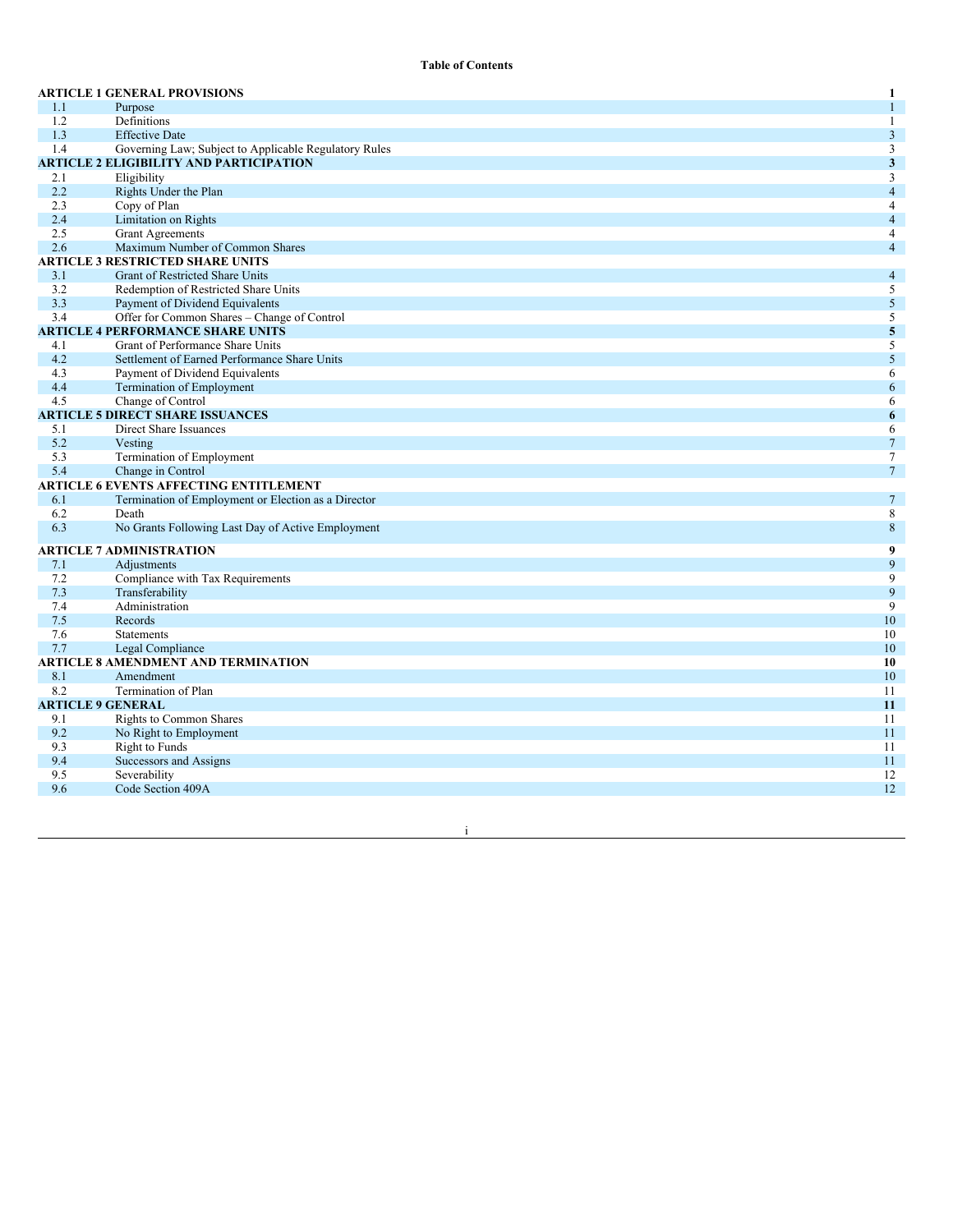## **ARTICLE 1 GENERAL PROVISIONS**

## **1.1 Purpose**

This Amended and Restated Restricted Share Unit and Equity Incentive Plan is established as a vehicle by which equity-based incentives may be awarded to retain employees, to recognize and reward their significant contributions to the long-term success of the Corporation including to align the employees and directors interests more closely with the shareholders of the Corporation.

## **1.2 Definitions**

As used in the Plan, the following terms have the following meanings:

- (a) "Award" means the grant of a Restricted Share Unit award, a Performance Share Unit award, or a Direct Share Issuance under the Plan.
- (b) "Board" means the Board of Directors of the Corporation;
- (c) "Change of Control" includes:
	- (i) the acquisition by any persons acting jointly or in concert (as determined by the Securities Act (Ontario)), whether directly or indirectly, of voting securities of the Corporation that, together with all other voting securities of the Corporation held by such persons, constitute in the aggregate more than 50% of all outstanding voting securities of the Corporation;
	- (ii) an amalgamation, arrangement or other form of business combination of the Corporation with another corporation that results in the holders of voting securities of that other corporation holding, in the aggregate, more than 50% of all outstanding voting securities of the corporation resulting from the business combination;
	- (iii) the sale, lease or exchange of all or substantially all of the property of the Corporation to another person, other than in the ordinary course of business of the Corporation or to a Related Entity; or
	- (iv) any other transaction that is deemed to be a "Change of Control" for the purposes of this Plan by the Board in its sole discretion;

provided, however, with respect to Section 409A Covered Awards, a transaction will not be deemed to be a Change in Control unless such transaction constitutes a "change in control event" within the meaning of Section 409A of the Code.

- (d) "Code" means the US Internal Revenue Code of 1986, as amended;
- (e) "Committee" means the Compensation Committee of the Board or such other persons designated by the Board;
- (f) "Common Share" means a common share in the capital of the Corporation;
- (g) "Corporation" means Ur-Energy Inc. and its successors and assigns;
- (h) "Direct Share Issuance" means the direct issuance of Common Shares to an Eligible Person.
- (i) "Director" means a non-Employee director of the Board of the Corporation;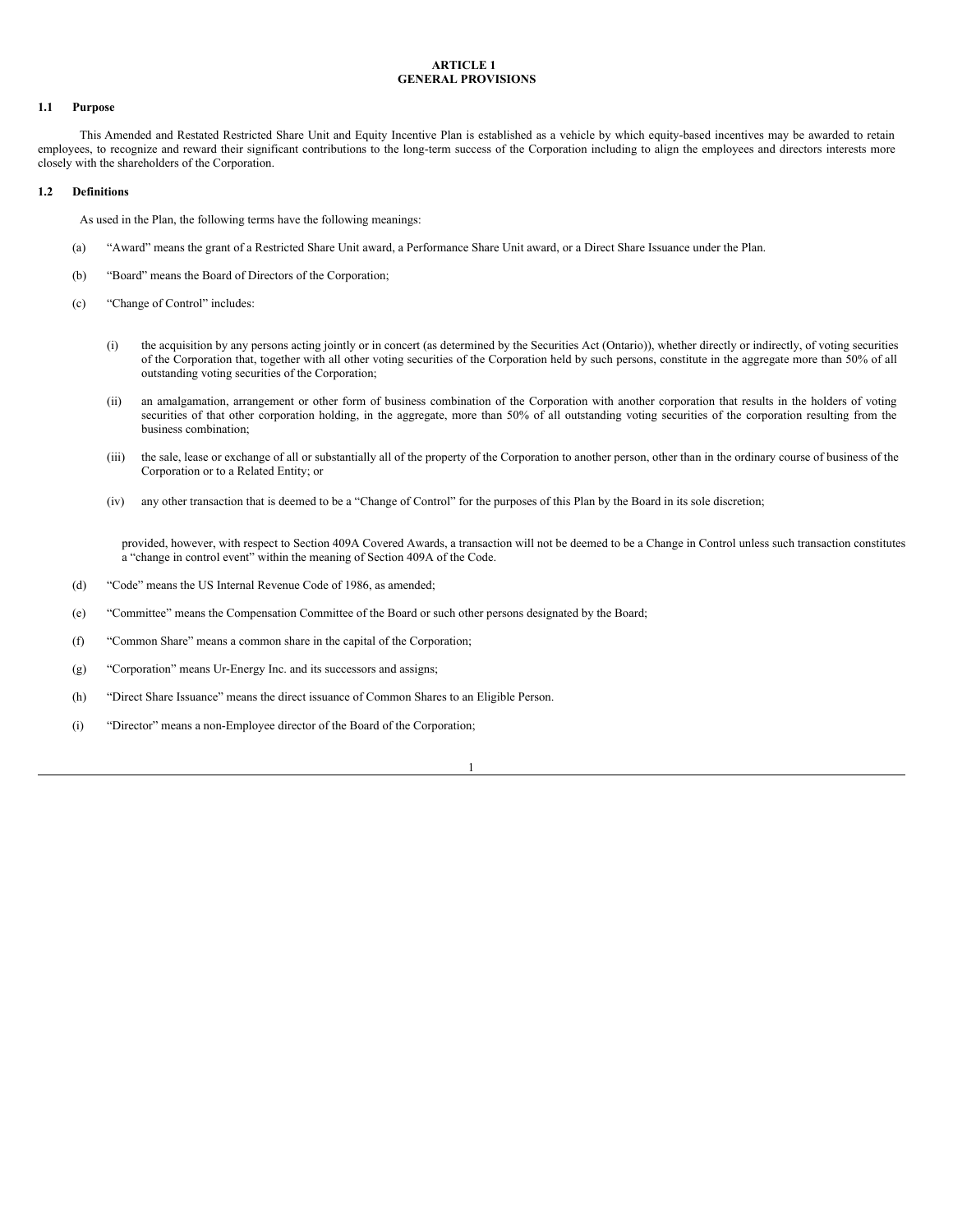- (j) "Dividend" means a dividend declared and payable on a Common Share in accordance with the Corporation's dividend policy as the same may be amended from time to time (an "Ordinary Dividend"), and may, in the discretion of the Committee, include a special or stock dividend (a "Special Dividend") declared and payable on a Common Share;
- (k) "Eligible Person" means an Employee or a Director who is designated as an Eligible Person pursuant to Section 2.1;
- (l) "Employee" means an employee of the Corporation or a Subsidiary;
- (m) "Fair Market Value" means the closing price of the Common Shares on the Toronto Stock Exchange on the Business Day immediately prior to the date for which Fair Market Value is being determined, or if the shares are not listed on the Toronto Stock Exchange, then on such other stock exchange or quotation system as may be selected by the Committee, provided that, if the Common Shares are not listed or quoted on any other stock exchange or quotation system, then the Fair Market Value will be the value determined by the Committee in its sole discretion acting in good faith;
- (n) "Grant Date" means any date determined from time to time by the Committee as a date on which an Award is made to one or more Eligible Persons under this Plan;
- (o) "Officer" means a person who is an officer of the Corporation within the meaning of Section 1 of the Securities Act (Ontario).
- (p) "Performance Period" shall mean the period over which the performance goals with respect to a grant of Performance Share Units is measured.
- (q) "Performance Share Unit" means a performance-based Award that entitles the Eligible Person to receive Common Shares based on the attainment of one or more performance goals over a designated Performance Period.
- (r) "Plan" means the Ur-Energy Inc. Amended and Restated Restricted Share Unit and Equity Incentive Plan, as amended from time to time;
- (s) "Redemption Date" in respect of any Restricted Share Unit means (A) for Restricted Share Units issued prior to March 23, 2015 (the "First Amended Effective Date"), (i) 50% of such Restricted Share Unit on the first anniversary of the Grant Date on which such Restricted Share Unit was granted to the Eligible Person, and (ii) 50% of such Restricted Share Unit on the second anniversary of the Grant Date on which such Restricted Share Unit was granted to the Eligible Person, and (B) for Restricted Shares Units issued on or after First Amended Effective Date, 100% of such Restricted Share Unit on the second anniversary of the Grant Date on which such Restricted Share Unit was granted to the Eligible Person, unless (a) an earlier date has been approved by the Committee as the Redemption Date in respect of such Restricted Share Unit (provided, however, that the Committee shall not designate an earlier Redemption Date in respect of Section 409A Covered Awards), or (b) Section 3.4, 6.1, 6.2 or 8.2, is applicable, in which case the Redemption Date in respect of such Restricted Share Unit shall be the date established as such in accordance with the applicable Section; provided that, notwithstanding any other provision hereof, in no event will the Redemption Date in respect of any Restricted Share Unit be after the end of the calendar year which is three years following the end of the year in which services to which the grant of such Restricted Share Unit relates were performed by the Employee or Director to whom such Restricted Share Unit was granted;
- (t) "Reorganization" means any declaration of any stock dividend (other than a Special Dividend in respect of which the Committee, in its discretion, determines that Eligible Persons are to be paid a cash amount pursuant to Section 3.3), stock split, combination or exchange of shares, merger, consolidation, recapitalization, amalgamation, plan of arrangement, reorganization, spin-off or other distribution (other than Ordinary Dividends) of the Corporation assets to shareholders or any other similar corporate transaction or event which the Committee determines affects the Common Shares such that an adjustment is appropriate to prevent dilution or enlargement of the rights of Eligible Persons under this Plan;

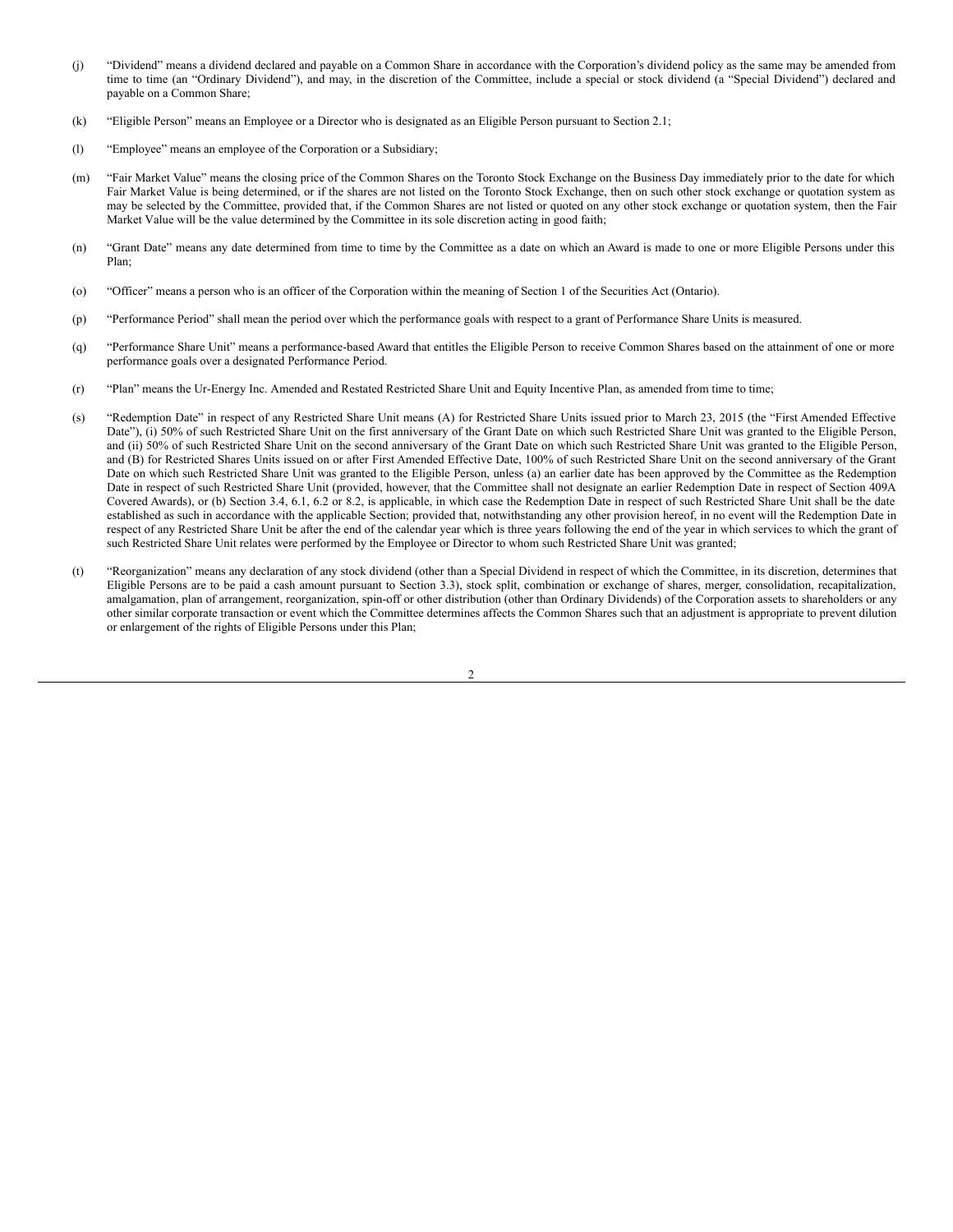- (u) "Restricted Share Unit" means one notional Common Share (without any of the attendant rights of a shareholder of such Common Share, including the right to vote such Common Share and the right to receive dividends thereon, except to the extent otherwise specifically provided herein) credited by bookkeeping entry to a notional account maintained by the Corporation in respect of an Eligible Person in accordance with this Plan; and
- (v) "Section 409A Covered Award" means any Award granted under the Plan after the Amended Effective Date that constitutes "non-qualified deferred compensation" subject to Section 409A of the Code.
- (w) "Separation from Service" has the meaning set forth in Treasury Regulation 1.409A-1(h) applying the default rules thereunder.
- (x) "Specified Employee" means a "specified employee" within the meaning of Section 409A(a)(2)(B) of the Code using the identification methodology selected by the Corporation from time to time, or if none, the default methodology set forth in Section 409A of the Code.
- (y) "Subsidiary" has the meaning set out in the Securities Act (Ontario).

## **1.3 Effective Date**

The Plan was originally effective May 7, 2010 with respect to the Eligible Person payable commencing in and with respect to the 2010 fiscal year. The Plan was first amended and restated effective March 23, 2015. The Plan is now amended and restated again effective April 13, 2021. No Common Shares may be issued under the Plan until and unless all required regulatory and shareholder approvals have been obtained with respect to the issuance of Common Shares hereunder.

## **1.4 Governing Law; Subject to Applicable Regulatory Rules**

The Plan shall be governed by and construed in accordance with the laws of the Province of Ontario and the federal laws of Canada applicable therein. The provisions of the Plan shall be subject to the applicable by-laws, rules and policies of the Toronto Stock Exchange and applicable securities legislation.

## **ARTICLE 2 ELIGIBILITY AND PARTICIPATION**

#### **2.1 Eligibility**

This Plan applies to those Employees and Directors whom the Committee designates as eligible to receive an Award under the Plan. The Committee shall make such a designation prior to each Grant Date.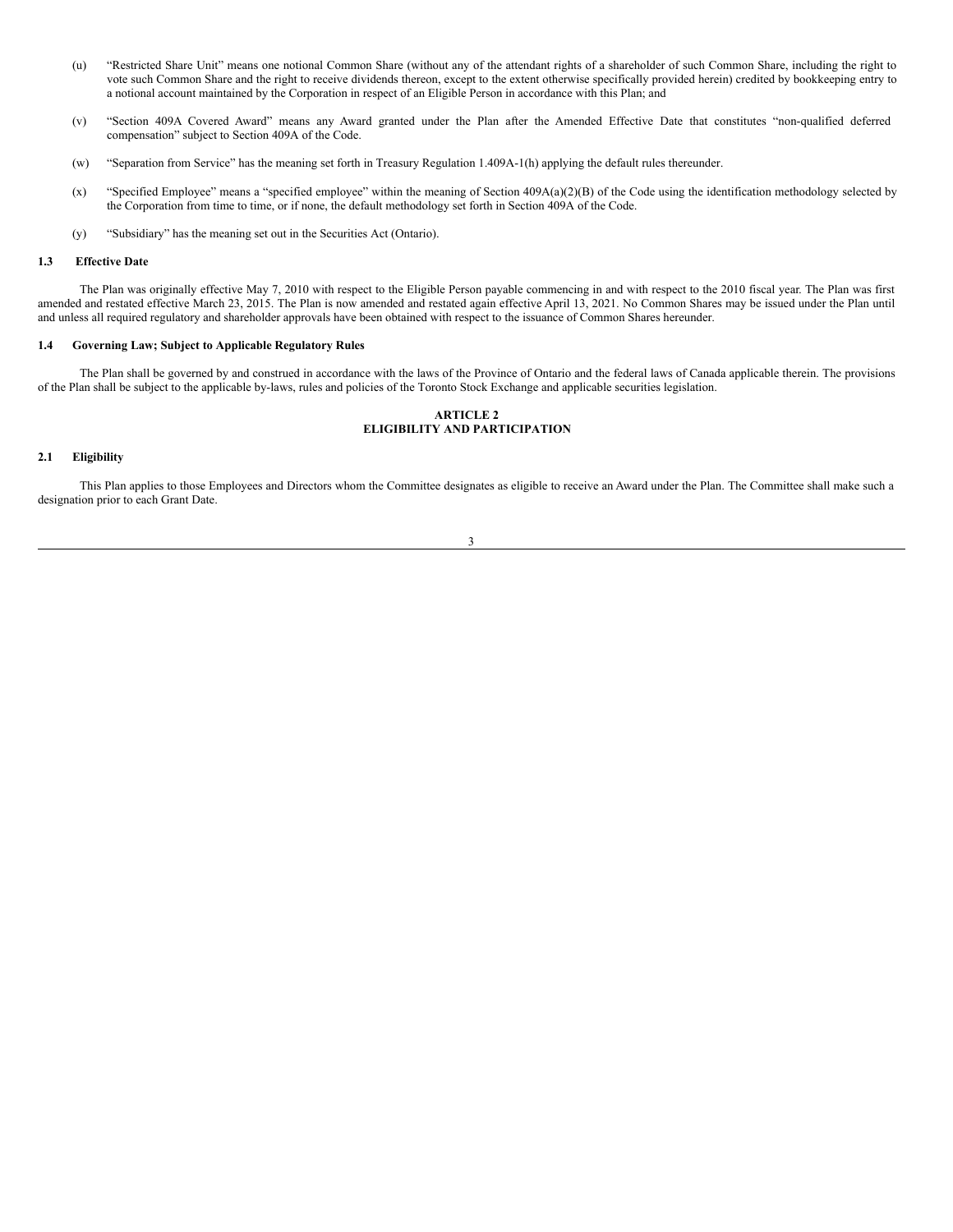## **2.2 Rights Under the Plan**

Subject to Article 6 and Article 7, an Eligible Person who has been granted an Award shall continue to have rights in respect of such Award until such Award has been redeemed for cash or shares in accordance with this Plan.

## **2.3 Copy of Plan**

The Corporation shall provide each Eligible Person with a copy of this Plan following the initial Award to such Eligible Person and shall provide each Eligible Person with a copy of all amendments to this Plan.

## **2.4 Limitation on Rights**

Nothing in this Plan shall confer on any Employee or Director any right to be designated as an Eligible Person or to be granted an Award under the Plan. There is no obligation for uniformity of treatment of Eligible Persons or any group of Employees, Directors or Eligible Persons, whether based on salary or compensation, grade or level or organizational position or level or otherwise. An Award to an Eligible Person on one or more Grant Dates shall not be construed to create a right to an additional Award on a subsequent Grant Date.

## **2.5 Grant Agreements**

Each Award shall be evidenced by a written agreement executed by the Eligible Person in substantially the form appended hereto or in such other form as may be approved by the Committee from time to time. An Eligible Person will not be entitled to any Award hereunder or any benefit of this Plan unless the Eligible Person agrees with the Corporation to be bound by the provisions of this Plan. By entering into an agreement described in this Section 2.5, each Eligible Person shall be deemed conclusively to have accepted and consented to all terms of this Plan and all bona fide actions or decisions made by the Committee. Such terms and consent shall also apply to and be binding on the legal representative, beneficiaries, heirs and successors of each Eligible Person.

## **2.6 Maximum Number of Common Shares**

Notwithstanding any provision herein, the aggregate number of Common Shares which may be issuable in respect of Awards under the Plan, in combination with the aggregate number of Common Shares which may be issuable under any and all of the Corporation's equity incentive plans in existence from time to time, including the Corporation's Stock Option Plan 2005, as amended from time to time, shall not exceed ten percent (10%) of the issued and outstanding shares of the Corporation as at the Grant Date of each Award under the Plan or such greater number of Common Shares as shall have been duly approved by the Board and, if required by the rules or policies of the Toronto Stock Exchange or any other stock exchange on which the Common Shares of the Corporation may then be listed, by the shareholders of the Corporation. No fractional Common Shares may be issued under the Plan.

## **ARTICLE 3 RESTRICTED SHARE UNITS**

## **3.1 Grant of Restricted Share Units**

On each Grant Date, the Committee shall designate Eligible Persons and determine the number of Restricted Share Units, if any, to be granted to each Eligible Person in the Committee's sole discretion.

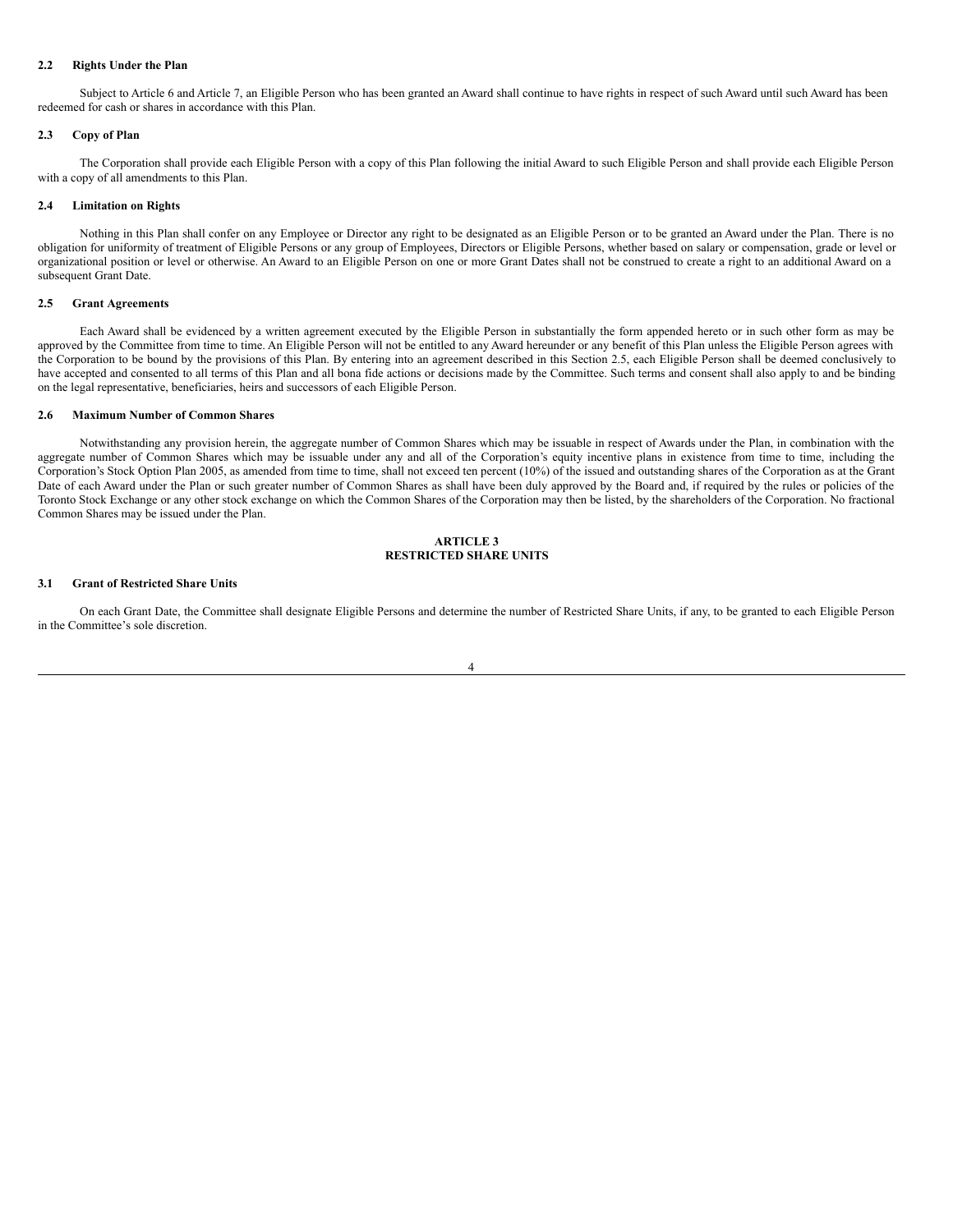## **3.2 Redemption of Restricted Share Units**

- (a) Unless redeemed earlier in accordance with this Plan, the Restricted Share Units of each Eligible Person will be redeemed on or within thirty (30) days after the Redemption Date for cash or Common Shares, as determined by the Committee, for an amount equal to the Fair Market Value of a Restricted Share Unit.
- (b) If the Committee determines that any Restricted Share Units are to be redeemed for Common Shares, the Eligible Person will be entitled to receive and the Corporation will issue to the Eligible Person a number of Common Shares equal to the Fair Market Value of the Restricted Share Units (net of any applicable statutory withholdings) that have vested on the Redemption Date.

#### **3.3 Payment of Dividend Equivalents**

When Dividends are paid on Common Shares, an Eligible Person shall be credited with Dividend equivalents in respect of the Restricted Share Units credited to the Eligible Person's account as of the record date for payment of Dividends. Such Dividend equivalents shall be converted into additional Restricted Share Units (including fractional Restricted Share Units) based on the Fair Market Value per Common Share on the date credited, and such new Restricted Share Units shall be paid at the same time as the Restricted Share Units to which the Dividend equivalents related.

## **3.4 Offer for Common Shares – Change of Control**

Notwithstanding anything else herein to the contrary, in the event of a Change of Control, then the Corporation shall redeem 100% of the Restricted Share Units granted to the Eligible Persons and outstanding under the Plan as soon as reasonably practical, but no later than thirty (30) days following the Redemption Date for cash. For the purposes of this Section 3.4: (i) the Redemption Date shall be the date on which the Change of Control occurs, and (ii) the Fair Market Value of a Restricted Share Unit shall be the greater of (i) the closing price per Common Share on the Toronto Stock Exchange on the Business Day immediately preceding the Redemption Date, and (ii) the price at which Common Shares are taken up under the Change of Control, as applicable.

## **ARTICLE 4 PERFORMANCE SHARE UNITS**

## **4.1 Grant of Performance Share Units**

On each Grant Date, the Committee shall designate Eligible Persons and determine the Performance Share Units, if any, to be granted to each Eligible Person in the Committee's sole discretion. Each Award of Performance Share Units shall designate a target number of Performance Share Units covered by the Award, with the actual number of Performance Share Units earned (if any) to be based on a formula set forth in the grant agreement related to the attainment of one or more performance goals set forth in the grant agreement over the Performance Period set forth in the grant agreement.

### **4.2 Settlement of Earned Performance Share Units**

- (a) Unless settled earlier in accordance with this Plan, earned Performance Share Units of each Eligible Person will be settled on or within thirty (30) days after the end of the Performance Period applicable to such Performance Share Units for cash or Common Shares, as determined by the Committee.
- (b) If the Committee determines that any earned Performance Share Units are to be settled in Common Shares, the Eligible Person will be entitled to receive and the Corporation will issue to the Eligible Person a number of Common Shares equal to the number of earned Performance Share Units (net of any applicable statutory withholdings). If the Committee determines that any earned Performance Share Units are to be settled in cash, the Eligible Person will be entitled to receive and the Corporation will issue to the Eligible Person a cash payment equal to the Fair Market Value (measured as of the settlement date) of a number of Common Shares equal to the number of earned Performance Share Units.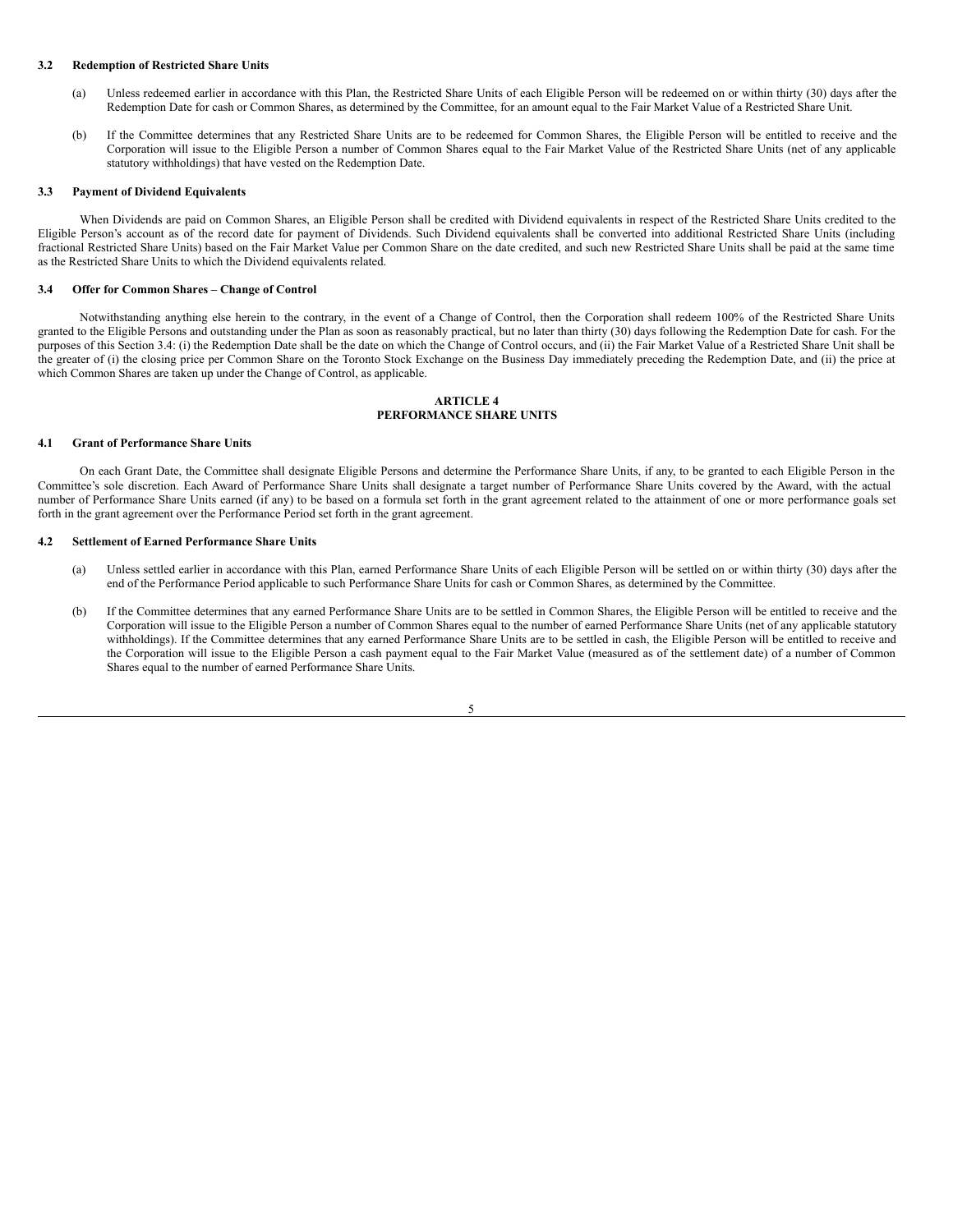## **4.3 Payment of Dividend Equivalents**

When Dividends are paid on Common Shares, an Eligible Person shall be credited with Dividend equivalents in respect of the target number of Performance Share Units credited to the Eligible Person's account as of the record date for payment of Dividends. Such Dividend equivalents shall be converted into additional Performance Share Units (including fractional Performance Share Units) based on the Fair Market Value per Common Share on the date credited, and such new Performance Share Units shall be earned based on the same performance goals measured over the same Performance Period and shall be paid at the same time as the Performance Share Units to which the Dividend equivalents related.

#### **4.4 Termination of Employment**

Unless otherwise provided in a grant agreement for an Award of Performance Share Units, upon an Eligible Person's termination of employment or other service or death prior to the end of the Performance Period for an Award of Performance Share Units, such Performance Share Units shall be forfeited. For avoidance of doubt, the provisions of Section 6.1 and 6.2 below shall not apply to Performance Share Units granted hereunder.

#### **4.5 Change of Control**

Upon the occurrence of a Change of Control, the Performance Period of each outstanding Performance Share Unit Award shall be deemed to have ended and the Committee shall determine the number of Performance Share Units earned under each outstanding Performance Share Unit Award based on performance through the date of the Change in Control. The Committee may make adjustments to the performance goals in its sole discretion to account for the truncation of the Performance Period on the date of the Change of Control and the Committee may adopt reasonable procedures for determining the level of achievement of any financial metrics, such as using audited financial statements from the most recently completed fiscal quarter. Earned Performance Share Units shall be settled in cash as soon as reasonably practical, but no later than thirty (30) days following, the Change of Control. For the purposes of this Section 4.5: (i) the Fair Market Value of an earned Performance Share Unit shall be the greater of (i) the closing price per Common Share on the Toronto Stock Exchange on the Business Day immediately preceding the Change of Control, and (ii) the price at which Common Shares are taken up under the Change of Control, as applicable.

## **ARTICLE 5 DIRECT SHARE ISSUANCES**

#### **5.1 Direct Share Issuances**

On each Grant Date, the Committee shall designate Eligible Persons and determine the number of Common Shares, if any, to be granted as a Direct Share Issuance to each Eligible Person in the Committee's sole discretion. Except to the extent restricted under the terms of this Plan or under the applicable grant agreement, an Eligible Person receiving a Direct Share Issuance shall have all of the rights of a shareholder of the Corporation with respect to the Common Shares issued, including the right to vote the Common Shares and the right to receive dividends thereon.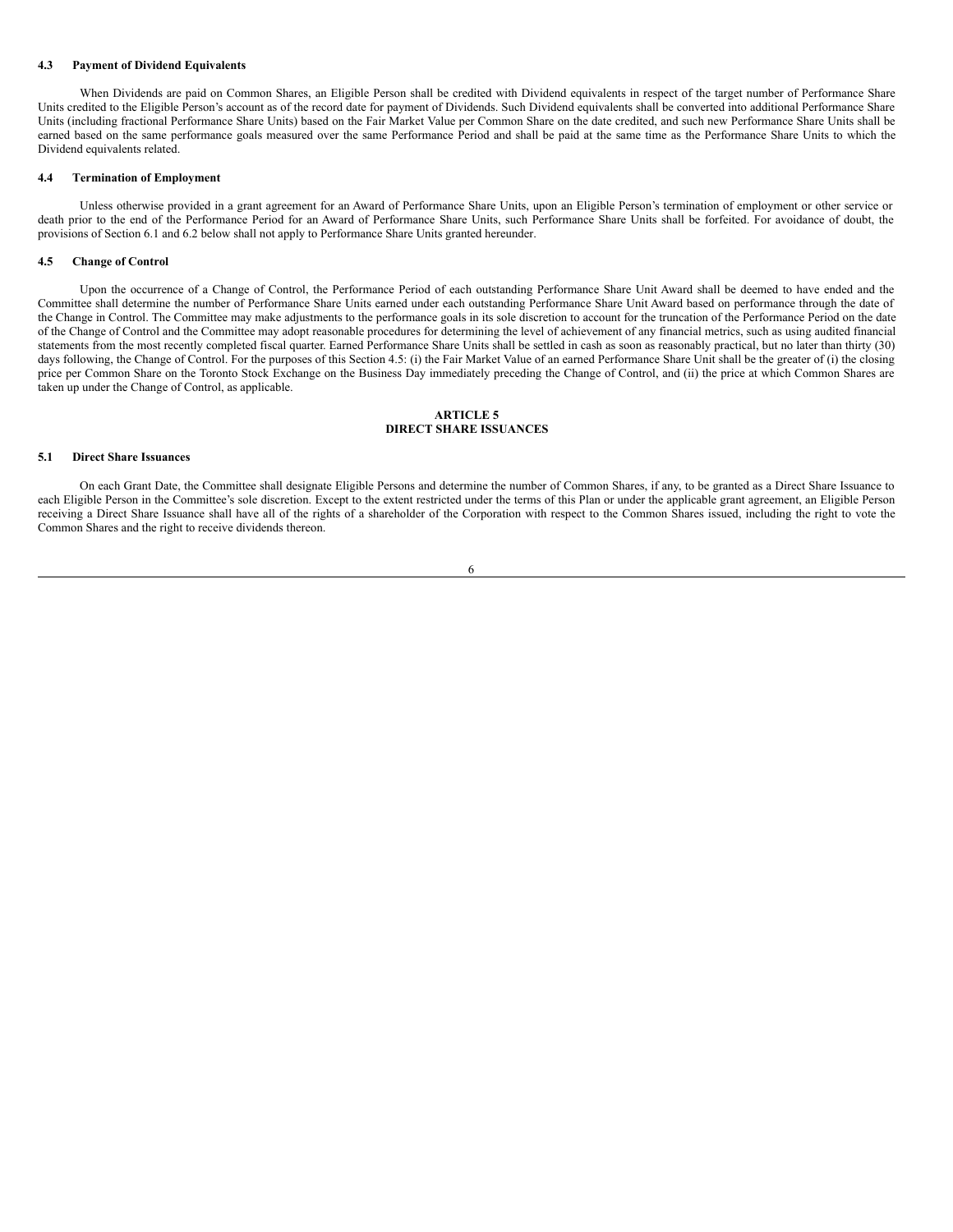## **5.2 Vesting**

Direct Shares Issuances may be fully vested on the Grant Date or may be subject to vesting, as determined by the Committee. Direct Share Issuances that are subject to a vesting schedule may not be transferred prior to vesting.

## **5.3 Termination of Employment**

Unless otherwise provided in the grant agreement for a Direct Share Issuance that is subject to vesting, upon an Eligible Person's termination of employment or other service or death, the provisions of Section 6.1 and Section 6.2 shall apply to such Direct Share Issuance by analogy. Any unvested Common Shares that do not vest as a result of the Eligible Person's termination of employment of other service or death shall be immediately forfeited and returned to the Corporation without the payment of any consideration. Common Shares subject to any Direct Share Issuance may be evidenced in such manner as the Committee shall determine, and if certificated, may be held in escrow with appropriate legends to help enforce any forfeiture described in the Section.

## **5.4 Change in Control**

Notwithstanding anything else herein to the contrary, unvested Common Shares subject to a Direct Share Issuance shall vest in full immediately prior to the occurrence of a Change of Control.

## **ARTICLE 6 EVENTS AFFECTING ENTITLEMENT**

#### **6.1 Termination of Employment or Election as a Director**

- (a) Voluntary Termination or Termination for Cause. If an Eligible Person is terminated by the Corporation for cause (as determined by the Corporation), or if an Eligible Person, voluntarily terminates employment for any reason or resigns as a Director, as applicable, all of the Eligible Person's Restricted Share Units shall be cancelled and no amount shall be paid by the Corporation to the Eligible Person in respect of the Restricted Share Units so cancelled.
- (b) Involuntary Termination. The Restricted Share Units of an Eligible Person, other than a Director, who is involuntarily terminated by the Corporation, for reasons other than cause, shall be redeemed for cash at the Fair Market Value of a Restricted Share Unit on the Redemption Date. For the purposes of this Section 6.1(b) the Redemption Date shall be:
	- (i) for Restricted Share Units other than Section 409A Covered Awards, the date on which the employment of the Eligible Person, other than a Director, is terminated irrespective of any entitlement of the Eligible Person to notice, pay in lieu of notice or benefits beyond the termination date, and
	- (ii) for Section 409A Covered Awards, the date of the Eligible Person's Separation from Service; provided, however, that if on such date the Eligible Person is a Specified Employee, then to the extent required by Section 409A(a)(2)(B) of the Code, the Redemption Date shall be the earlier of (i) the expiration of the six (6)-month period measured from the date of the Eligible Person's Separation from Service, and (ii) the date of the Eligible Person's death (the "Delay Period").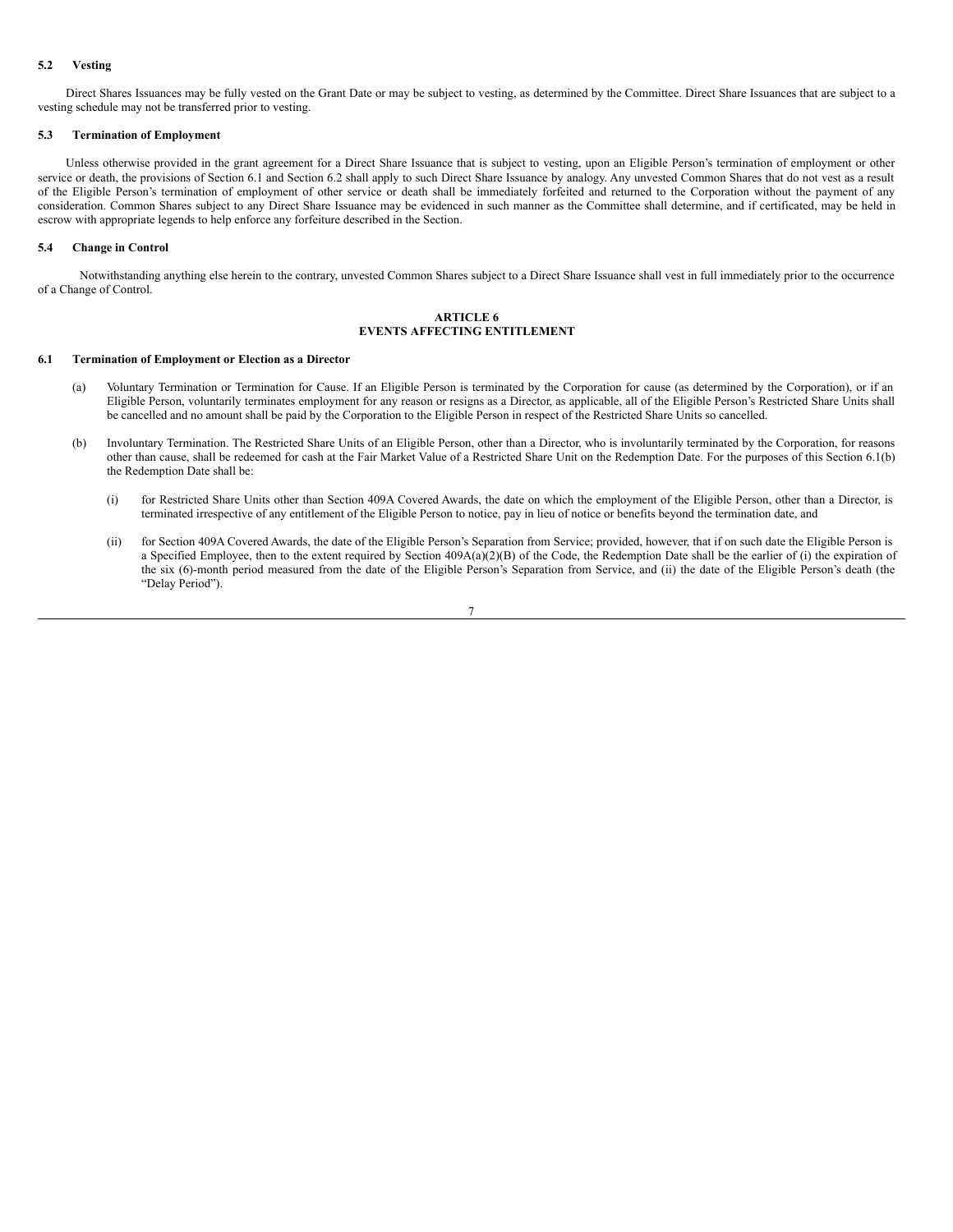- (c) Termination related to Directors. The Restricted Share Units of a Director, who is not re-elected at an annual or special meeting of shareholders shall be redeemed for cash at the Fair Market Value of a Restricted Share Unit on the Redemption Date. For purposes of this Section 6.1(c), the Redemption Date shall be:
	- (i) for Restricted Share Units other than Section 409A Covered Awards, the date on which the annual or special meeting is held, and
	- (ii) for Section 409A Covered Awards, the date of the Eligible Person's Separation from Service.
- (d) Retirement of Officers and Directors. Any unvested Restricted Share Units held by the Officer or Director will become fully vested upon such Officer's or Director's "Retirement," which shall mean such Officer's or Director's voluntary termination of employment or cessation of services to the Corporation when the Officer's or Director's age plus years of service with the Corporation (in each case measured in complete, whole years) equals or exceeds 65, provided that at the date of termination such Officer or Director has completed at least five years of service with the Corporation. Such Restricted Share Units shall be redeemed in accordance with Section 3.2 on their originally scheduled Redemption Dates.

#### **6.2 Death**

All of the Restricted Share Units of an Eligible Person who dies shall be redeemed in accordance with Section 3.2. For the purposes of the foregoing, the Redemption Date shall be the date of the Eligible Person's death.

## **6.3 No Grants Following Last Day of Active Employment**

In the event of termination of any Eligible Person's employment with the Corporation, such Eligible Person shall not be granted any Awards under the Plan after the last day of active employment of such Eligible Person. Without limiting the generality of the foregoing and of Section 2.4, notwithstanding any other provision hereof, and notwithstanding any provision of any employment agreement between any Eligible Person and the Corporation, no Eligible Person will have any right to an Award under the Plan, and shall not be granted any Award under the Plan after the last day of active employment of such Eligible Person on which such Eligible Person actually performs the duties of the Eligible Person's position, whether or not such Eligible Person receives a lump sum payment of salary or other compensation in lieu of notice of termination, or continues to receive payment of salary, benefits or other remuneration for any period following such last day of active employment. Notwithstanding any other provision hereof, or any provision of any employment agreement between the Corporation and an Eligible Person, in no event will any Eligible Person have any right to damages in respect of any loss of any right to receive an Award under the Plan after the last day of active employment of such Eligible Person and no severance allowance, or termination settlement of any kind in respect of any Eligible Person will include or reflect any claim for such loss of right and no Eligible Person will have any right to assert, claim, seek or obtain, and shall not assert, claim, seek or obtain, any judgment or award in respect of or which includes or reflects any such right or claim for such loss of right.

| I |    |   |  |
|---|----|---|--|
| × | ۰, | ï |  |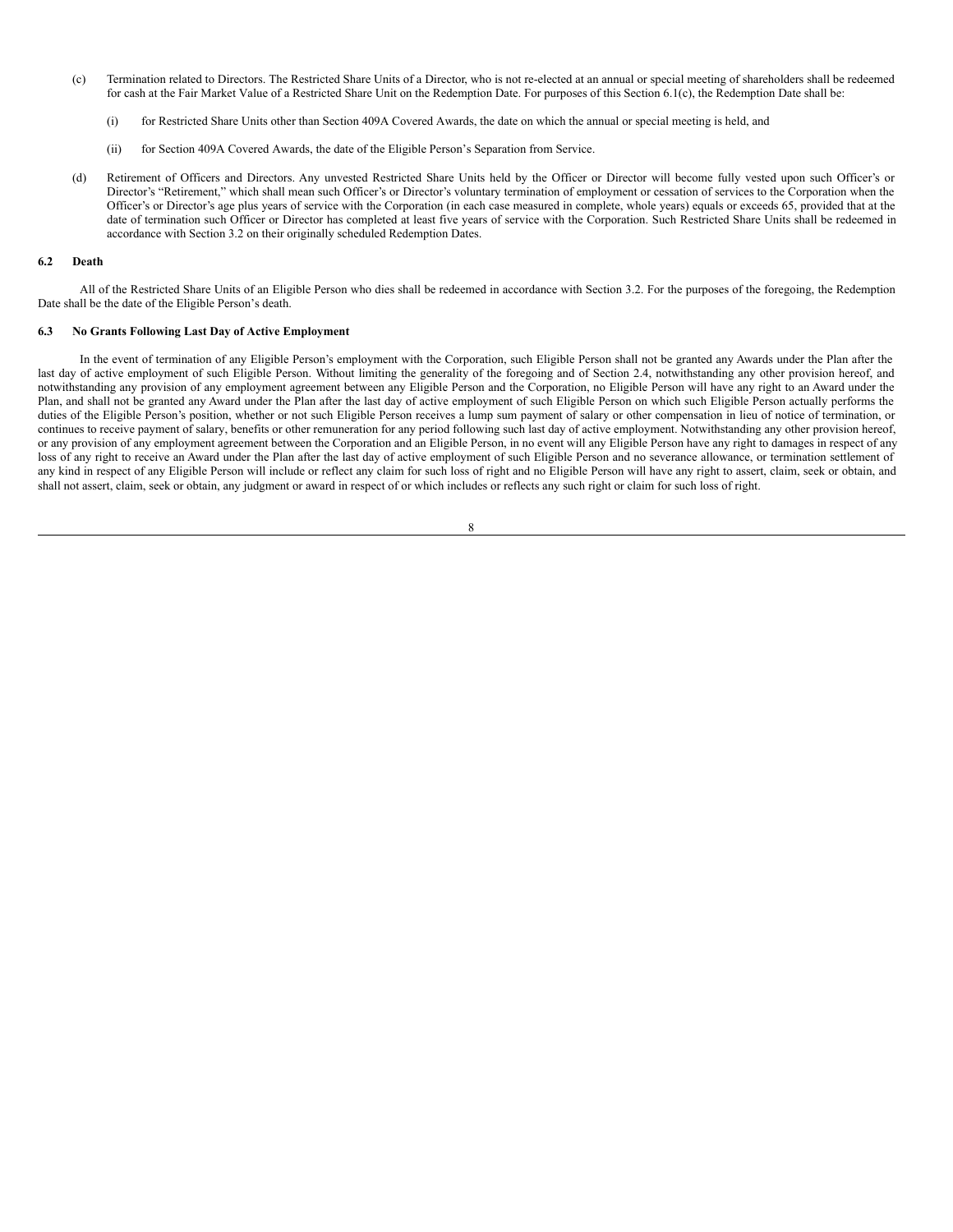## **ARTICLE 7 ADMINISTRATION**

## **7.1 Adjustments**

If any change occurs in the outstanding Common Shares by reason of a reorganization, the Committee, in its sole discretion, and without liability to any person, shall make such equitable changes or adjustments, if any, as it considers appropriate, in such manner as the Committee may consider equitable, to reflect such change or event including, without limitation, adjusting the number of Common Shares subject to Awards outstanding under the Plan, provided that any such adjustment will not otherwise extend the Redemption Date otherwise applicable to Restricted Share Units or the Performance Period applicable to Performance Share Units. The Corporation shall give notice to each Eligible Person of any adjustment made pursuant to this Section and, upon such notice, such adjustment shall be conclusive and binding for all purposes. The existence of outstanding Awards shall not affect in any way the right or power and authority of the Corporation or its shareholders to make or authorize any alteration, recapitalization, reorganization or any other change in the Corporation's capital structure or its business or any merger or consolidation of the Corporation, any issue of bonds, debentures or preferred or preference shares (ranking ahead of the Common Shares or otherwise) or any right thereto, or the dissolution or liquidation of the Corporation, any sale or transfer of all or any part of its assets or business or any corporate act or proceeding whether of a similar character or otherwise.

## **7.2 Compliance with Tax Requirements**

In taking any action hereunder, or in relation to any rights hereunder, the Corporation and each Eligible Person shall comply with all provisions and requirements of any income tax, pension plan, or employment or unemployment insurance legislation or regulations of any jurisdiction which may be applicable to the Corporation or Eligible Person, as the case may be. The Corporation shall have the right to deduct from all payments made to the employee in respect of Awards, whether in cash or Common Shares, any federal, provincial, local, foreign or other taxes, Canadian pension plan or employment insurance commission or other deductions required by law to be withheld with respect to such payments. The Corporation may take such other action as the Board or the Committee may consider advisable to enable the Corporation and any Eligible Person to satisfy obligations for the payment of withholding or other tax obligations relating to any payment to be made under this Plan. Each Eligible Person (or the heirs and legal representatives of the Eligible Person) shall bear any and all income or other tax imposed on amounts paid to the Eligible Person (or the heirs and legal representatives of the Eligible Person) under this Plan, including any taxes, interest or penalties resulting from the application of Section 409A of the Code. If the Board or the Committee so determines, the Corporation shall have the right to require, prior to making any payment under this Plan, payment by the recipient of the excess of any applicable Canadian or foreign federal, provincial, state, local or other taxes over any amounts withheld by the Corporation, in order to satisfy the tax obligations in respect of any payment under this Plan. If the Corporation does not withhold from any payment, or require payment of an amount by a recipient, sufficient to satisfy all income tax obligations, the Eligible Person shall make reimbursement, on demand, in cash, of any amount paid by the Corporation in satisfaction of any tax obligation. Notwithstanding any other provision hereof, in taking such action hereunder, the Board and the Committee shall endeavour to ensure that the payments to be made hereunder will not be subject to the "salary deferral arrangement" rules under the income tax act (Canada), as amended, or income tax legislation of any other jurisdiction.

## **7.3 Transferability**

Rights respecting Awards shall not be transferable or assignable other than by will or the laws of decent and distribution.

## **7.4 Administration**

The Committee shall, in its sole and absolute discretion, but subject to applicable corporate, securities and tax law requirements: (i) interpret and administer the Plan; (ii) establish, amend and rescind any rules and regulations relating to the Plan; and (iii) make any other determinations that the Committee deems necessary or desirable for the administration and operation of the Plan. The Committee may delegate to any person any administrative duties and powers under this Plan. The Committee may correct any defect or supply any omission or reconcile any inconsistency in the Plan in the manner and to the extent the Committee deems, in its sole and absolute discretion, necessary or desirable. Any decision of the Committee with respect to the administration and interpretation of the Plan shall be conclusive and binding on the Eligible Person and his or her legal representative. The Board may establish policies respecting minimum ownership of Common Shares of the Corporation by Eligible Persons and the ability to elect to have Awards satisfy any such policy.

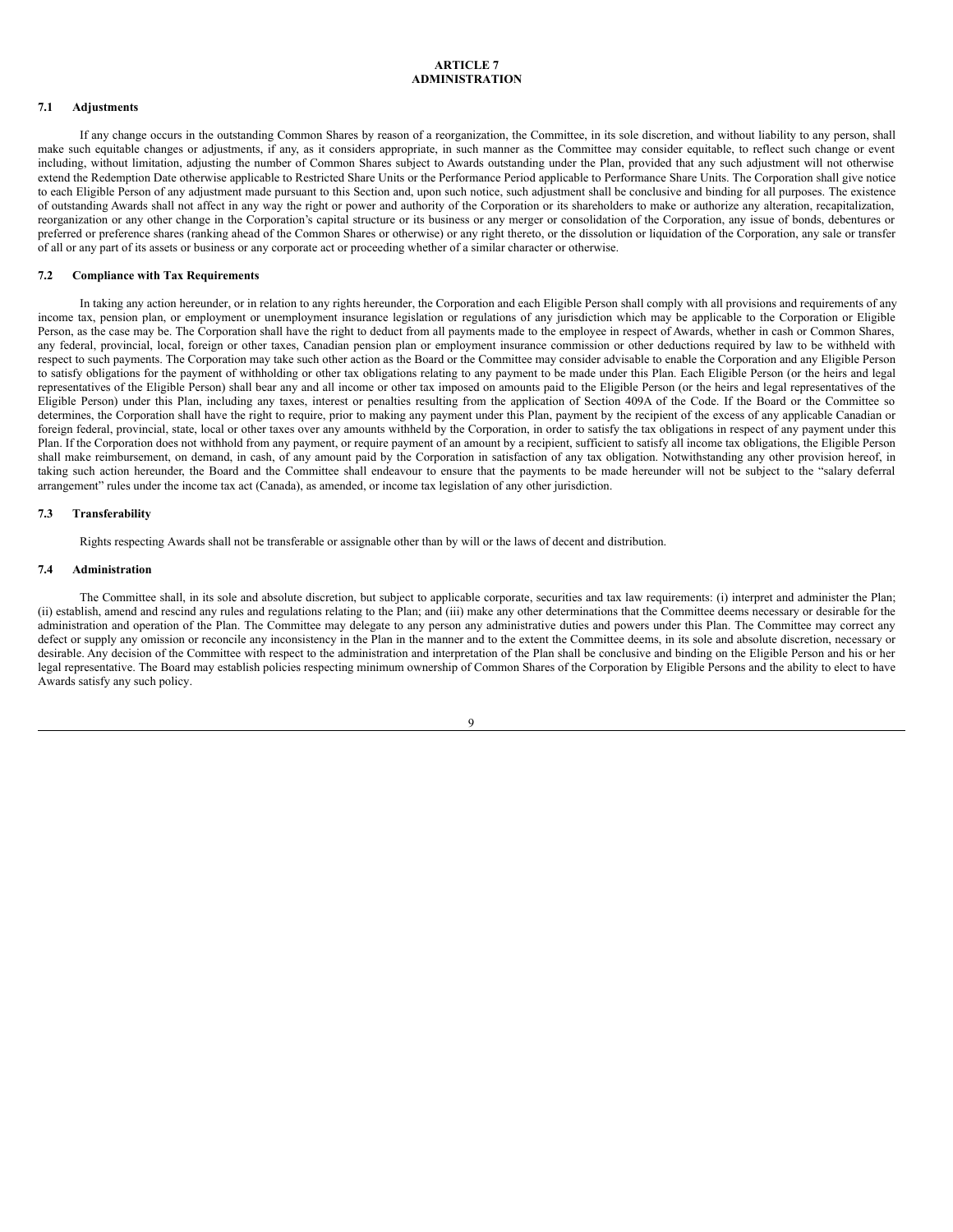## **7.5 Records**

The Corporation will maintain records indicating the Awards credited to an Eligible Person under the Plan from time to time and the Grant Dates of such Awards. Such records shall be conclusive as to all matters involved in the administration of this Plan.

#### **7.6 Statements**

The Corporation shall furnish annual statements to each Eligible Person indicating the Awards credited to the Eligible Person and the Grant Dates of the Awards and such other information that the Corporation considers relevant to the Eligible Person.

## **7.7 Legal Compliance**

Without limiting the generality of the foregoing, the Committee may take such steps and require such documentation from Eligible Persons as the Committee may determine are desirable to ensure compliance with all applicable laws and legal requirements, including all applicable corporate and securities laws and regulations of any country, and any political subdivisions thereof, and the by-laws, rules and regulations of any stock exchanges or other organized market on which Common Shares may from time to time be listed or posted and any applicable provisions of the Income Tax Act (Canada), as amended or income tax legislation or any other jurisdiction.

## **ARTICLE 8 AMENDMENT AND TERMINATION**

## **8.1 Amendment**

- (a) The Board reserves the right, in its sole discretion, to amend, suspend or terminate the Plan or any portion thereof at any time, in accordance with applicable legislation, without obtaining the approval of shareholders. Notwithstanding the foregoing, the Corporation will be required to obtain, in accordance with the provisions of the rules and policies of the Toronto Stock Exchange, the approval of holders of a majority of shares present and voting in person or by proxy at a meeting of the shareholders of the Corporation for any amendment related to:
	- (i) the percentage of the issued and outstanding Common Shares available to be granted under the Plan;
	- (ii) a change in the method of calculation of redemption of Restricted Share Units or settlement of Performance Share Units held by Eligible Persons;
	- (iii) an extension to the term for redemption of Restricted Share Units or settlement of Performance Share Units held by Eligible Persons; and
	- (iv) amendments to this Section 8.1 of the Plan.
- (b) Unless an Eligible Person otherwise agrees, any amendment to the Plan or Awards shall apply only in respect of Awards granted on or after the date of such amendment.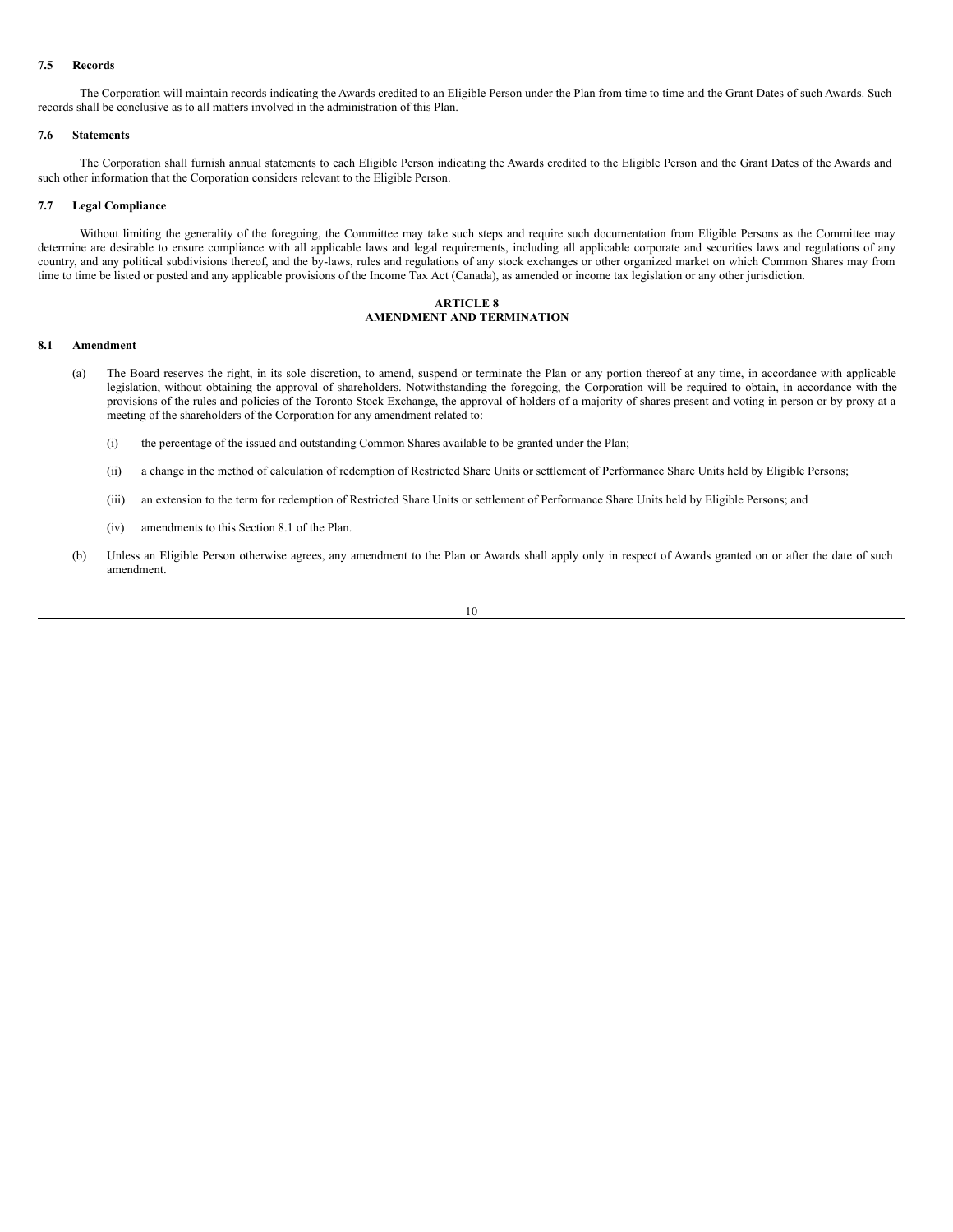- (c) Without limiting the generality of the foregoing, the Board may make the following amendments to the Plan, without obtaining shareholder approval:
	- (i) amendments to the terms and conditions of the Plan necessary to ensure that the Plan complies with the applicable regulatory requirements, including the rules of the TSX, in place from time to time;
	- (ii) amendments to the provisions of the Plan respecting administration of the Plan and eligibility for participation under the Plan;
	- (iii) amendments to the provisions of the Plan respecting the terms and conditions on which Awards may be granted pursuant to the Plan, including the provisions relating to the payment of Awards; and
	- (iv) amendments to the Plan that are of a "housekeeping" nature.

#### **8.2 Termination of Plan**

The Board may from time to time amend or suspend this Plan in whole or in part and may at any time terminate this Plan. No such amendment, suspension or termination shall adversely affect the rights of any Eligible Person at the time of such amendment, suspension or termination with respect to outstanding Awards credited to such Eligible Person without the consent of the affected Eligible Person. If the Board terminates the Plan, no new Awards will be granted to any Eligible Person, but outstanding Awards shall remain outstanding, be entitled to payments and be paid in accordance with the terms and conditions of this Plan existing at the time of termination. This Plan will finally cease to operate for all purposes when the last remaining Eligible Person receives a payment in satisfaction of all outstanding Awards credited to such Eligible Person, or all outstanding Awards credited to such Eligible Person are cancelled pursuant to the provisions thereof.

#### **ARTICLE 9 GENERAL**

## **9.1 Rights to Common Shares**

This Plan shall not be interpreted to create any entitlement of any Eligible Person to any Common Shares, or to the dividends payable pursuant thereto, except as expressly provided herein. A holder of Restricted Share Units or Performance Share Units shall not have rights as a shareholder of the Corporation with respect to any Common Shares which may be issuable pursuant to the Restricted Share Units or Performance Share Units so held, whether voting, right on liquidation or otherwise.

## **9.2 No Right to Employment**

This Plan shall not be interpreted as either an employment or trust agreement. Nothing in this Plan nor any Committee guidelines or any agreement referred to in Section 2.5 nor any action taken hereunder shall be construed as giving any Eligible Person the right to be retained in the continued employ or service of the Corporation or any of its subsidiaries, or giving any Eligible Person or any other person the right to receive any benefits not specifically expressly provided in this Plan nor shall it interfere in any way with any other right of the Corporation to terminate the employment or service of any Eligible Person at any time.

## **9.3 Right to Funds**

Neither the establishment of this Plan nor the granting of Awards under this Plan shall be deemed to create a trust. Amounts payable to any Eligible Person under the Plan shall be a general, unsecured obligation of the Corporation. The right of the Employee to receive payment pursuant to this Plan shall be no greater than the right of other unsecured creditors of the Corporation.

#### **9.4 Successors and Assigns**

The Plan shall be binding on all successors and assigns of the Corporation and an Eligible Person, including without limitation, the estate of such Eligible Person and the legal representative of such estate, or any receiver or trustee in bankruptcy or representative of the Corporation's or Eligible Person's creditors.

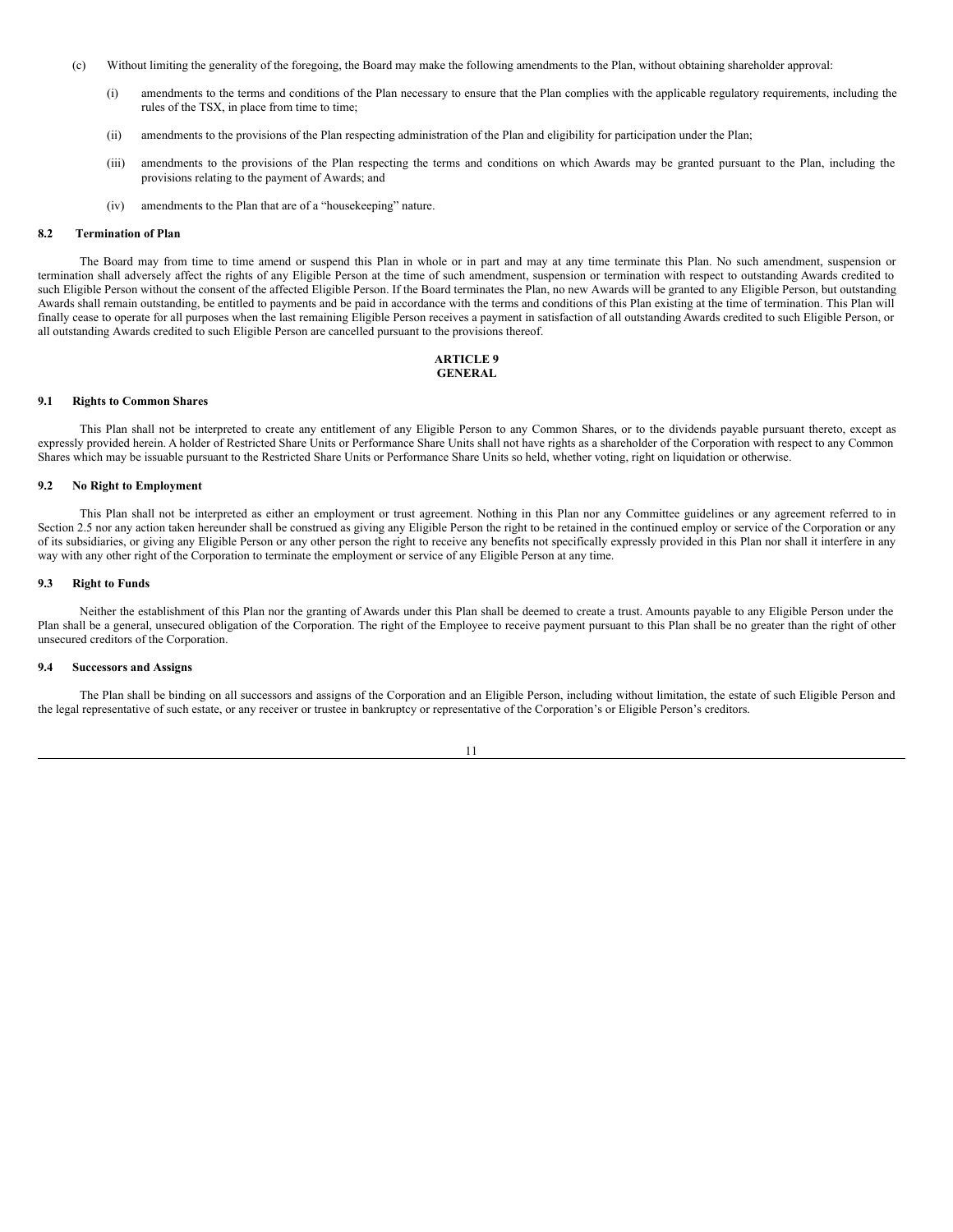## **9.5 Severability**

If any provision of the Plan or part hereof is determined to be void or unenforceable in whole or in part, such determination shall not affect the validity or enforcement of any other provision or part thereof.

## **9.6 Code Section 409A**

- (a) Although the Corporation does not guarantee to a Eligible Person any particular tax treatment of an Award, the Awards hereunder are intended to comply with or be exempt from the provisions of Section 409A of the Code, and this Plan shall be administered accordingly. Notwithstanding the foregoing, neither the Corporation, nor its subsidiaries or affiliates, nor any of their officers, directors, employees or representatives shall be liable to the Eligible Person for any interest, taxes or penalties resulting from non-compliance with Section 409A of the Code.
- (b) All payments in respect of Restricted Share Units and Performance Share Units other than Section 409A Covered Awards are intended to be "short-term deferrals" exempt from the application of Code Section 409A and are intended to be made no later than the 15th day of the third month after the later of the end of (i) the first calendar year in which the Eligible Person's right to the payment is no longer subject to a substantial risk of forfeiture or (ii) the first taxable year of the Corporation in which the Eligible Person's right to payment is no longer subject to a substantial risk of forfeiture.

| v |
|---|
|   |